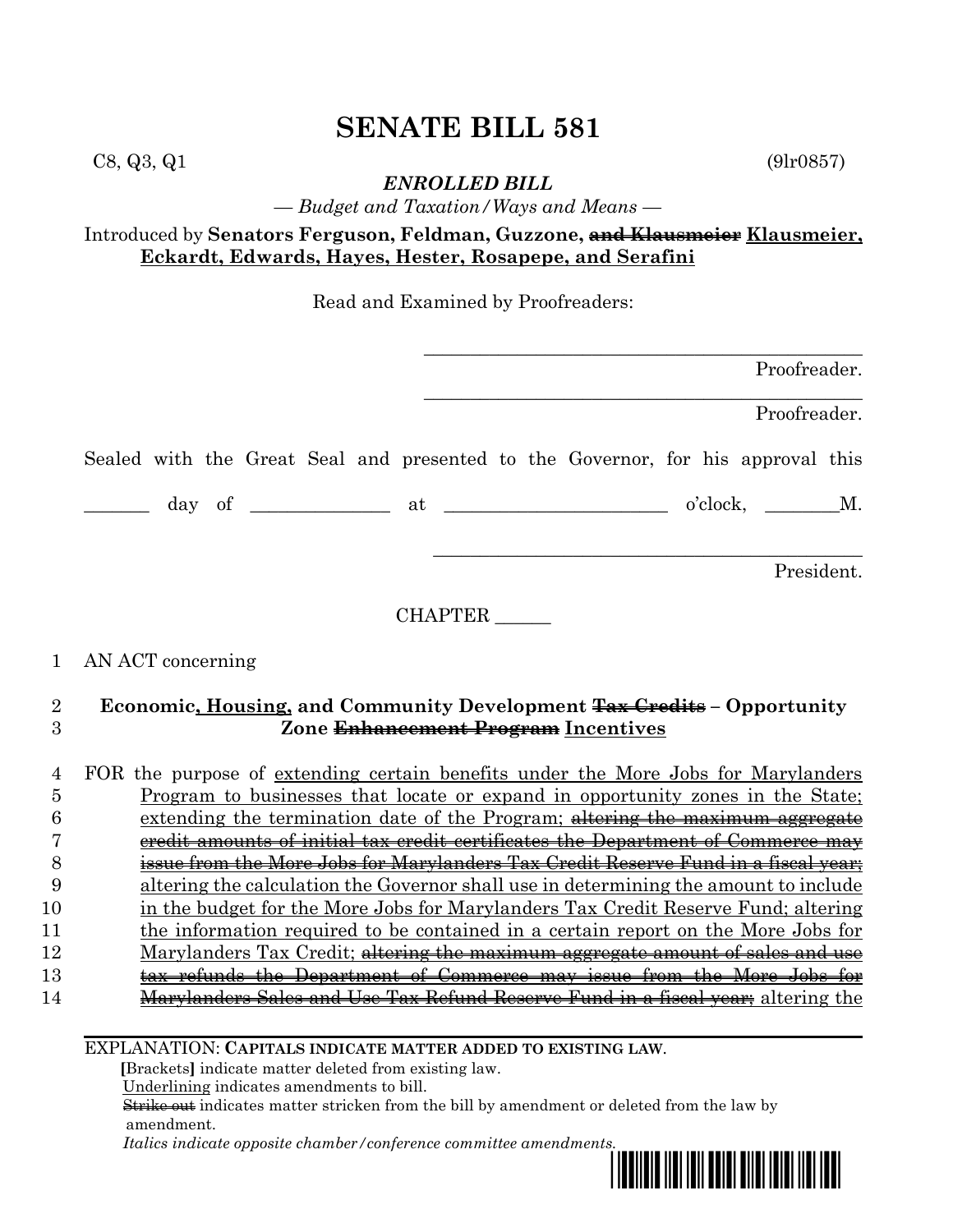calculation of the amount of the property tax credit under the Program; establishing the Opportunity Zone Enhancement Program in the Department of Commerce; expanding certain economic development tax credits administered by the Department of Commerce under certain circumstances; requiring the Department of Commerce to administer the tax credit enhancements under the Program; requiring the Department of Commerce to maintain and publish certain information on its website, subject to certain limitations; authorizing a certain additional tax credit under the heritage structure rehabilitation tax credit program for certain commercial rehabilitations that qualify as certain opportunity zone projects; requiring the Director of the Maryland Historical Trust, in consultation with the Smart Growth Subcabinet, to adopt certain regulations specifying certain criteria and procedures; increasing by a certain amount the maximum tax credit allowed for 13 certain rehabilitations under certain circumstances; making a certain tax credit **transferable and refundable under certain circumstances**; prohibiting the Director from issuing initial tax credit certificates for targeted projects before a certain date and for more than a certain amount; altering the name of the heritage structure 17 rehabilitation tax credit; extending for a certain number of years the termination date of a certain credit; authorizing the Mayor and City Council of Baltimore City or the governing body of a county or municipal corporation to grant a property tax credit on a certain assessment of qualified opportunity zone business property under certain circumstances; authorizing the governing body of a county or municipal 22 corporation to provide, by law, for certain matters relating to the credit; requiring a county or municipal corporation to provide certain reports to the General Assembly on or before certain dates; authorizing the Department of Commerce to provide financial assistance to certain projects in certain opportunity zones in certain counties under certain circumstances; requiring the Department of Housing and Community Development to report to certain committees of the General Assembly 28 on or before a certain date each year; requiring the Division of Development Finance within the Department of Housing and Community Development to conduct certain outreach; authorizing the Department of Housing and Community Development to provide financial assistance to certain business and revitalization projects in certain opportunity zones in certain counties under certain circumstances; authorizing the availability of certain tax credits in certain opportunity zones in certain counties under certain circumstances; requiring the approval of a municipal corporation or a political subdivision for a certain proposed project affecting an opportunity zone in certain counties under certain circumstances; authorizing certain growth–related projects without the approval of the Board of Public Works under certain circumstances; *allowing a credit against the State income tax for certain qualified workforce housing in opportunity zones; providing for allocation of the aggregate available credit amount among qualified workforce housing projects by the Secretary of Housing and Community Development; limiting the aggregate credit amount that may be allocated for any fiscal year; establishing the Qualified Workforce Housing Tax Credit Reserve Fund; authorizing the Governor to include certain appropriations for the fund in the annual budget bill; requiring the Comptroller to transfer certain amounts from the fund to the General Fund of the State under certain circumstances; requiring the Secretary to adopt certain regulations; authorizing the Secretary, in consultation with the Comptroller, to adopt certain regulations providing for the*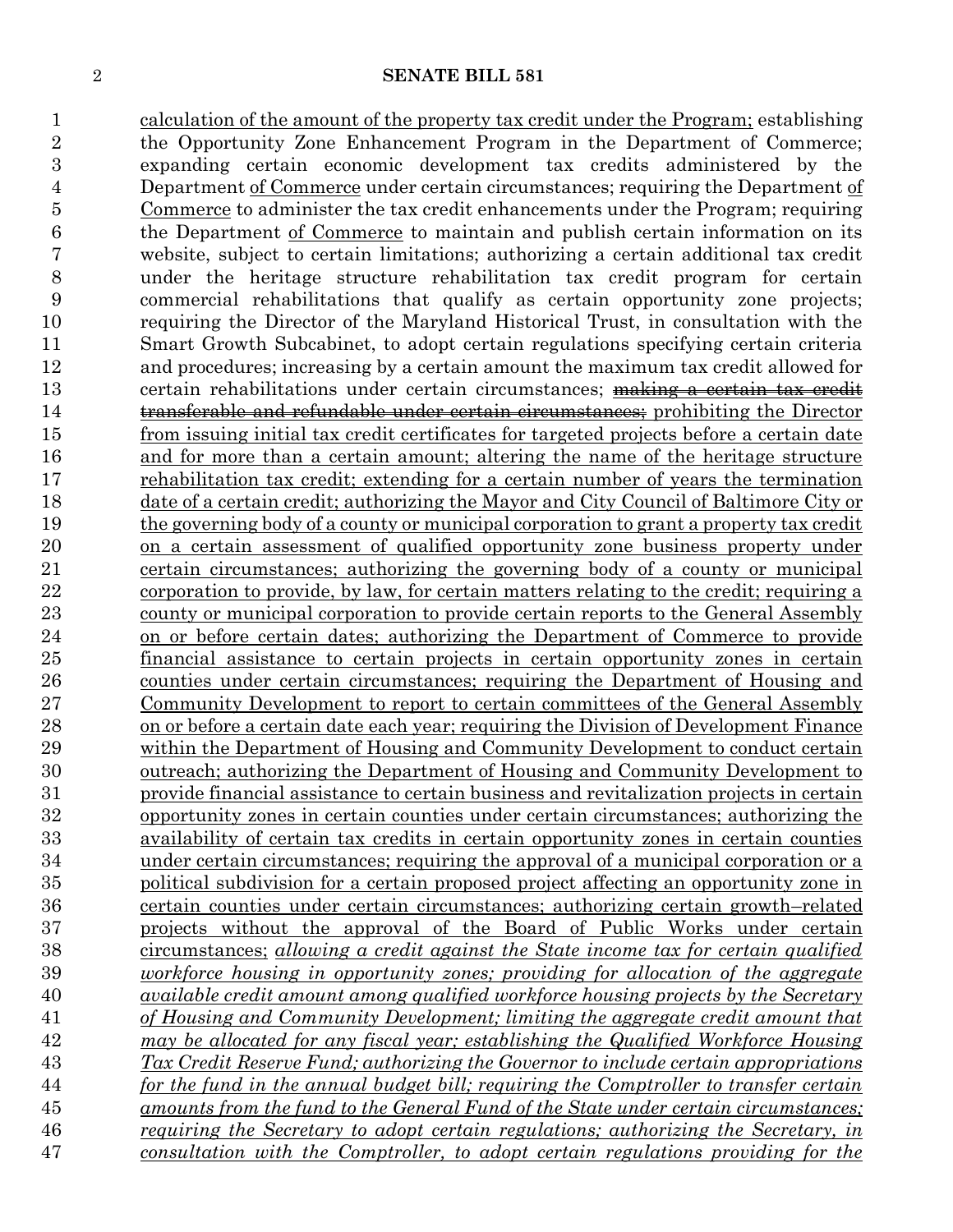| 1              | <u>recapture of the tax credit under certain circumstances; allowing unused credits to be</u> |  |  |  |
|----------------|-----------------------------------------------------------------------------------------------|--|--|--|
| $\overline{2}$ | claimed in subsequent taxable years under certain circumstances; requiring the                |  |  |  |
| $\overline{3}$ | Secretary to report to the General Assembly on or before a certain date each year;            |  |  |  |
| 4              | requiring the Department of Commerce to report to the General Assembly on or                  |  |  |  |
| 5              | before a certain date; requiring the Department of Planning to conduct and report             |  |  |  |
| 6              | the findings of a certain feasibility study to the Governor and the General Assembly          |  |  |  |
| 7              | on or before a certain date; providing for the application of this Act; altering and          |  |  |  |
| 8              | defining certain terms; and generally relating to $a_n$ opportunity $\frac{1}{2}$ zones.      |  |  |  |
| 9              | enhancement program in the Department of Commerce and the heritage structure                  |  |  |  |
| 10             | rehabilitation tax credit and certain economic, housing, and community development            |  |  |  |
| 11             | programs.                                                                                     |  |  |  |
| 12             | <u>BY repealing and reenacting, with amendments,</u>                                          |  |  |  |
| 13             | Article – Corporations and Associations                                                       |  |  |  |
| 14             | Section $1-203.1(b)$                                                                          |  |  |  |
| 15             | <b>Annotated Code of Maryland</b>                                                             |  |  |  |
| 16             | (2014 Replacement Volume and 2018 Supplement)                                                 |  |  |  |
|                |                                                                                               |  |  |  |
| 17             | <u>BY repealing and reenacting, with amendments,</u>                                          |  |  |  |
| 18             | Article - Economic Development                                                                |  |  |  |
| 19             | Section 4-704(a), 5-704(a)(1), 5-1303(a)(1), 6-301(f), 6-402(b)(1), 6-801, and 6-803          |  |  |  |
| 20             | through $6 - 805$                                                                             |  |  |  |
| 21             | <b>Annotated Code of Maryland</b>                                                             |  |  |  |
| 22             | (2018 Replacement Volume)                                                                     |  |  |  |
| 23             | BY adding to                                                                                  |  |  |  |
| 24             | Article – Economic Development                                                                |  |  |  |
| 25             | Section 6–1001 through $6-1008$ to be under the new subtitle "Subtitle 10.                    |  |  |  |
|                |                                                                                               |  |  |  |
| 26             | Opportunity Zone Enhancement Program"                                                         |  |  |  |
| 27             | Annotated Code of Maryland                                                                    |  |  |  |
| 28             | (2018 Replacement Volume)                                                                     |  |  |  |
| 29             | BY repealing and reenacting, with amendments,                                                 |  |  |  |
| 30             | Article – State Finance and Procurement                                                       |  |  |  |
| 31             | Section $5A-303(a)$ through (e) $5-7B-06$ , $5A-303$ , and $7-314(o)$                         |  |  |  |
| 32             | Annotated Code of Maryland                                                                    |  |  |  |
| 33             | (2015 Replacement Volume and 2018 Supplement)                                                 |  |  |  |
| 34             | BY repealing and reenacting, without amendments,                                              |  |  |  |
| 35             | Article - Tax - General                                                                       |  |  |  |
| 36             | Section 10–741(a)(1) and $11-411(b)$ and (d)                                                  |  |  |  |
| 37             | <b>Annotated Code of Maryland</b>                                                             |  |  |  |
| 38             | (2016 Replacement Volume and 2018 Supplement)                                                 |  |  |  |
|                |                                                                                               |  |  |  |
| 39             | BY repealing and reenacting, with amendments,                                                 |  |  |  |
| 40             | $Article - Tax - General$                                                                     |  |  |  |
| 41             | Section $10-741(a)(9)$ and (10) and (b) through (e) and $11-411(d)$                           |  |  |  |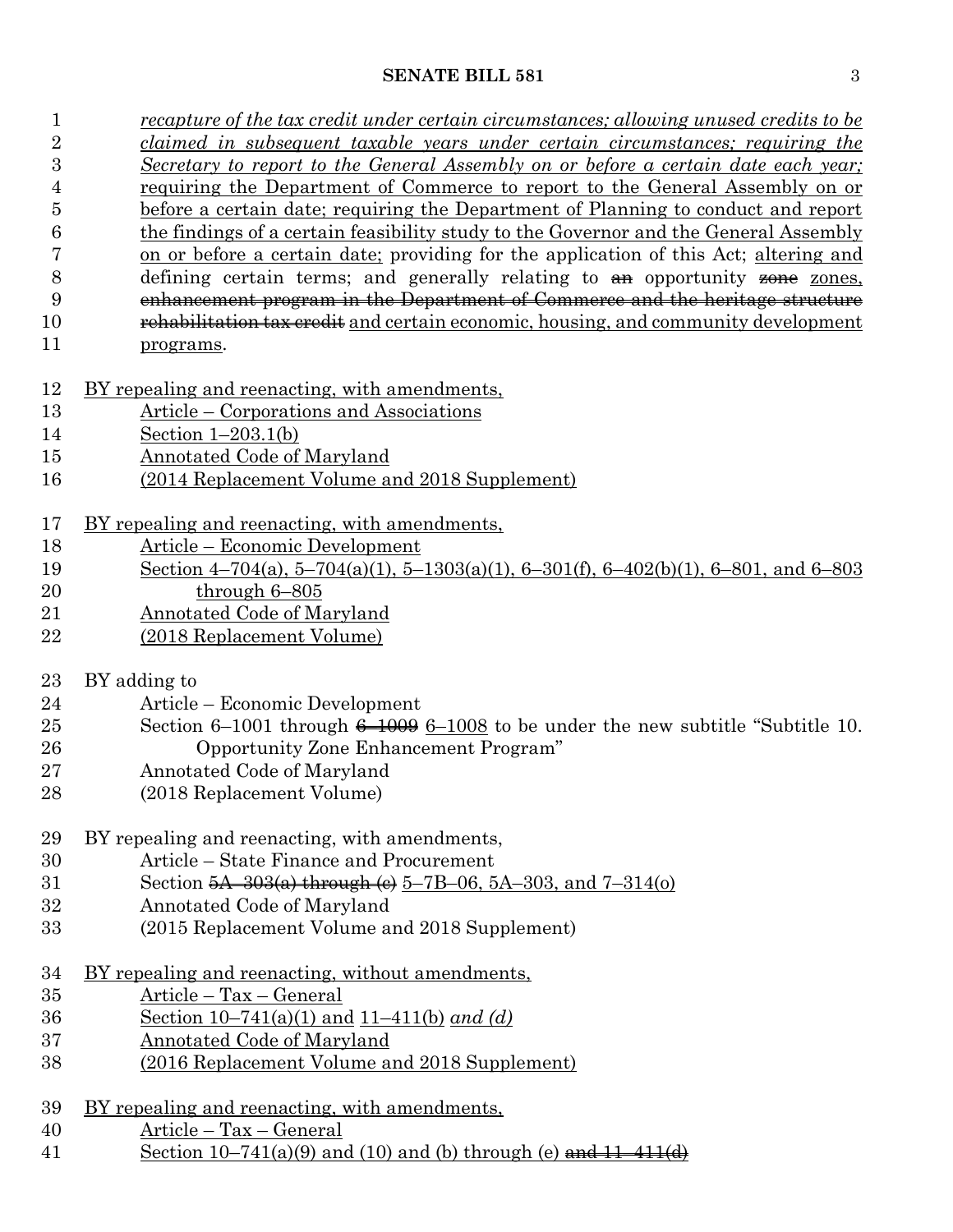| $\mathbf{1}$   | <b>Annotated Code of Maryland</b>                                                    |
|----------------|--------------------------------------------------------------------------------------|
| $\overline{2}$ | (2016 Replacement Volume and 2018 Supplement)                                        |
| 3              | BY adding to                                                                         |
| $\overline{4}$ | $Article - Tax - General$                                                            |
| 5              | Section 10-749                                                                       |
| 6              | Annotated Code of Maryland                                                           |
| 7              | (2016 Replacement Volume and 2018 Supplement)                                        |
| 8              | BY repealing and reenacting, without amendments,                                     |
| 9              | Article - Tax - Property                                                             |
| 10             | Section 9–110(a)(1) and 9–229(b)                                                     |
| 11             | Annotated Code of Maryland                                                           |
| 12             | (2012 Replacement Volume and 2018 Supplement)                                        |
| 13             | BY adding to                                                                         |
| 14             | $Article - Tax - Property$                                                           |
| 15             | Section 9–110(a)(5) and (7) and 9–263                                                |
| 16             | Annotated Code of Maryland                                                           |
| 17             | (2012 Replacement Volume and 2018 Supplement)                                        |
|                |                                                                                      |
| 18             | BY repealing and reenacting, with amendments,                                        |
| 19             | Article – Tax – Property                                                             |
| 20             | Section 9–110(a)(5) and (6) and (b), $9-229(a)$ and (f), and $9-230(b)(4)$           |
| 21             | Annotated Code of Maryland                                                           |
| 22             | (2012 Replacement Volume and 2018 Supplement)                                        |
| 23             | BY adding to                                                                         |
| 24             | Article – Housing and Community Development                                          |
| 25             | Section 2-301 to be under the new subtitle "Subtitle 3. Miscellaneous Reporting"     |
| 26             | <u>Requirements"; 4–2501 through 4–2505 to be under the new subtitle "Subtitle</u> " |
| 27             | 25. Qualified Workforce Housing Tax Credit"; and 4-104                               |
| 28             | Annotated Code of Maryland                                                           |
| 29             | (2006 Volume and 2018 Supplement)                                                    |
| 30             | <u>BY repealing and reenacting, with amendments,</u>                                 |
| 31             | Article – Housing and Community Development                                          |
| 32             | Section 4-223(a), 4-508(g)(1), 6-201, 6-206(b), 6-301, 6-303(b), 6-304(b), and       |
| 33             | $6 - 305(b)$                                                                         |
| 34             | <b>Annotated Code of Maryland</b>                                                    |
| 35             | (2006 Volume and 2018 Supplement)                                                    |
|                |                                                                                      |
| 36             | BY repealing and reenacting, without amendments,                                     |
| 37             | <u><b>Article</b></u> – Housing and Community Development                            |
| 38             | Section $4-508(a)$ and $6-305(a)$                                                    |
| 39             | Annotated Code of Maryland                                                           |

(2006 Volume and 2018 Supplement)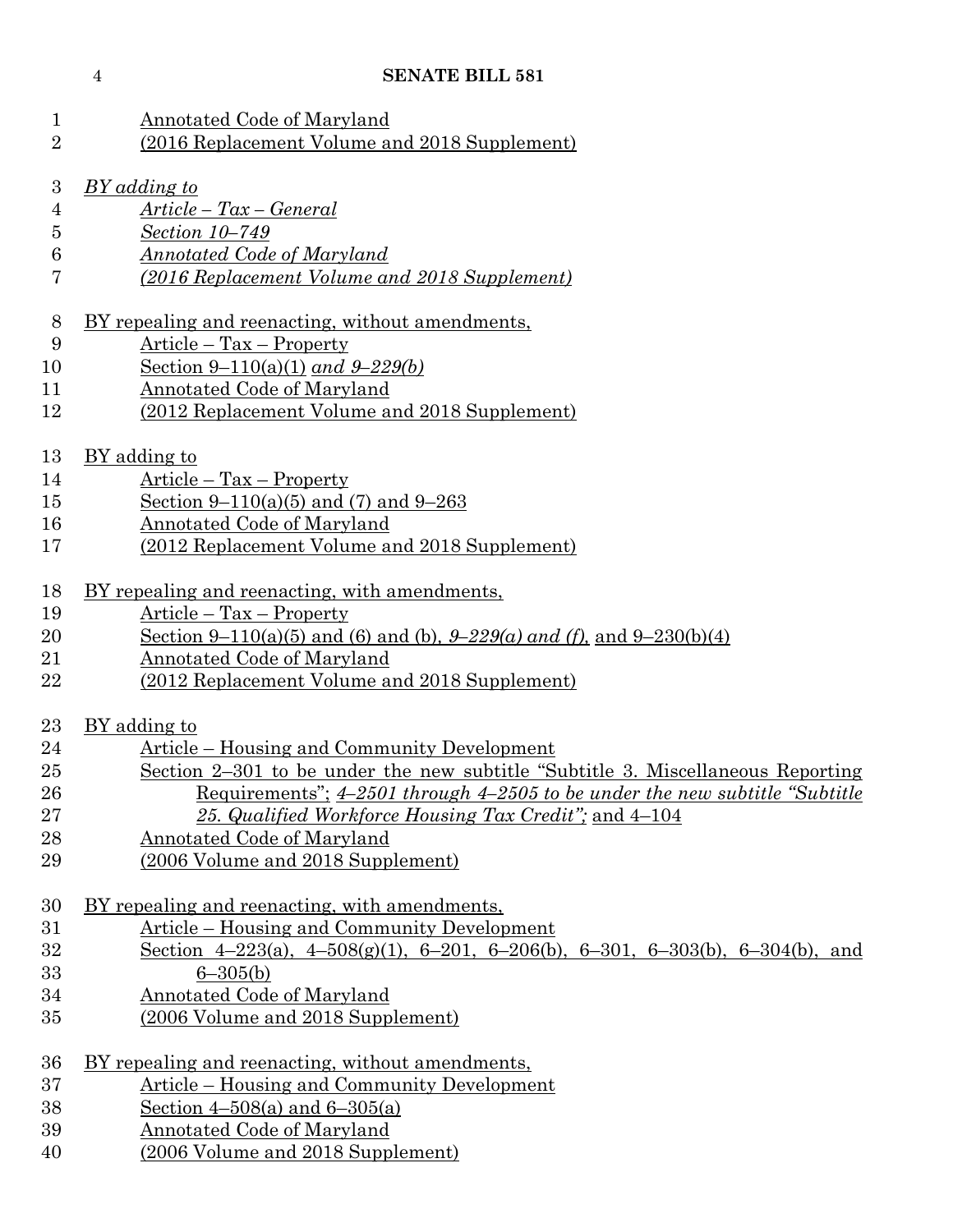| 1<br>$\overline{2}$       | BY repealing and reenacting, without amendments,<br>Article – State Finance and Procurement                                                                                                                                                                                                                            |  |  |  |
|---------------------------|------------------------------------------------------------------------------------------------------------------------------------------------------------------------------------------------------------------------------------------------------------------------------------------------------------------------|--|--|--|
| 3                         | Section $5 - 7B - 01(c)(1)(iii)$                                                                                                                                                                                                                                                                                       |  |  |  |
| $\overline{4}$            | <b>Annotated Code of Maryland</b>                                                                                                                                                                                                                                                                                      |  |  |  |
| 5                         | (2015 Replacement Volume and 2018 Supplement)                                                                                                                                                                                                                                                                          |  |  |  |
| 6<br>7                    | SECTION 1. BE IT ENACTED BY THE GENERAL ASSEMBLY OF MARYLAND,<br>That the Laws of Maryland read as follows:                                                                                                                                                                                                            |  |  |  |
| 8                         | <b>Article - Corporations and Associations</b>                                                                                                                                                                                                                                                                         |  |  |  |
| 9                         | $1 - 203.1.$                                                                                                                                                                                                                                                                                                           |  |  |  |
| 10<br>11<br>12<br>13      | A qualified business entity that is a new business entity in a Tier I [county]<br>(b)<br><b>AREA</b> , as defined under the More Jobs for Marylanders Program established under Title 6,<br>Subtitle 8 of the Economic Development Article, is not subject to the fees enumerated in $\S$<br>$1-203$ of this subtitle. |  |  |  |
| 14                        | <b>Article - Economic Development</b>                                                                                                                                                                                                                                                                                  |  |  |  |
| 15                        | $6 - 801.$                                                                                                                                                                                                                                                                                                             |  |  |  |
| 16                        | In this subtitle the following words have the meanings indicated.<br>(a)                                                                                                                                                                                                                                               |  |  |  |
| 17<br>18                  | <u>"Benefit year" means a taxable year in which a qualified business entity</u><br>(b)<br>claims a program benefit established under § 6–805 of this subtitle.                                                                                                                                                         |  |  |  |
| 19<br>20                  | "Business entity" means a person conducting or operating a trade or<br>$\left( \mathrm{c}\right)$<br>(1)<br>business that is:                                                                                                                                                                                          |  |  |  |
| 21<br>22<br>$^{23}$<br>24 | (I) primarily engaged in activities that, in accordance with the<br>North American Industrial Classification System (NAICS), United States Manual, United<br>States Office of Management and Budget, 2012 Edition, would be included in Sector 31, 32,<br><u>or 33; OR</u>                                             |  |  |  |
| 25                        | (II)<br>LOCATED IN AN OPPORTUNITY ZONE.                                                                                                                                                                                                                                                                                |  |  |  |
| 26                        | "Business entity" does not include:<br>(2)                                                                                                                                                                                                                                                                             |  |  |  |
| $27\,$<br>28              | $\Omega$<br>a refiner, as defined in $\S$ 10–101 of the Business Regulation<br>Article; OR                                                                                                                                                                                                                             |  |  |  |
| 29<br>30                  | A PERSON CONDUCTING OR OPERATING A TRADE OR<br>(II)<br><b>BUSINESS THAT IS:</b>                                                                                                                                                                                                                                        |  |  |  |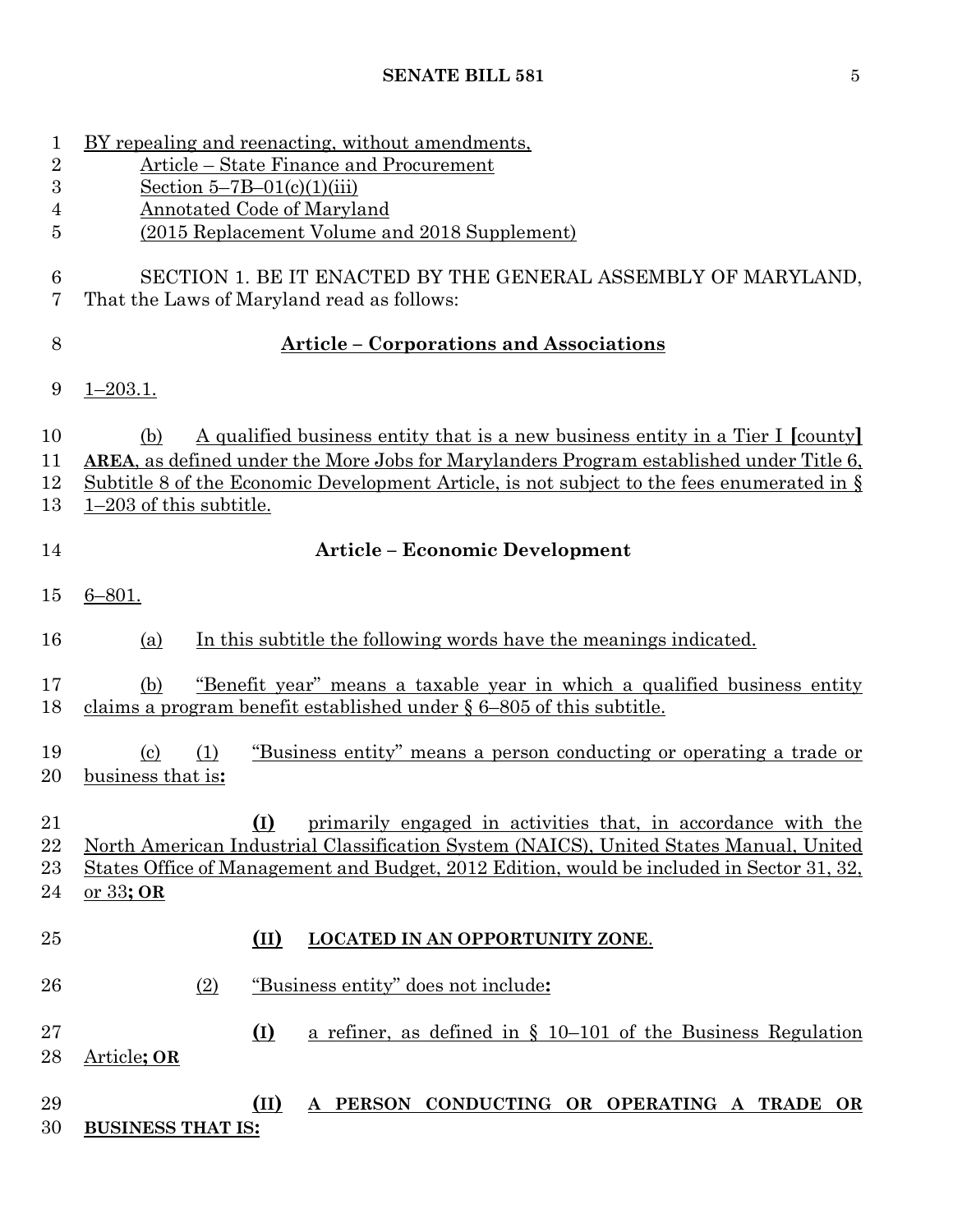|                                | $\boldsymbol{6}$<br><b>SENATE BILL 581</b>                                                                                                                                                                     |
|--------------------------------|----------------------------------------------------------------------------------------------------------------------------------------------------------------------------------------------------------------|
| $\mathbf{1}$<br>$\overline{2}$ | <b>PROVIDING</b><br><b>ADULT</b><br>ENTERTAINMENT,<br><u>1.</u><br>AS<br>DETERMINED BY THE DEPARTMENT;                                                                                                         |
| 3<br>4<br>$\overline{5}$       | 2.<br>PRIMARILY ENGAGED IN RETAIL ACTIVITIES, UNLESS<br>THE PERSON IS OPERATING A GROCERY STORE LOCATED IN AN OPPORTUNITY ZONE;<br>OR                                                                          |
| $6\phantom{.}6$<br>7           | 3.<br>PRIMARILY ENGAGED IN THE SALE OR DISTRIBUTION<br>OF ALCOHOLIC BEVERAGES.                                                                                                                                 |
| 8<br>9                         | <u>"Eligible project" means a facility operated by a business entity in a Tier I</u><br>(d)<br>[county] AREA or Tier II [county] AREA.                                                                         |
| 10<br>11                       | "Existing business entity" means a business entity that is located in the State<br>(e)<br>at the time it notifies the Department under $\S 6-803(c)$ of this subtitle.                                         |
| 12<br>13                       | "GROCERY STORE" HAS THE MEANING STATED IN § 9-254 OF THE TAX-<br>(F)<br>PROPERTY ARTICLE.                                                                                                                      |
| 14<br>15                       | [(f)](G)<br><u>"New business entity" means a business entity that is not located in the</u><br>State at the time it notifies the Department under $\S 6-803(b)$ of this subtitle.                              |
| 16<br>17<br>18                 | "OPPORTUNITY ZONE" MEANS AN AREA THAT HAS BEEN DESIGNATED AS<br>(H)<br>A QUALIFIED OPPORTUNITY ZONE IN THE STATE UNDER § 1400Z-1 OF THE<br><b>INTERNAL REVENUE CODE.</b>                                       |
| 19<br>20                       | "Program" means the More Jobs for Marylanders Program established<br>$[(g)]$ (I)<br>under this subtitle                                                                                                        |
| 21<br>22                       | $[(h)]$ $(J)$<br>"Qualified business entity" means a new business entity or an existing<br>business entity operating an eligible project under this subtitle.                                                  |
| 23                             | $(i)$ $(K)$<br>(1)<br>"Qualified position" means a position that:                                                                                                                                              |
| 24                             | is full-time and of indefinite duration;<br>(i)                                                                                                                                                                |
| 25<br>26<br>$27\,$             | EXCEPT AS PROVIDED IN ITEM 2 OF THIS ITEM, FOR A<br>(ii)<br>1.<br>POSITION IN A FACILITY THAT IS LOCATED IN AN OPPORTUNITY ZONE, PAYS AN<br><b>AVERAGE ANNUAL SALARY THAT EXCEEDS \$50,000; OR</b>             |
| 28<br>29<br>30                 | 2.<br>FOR A POSITION IN A FACILITY THAT IS NOT LOCATED<br>IN AN OPPORTUNITY ZONE OF A BUSINESS ENTITY DESCRIBED UNDER SUBSECTION<br>$(C)(1)(I)$ OF THIS SECTION, pays at least 120% of the State minimum wage: |
| $31\,$                         | (iii)<br>is located in a facility;                                                                                                                                                                             |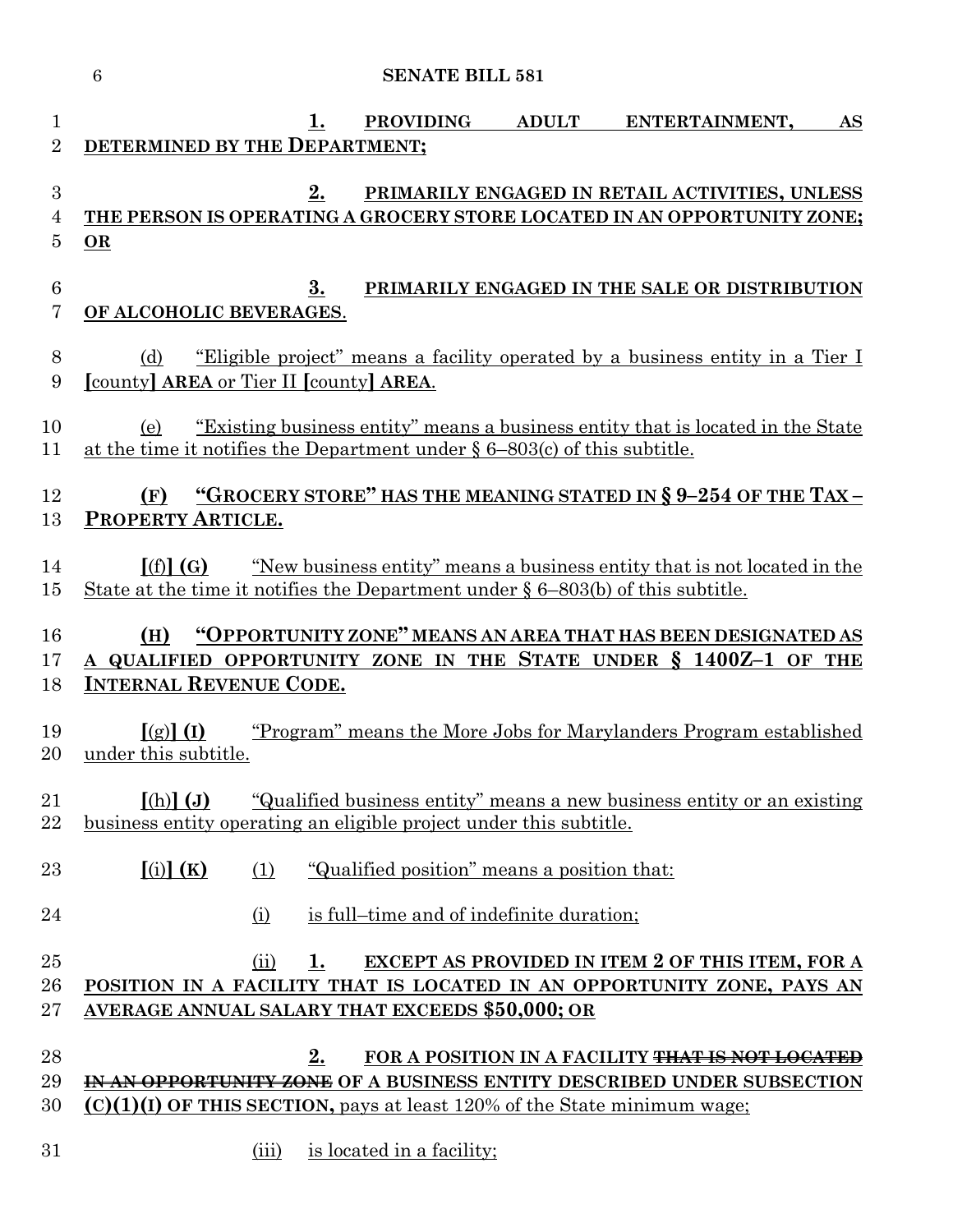| $\mathbf{1}$   |                                             | (iv)  | is newly created at a single facility in the State; and                                                                                                              |
|----------------|---------------------------------------------|-------|----------------------------------------------------------------------------------------------------------------------------------------------------------------------|
| $\overline{2}$ |                                             | (y)   | is filled.                                                                                                                                                           |
| 3              | (2)                                         |       | <u>"Qualified position" does not include a position that is:</u>                                                                                                     |
| 4<br>5<br>6    | position is not a net new job in the State; | (i)   | created when an employment function is shifted from an existing<br>facility of a business entity in the State to another facility of the same business entity if the |
| 7              |                                             | (ii)  | created through a change in ownership of a trade or business;                                                                                                        |
| $8\,$<br>9     |                                             | (iii) | created through a consolidation, merger, or restructuring of a<br>business entity if the position is not a net new job in the State;                                 |
| 10<br>11<br>12 | not a net new job in the State; or          | (iv)  | created when an employment function is contractually shifted<br>from an existing business entity to another business entity in the State if the position is          |
| 13             |                                             | (v)   | <u>filled for a period of less than 12 months.</u>                                                                                                                   |
| 14             | $(i)$ $(L)$                                 |       | "Tier I [county] AREA" means:                                                                                                                                        |
| 15             | (1)                                         |       | <u>a Tier I county, as defined in § 1–101 of this article; [or]</u>                                                                                                  |
| 16<br>17       | (2)                                         |       | a county designated by the Department that is not a county described<br>in item (1) of this subsection, not to exceed three counties; OR                             |
| 18             | $\overline{(3)}$                            |       | AN OPPORTUNITY ZONE.                                                                                                                                                 |
| 19<br>20       | $(k)$ $(M)$                                 |       | "Tier II [county] AREA" means [a county] AN AREA that is not [a<br>county <b>AN AREA</b> described in subsection $[(i)]$ (L) of this section.                        |
| 21             | $6 - 803.$                                  |       |                                                                                                                                                                      |
| 22<br>23       | (a)<br>the Program if the eligible project: |       | A business entity may apply to the Department to enroll an eligible project in                                                                                       |
| 24<br>$25\,$   | (1)                                         |       | is in a Tier I [county] AREA and the business entity intends to create<br>at least five qualified positions at the project location; or                              |
| 26<br>$27\,$   | (2)                                         |       | is in a Tier II [county] AREA and the business entity intends to create<br>at least 10 qualified positions at the project location.                                  |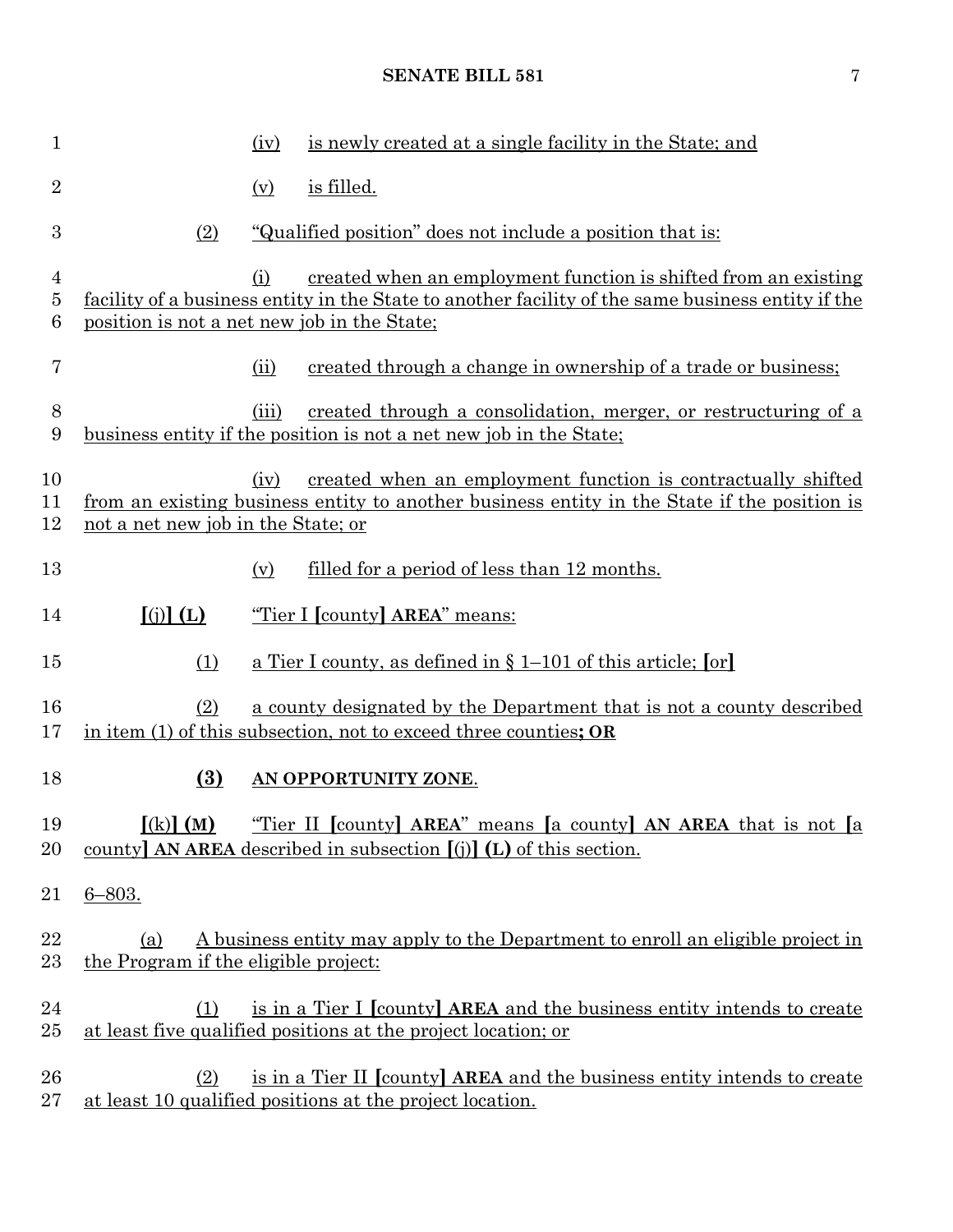|                                    | 8<br><b>SENATE BILL 581</b>                                                                                                                                                                                                                                                                                                   |  |  |
|------------------------------------|-------------------------------------------------------------------------------------------------------------------------------------------------------------------------------------------------------------------------------------------------------------------------------------------------------------------------------|--|--|
| $\mathbf{1}$<br>$\overline{2}$     | A new business entity may not be certified as a qualified business entity<br>(1)<br>(b)<br>unless the new business entity:                                                                                                                                                                                                    |  |  |
| $\sqrt{3}$<br>$\overline{4}$       | notifies the Department of its intent to seek designation of an<br>(i)<br>eligible project before establishing its facility in the State; and                                                                                                                                                                                 |  |  |
| $\bf 5$<br>$\,6$                   | <u>offers an ongoing job skills enhancement training program or</u><br>(ii)<br>postsecondary education program that is approved by the Department.                                                                                                                                                                            |  |  |
| $\overline{7}$<br>$8\,$<br>9<br>10 | The Department may certify a new business entity as a qualified<br>(2)<br>business entity after the new business entity provides the required notice under paragraph<br>$(1)(i)$ of this subsection, applies to the Department under paragraph $(3)$ of this subsection.<br>and establishes and operates an eligible project. |  |  |
| 11<br>12                           | A new business entity shall submit to the Department an application<br>(3)<br>containing at least the following information:                                                                                                                                                                                                  |  |  |
| 13<br>14                           | the anticipated date of the establishment and initial operation of<br>(i)<br>the facility and the nature of its operations;                                                                                                                                                                                                   |  |  |
| 15                                 | the expected location of the facility;<br>(ii)                                                                                                                                                                                                                                                                                |  |  |
| 16<br>17<br>18                     | the estimated number of qualified positions to be created and<br>(iii)<br>qualified employees to be hired and the anticipated payroll of the new qualified employees;<br>and                                                                                                                                                  |  |  |
| 19                                 | any other information the Department requires.<br>(iv)                                                                                                                                                                                                                                                                        |  |  |
| 20<br>21<br>22<br>23               | An existing business entity may apply to be certified as a qualified<br><u>(c)</u><br>(1)<br><u>business entity if the existing business entity increases the number of qualified positions</u><br>as required under subsection (a) of this section for an eligible project in a Tier I AREA or A<br>Tier II [county] AREA.   |  |  |
| 24<br>25                           | An existing business entity may not be certified as a qualified business<br>(2)<br>entity unless the business entity:                                                                                                                                                                                                         |  |  |
| 26<br>27<br>28                     | notifies the Department of its intent to seek designation of an<br>(i)<br>eligible project prior to hiring any employees to fill the qualified positions necessary to meet<br>the requirements of this subtitle; and                                                                                                          |  |  |
| 29<br>30                           | offers an ongoing job skills enhancement training program or<br>(ii)<br>postsecondary education program that is approved by the Department.                                                                                                                                                                                   |  |  |
| 31<br>32                           | An existing business entity shall submit an application to the<br>(3)<br>Department containing at least the following information:                                                                                                                                                                                            |  |  |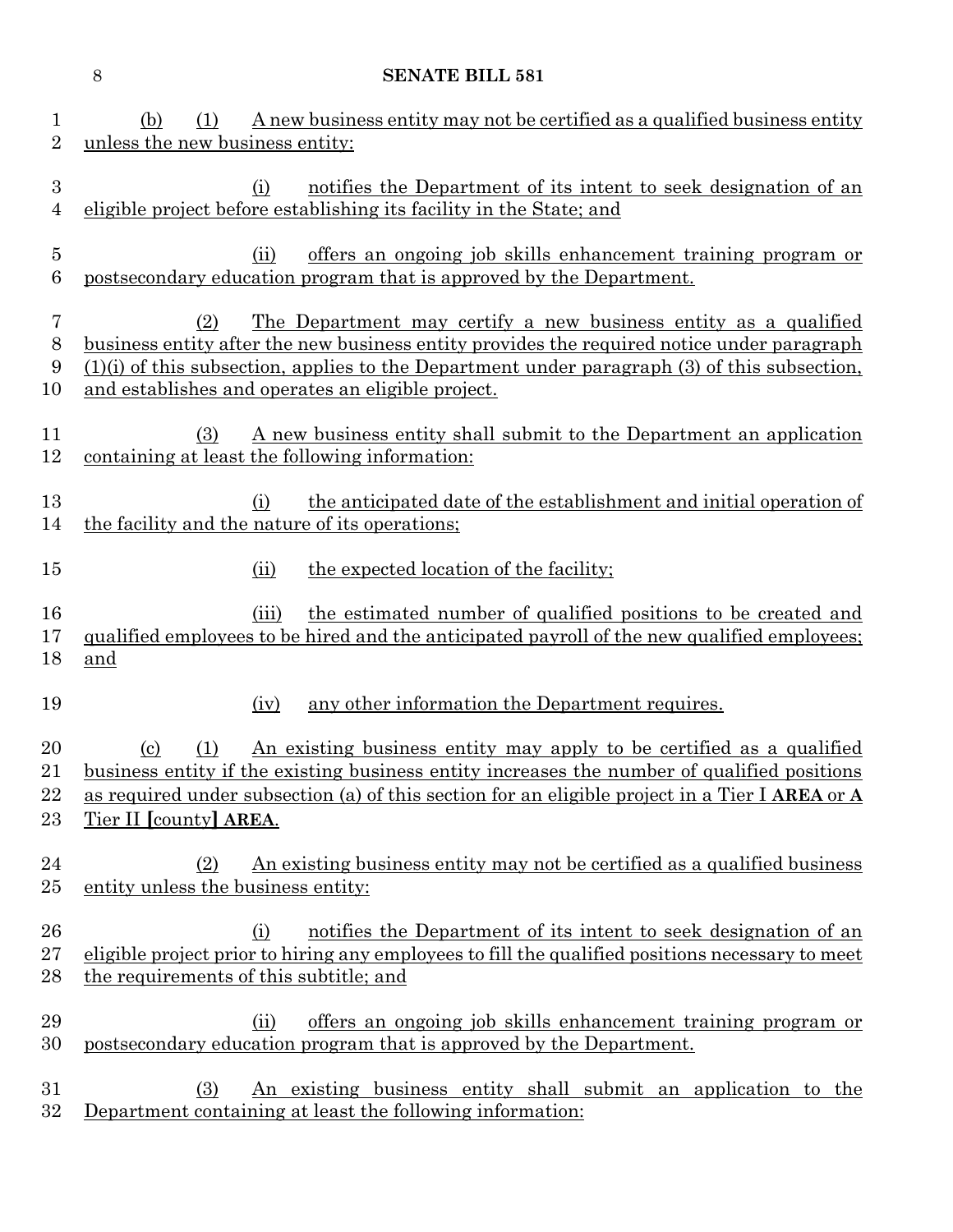| $\mathbf 1$<br>$\overline{2}$ | the number of full-time employees existing before the expansion<br>(i)<br>and the payroll of the existing employees;                                                                                                                                                                |
|-------------------------------|-------------------------------------------------------------------------------------------------------------------------------------------------------------------------------------------------------------------------------------------------------------------------------------|
| $\boldsymbol{3}$<br>4<br>5    | the estimated number of qualified positions to be created and<br>(ii)<br>qualified employees to be hired and the anticipated payroll of the new qualified employees;<br>and                                                                                                         |
| 6                             | (iii)<br>any other information that the Department requires.                                                                                                                                                                                                                        |
| 7<br>8<br>9                   | A business entity must begin hiring the employees to fill the qualified<br>(d)<br>positions necessary to meet the requirements of this subtitle within 12 months after it<br>notifies the Department of its intent to seek designation of an eligible project.                      |
| 10                            | $6 - 804.$                                                                                                                                                                                                                                                                          |
| 11<br>12                      | The Program benefits authorized under this section may be claimed by a<br>(a)<br>qualified business entity for up to 10 consecutive benefit years.                                                                                                                                  |
| 13                            | (b)<br>On enrollment in the Program:                                                                                                                                                                                                                                                |
| 14                            | a new business entity in a Tier I [county] AREA is eligible for:<br>(1)                                                                                                                                                                                                             |
| 15<br>16                      | a credit against the State income tax, established under §<br>(i)<br>$10-741(b)$ of the Tax – General Article;                                                                                                                                                                      |
| 17<br>18                      | <u>a credit against the State property tax, established under §</u><br>(ii)<br>9–110 of the Tax – Property Article;                                                                                                                                                                 |
| 19<br>20                      | a refund of sales and use tax paid during the immediately<br>(iii)<br><u>preceding taxable year, as provided under § 11–411 of the Tax – General Article; and</u>                                                                                                                   |
| 21<br>22<br>23                | a waiver of fees charged by the State Department of Assessments<br>(iv)<br>and Taxation, established under $\S$ 1-203.1 of the Corporations and Associations Article;<br>and                                                                                                        |
| 24<br>25<br>26                | except as provided in subsection (c) of this section, an existing business<br>(2)<br>entity that operates an eligible project is eligible for a credit against the State income tax,<br>established under $\S 10-741(b)$ of the Tax – General Article.                              |
| 27<br>28<br>29                | <u>The income tax credit established under <math>\S</math> 10–741(b)</u> of the Tax – General<br>$\left( \mathrm{c}\right)$<br>Article is not available to an existing business entity if the entity moves its facility to<br>another county in the State on or after June 1, 2017. |
| 30<br>31                      | If the number of qualified positions at the eligible project decreases to a<br>(d)<br>number less than the number established in the first benefit year, the project shall be                                                                                                       |

32 removed from the Program and all program benefits terminate.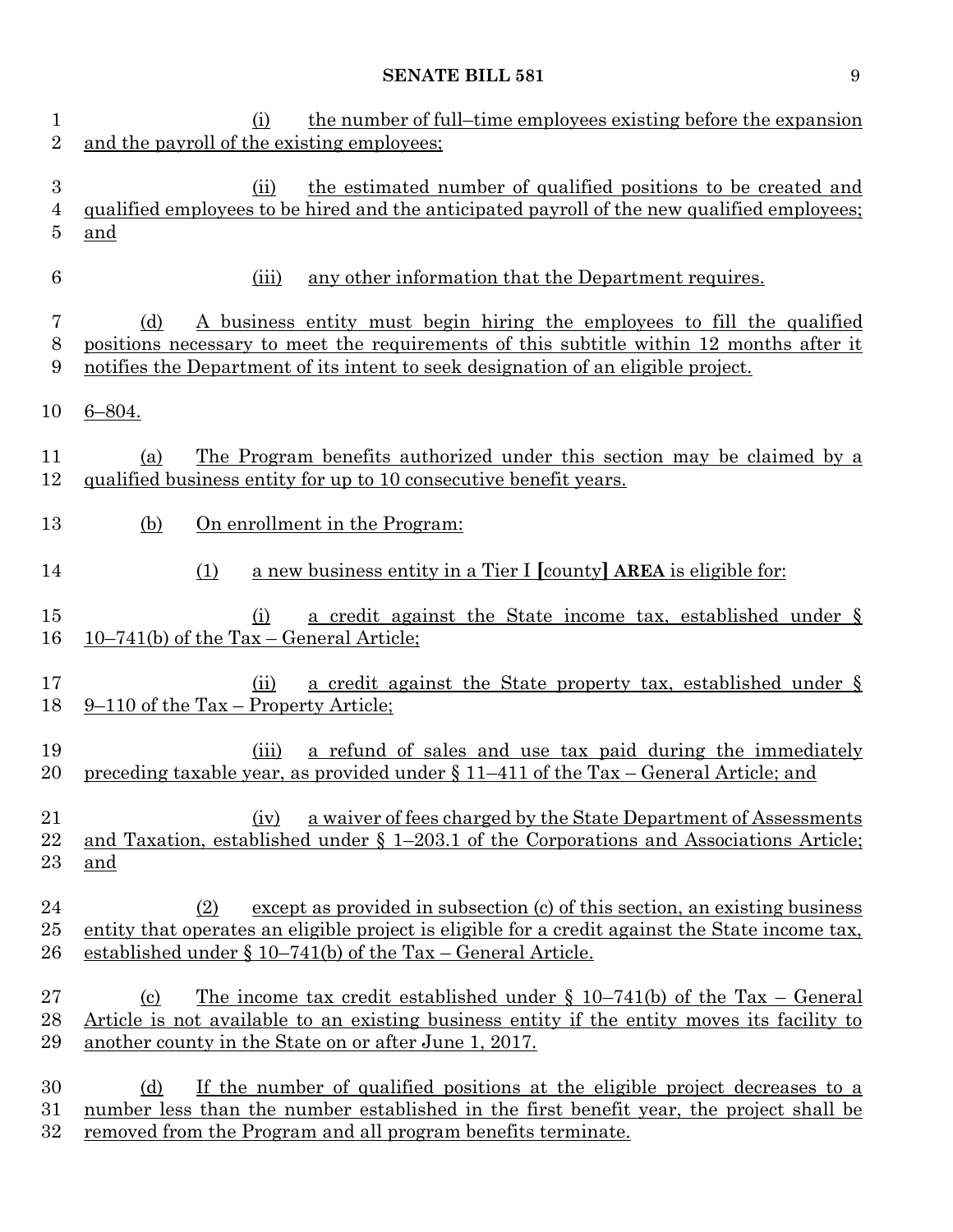|                      | 10                       | <b>SENATE BILL 581</b>                                                                                                                                                                                                                                      |
|----------------------|--------------------------|-------------------------------------------------------------------------------------------------------------------------------------------------------------------------------------------------------------------------------------------------------------|
| 1                    | $6 - 805.$               |                                                                                                                                                                                                                                                             |
| $\overline{2}$       | (a)                      | The Department shall provide to a qualified business entity a certificate that:                                                                                                                                                                             |
| 3                    |                          | (1)<br>certifies the eligible project that is enrolled in the Program;                                                                                                                                                                                      |
| 4                    |                          | (2)<br>provides the duration of the certification; and                                                                                                                                                                                                      |
| 5<br>6               |                          | provides any additional information necessary for the Comptroller and<br>(3)<br>Department to administer the Program.                                                                                                                                       |
| 7<br>8               | (b)                      | <u>The Department may not provide a qualified business entity a certificate on</u><br>or after June 1, [2020] 2025 2022.                                                                                                                                    |
| 9                    |                          | <b>SUBTITLE 10. OPPORTUNITY ZONE ENHANCEMENT PROGRAM.</b>                                                                                                                                                                                                   |
| 10                   | $6 - 1001.$              |                                                                                                                                                                                                                                                             |
| 11<br>12             | (A)<br><b>INDICATED.</b> | IN THIS SUBTITLE THE FOLLOWING WORDS HAVE THE MEANINGS                                                                                                                                                                                                      |
| 13<br>14<br>15<br>16 | (B)                      | "LEVEL 1 OPPORTUNITY ZONE ENHANCEMENT" MEANS AN ENHANCED<br>TAX CREDIT UNDER THE PROGRAM FOR WHICH A QUALIFIED OPPORTUNITY ZONE<br>BUSINESS OR QUALIFIED OPPORTUNITY FUND IS ELIGIBLE IF THE FOLLOWING<br><b>INFORMATION IS PROVIDED TO THE DEPARTMENT:</b> |
| 17<br>18<br>19       | <b>INVESTMENT;</b>       | (1)<br>THE DATE OF THE QUALIFIED OPPORTUNITY FUND'S INVESTMENT<br>IN THE QUALIFIED OPPORTUNITY ZONE BUSINESS AND THE AMOUNT OF THE                                                                                                                          |
| 20<br>21             | LEVERAGE;                | (2)<br>THE TOTAL PROJECT OR BUSINESS INVESTMENT, INCLUDING ANY                                                                                                                                                                                              |
| 22<br>$23\,$         |                          | (3)<br>THE ADDRESS AND CENSUS TRACT OF THE QUALIFIED<br>OPPORTUNITY ZONE BUSINESS AND THE QUALIFIED OPPORTUNITY FUND;                                                                                                                                       |
| 24<br>25             |                          | THE NORTH AMERICAN INDUSTRIAL CLASSIFICATION SYSTEM<br>(4)<br>CODE FOR THE QUALIFIED OPPORTUNITY ZONE BUSINESS;                                                                                                                                             |
| 26<br>$27\,$         |                          | (5)<br>AN IMPACT REPORT, INCLUDING BOTH QUALITATIVE AND<br><b>QUANTITATIVE DATA ON THE INVESTMENT AND ITS PROGRESS; AND</b>                                                                                                                                 |
| 28<br>29             |                          | (6)<br>ANY OTHER INFORMATION REQUESTED BY THE DEPARTMENT<br>THAT MEETS THE TRANSPARENCY GOALS OF THE PROGRAM.                                                                                                                                               |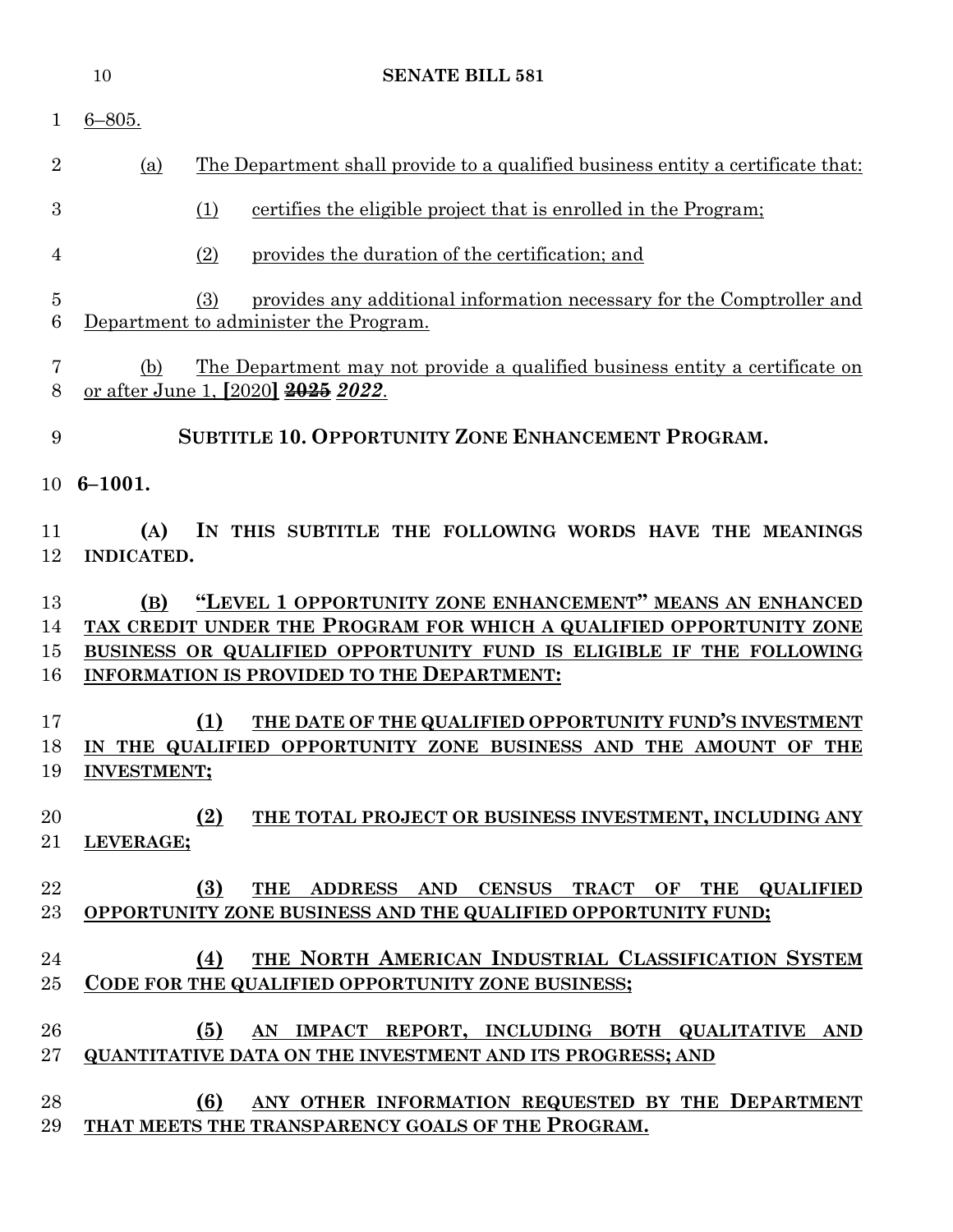| 1                    | "LEVEL 2 OPPORTUNITY ZONE ENHANCEMENT" MEANS AN ENHANCED<br>(C)                                                                                                               |  |  |
|----------------------|-------------------------------------------------------------------------------------------------------------------------------------------------------------------------------|--|--|
| $\overline{2}$       | TAX CREDIT UNDER THE PROGRAM FOR WHICH A QUALIFIED OPPORTUNITY ZONE                                                                                                           |  |  |
| 3                    | BUSINESS OR QUALIFIED OPPORTUNITY FUND IS ELIGIBLE IF:                                                                                                                        |  |  |
|                      |                                                                                                                                                                               |  |  |
| 4                    | (1)<br>THE REQUIREMENTS FOR A LEVEL 1 OPPORTUNITY ZONE                                                                                                                        |  |  |
| 5                    | <b>ENHANCEMENT ARE MET;</b>                                                                                                                                                   |  |  |
|                      |                                                                                                                                                                               |  |  |
| $6\phantom{.}6$<br>7 | (2)<br>(I)<br>ACCOUNTABILITY TO RESIDENTS OF THE COMMUNITIES IN<br>THE OPPORTUNITY ZONE IS MAINTAINED THROUGH THEIR REPRESENTATION ON                                         |  |  |
| 8                    | ANY GOVERNING BOARD OR ADVISORY BOARD OF THE QUALIFIED OPPORTUNITY                                                                                                            |  |  |
| 9                    | ZONE BUSINESS; OR                                                                                                                                                             |  |  |
|                      |                                                                                                                                                                               |  |  |
| 10                   | A COMMUNITY BENEFITS AGREEMENT IS NEGOTIATED AND<br>(II)                                                                                                                      |  |  |
| 11                   | AGREED TO BY COMMUNITY GROUPS OR STRATEGIC INDUSTRY PARTNERSHIPS, AS                                                                                                          |  |  |
| 12                   | DEFINED UNDER § 11-701 OF THE LABOR AND EMPLOYMENT ARTICLE, IN THE                                                                                                            |  |  |
| 13                   | OPPORTUNITY ZONE AND THE QUALIFIED OPPORTUNITY FUND THAT SPECIFIES A                                                                                                          |  |  |
| 14                   | RANGE OF COMMUNITY BENEFITS THAT THE FUND AGREES TO PROVIDE AS PART OF                                                                                                        |  |  |
| 15                   | THE DEVELOPMENT PROJECT, INCLUDING WORKFORCE DEVELOPMENT OR LOCAL                                                                                                             |  |  |
| 16                   | <b>HIRING REQUIREMENTS; AND</b>                                                                                                                                               |  |  |
|                      |                                                                                                                                                                               |  |  |
| 17<br>18             | (3)<br>(I)<br>FOR A QUALIFIED OPPORTUNITY ZONE BUSINESS <del>LOCATED</del><br><b>IN LOCATED ENTIRELY WITHIN AN OPPORTUNITY ZONE</b><br>IN<br>$\mathbf{A}$<br><b>MUNICIPAL</b> |  |  |
| 19                   | CORPORATION, THE MUNICIPAL CORPORATION, BY RESOLUTION OR BY LETTER,                                                                                                           |  |  |
| 20                   | DELIVERED TO THE DEPARTMENT BY THE MUNICIPAL CORPORATION'S AUTHORIZED                                                                                                         |  |  |
| 21                   | DESIGNEE, APPROVES THE PROVISION OF THE ENHANCED TAX CREDITS UNDER THE                                                                                                        |  |  |
| 22                   | PROGRAM WITHIN THE MUNICIPAL CORPORATION; OR                                                                                                                                  |  |  |
|                      |                                                                                                                                                                               |  |  |
| 23                   | $\bigoplus$ (II)<br>FOR A QUALIFIED OPPORTUNITY ZONE BUSINESS                                                                                                                 |  |  |
| 24                   | <b>LOCATED IN AN OPPORTUNITY ZONE THAT IS NOT LOCATED ENTIRELY WITHIN A</b>                                                                                                   |  |  |
| 25                   | MUNICIPAL CORPORATION, THE COUNTY, BY RESOLUTION OR BY LETTER,                                                                                                                |  |  |
| 26                   | DELIVERED TO THE DEPARTMENT BY THE COUNTY'S AUTHORIZED DESIGNEE,                                                                                                              |  |  |
| $27\,$               | APPROVES THE PROVISION OF THE ENHANCED TAX CREDITS UNDER THE PROGRAM                                                                                                          |  |  |
| 28                   | WITHIN THE COUNTY.                                                                                                                                                            |  |  |
|                      |                                                                                                                                                                               |  |  |
| 29<br>30             | (D) "OPPORTUNITY ZONE" MEANS AN AREA THAT HAS BEEN DESIGNATED AS<br>A QUALIFIED OPPORTUNITY ZONE IN THE STATE UNDER § 1400Z-1 OF THE                                          |  |  |
| 31                   | <b>INTERNAL REVENUE CODE.</b>                                                                                                                                                 |  |  |
|                      |                                                                                                                                                                               |  |  |
| 32                   | "PROGRAM" MEANS THE OPPORTUNITY ZONE ENHANCEMENT<br>$\left( \mathbf{B}\right)$ $\left( \mathbf{E}\right)$                                                                     |  |  |
| 33                   | PROGRAM IN THE DEPARTMENT ESTABLISHED UNDER § 6-1002 OF THIS SUBTITLE                                                                                                         |  |  |
| 34                   | THAT ALLOWS ENHANCED TAX CREDITS UNDER:                                                                                                                                       |  |  |
|                      |                                                                                                                                                                               |  |  |
| 35                   | § 6-304 OF THIS TITLE (JOB CREATION);<br>(1)                                                                                                                                  |  |  |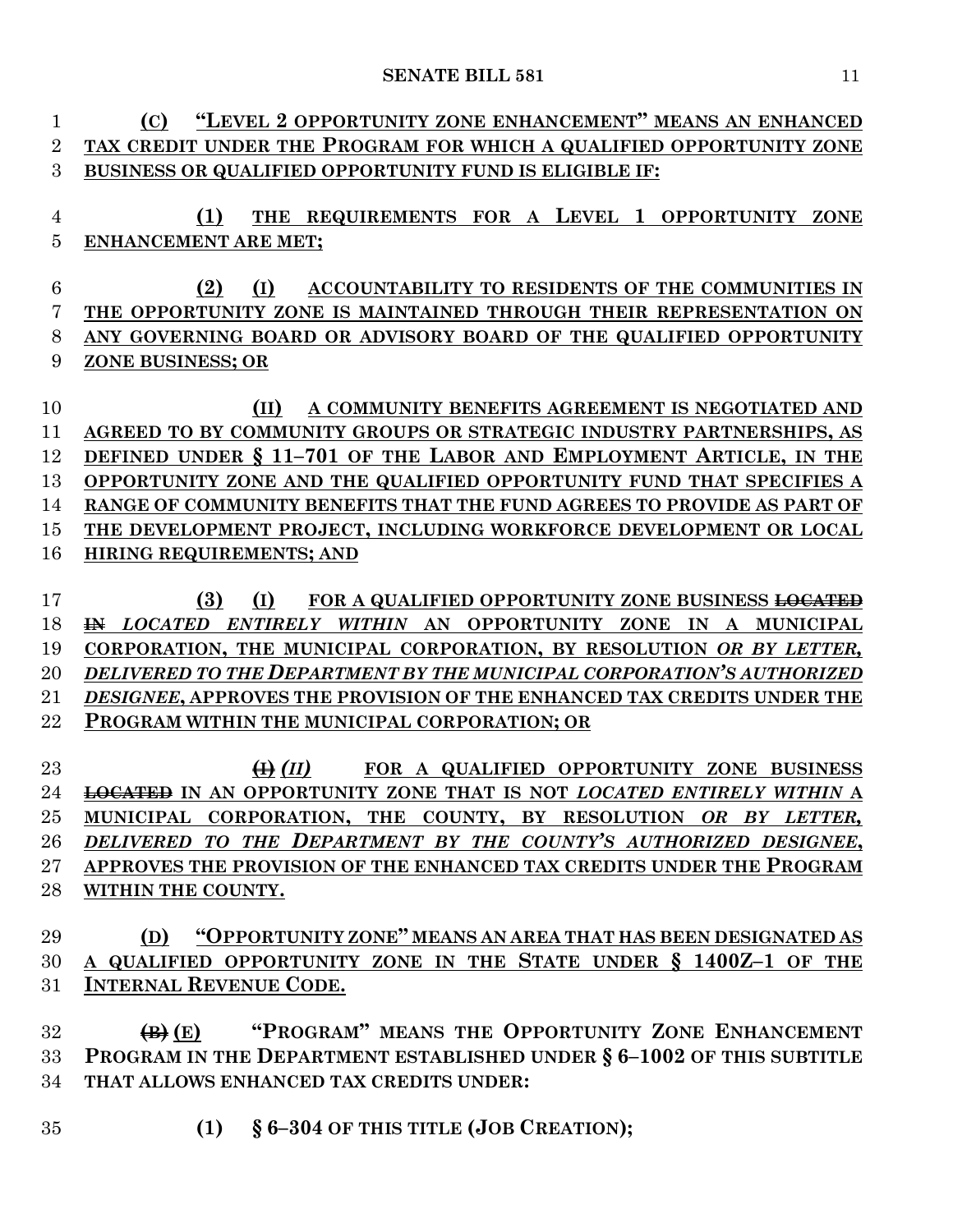**(2) § 6–403 OF THIS TITLE (ONE MARYLAND ECONOMIC DEVELOPMENT); (3) § 10–702 OF THE TAX – GENERAL ARTICLE (WAGES PAID IN AN ENTERPRISE ZONE); (4) § 10–725 OF THE TAX – GENERAL ARTICLE (BIOTECHNOLOGY INVESTMENT INCENTIVE); (5) § 10–733 OF THE TAX – GENERAL ARTICLE (CYBERSECURITY INVESTMENT INCENTIVE); AND (6) § 10–741 OF THE TAX – GENERAL ARTICLE (MORE JOBS FOR MARYLANDERS); AND (7) § 9–103.1 OF THE TAX – PROPERTY ARTICLE (QUALIFIED PROPERTY IN A REGIONAL INSTITUTION STRATEGIC ENTERPRISE ZONE). (C) "QUALIFIED MARYLAND OPPORTUNITY ZONE" MEANS A GEOGRAPHICAL AREA DESIGNATED AND IN EFFECT AS A QUALIFIED OPPORTUNITY ZONE IN THE STATE UNDER § 1400Z–1 OF THE INTERNAL REVENUE CODE. (D) "QUALIFIED MARYLAND OPPORTUNITY ZONE BUSINESS" MEANS A TRADE OR BUSINESS IN WHICH SUBSTANTIALLY ALL OF THE TANGIBLE PROPERTY USED IN THE TRADE OR BUSINESS IS QUALIFIED MARYLAND OPPORTUNITY ZONE BUSINESS PROPERTY. (E) "QUALIFIED MARYLAND OPPORTUNITY ZONE BUSINESS PROPERTY" MEANS TANGIBLE PROPERTY USED IN A TRADE OR BUSINESS OF A QUALIFIED OPPORTUNITY FUND IF: (1) THE PROPERTY WAS ACQUIRED BY THE QUALIFIED OPPORTUNITY FUND BY PURCHASE, AS DEFINED IN § 179(D)(2) OF THE INTERNAL REVENUE CODE, AFTER DECEMBER 31, 2018; (2) (I) THE ORIGINAL USE OF THE PROPERTY IN THE QUALIFIED MARYLAND OPPORTUNITY ZONE COMMENCES WITH THE QUALIFIED OPPORTUNITY FUND; OR (II) THE QUALIFIED OPPORTUNITY FUND SUBSTANTIALLY IMPROVES THE PROPERTY; AND**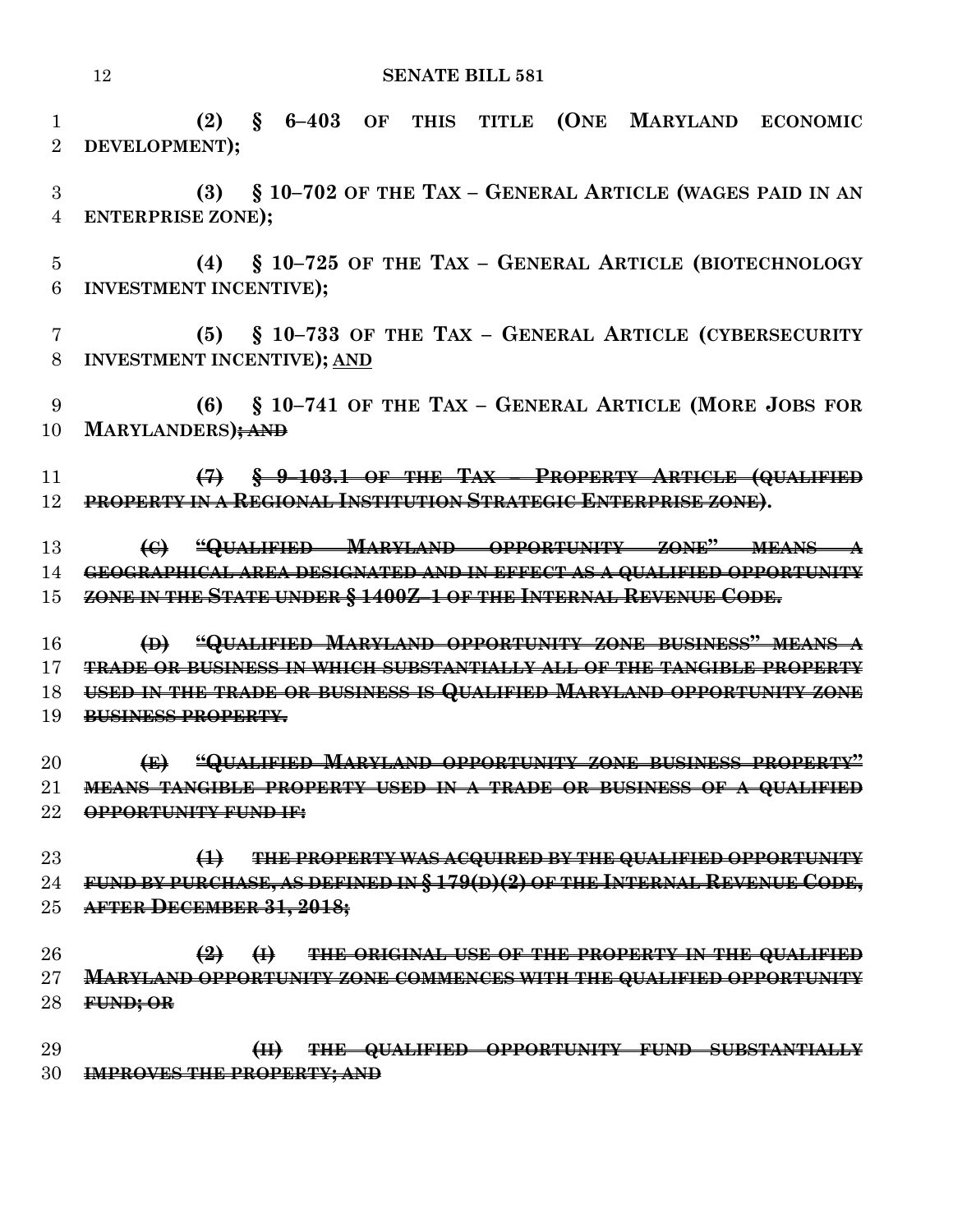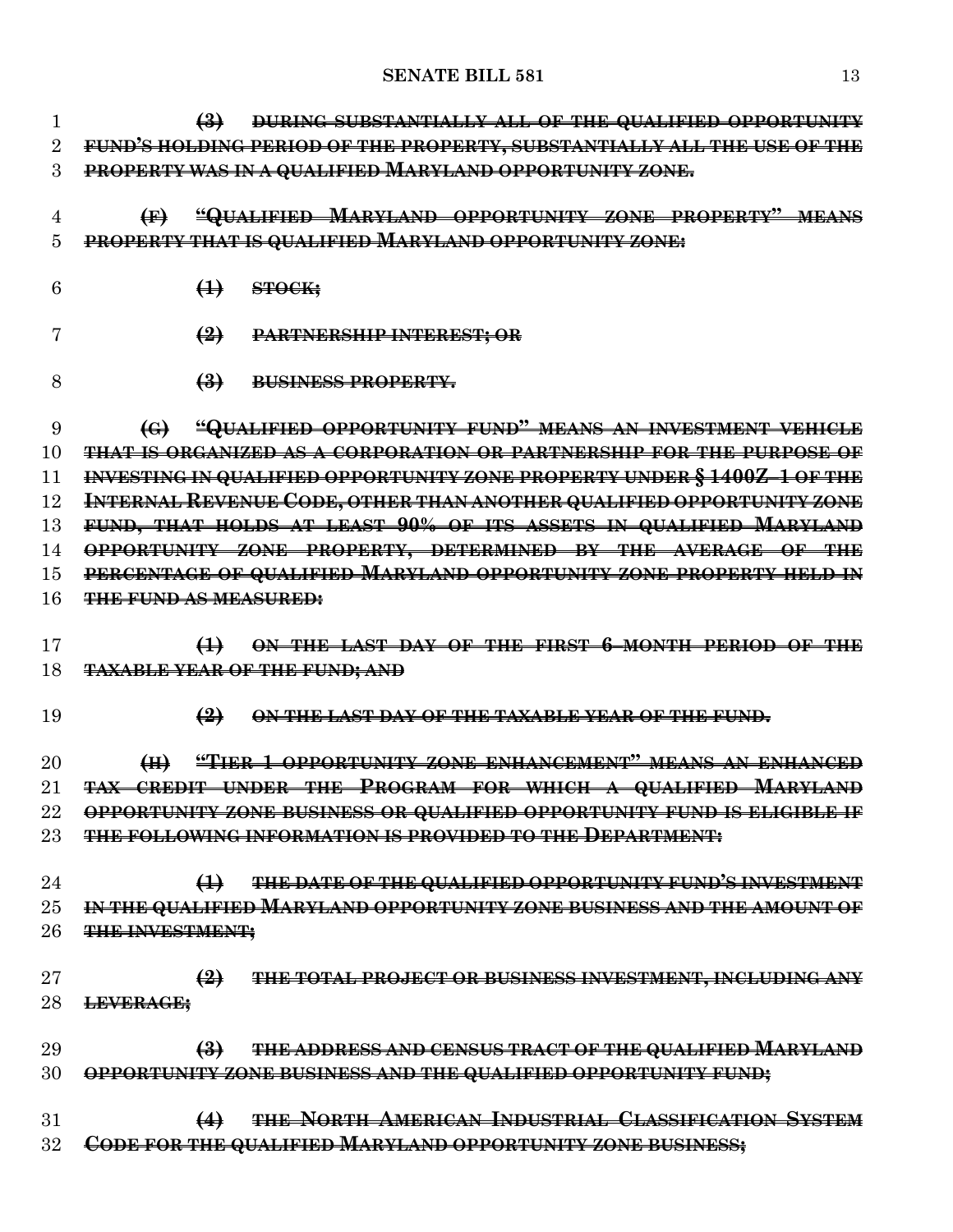**(5) AN IMPACT REPORT, INCLUDING BOTH QUALITATIVE AND QUANTITATIVE DATA ON THE INVESTMENT AND ITS PROGRESS; AND** 

 **(6) ANY OTHER INFORMATION REQUESTED BY THE DEPARTMENT THAT MEETS THE TRANSPARENCY GOALS OF THE PROGRAM.**

 **(I) "TIER 2 OPPORTUNITY ZONE ENHANCEMENT" MEANS AN ENHANCED TAX CREDIT UNDER THE PROGRAM FOR WHICH A QUALIFIED MARYLAND OPPORTUNITY ZONE BUSINESS OR QUALIFIED OPPORTUNITY FUND IS ELIGIBLE IF:**

 **(1) THE REQUIREMENTS FOR A TIER 1 OPPORTUNITY ZONE ENHANCEMENT ARE MET; AND**

 **(2) (I) ACCOUNTABILITY TO RESIDENTS OF THE COMMUNITIES IN THE QUALIFIED MARYLAND OPPORTUNITY ZONE IS MAINTAINED THROUGH THEIR REPRESENTATION ON ANY GOVERNING BOARD OR ADVISORY BOARD OF THE QUALIFIED MARYLAND OPPORTUNITY ZONE BUSINESS; OR**

 **(II) A COMMUNITY BENEFITS AGREEMENT IS NEGOTIATED AND AGREED TO BY COMMUNITY GROUPS IN THE QUALIFIED MARYLAND OPPORTUNITY ZONE AND THE QUALIFIED OPPORTUNITY FUND THAT SPECIFIES A RANGE OF COMMUNITY BENEFITS THAT THE FUND AGREES TO PROVIDE AS PART OF THE DEVELOPMENT PROJECT, INCLUDING WORKFORCE DEVELOPMENT OR LOCAL HIRING REQUIREMENTS.**

 **(F) "QUALIFIED OPPORTUNITY FUND" HAS THE MEANING STATED IN § 1400Z–2 OF THE INTERNAL REVENUE CODE.**

 **(G) "QUALIFIED OPPORTUNITY ZONE BUSINESS" HAS THE MEANING STATED IN § 1400Z–2 OF THE INTERNAL REVENUE CODE.**

 **(H) "QUALIFIED OPPORTUNITY ZONE BUSINESS PROPERTY" HAS THE MEANING STATED IN § 1400Z–2 OF THE INTERNAL REVENUE CODE.**

 **(I) "QUALIFIED OPPORTUNITY ZONE PROPERTY" HAS THE MEANING STATED IN § 1400Z–2 OF THE INTERNAL REVENUE CODE.**

**6–1002.**

 **(A) THERE IS AN OPPORTUNITY ZONE ENHANCEMENT PROGRAM IN THE DEPARTMENT.**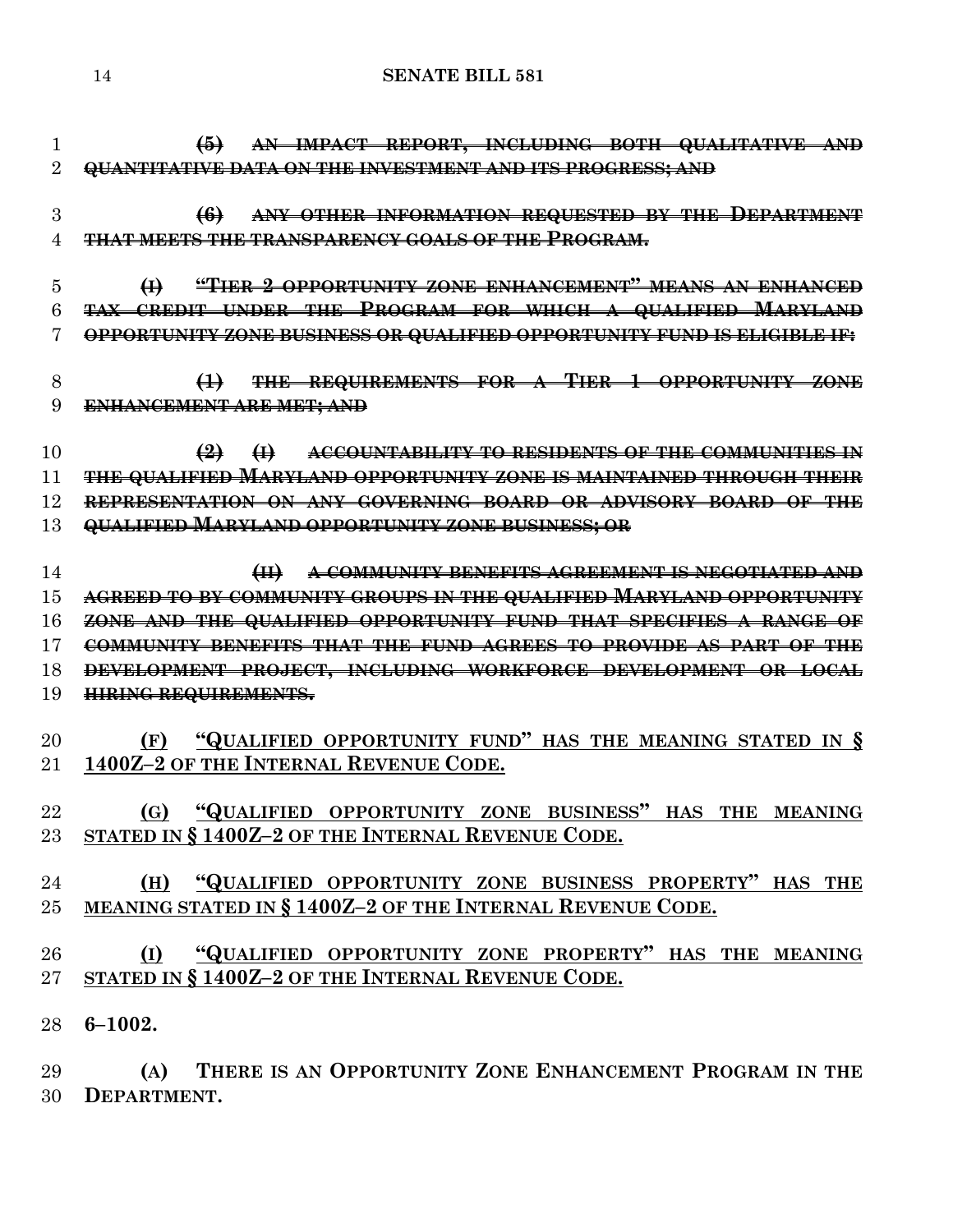**(B) THE DEPARTMENT SHALL ADMINISTER THE TAX CREDIT ENHANCEMENTS OFFERED UNDER THE PROGRAM.**

 **(C) (1) THE DEPARTMENT SHALL PUBLISH ON ITS WEBSITE INFORMATION ABOUT THE PROGRAM AND INFORMATION REPORTED BY A QUALIFIED OPPORTUNITY FUND RECEIVING ENHANCED TAX CREDITS UNDER THE PROGRAM.**

 **(2) THE INFORMATION PUBLISHED ON THE WEBSITE MAY NOT INCLUDE ANY PROPRIETARY OR CONFIDENTIAL INFORMATION.**

 **(D) THE DEPARTMENT, IN CONSULTATION WITH THE DEPARTMENT OF HOUSING AND COMMUNITY DEVELOPMENT, SHALL ADOPT REGULATIONS TO CARRY OUT THIS SUBTITLE, INCLUDING CRITERIA AND PROCEDURES FOR DETERMINING ELIGIBILITY FOR A TIER LEVEL 1 OR TIER LEVEL 2 OPPORTUNITY ZONE ENHANCEMENT.**

**6–1003.**

 **(A) IN THIS SECTION, "REVITALIZATION AREA" HAS THE MEANING STATED IN § 6–301 OF THIS TITLE.**

 **(B) FOR A QUALIFIED MARYLAND OPPORTUNITY ZONE BUSINESS THAT QUALIFIES FOR A JOB CREATION TAX CREDIT UNDER § 6–304 OF THIS TITLE:**

**(1)** THE **THER** LEVEL 1 OPPORTUNITY ZONE ENHANCEMENT IS EQUAL **TO:**

 **(I) \$3,150** *\$3,075* **MULTIPLIED BY THE NUMBER OF QUALIFIED EMPLOYEES WORKING IN A FACILITY NOT LOCATED IN A REVITALIZATION AREA; AND**

 **(II) \$5,250** *\$5,125* **MULTIPLIED BY THE NUMBER OF QUALIFIED EMPLOYEES WORKING IN A FACILITY LOCATED IN A REVITALIZATION AREA; AND**

# 25 **(2) THE <del>TIER</del> LEVEL 2 OPPORTUNITY ZONE ENHANCEMENT IS EQUAL</del> TO:**

- **(I) \$3,300 MULTIPLIED BY THE NUMBER OF QUALIFIED EMPLOYEES WORKING IN A FACILITY NOT LOCATED IN A REVITALIZATION AREA; AND**
- **(II) \$5,500 MULTIPLIED BY THE NUMBER OF QUALIFIED EMPLOYEES WORKING IN A FACILITY LOCATED IN A REVITALIZATION AREA.**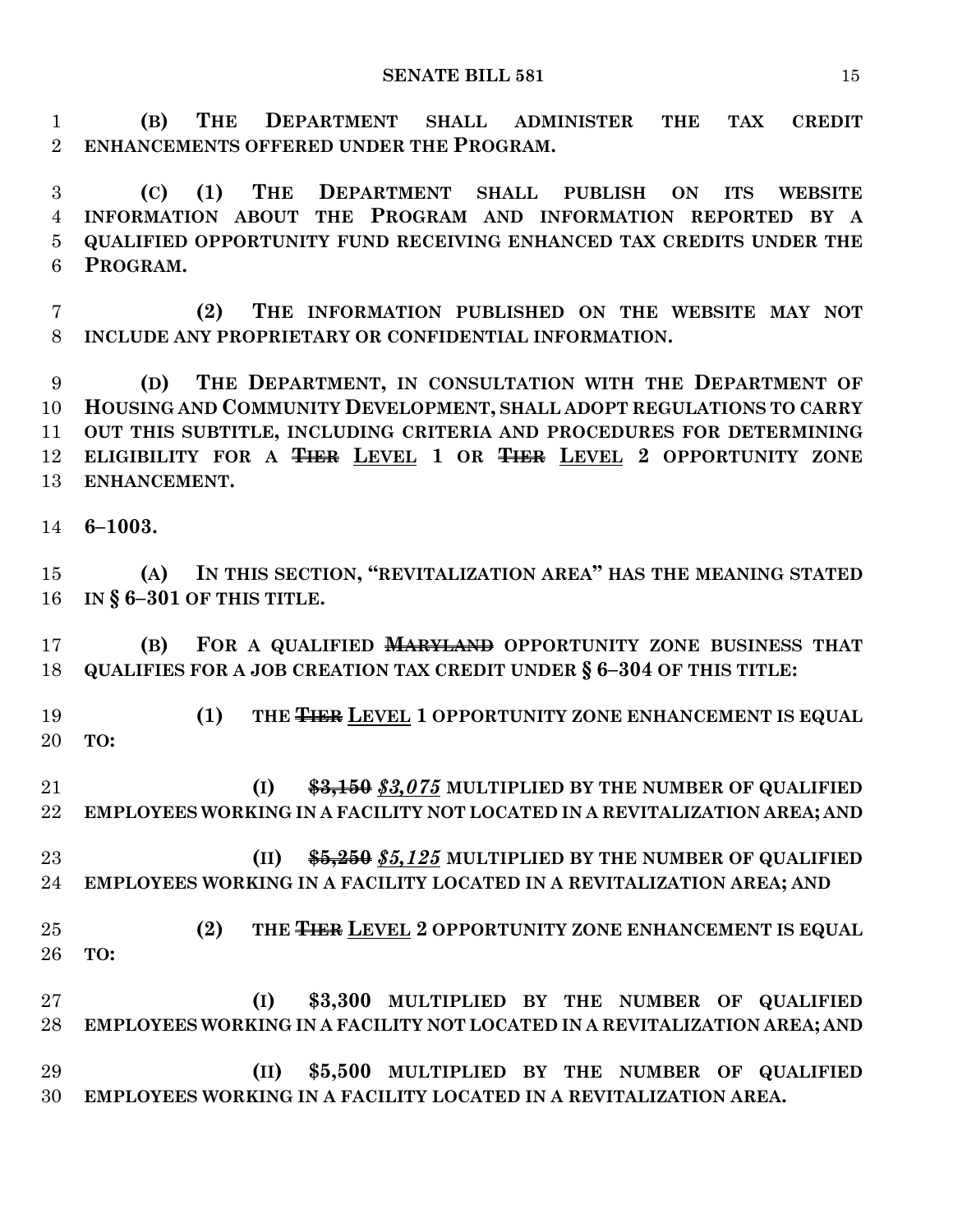**(C) THE ENHANCED MULTIPLIER AUTHORIZED UNDER SUBSECTION (B) OF THIS SECTION IS IN SUBSTITUTION FOR AND NOT IN ADDITION TO THE MULTIPLIER UNDER § 6–304(B)(1) OF THIS TITLE.**

**6–1004.**

 **(A) IN THIS SECTION, "ELIGIBLE ECONOMIC DEVELOPMENT PROJECT", "ELIGIBLE PROJECT COST", "PROJECT TAX CREDIT", AND "QUALIFIED POSITION" HAVE THE MEANINGS STATED IN § 6–401 OF THIS TITLE.**

 **(B) FOR A QUALIFIED MARYLAND OPPORTUNITY ZONE BUSINESS THAT QUALIFIES FOR THE ONE MARYLAND PROJECT TAX CREDIT UNDER § 6–403 OF THIS TITLE AND CREATES AT LEAST 50 QUALIFIED POSITIONS:**

**(1) THE <del>TIER</del> LEVEL 1 OPPORTUNITY ZONE ENHANCEMENT</del> INCREASES THE MAXIMUM CREDIT ALLOWED UNDER § 6–403(B)(1)(II)1 OF THIS TITLE TO THE LESSER OF \$5,250,000** *\$5,125,000* **OR THE TOTAL ELIGIBLE PROJECT COST FOR THE ELIGIBLE ECONOMIC DEVELOPMENT PROJECT, LESS THE AMOUNT OF THE CREDIT PREVIOUSLY TAKEN FOR THE PROJECT IN PRIOR TAXABLE YEARS; AND**

17 (2) THE THER LEVEL 2 OPPORTUNITY ZONE ENHANCEMENT **INCREASES THE MAXIMUM CREDIT ALLOWED UNDER § 6–403(B)(1)(II)1 OF THIS TITLE TO THE LESSER OF \$5,500,000 OR THE TOTAL ELIGIBLE PROJECT COST FOR THE ELIGIBLE ECONOMIC DEVELOPMENT PROJECT, LESS THE AMOUNT OF THE CREDIT PREVIOUSLY TAKEN FOR THE PROJECT IN PRIOR TAXABLE YEARS.**

**6–1005.**

 **(A) (1) IN THIS SECTION THE FOLLOWING WORDS HAVE THE MEANINGS INDICATED.**

 **(2) "ECONOMICALLY DISADVANTAGED INDIVIDUAL", "FOCUS AREA EMPLOYEE", AND "QUALIFIED EMPLOYEE" HAVE THE MEANINGS STATED IN § 10–702 OF THE TAX – GENERAL ARTICLE.**

 **(3) "ENTERPRISE ZONE" AND "FOCUS AREA" HAVE THE MEANINGS STATED IN § 5–701 OF THIS ARTICLE.**

 **(B) FOR A QUALIFIED MARYLAND OPPORTUNITY ZONE BUSINESS THAT QUALIFIES FOR AN INCOME TAX CREDIT FOR WAGES PAID IN AN ENTERPRISE ZONE UNDER § 10–702(C) AND (D) OF THE TAX – GENERAL ARTICLE:**

33 **(1) THE <del>TIER</del> LEVEL 1 OPPORTUNITY ZONE ENHANCEMENT IS:**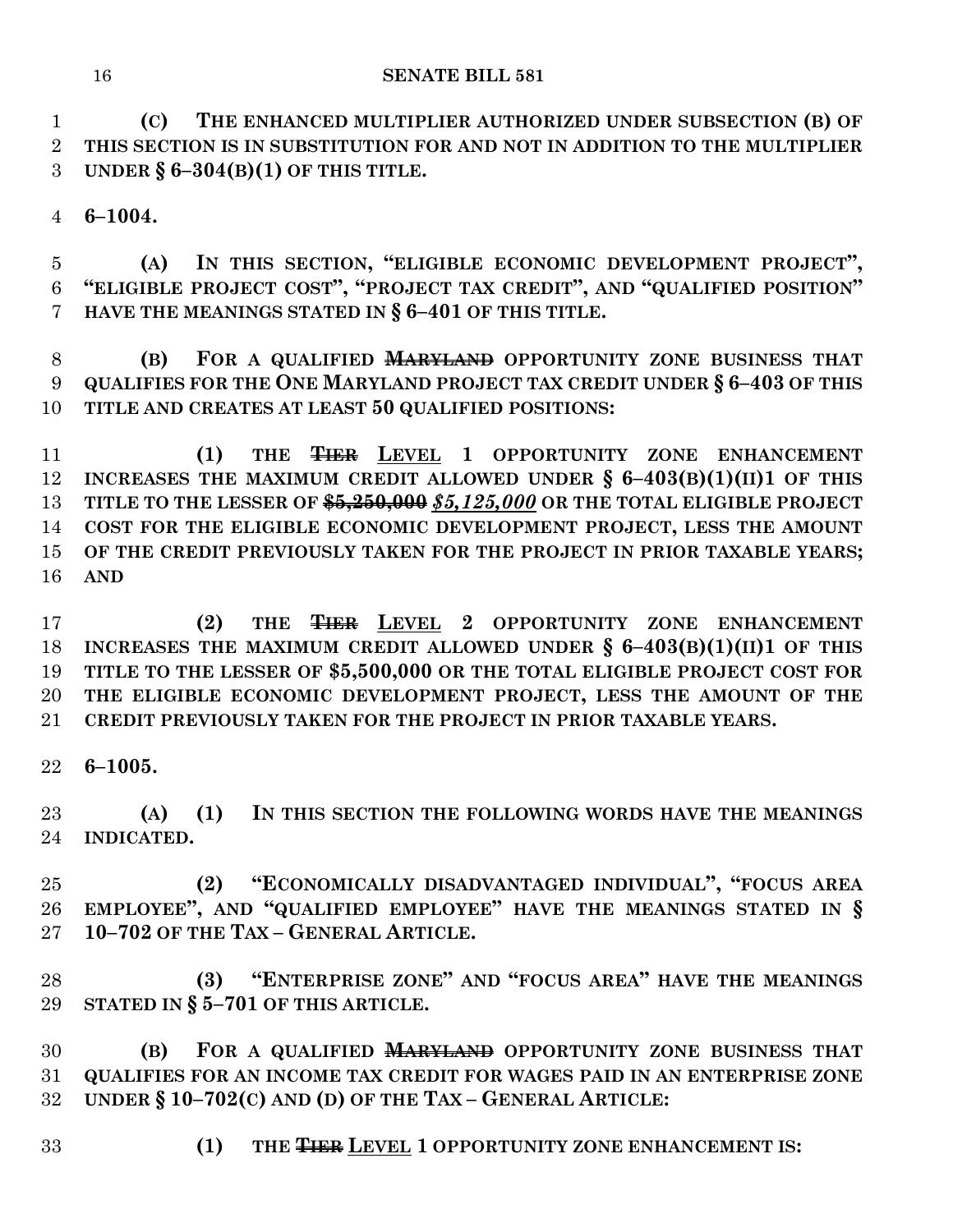**(I) UP TO \$1,100** *\$1,025* **OF THE WAGES PAID TO EACH QUALIFIED EMPLOYEE; AND**

 **(II) FOR WAGES PAID TO EACH QUALIFIED EMPLOYEE WHO IS AN ECONOMICALLY DISADVANTAGED INDIVIDUAL, THE CREDIT ALLOWED UNDER § 10–702(C) AND (D) IS INCREASED BY 10%** *7.5%* **IN EACH OF THE 3 TAXABLE YEARS IN WHICH THE CREDIT IS CLAIMED; AND**

7 (2) THE  $\overline{$ **THER** LEVEL 2 OPPORTUNITY ZONE ENHANCEMENT IS:

 **(I) UP TO \$1,200 OF THE WAGES PAID TO EACH QUALIFIED EMPLOYEE; AND**

 **(II) FOR WAGES PAID TO EACH QUALIFIED EMPLOYEE WHO IS AN ECONOMICALLY DISADVANTAGED INDIVIDUAL, THE CREDIT ALLOWED UNDER § 10–702(E) OF THE TAX – GENERAL ARTICLE IS INCREASED BY 10% IN EACH OF THE 3 TAXABLE YEARS IN WHICH THE CREDIT IS CLAIMED.**

 **(C) FOR A QUALIFIED MARYLAND OPPORTUNITY ZONE BUSINESS THAT QUALIFIES FOR AN INCOME TAX CREDIT FOR WAGES PAID IN A FOCUS AREA UNDER § 10–702(E) OF THE TAX – GENERAL ARTICLE:**

17 (1) THE **THER** LEVEL 1 OPPORTUNITY ZONE ENHANCEMENT IS:

 **(I) UP TO \$1,650** *\$1,540* **OF THE WAGES PAID TO EACH FOCUS AREA EMPLOYEE; AND**

 **(II) FOR WAGES PAID TO EACH FOCUS AREA EMPLOYEE WHO IS AN ECONOMICALLY DISADVANTAGED INDIVIDUAL, THE CREDIT ALLOWED UNDER § 10–702(E) OF THE TAX – GENERAL ARTICLE IS INCREASED BY 10%** *7.5%* **IN EACH OF THE 3 TAXABLE YEARS IN WHICH THE CREDIT IS CLAIMED; AND**

24 **(2) THE <del>TIER</del> LEVEL 2 OPPORTUNITY ZONE ENHANCEMENT IS:** 

 **(I) UP TO \$1,750 OF THE WAGES PAID TO EACH FOCUS AREA EMPLOYEE; AND**

 **(II) FOR WAGES PAID TO EACH FOCUS AREA EMPLOYEE WHO IS AN ECONOMICALLY DISADVANTAGED INDIVIDUAL, THE CREDIT ALLOWED UNDER § 10–702(E) OF THE TAX – GENERAL ARTICLE IS INCREASED BY 10% IN EACH OF THE 3 TAXABLE YEARS IN WHICH THE CREDIT IS CLAIMED.**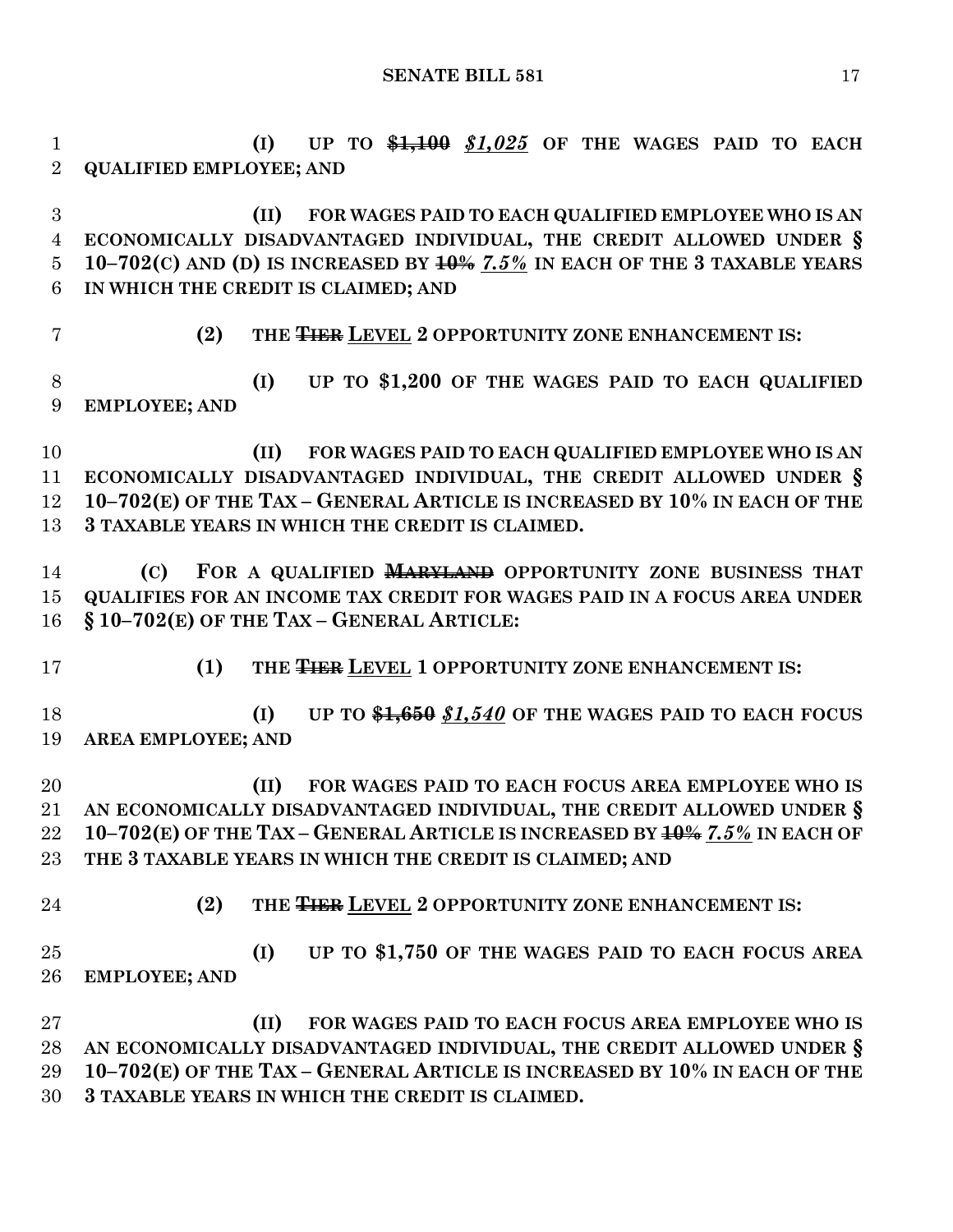**(D) THE ENHANCED MULTIPLIERS AUTHORIZED UNDER SUBSECTIONS (B)(1)(I) AND (2)(I) AND (C)(1)(I) AND (2)(I) OF THIS SECTION ARE IN SUBSTITUTION FOR AND NOT IN ADDITION TO THE MULTIPLIERS UNDER § 10–702(E) OF THE TAX – GENERAL ARTICLE.**

**6–1006.**

 **(A) IN THIS SECTION, "INVESTMENT", "QUALIFIED INVESTOR", AND "QUALIFIED MARYLAND BIOTECHNOLOGY COMPANY" HAVE THE MEANINGS STATED IN § 10–725 OF THE TAX – GENERAL ARTICLE.**

 **(B) FOR A QUALIFIED OPPORTUNITY FUND THAT IS A QUALIFIED INVESTOR IN A QUALIFIED MARYLAND BIOTECHNOLOGY COMPANY UNDER § 10–725 OF THE TAX – GENERAL ARTICLE, IF THE QUALIFIED MARYLAND BIOTECHNOLOGY COMPANY IS LOCATED IN AN OPPORTUNITY ZONE:**

 **(1) THE TIER LEVEL 1 OPPORTUNITY ZONE ENHANCEMENT IS 75%** *65%* **OF THE INVESTMENT IN A QUALIFIED MARYLAND BIOTECHNOLOGY COMPANY IN ANY COUNTY, NOT TO EXCEED \$600,000** *\$575,000***; AND**

 **(2) THE TIER LEVEL 2 OPPORTUNITY ZONE ENHANCEMENT IS 75% OF THE INVESTMENT IN THE QUALIFIED MARYLAND BIOTECHNOLOGY COMPANY IN ANY COUNTY, NOT TO EXCEED \$750,000.**

 **(C) THE ENHANCED TAX CREDIT PERCENTAGES AND MAXIMUMS AUTHORIZED UNDER SUBSECTION (B) OF THIS SECTION ARE IN SUBSTITUTION FOR AND NOT IN ADDITION TO THE PERCENTAGES AND MAXIMUMS UNDER § 10–725(D) OF THE TAX – GENERAL ARTICLE.**

**6–1007.**

 **(A) IN THIS SECTION, "INVESTMENT", "QUALIFIED INVESTOR", AND "QUALIFIED MARYLAND CYBERSECURITY COMPANY" HAVE THE MEANINGS STATED IN § 10–733 OF THE TAX – GENERAL ARTICLE.**

 **(B) FOR A QUALIFIED OPPORTUNITY FUND THAT IS A QUALIFIED INVESTOR IN A QUALIFIED MARYLAND CYBERSECURITY COMPANY UNDER § 10–733 OF THE TAX – GENERAL ARTICLE, IF THE QUALIFIED MARYLAND CYBERSECURITY COMPANY IS LOCATED IN AN OPPORTUNITY ZONE IN A COUNTY OTHER THAN ALLEGANY COUNTY, DORCHESTER COUNTY, GARRETT COUNTY, OR SOMERSET COUNTY:**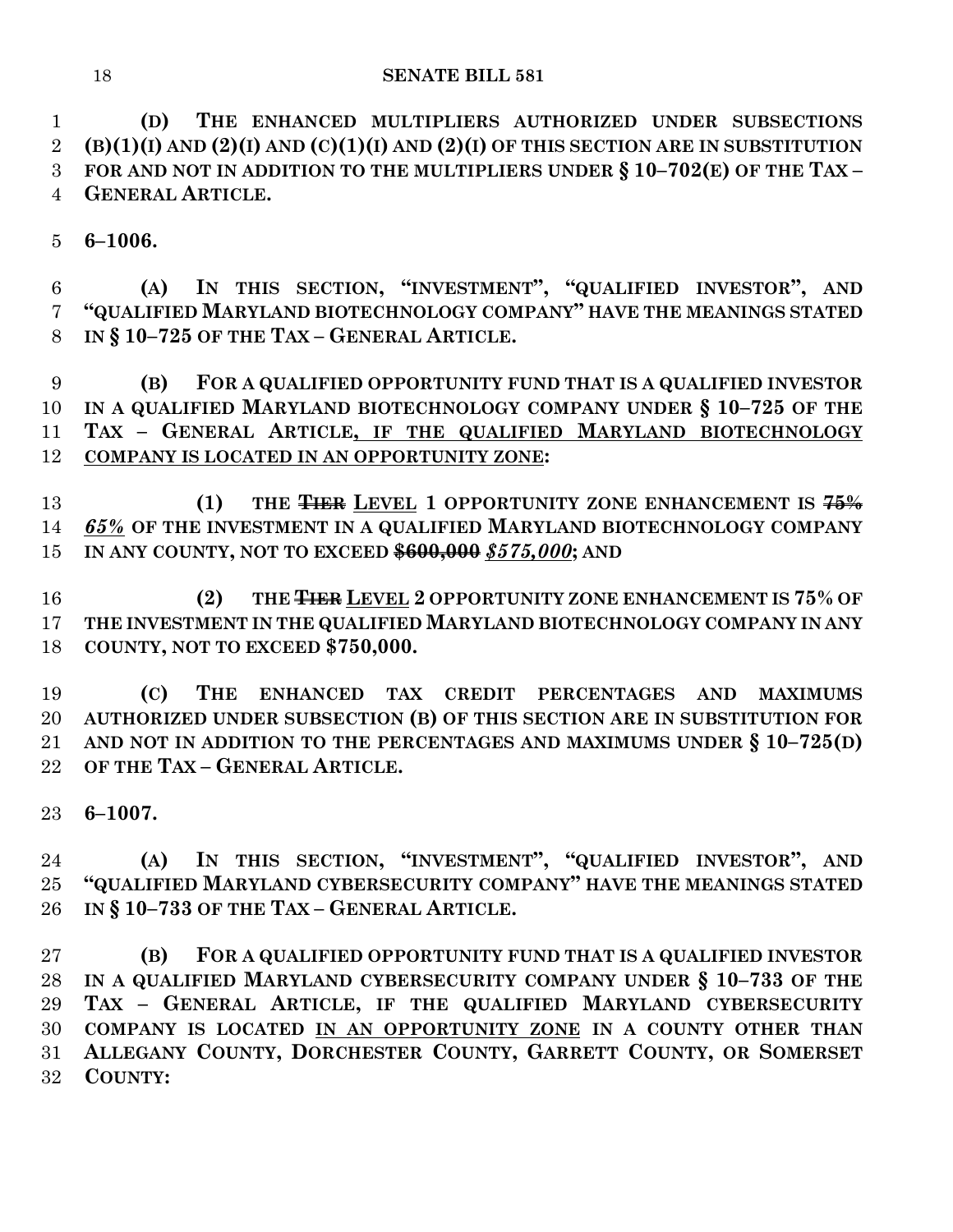**(1) THE TIER LEVEL 1 OPPORTUNITY ZONE ENHANCEMENT IS 33% OF THE INVESTMENT IN A QUALIFIED MARYLAND CYBERSECURITY COMPANY, NOT TO EXCEED \$300,000; AND**

 **(2) THE TIER LEVEL 2 OPPORTUNITY ZONE ENHANCEMENT IS 50% OF THE INVESTMENT IN THE QUALIFIED MARYLAND CYBERSECURITY COMPANY, NOT TO EXCEED \$500,000.**

 **(C) THE ENHANCED TAX CREDIT PERCENTAGES AND MAXIMUMS AUTHORIZED UNDER SUBSECTION (B) OF THIS SECTION ARE IN SUBSTITUTION FOR AND NOT IN ADDITION TO THE PERCENTAGES AND MAXIMUMS UNDER § 10–733(D) OF THE TAX – GENERAL ARTICLE.**

**6–1008.**

 **(A) IN THIS SECTION, "ELIGIBLE PROJECT" AND "QUALIFIED POSITION" HAVE THE MEANINGS STATED IN § 6–801 OF THIS ARTICLE.**

 **(B) FOR A QUALIFIED MARYLAND OPPORTUNITY ZONE BUSINESS THAT QUALIFIES FOR A MORE JOBS FOR MARYLANDERS PROGRAM TAX CREDIT UNDER § 10–741(B) OF THE TAX – GENERAL ARTICLE:**

17 (1) THE **THER** LEVEL 1 OPPORTUNITY ZONE ENHANCEMENT IS EQUAL **TO 6% OF THE TOTAL AMOUNT OF WAGES PAID FOR EACH QUALIFIED POSITION AT AN ELIGIBLE PROJECT; AND**

20 **(2) THE <del>TIER</del> LEVEL 2 OPPORTUNITY ZONE ENHANCEMENT IS EQUAL</del> TO 6.25% OF THE TOTAL AMOUNT OF WAGES PAID FOR EACH QUALIFIED POSITION AT AN ELIGIBLE PROJECT.**

 **(C) THE ENHANCED TAX CREDIT PERCENTAGES AUTHORIZED UNDER SUBSECTION (B) OF THIS SECTION ARE IN SUBSTITUTION FOR AND NOT IN ADDITION TO THE STATE EMPLOYER WITHHOLDING AMOUNT UNDER § 10–741(B) OF THE TAX – GENERAL ARTICLE.**

# **Article – State Finance and Procurement**

5A–303.

(a) (1) In this section the following words have the meanings indicated.

 (2) "Affordable housing" means a project or undertaking that has received an allocation of federal low–income housing tax credits by the Department of Housing and Community Development.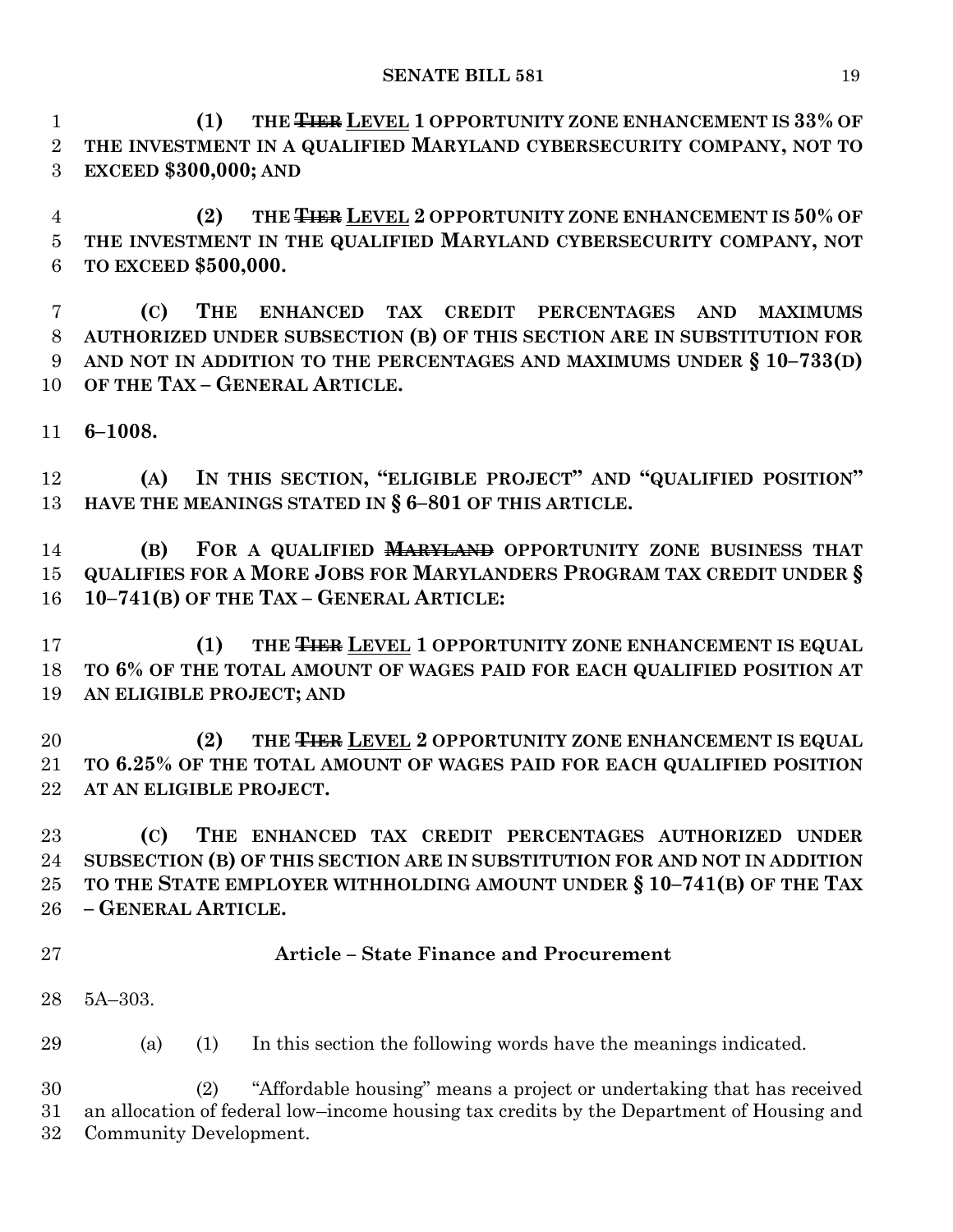| 1                       | "AGRICULTURAL STRUCTURE" MEANS A CERTIFIED HISTORIC<br>(3)            |                                                                                                                                                                                                                                                        |  |
|-------------------------|-----------------------------------------------------------------------|--------------------------------------------------------------------------------------------------------------------------------------------------------------------------------------------------------------------------------------------------------|--|
| $\overline{\mathbf{2}}$ | STRUCTURE THAT IS USED OR WAS USED AS AN AGRICULTURAL FACILITY OR FOR |                                                                                                                                                                                                                                                        |  |
| 3                       | PURPOSES RELATED TO AGRICULTURE.                                      |                                                                                                                                                                                                                                                        |  |
| 4                       | $\left(\frac{3}{2}\right)$ $\left(4\right)$                           | "Business entity" means:                                                                                                                                                                                                                               |  |
| $\overline{5}$<br>6     | (i)<br>or                                                             | a person conducting or operating a trade or business in the State;                                                                                                                                                                                     |  |
| 7<br>8                  | (ii)                                                                  | an organization operating in Maryland that is exempt from<br>taxation under $\S 501(c)(3)$ of the Internal Revenue Code.                                                                                                                               |  |
| 9<br>10                 | $\leftrightarrow$ (5)<br>the Financial Institutions Article.          | "Certified heritage area" has the meaning stated in $\S 13-1101$ of                                                                                                                                                                                    |  |
| 11<br>12                | $\left( 6\right)$ $\left( 6\right)$<br>located in the State and is:   | "Certified historic structure" means a structure that is<br>(i)                                                                                                                                                                                        |  |
| 13                      |                                                                       | listed in the National Register of Historic Places;<br>1.                                                                                                                                                                                              |  |
| 14<br>15<br>16          | Places;                                                               | designated as a historic property under local law and<br>2.<br>determined by the Director to be eligible for listing on the National Register of Historic                                                                                              |  |
| 17<br>18<br>19          |                                                                       | 3.<br>located in a historic district listed on the National<br>A.<br>Register of Historic Places or in a local historic district that the Director determines is<br>eligible for listing on the National Register of Historic Places; and              |  |
| 20<br>21                | of the district; or                                                   | В.<br>certified by the Director as contributing to the significance                                                                                                                                                                                    |  |
| $\bf 22$<br>23<br>24    | heritage area.                                                        | located in a certified heritage area and certified by the<br>4.<br>Maryland Heritage Areas Authority as contributing to the significance of the certified                                                                                              |  |
| 25<br>26                | (ii)                                                                  | "Certified historic structure" does not include a structure that is<br>owned by the State, a political subdivision of the State, or the federal government.                                                                                            |  |
| 27<br>28<br>29<br>30    | $\left(6\right)$ (7)<br>Interior.                                     | "Certified rehabilitation" means a completed rehabilitation of a<br>certified historic structure that the Director certifies is a substantial rehabilitation in<br>conformance with the rehabilitation standards of the United States Secretary of the |  |
| 31<br>32                | $\leftrightarrow$ (8)                                                 | "Commercial rehabilitation" means a rehabilitation of a<br>(i)<br>structure other than a single-family, owner-occupied residence.                                                                                                                      |  |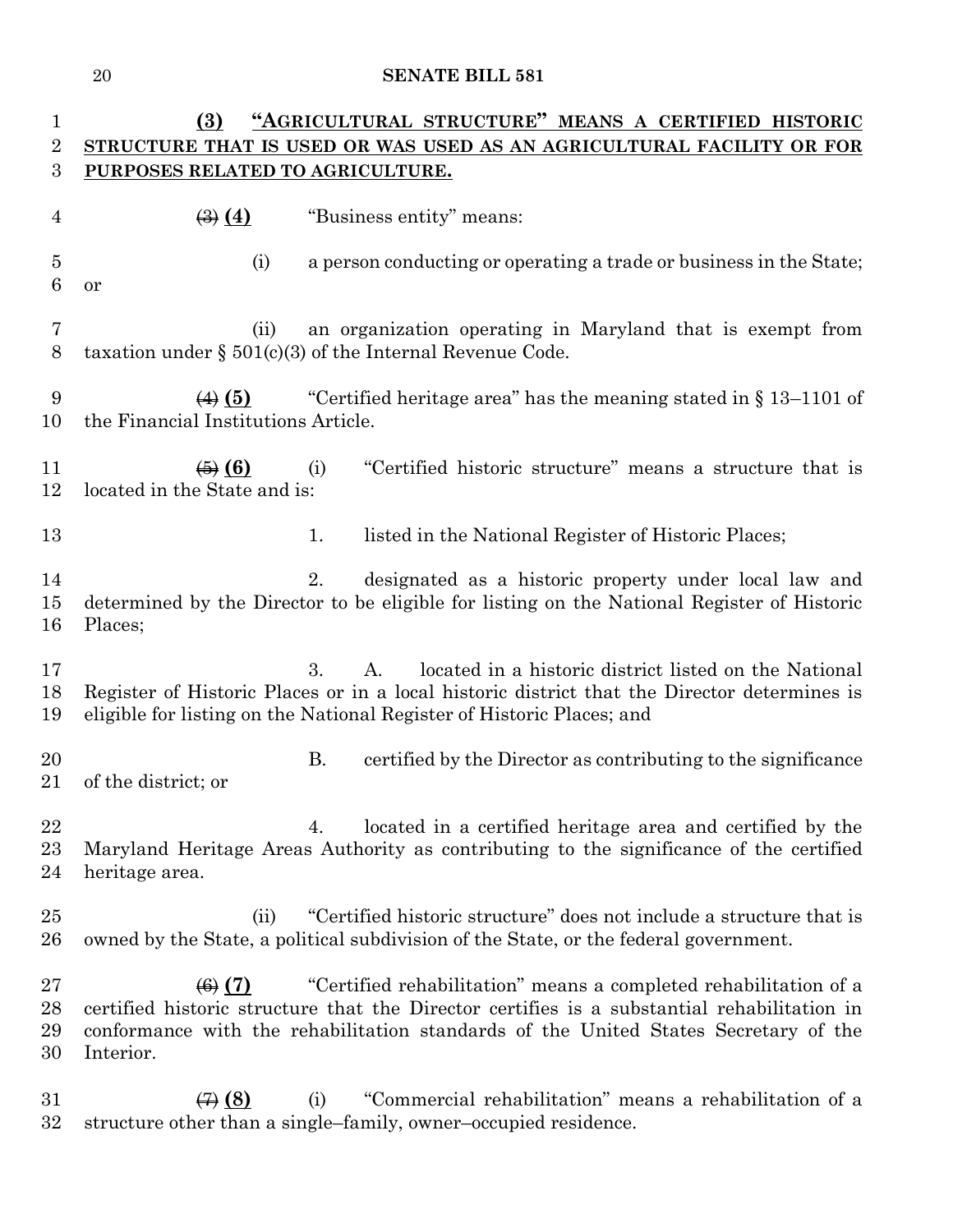| 1<br>$\overline{2}$                        | (ii)<br>project.                                                                                                                                                                                                                                                                                                                    | "Commercial rehabilitation" does not include a small commercial                                                                                                                                                                                    |  |
|--------------------------------------------|-------------------------------------------------------------------------------------------------------------------------------------------------------------------------------------------------------------------------------------------------------------------------------------------------------------------------------------|----------------------------------------------------------------------------------------------------------------------------------------------------------------------------------------------------------------------------------------------------|--|
| $\boldsymbol{3}$                           | $\left(\frac{8}{2}\right)$ $\left(\frac{9}{2}\right)$                                                                                                                                                                                                                                                                               | "Director" means the Director of the Maryland Historical Trust.                                                                                                                                                                                    |  |
| $\overline{4}$<br>$\overline{5}$<br>6<br>7 | "Financial assistance" means action by the State or a State unit<br>$\left(\theta\right)$ (10)<br>to award grants, loans, loan guarantees, or insurance to a public or private entity to finance,<br>wholly or partly, a project that involves or may result in building construction, building<br>alteration, or land disturbance. |                                                                                                                                                                                                                                                    |  |
| $8\,$                                      | $\left(\frac{10}{2}\right)$ $\left(11\right)$                                                                                                                                                                                                                                                                                       | "High performance building" means a building that:                                                                                                                                                                                                 |  |
| 9<br>10<br>11                              | (i)<br>system gold rating; or                                                                                                                                                                                                                                                                                                       | meets or exceeds the current version of the U.S. Green Building<br>Council's LEED (Leadership in Energy and Environmental Design) green building rating                                                                                            |  |
| 12<br>13<br>14<br>15                       | (ii)<br>General Services under $\S 3-602.1$ of this article.                                                                                                                                                                                                                                                                        | achieves at least a comparable numeric rating according to a<br>nationally recognized, accepted, and appropriate numeric sustainable development rating<br>system, guideline, or standard approved by the Secretaries of Budget and Management and |  |
| 16<br>17                                   | $\left(\frac{11}{2}\right)$ (12)<br>structure, monument, or object significant to:                                                                                                                                                                                                                                                  | (i)<br>"Historic property" means a district, site, building,                                                                                                                                                                                       |  |
| 18                                         |                                                                                                                                                                                                                                                                                                                                     | 1.<br>the prehistory or history of the State; or                                                                                                                                                                                                   |  |
| 19<br>20                                   | engineering, or culture of the State.                                                                                                                                                                                                                                                                                               | the upland or underwater archeology, architecture,<br>2.                                                                                                                                                                                           |  |
| 21<br>$22\,$                               | (ii)<br>remains                                                                                                                                                                                                                                                                                                                     | "Historic property" includes related artifacts, records, and                                                                                                                                                                                       |  |
| $23\,$<br>24<br>$25\,$<br>$26\,$           | PROVIDED TO THE DIRECTOR:                                                                                                                                                                                                                                                                                                           | (13) "LEVEL 1 OPPORTUNITY ZONE PROJECT" MEANS A SMALL<br>COMMERCIAL PROJECT OR COMMERCIAL REHABILITATION COMPLETED BY A<br>QUALIFIED OPPORTUNITY ZONE BUSINESS IF THE FOLLOWING INFORMATION IS                                                     |  |
| $27\,$<br>28<br>29                         | (I)<br><b>INVESTMENT;</b>                                                                                                                                                                                                                                                                                                           | THE DATE OF THE QUALIFIED OPPORTUNITY FUND'S<br>INVESTMENT IN THE OPPORTUNITY ZONE PROJECT AND THE AMOUNT OF THE                                                                                                                                   |  |
| 30<br>31                                   | (II)<br>INCLUDING ANY LEVERAGE;                                                                                                                                                                                                                                                                                                     | THE TOTAL PROJECT OR BUSINESS INVESTMENT,                                                                                                                                                                                                          |  |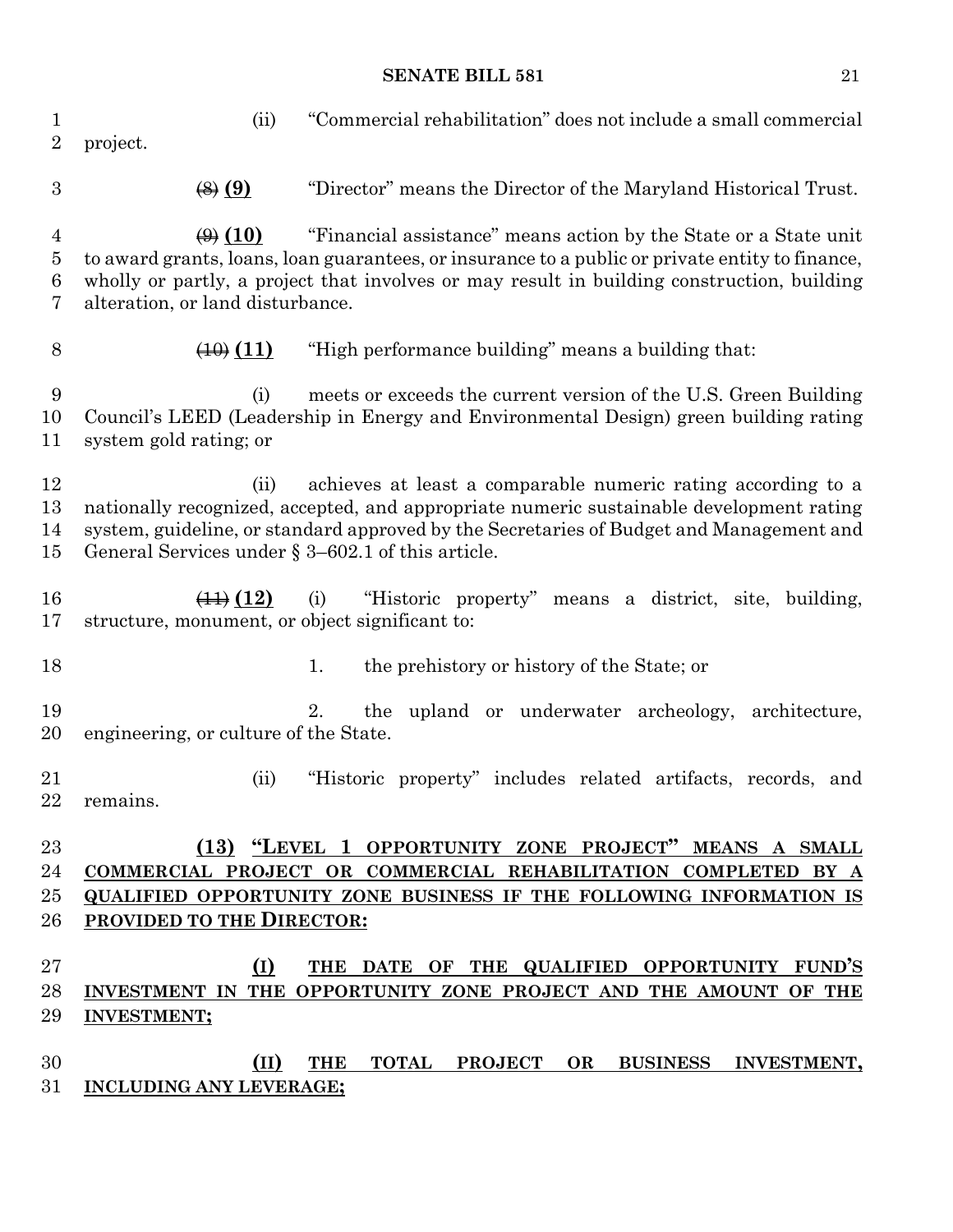|                                  | 22<br><b>SENATE BILL 581</b>                                                                                                                                                                                                                                                                                                                                                                        |
|----------------------------------|-----------------------------------------------------------------------------------------------------------------------------------------------------------------------------------------------------------------------------------------------------------------------------------------------------------------------------------------------------------------------------------------------------|
| $\mathbf{1}$<br>$\overline{2}$   | THE ADDRESS AND CENSUS TRACT OF THE QUALIFIED<br>(III)<br>OPPORTUNITY ZONE BUSINESS AND THE QUALIFIED OPPORTUNITY FUND;                                                                                                                                                                                                                                                                             |
| 3<br>4                           | THE NORTH AMERICAN INDUSTRIAL CLASSIFICATION<br>(IV)<br>SYSTEM CODE FOR THE QUALIFIED OPPORTUNITY ZONE BUSINESS;                                                                                                                                                                                                                                                                                    |
| $\overline{5}$<br>6<br>7         | AN IMPACT REPORT, INCLUDING BOTH QUALITATIVE AND<br>(V)<br><b>QUANTITATIVE DATA ON THE QUALIFIED OPPORTUNITY FUND'S INVESTMENT IN THE</b><br>OPPORTUNITY ZONE PROJECT AND ITS PROGRESS; AND                                                                                                                                                                                                         |
| 8                                | ANY OTHER INFORMATION REQUESTED BY THE DIRECTOR.<br>(VI)                                                                                                                                                                                                                                                                                                                                            |
| 9<br>10<br>11                    | "LEVEL 2 OPPORTUNITY ZONE PROJECT" MEANS A SMALL<br>(14)<br>COMMERCIAL PROJECT OR COMMERCIAL REHABILITATION COMPLETED BY A<br><b>QUALIFIED OPPORTUNITY ZONE BUSINESS IF:</b>                                                                                                                                                                                                                        |
| 12<br>13                         | THE REQUIREMENTS FOR A LEVEL 1 OPPORTUNITY ZONE<br>(I)<br><b>PROJECT ARE MET;</b>                                                                                                                                                                                                                                                                                                                   |
| 14<br>15<br>16<br>17             | <b>ACCOUNTABILITY</b><br><b>TO</b><br><b>THE</b><br>(II)<br>1.<br><b>RESIDENTS</b><br>OF<br>COMMUNITIES IN THE QUALIFIED OPPORTUNITY ZONE IS MAINTAINED THROUGH<br>THEIR REPRESENTATION ON ANY GOVERNING BOARD OR ANY ADVISORY BOARD OF<br>THE QUALIFIED OPPORTUNITY ZONE BUSINESS; OR                                                                                                              |
| 18<br>19<br>20<br>21<br>22<br>23 | 2.<br>A COMMUNITY BENEFITS AGREEMENT IS NEGOTIATED<br>AND AGREED TO BY COMMUNITY GROUPS OR STRATEGIC INDUSTRY PARTNERSHIPS,<br>AS DEFINED UNDER § 11-701 OF THE LABOR AND EMPLOYMENT ARTICLE, IN THE<br>OPPORTUNITY ZONE AND THE QUALIFIED OPPORTUNITY ZONE BUSINESS THAT<br>SPECIFIES A RANGE OF COMMUNITY BENEFITS THAT THE BUSINESS AGREES TO<br>PROVIDE AS PART OF THE DEVELOPMENT PROJECT; AND |
| 24<br>25<br>26<br>27<br>28<br>29 | $(III)$ 1.<br>FOR AN OPPORTUNITY ZONE PROJECT LOCATED IN<br>ENTIRELY WITHIN A MUNICIPAL CORPORATION, THE MUNICIPAL CORPORATION, BY<br>RESOLUTION OR BY LETTER, DELIVERED TO THE DIRECTOR BY THE MUNICIPAL<br>CORPORATION'S AUTHORIZED DESIGNEE, APPROVES THE PROVISION WITHIN THE<br>MUNICIPAL CORPORATION OF THE ENHANCED TAX CREDITS UNDER THIS SECTION;<br>OR                                    |
| 30<br>31<br>32<br>33             | 2.<br>FOR AN OPPORTUNITY ZONE PROJECT THAT IS NOT<br>LOCATED <del>IN</del> ENTIRELY WITHIN A MUNICIPAL CORPORATION, THE COUNTY, BY<br>RESOLUTION OR BY LETTER, DELIVERED TO THE DIRECTOR BY THE COUNTY'S<br>AUTHORIZED DESIGNEE, APPROVES THE PROVISION WITHIN THE COUNTY OF THE                                                                                                                    |

**ENHANCED TAX CREDITS UNDER THIS SECTION.**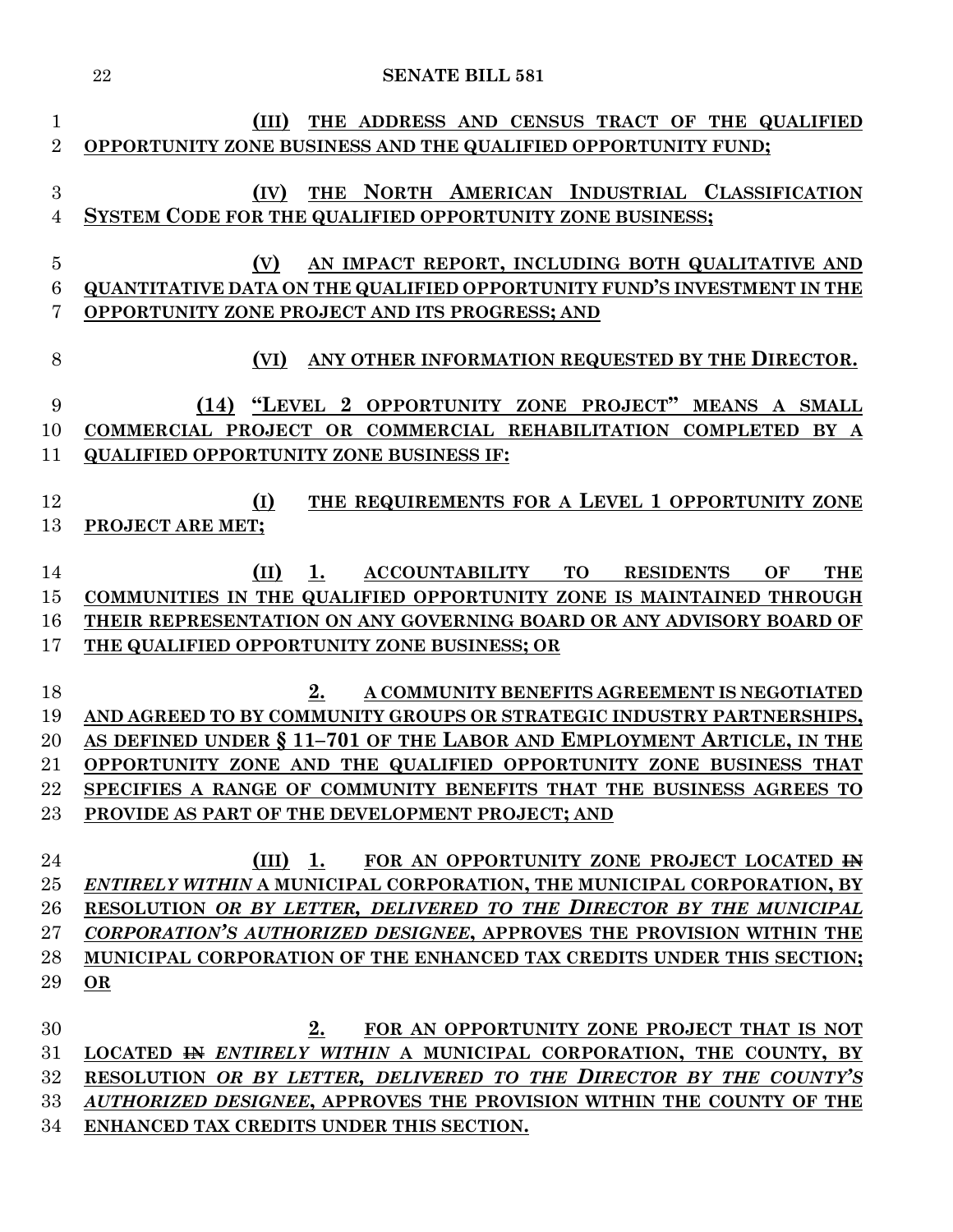(12) **(15)** "Local historic district" means a district that the governing body of a county or municipal corporation, or the Mayor and City Council of Baltimore, has designated under local law as historic.

(13) **(16)** "National register structure" means a structure that is:

- 
- (i) listed on the National Register of Historic Places; or

 (ii) located in a historic district listed on the National Register of Historic Places and certified by the Director as contributing to the significance of the district.

# **(17) "OPPORTUNITY ZONE PROJECT" MEANS A CERTIFIED REHABILITATION WITHIN A GEOGRAPHICAL AREA DESIGNATED AND IN EFFECT AS A QUALIFIED OPPORTUNITY ZONE IN THE STATE UNDER § 1400Z–1 OF THE INTERNAL REVENUE CODE.**

 (14) **(18)** "Political subdivision" means a county or municipal corporation of the State.

# **(19) "POST–WORLD WAR II STRUCTURE" MEANS A CERTIFIED HISTORIC STRUCTURE THAT WAS BUILT AFTER DECEMBER 31, 1944, BUT BEFORE JANUARY 1, 1970.**

# **(20) "QUALIFIED OPPORTUNITY FUND" HAS THE MEANING STATED IN § 6–1001 OF THE ECONOMIC DEVELOPMENT ARTICLE.**

 **(15) (21) "QUALIFIED MARYLAND OPPORTUNITY ZONE" HAS THE MEANING STATED IN § 6–1001 OF THE ECONOMIC DEVELOPMENT ARTICLE.**

 **(16) (22) "QUALIFIED MARYLAND OPPORTUNITY ZONE BUSINESS" HAS THE MEANING STATED IN § 6–1001 OF THE ECONOMIC DEVELOPMENT ARTICLE.**

# **(17) "QUALIFIED OPPORTUNITY FUND" HAS THE MEANING STATED IN § 6–1001 OF THE ECONOMIC DEVELOPMENT ARTICLE.**

 **[**(15)**] (18) (23)** "Qualified rehabilitation expenditure" means any amount that:

- 
- (i) is properly chargeable to a capital account;

30 (ii) is expended in the rehabilitation of a structure that by the end of the calendar year in which the certified rehabilitation is completed is a certified historic structure;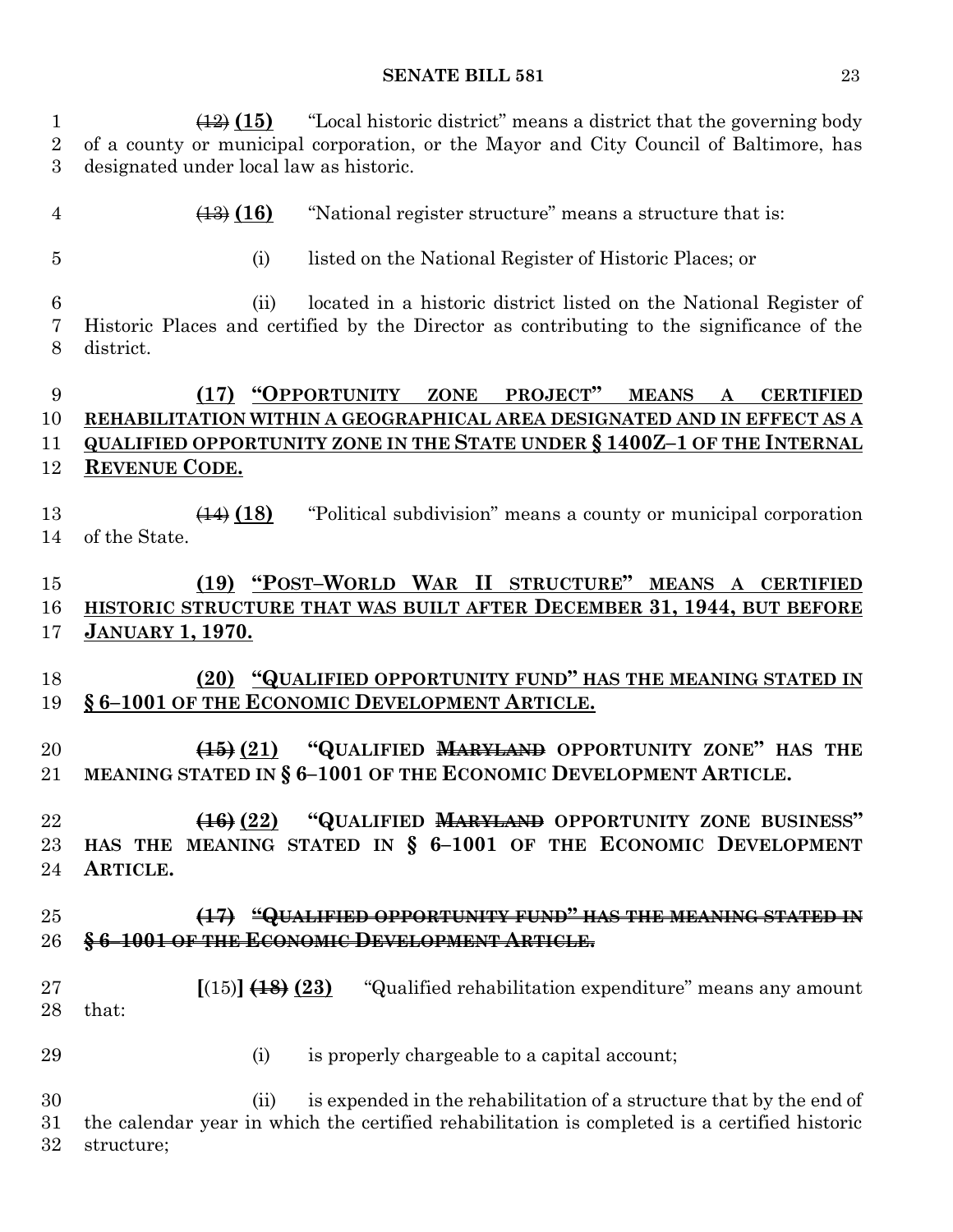| $\mathbf{1}$<br>$\overline{2}$          | is expended in compliance with a plan of proposed rehabilitation<br>(iii)<br>that has been approved by the Director; and                                                                                                                                                                                                                         |  |  |  |  |  |  |  |
|-----------------------------------------|--------------------------------------------------------------------------------------------------------------------------------------------------------------------------------------------------------------------------------------------------------------------------------------------------------------------------------------------------|--|--|--|--|--|--|--|
| $\boldsymbol{3}$                        | is not funded, financed, or otherwise reimbursed by any:<br>(iv)                                                                                                                                                                                                                                                                                 |  |  |  |  |  |  |  |
| $\overline{4}$                          | State or local grant;<br>1.                                                                                                                                                                                                                                                                                                                      |  |  |  |  |  |  |  |
| $\overline{5}$<br>$\boldsymbol{6}$<br>7 | 2.<br>grant made from the proceeds of tax-exempt bonds issued<br>by the State, a political subdivision of the State, or an instrumentality of the State or of a<br>political subdivision of the State;                                                                                                                                           |  |  |  |  |  |  |  |
| $8\,$<br>9                              | 3.<br>State tax credit other than the tax credit under this<br>section; or                                                                                                                                                                                                                                                                       |  |  |  |  |  |  |  |
| 10<br>11<br>12<br>13                    | other financial assistance from the State or a political<br>4.<br>subdivision of the State, other than a loan that must be repaid at an interest rate that is<br>greater than the interest rate on general obligation bonds issued by the State at the most<br>recent bond sale prior to the time the loan is made.                              |  |  |  |  |  |  |  |
| 14<br>15<br>16                          | (i) "Single-family, owner-occupied residence" means a<br>$[(16)]$ $(19)(24)$<br>structure or a portion of a structure occupied by the owner and the owner's immediate<br>family as their primary or secondary residence.                                                                                                                         |  |  |  |  |  |  |  |
| 17                                      | "Single-family, owner-occupied residence" includes:<br>(ii)                                                                                                                                                                                                                                                                                      |  |  |  |  |  |  |  |
| 18<br>19<br>20<br>21                    | a residential unit in a cooperative project owned by or<br>1.<br>leased to a cooperative housing corporation, as defined in $\S$ 5-6B-01 of the Corporations<br>and Associations Article, and leased for exclusive occupancy to, and occupied by, a member<br>of the corporation and the member's immediate family under a proprietary lease; or |  |  |  |  |  |  |  |
| 22                                      | a small commercial project.<br>2.                                                                                                                                                                                                                                                                                                                |  |  |  |  |  |  |  |
| 23<br>24<br>25                          | $[(17)]$ $(20)(25)$ (i) "Small commercial project" means a rehabilitation<br>of a structure primarily used for commercial, income-producing purposes if the qualified<br>rehabilitation expenditures do not exceed \$500,000.                                                                                                                    |  |  |  |  |  |  |  |
| 26<br>$27\,$                            | (ii) "Small commercial project" includes a structure that is used for<br>both commercial and residential rental purposes.                                                                                                                                                                                                                        |  |  |  |  |  |  |  |
| 28<br>29                                | "Small commercial project" does not include a structure that is<br>used solely for residential purposes IF:                                                                                                                                                                                                                                      |  |  |  |  |  |  |  |
| 30                                      | THE QUALIFIED REHABILITATION EXPENDITURES DO NOT<br>(I)                                                                                                                                                                                                                                                                                          |  |  |  |  |  |  |  |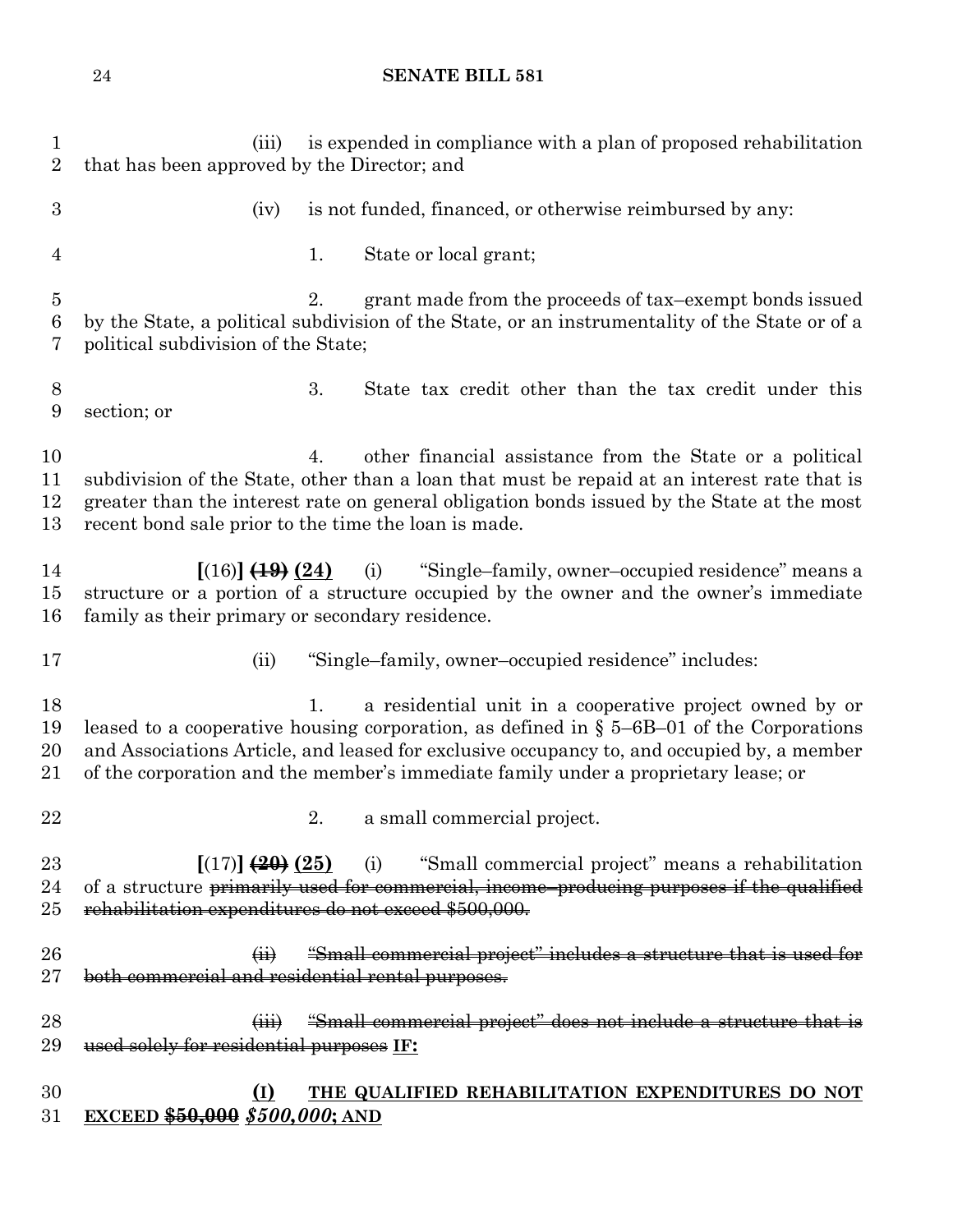| 1<br>$\overline{2}$ | (II)<br>1.<br><b>STRUCTURE</b><br><b>PRIMARILY</b><br><b>USED</b><br><b>FOR</b><br><b>THE</b><br><b>IS</b><br>COMMERCIAL, INCOME-PRODUCING PURPOSES;                                                                                                                           |
|---------------------|--------------------------------------------------------------------------------------------------------------------------------------------------------------------------------------------------------------------------------------------------------------------------------|
| $\boldsymbol{3}$    | <u>2.</u><br>THE STRUCTURE:                                                                                                                                                                                                                                                    |
| 4                   | IS A RESIDENTIAL UNIT IN A CONSECUTIVE SERIES OF<br>A.                                                                                                                                                                                                                         |
| 5                   | SIMILAR RESIDENTIAL UNITS THAT ARE ARRANGED IN A ROW, SIDE BY SIDE; AND                                                                                                                                                                                                        |
| 6                   | В.<br>IS SOLD AS PART OF A DEVELOPMENT PROJECT FOR                                                                                                                                                                                                                             |
| 7                   | EXCLUSIVE OCCUPANCY TO, AND OCCUPIED BY, THE RESIDENT; OR                                                                                                                                                                                                                      |
| 8                   | 3.<br>THE STRUCTURE IS A TARGETED PROJECT.                                                                                                                                                                                                                                     |
| 9<br>10             | $[(18)]$ $(24)$ $(26)$<br>"Smart Growth Subcabinet" means the Smart Growth<br>Subcabinet established under Title 9, Subtitle 14 of the State Government Article.                                                                                                               |
| 11<br>12            | $[(19)]$ $(24)$ $(27)$<br>"State unit" has the meaning stated in $\S$ 11–101 of the<br>State Government Article.                                                                                                                                                               |
| 13<br>14<br>$15\,$  | "Substantial rehabilitation" means rehabilitation of a<br>$[(20)]$ $(28)$ $(28)$<br>structure for which the qualified rehabilitation expenditures, during the 24-month period<br>selected by the individual or business entity ending with or within the taxable year, exceed: |
| 16<br>17            | (i)<br>for single–family, owner–occupied residential property, \$5,000;<br>or                                                                                                                                                                                                  |
| 18                  | for all other property, the greater of:<br>(ii)                                                                                                                                                                                                                                |
| 19                  | the adjusted basis of the structure; or<br>1.                                                                                                                                                                                                                                  |
| 20                  | \$25,000.                                                                                                                                                                                                                                                                      |
| 21                  | (29) "TARGETED PROJECT" MEANS A REHABILITATION OF:                                                                                                                                                                                                                             |
| 22                  | (I)<br>AN AGRICULTURAL STRUCTURE; OR                                                                                                                                                                                                                                           |
| 23                  | A POST-WORLD WAR II STRUCTURE.<br>(II)                                                                                                                                                                                                                                         |
| 24                  | (24) "TIER 1 OPPORTUNITY ZONE PROJECT" MEANS A SMALL                                                                                                                                                                                                                           |
| 25                  | COMMERCIAL PROJECT OR COMMERCIAL REHABILITATION COMPLETED BY A                                                                                                                                                                                                                 |
| 26                  | QUALIFIED MARYLAND OPPORTUNITY ZONE BUSINESS IF THE FOLLOWING                                                                                                                                                                                                                  |
| $27\,$              | <b>INFORMATION IS PROVIDED TO THE DIRECTOR:</b>                                                                                                                                                                                                                                |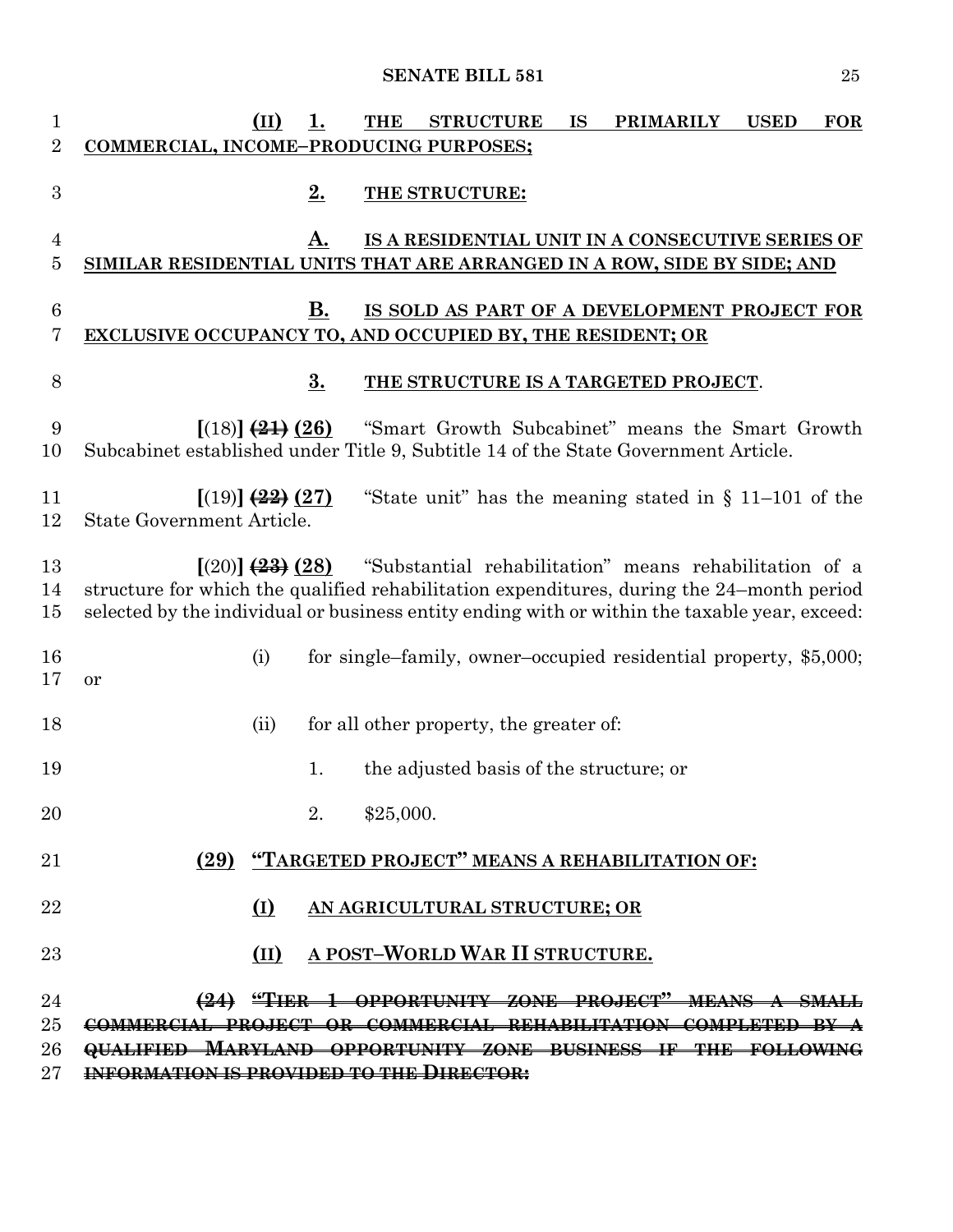| 1               | THE DATE OF THE QUALIFIED OPPORTUNITY FUND'S<br>$\bigoplus$                         |
|-----------------|-------------------------------------------------------------------------------------|
| $\overline{2}$  | INVESTMENT IN THE<br>OPPORTUNITY ZONE PROJECT AND THE AMOUNT OF THE                 |
| 3               | <del>INVESTMENT;</del>                                                              |
|                 |                                                                                     |
| 4               | THE TOTAL PROJECT OR BUSINESS INVESTMENT,<br>H                                      |
| 5               | <b>INCLUDING ANY LEVERAGE;</b>                                                      |
|                 |                                                                                     |
| 6               | THE ADDRESS AND CENSUS TRACT OF THE QUALIFIED<br>H                                  |
| 7               | <b>MARYLAND OPPORTUNITY ZONE BUSINESS AND THE QUALIFIED OPPORTUNITY</b>             |
| 8               | FUND:                                                                               |
|                 |                                                                                     |
| 9               | (IV) THE NORTH AMERICAN INDUSTRIAL CLASSIFICATION                                   |
| 10              | <u>SYSTEM CODE FOR THE QUALIFIED MARYLAND OPPORTUNITY ZONE BUSINESS;</u>            |
|                 |                                                                                     |
| 11              | AN IMPACT REPORT, INCLUDING BOTH QUALITATIVE AND<br>$\leftrightarrow$               |
| 12              | QUANTITATIVE DATA ON THE QUALIFIED OPPORTUNITY FUND'S INVESTMENT IN THE             |
| 13              | OPPORTUNITY ZONE PROJECT AND ITS PROGRESS; AND                                      |
|                 |                                                                                     |
| 14              | ANY OTHER INFORMATION REQUESTED BY THE DIRECTOR.<br>$H\leftrightarrow$              |
|                 |                                                                                     |
| 15              | (25) "TIER 2 OPPORTUNITY ZONE PROJECT" MEANS A SMALL                                |
| 16              | COMMERCIAL PROJECT OR COMMERCIAL REHABILITATION COMPLETED BY A                      |
| 17              | QUALIFIED MARYLAND OPPORTUNITY ZONE BUSINESS IF:                                    |
| 18              | THE REQUIREMENTS FOR A TIER 1 OPPORTUNITY ZONE<br>$\bigoplus$                       |
| 19              | <del>PROJECT ARE MET; AND</del>                                                     |
|                 |                                                                                     |
| $\overline{20}$ | ACCOUNTABILITY TO<br>RESIDENTS OF<br>H<br>$\pm$                                     |
| 21              | COMMUNITIES IN THE QUALIFIED MARYLAND OPPORTUNITY ZONE IS MAINTAINED                |
| 22              | <b>THROUGH THEIR REPRESENTATION ON ANY GOVERNING BOARD OR ANY ADVISORY</b>          |
| $23\,$          | BOARD OF THE QUALIFIED MARYLAND OPPORTUNITY ZONE BUSINESS; OR                       |
|                 |                                                                                     |
| 24              | $\frac{9}{2}$<br>A COMMUNITY BENEFITS AGREEMENT IS NEGOTIATED                       |
| $25\,$          | AND AGREED TO BY COMMUNITY GROUPS IN THE QUALIFIED MARYLAND                         |
| 26              | OPPORTUNITY ZONE AND THE QUALIFIED MARYLAND OPPORTUNITY ZONE                        |
| $\rm 27$        | BUSINESS THAT SPECIFIES A RANGE OF COMMUNITY BENEFITS THAT THE BUSINESS             |
| 28              | AGREES TO PROVIDE AS PART OF THE DEVELOPMENT PROJECT.                               |
|                 |                                                                                     |
| 29              | The Director, in consultation with the Smart Growth Subcabinet, shall<br>(b)<br>(1) |
| 30              | adopt regulations to:                                                               |

 (i) establish procedures and standards for certifying historic structures and rehabilitations under this section;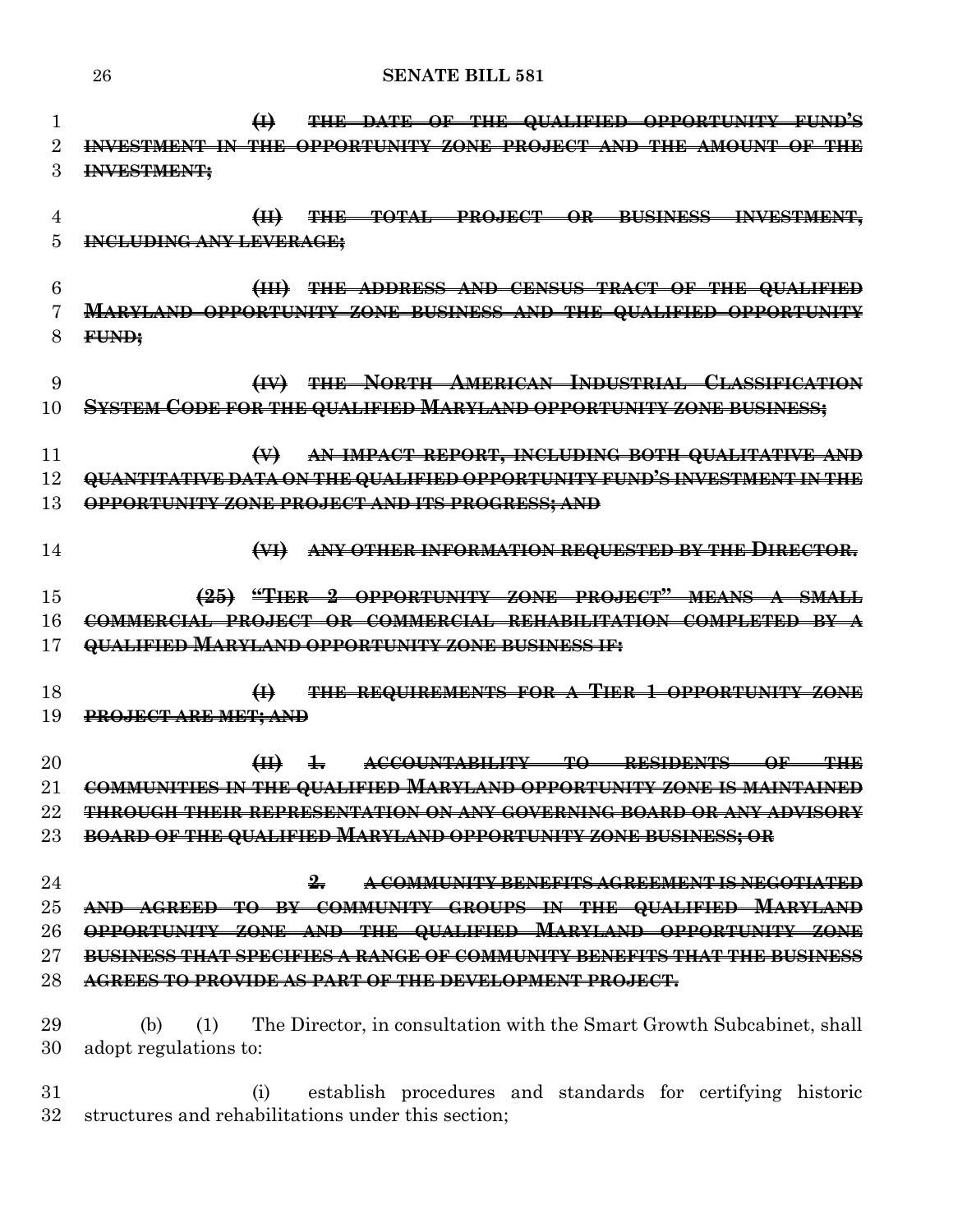(ii) for commercial rehabilitations, establish an application process for the award of initial credit certificates for heritage structure rehabilitation **HISTORIC REVITALIZATION** tax credits consistent with the requirements of this subsection;

 (iii) for commercial rehabilitations, establish criteria, consistent with the requirements of this subsection, for evaluating, comparing, and rating plans of proposed rehabilitation that have been determined by the Director to conform with the rehabilitation standards of the United States Secretary of the Interior;

 (iv) for commercial rehabilitations, establish a competitive award process for the award of initial credit certificates for heritage structure rehabilitation **HISTORIC REVITALIZATION** tax credits that favors the award of tax credits for rehabilitation projects that:

12 1. are consistent with and promote current growth and development policies and programs of the State;

 2. are located in areas targeted by the State for additional revitalization and economic development opportunities due to the focusing of State resources and incentives;

 3. are located in areas where the political subdivision has implemented regulatory streamlining or other development incentives that foster redevelopment and revitalization in priority funding areas, as defined in Title 5, Subtitle 7B of this article, and the appropriate local governing body or the planning board or commission, if designated by the local governing body, has certified to the Smart Growth Subcabinet those regulatory streamlining or other development incentives; and

- 
- 23 4. include affordable and workforce housing options;

 (v) for commercial rehabilitations, establish procedures to announce to the public the selection of a rehabilitation project for an award of an initial credit certificate not later than 60 days after the selection is made;

 (vi) for commercial rehabilitations, determine whether the certified rehabilitation**:**

- 
- **1.** is a high performance building**;** or

# **2.** qualifies as affordable housing **OR A TIER LEVEL 1 OR TIER LEVEL 2 OPPORTUNITY ZONE PROJECT**;

 (vii) for commercial rehabilitations, establish a required external marker or, at a minimum, an internal marker for the rehabilitation project that identifies that the rehabilitation was funded by heritage structure rehabilitation **HISTORIC REVITALIZATION** tax credits;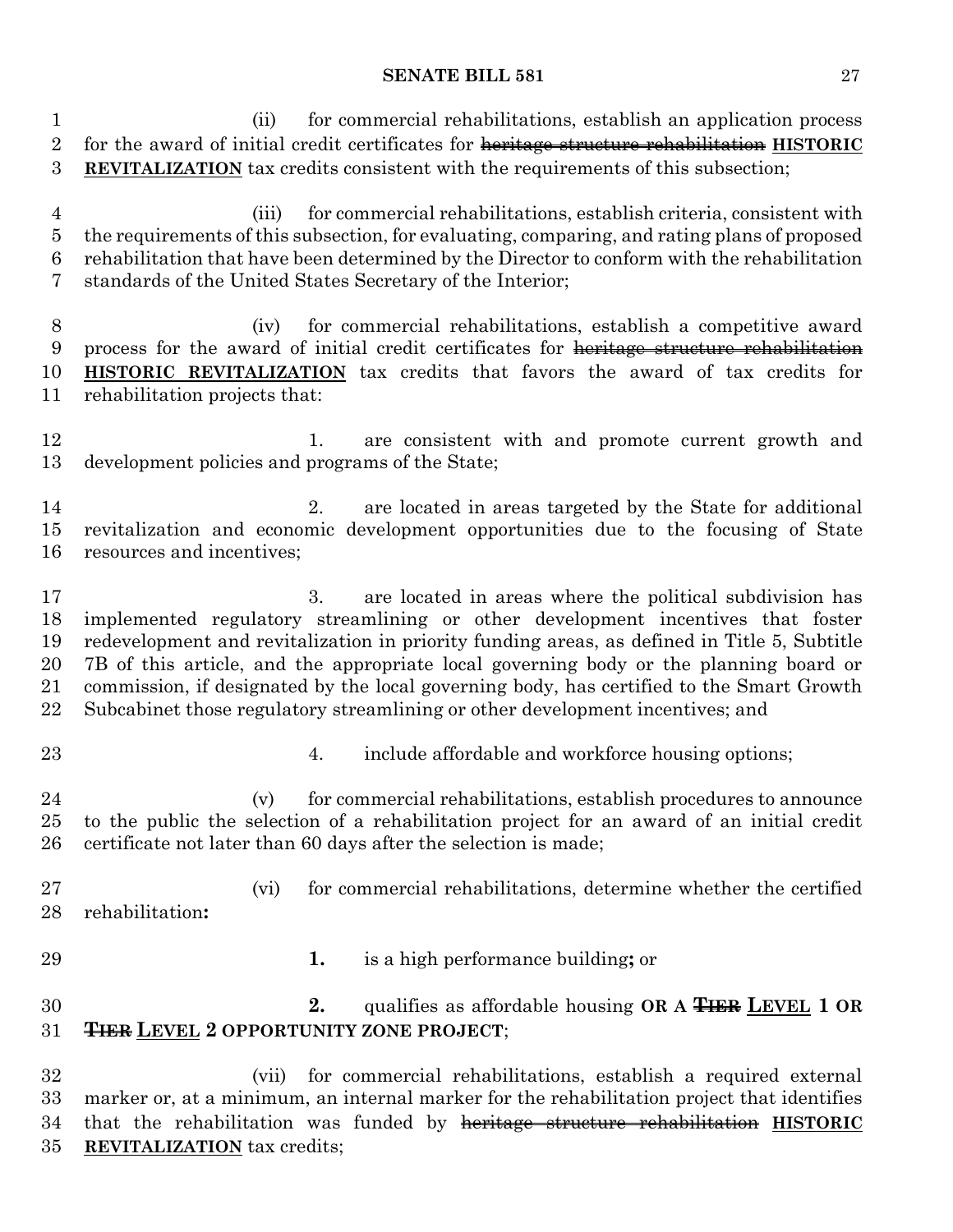(viii) as provided in paragraph (7) of this subsection, charge reasonable fees to certify historic structures and rehabilitations under this subtitle; (ix) for commercial rehabilitations, require documentation that the applicant has ownership or site control of the structure in order to demonstrate the ability 5 to meet the requirement to begin work as required under subsection  $(c)(3)(i)1$  of this section; (x) for commercial rehabilitations, provide a time limit for approval of the additional tax credit for high performance buildings **[**or**],** affordable housing**, OR TIER LEVEL 1 OR TIER LEVEL 2 OPPORTUNITY ZONE PROJECTS** provided for in subsection (c)(1)(ii) of this section; **[**and**] (XI) FOR COMMERCIAL REHABILITATIONS**, **PROCEDURES FOR THE TRANSFER OF THE TAX CREDIT UNDER SUBSECTION (C)(6) OF THIS SECTION; (XII) (XII)** for small commercial projects: 1. establish conditions regarding the percentage of the structure that may be used for residential rental purposes if the structure is used for both 16 commercial and residential rental purposes; and **2. SPECIFY CRITERIA FOR DETERMINING WHETHER A CERTIFIED HISTORIC STRUCTURE IS: A. AN AGRICULTURAL STRUCTURE; OR B. A POST–WORLD WAR II STRUCTURE; AND**  $\frac{2}{2}$  3. specify criteria and procedures for the issuance of initial credit certificates under subsection (e) of this section**; AND (XII) (XIII)** *(XII)* **SPECIFY CRITERIA AND PROCEDURES FOR APPROVAL OF ENHANCED BENEFITS UNDER THIS SECTION FOR TIER LEVEL 1 AND TIER LEVEL 2 OPPORTUNITY ZONE PROJECTS**. (2) The Director may not certify that a rehabilitation is a certified rehabilitation eligible for a tax credit provided under this section unless the individual or business entity seeking certification states under oath the amount of the individual's or business entity's qualified rehabilitation expenditures. (3) Each year, the Director may accept applications for approval of plans of proposed commercial rehabilitations and for the award of initial credit certificates for the fiscal year that begins July 1 of that year.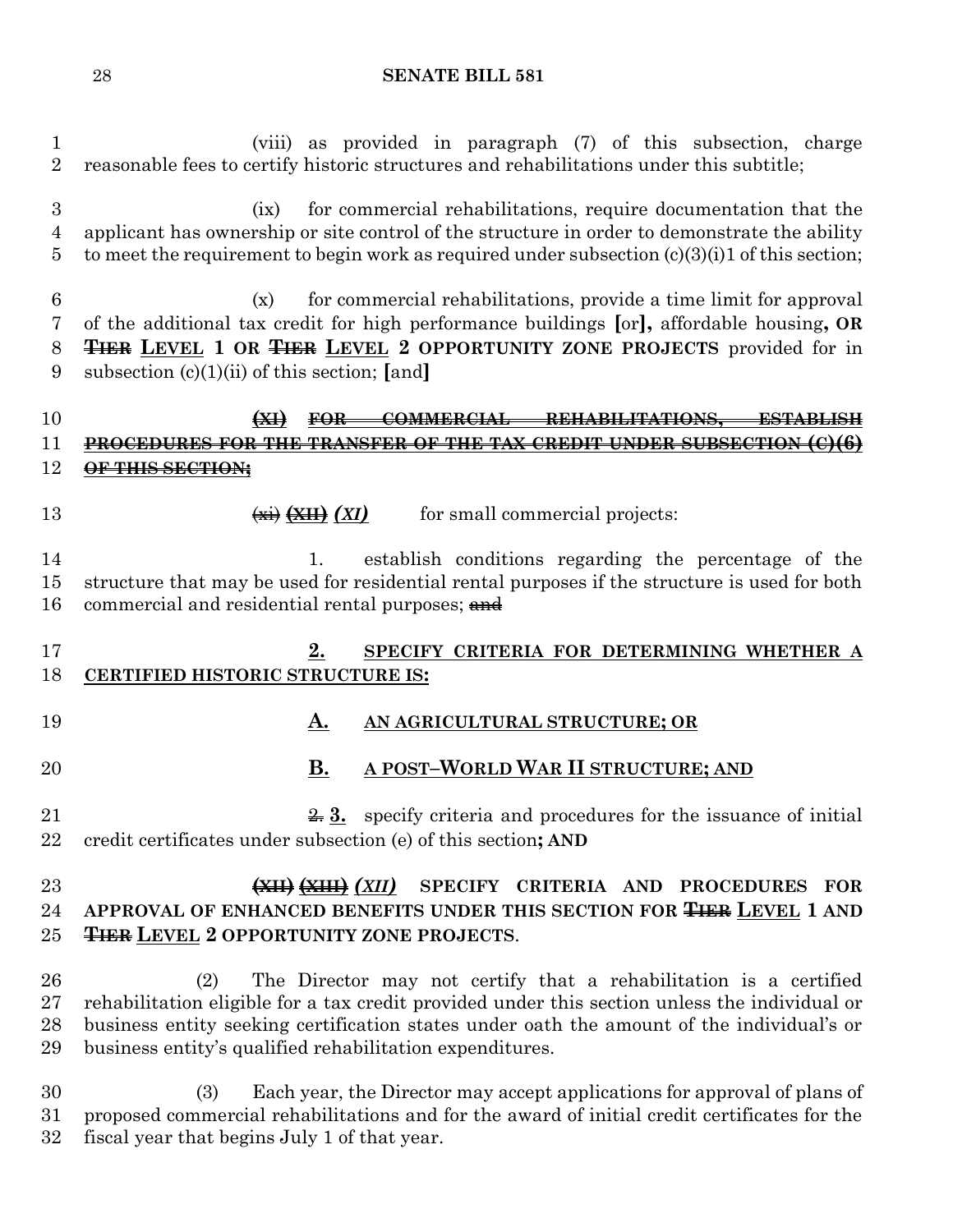| 1<br>$\overline{2}$<br>$\overline{3}$<br>4 | Except as provided in subsection (e) of this section, a small<br>(i)<br>(4)<br>commercial project shall be treated as a single-family, owner-occupied residential<br>property, including the limitation on the amount of the tax credit provided in subsection<br>$(c)(2)(ii)$ of this section.           |
|--------------------------------------------|-----------------------------------------------------------------------------------------------------------------------------------------------------------------------------------------------------------------------------------------------------------------------------------------------------------|
| $\overline{5}$<br>$\boldsymbol{6}$         | A small commercial project is subject to the credit recapture<br>(ii)<br>provision in subsection (f) of this section.                                                                                                                                                                                     |
| 7<br>8                                     | For commercial rehabilitations, the Director may not accept an<br>(5)<br>(i)<br>application for approval of plans of proposed rehabilitation if:                                                                                                                                                          |
| 9<br>10                                    | any substantial part of the proposed rehabilitation work<br>1.<br>has begun; or                                                                                                                                                                                                                           |
| 11<br>12<br>13                             | the applicant for a commercial rehabilitation has<br>2.<br>previously submitted three or more applications for commercial rehabilitations with total<br>proposed rehabilitations exceeding \$500,000 in that year.                                                                                        |
| 14<br>15<br>16<br>17                       | For commercial rehabilitations, the Director may accept an<br>(ii)<br>application for approval of plans of a proposed rehabilitation for which a substantial part<br>of the proposed rehabilitation work has begun if the rehabilitation work has been approved<br>under the federal historic tax credit. |
| 18<br>19<br>20                             | Except as provided in subsection $(d)(3)(iii)$ of this section, not more than<br>(6)<br>60% of the total credit amounts under initial credit certificates issued for any fiscal year<br>may be issued for projects in a single county or Baltimore City.                                                  |
| 21<br>22                                   | The Director shall adopt regulations to charge reasonable fees to<br>(i)<br>(7)<br>certify historic structures and rehabilitations under this section which shall include:                                                                                                                                |
| 23<br>24                                   | a minimum fee for the second phase of the application<br>1.<br>process;                                                                                                                                                                                                                                   |
| 25<br>26                                   | for a commercial rehabilitation project, a final fee that<br>2.<br>may not exceed 3% of the amount of the award of an initial credit certificate; and                                                                                                                                                     |
| 27<br>28<br>29<br>30                       | 3.<br>for any other rehabilitation project, a final fee that may<br>not exceed 3% of the amount of the credit for which the rehabilitation would be eligible<br>based on the greater of the estimated or final qualified rehabilitation expenditures for the<br>rehabilitation.                           |
| 31<br>32<br>33                             | The Director shall set the level of the fees so that the projected<br>(ii)<br>proceeds from the fees will cover the costs to the Trust of administering the credit under<br>this section and the federal historic tax credit.                                                                             |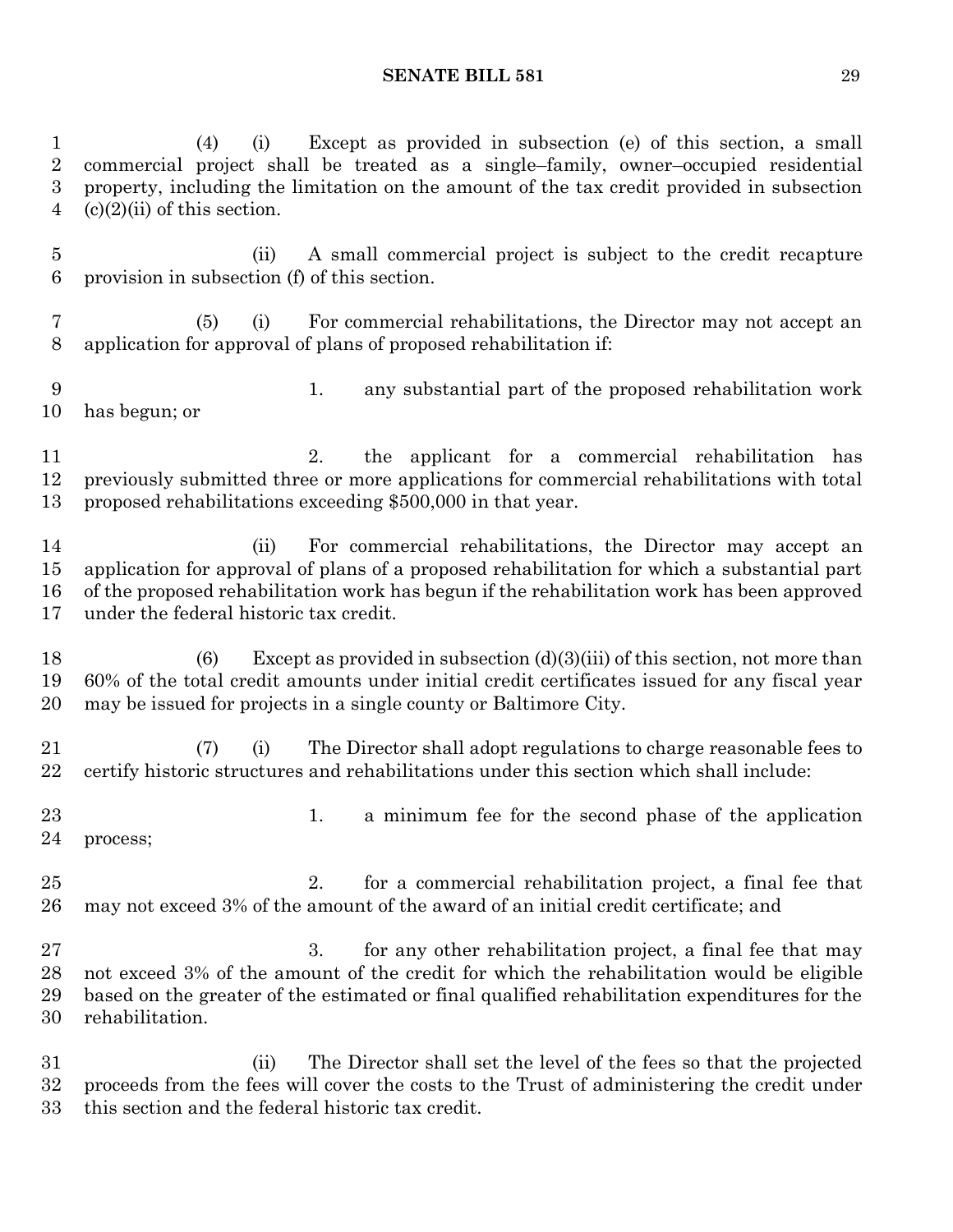(iii) If a fee charged for a commercial rehabilitation is not received by the Trust within 90 days after the Trust sends notice to the applicant that the fee is due, the Trust may not: 1. issue an initial credit certificate for the commercial rehabilitation; or 2. accept an application for a commercial rehabilitation from the applicant during the 3 fiscal years following the fiscal year in which the fee was not received.

 (iv) The proceeds from the fees shall be deposited in a special fund, to be used only for the purposes of paying the costs of administering the credit under this section and the federal historic tax credit.

12 (v) Any unused balance of the fund at the end of each fiscal year shall be transferred to the Reserve Fund established under subsection (d) of this section and shall increase the amount of the initial credit certificates that the Trust may issue for the following fiscal year.

 (8) If an initial credit certificate expires or is otherwise unclaimed as provided for under this section, the amount of the credit certificate shall:

 (i) remain in the Reserve Fund established under subsection (d) of this section; and

20 (ii) increase the amount of the initial credit certificates that the Trust may issue for the following fiscal year.

 (c) (1) (i) Except as otherwise provided in this section, for the taxable year in which a certified rehabilitation is completed, an individual or business entity may claim a tax credit in an amount equal to 20% of the individual's or business entity's qualified rehabilitation expenditures for the rehabilitation.

26 (ii) For a commercial rehabilitation, an individual or business entity may claim an additional tax credit in an amount equal to 5% of the individual's or business entity's qualified rehabilitation expenditures if the certified rehabilitation is a certified historic structure and:

1. is a high performance building; or

 2. qualifies as affordable housing **OR A TIER LEVEL 1 OPPORTUNITY ZONE PROJECT**.

 **(III) FOR A COMMERCIAL REHABILITATION, A BUSINESS ENTITY MAY CLAIM AN ADDITIONAL TAX CREDIT IN AN AMOUNT EQUAL TO 7.5% OF THE**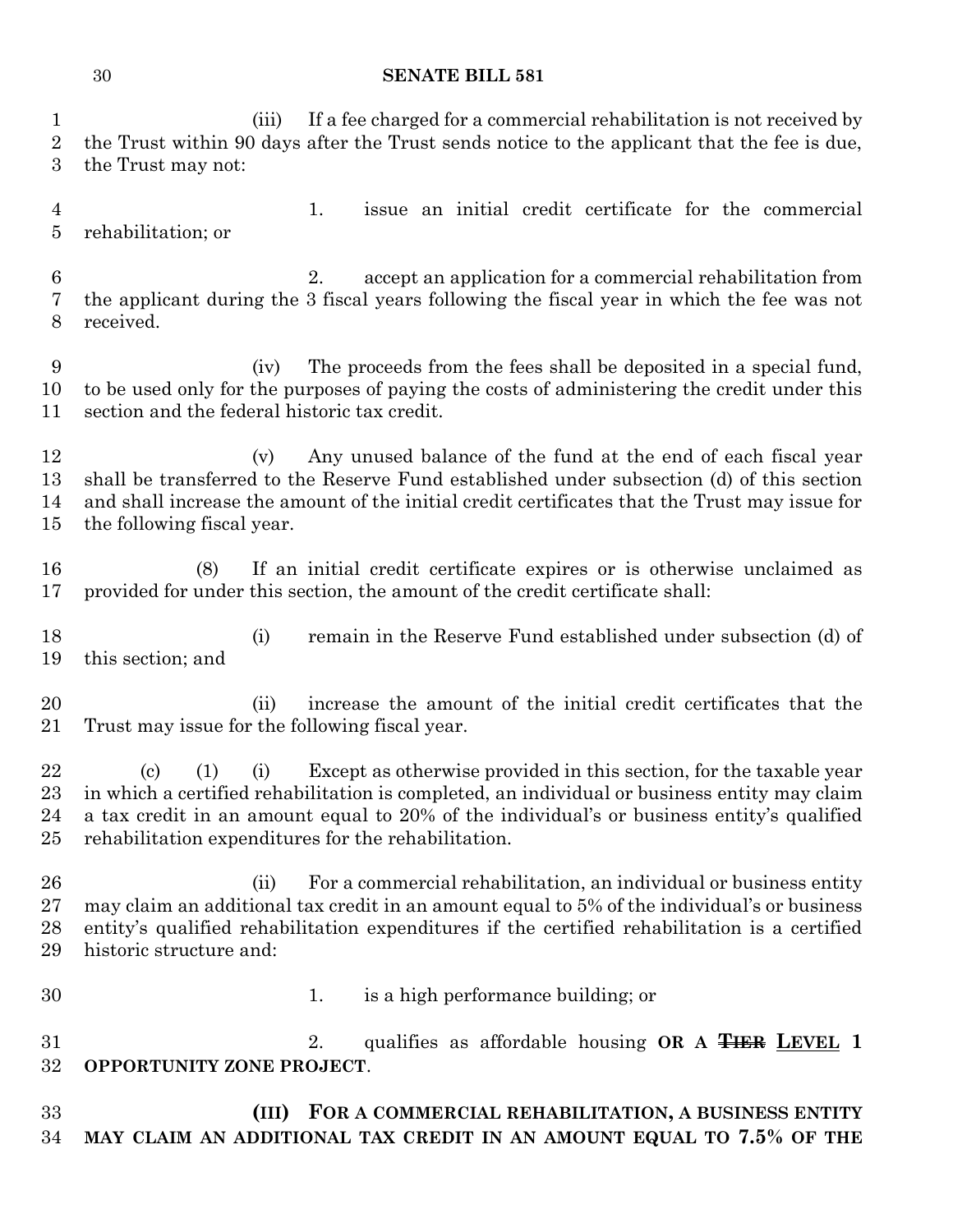| 1<br>$\overline{2}$              | BUSINESS ENTITY'S QUALIFIED REHABILITATION EXPENDITURES IF THE CERTIFIED<br>REHABILITATION IS A CERTIFIED HISTORIC STRUCTURE AND QUALIFIES AS A THER |                |                                                                                                                                                                   |  |  |  |  |  |  |
|----------------------------------|------------------------------------------------------------------------------------------------------------------------------------------------------|----------------|-------------------------------------------------------------------------------------------------------------------------------------------------------------------|--|--|--|--|--|--|
| 3                                | LEVEL 2 OPPORTUNITY ZONE PROJECT.                                                                                                                    |                |                                                                                                                                                                   |  |  |  |  |  |  |
| $\overline{4}$<br>$\overline{5}$ | For any commercial rehabilitation, the State tax credit allowed<br>(2)<br>(i)<br>under this section may not exceed the lesser of:                    |                |                                                                                                                                                                   |  |  |  |  |  |  |
| 6<br>$\overline{7}$<br>8         | ZONE PROJECT;                                                                                                                                        | 1.             | \$3,000,000<br>A.<br><b>FOR</b><br><b>ANY</b><br><b>COMMERCIAL</b><br>REHABILITATION OTHER THAN A THER LEVEL 1 OR THER LEVEL 2 OPPORTUNITY                        |  |  |  |  |  |  |
| 9<br>10                          | PROJECT; OR                                                                                                                                          | <b>B.</b>      | \$3,150,000 FOR A <del>TIER</del> LEVEL 1 OPPORTUNITY ZONE                                                                                                        |  |  |  |  |  |  |
| 11<br>12                         | PROJECT; or                                                                                                                                          | $\mathbf{C}$ . | \$3,300,000 FOR A TIER LEVEL 2 OPPORTUNITY ZONE                                                                                                                   |  |  |  |  |  |  |
| 13<br>14                         | certificate issued for the rehabilitation.                                                                                                           | 2.             | the maximum amount specified under the initial credit                                                                                                             |  |  |  |  |  |  |
| 15<br>16                         | (ii)                                                                                                                                                 |                | For a rehabilitation other than a commercial rehabilitation, the<br>State tax credit allowed under this section may not exceed:                                   |  |  |  |  |  |  |
| 17<br>18                         |                                                                                                                                                      | 1.             | \$50,000 FOR A REHABILITATION OTHER THAN A TIER<br><b>LEVEL 1 OR THER LEVEL 2 OPPORTUNITY ZONE PROJECT;</b>                                                       |  |  |  |  |  |  |
| 19<br>20                         | PROJECT; OR                                                                                                                                          | 2.             | \$55,000 FOR A TIER LEVEL 1 OPPORTUNITY ZONE                                                                                                                      |  |  |  |  |  |  |
| 21<br>22                         | PROJECT.                                                                                                                                             | 3.             | \$60,000 FOR A THER LEVEL 2 OPPORTUNITY ZONE                                                                                                                      |  |  |  |  |  |  |
| 23<br>24                         | (iii)                                                                                                                                                |                | For the purposes of the limitation under subparagraph (i) of this<br>paragraph, the following shall be treated as a single commercial rehabilitation:             |  |  |  |  |  |  |
| 25<br>26                         | property; or                                                                                                                                         | 1.             | the phased rehabilitation of the same structure or                                                                                                                |  |  |  |  |  |  |
| 27<br>28                         | same structure or property.                                                                                                                          | 2.             | the separate rehabilitation of different components of the                                                                                                        |  |  |  |  |  |  |
| 29<br>30<br>31                   | (3)<br>(i)<br>section may not be claimed if:                                                                                                         |                | Subject to subparagraph (ii) of this paragraph, the initial credit<br>certificate for a proposed commercial rehabilitation shall expire and the credit under this |  |  |  |  |  |  |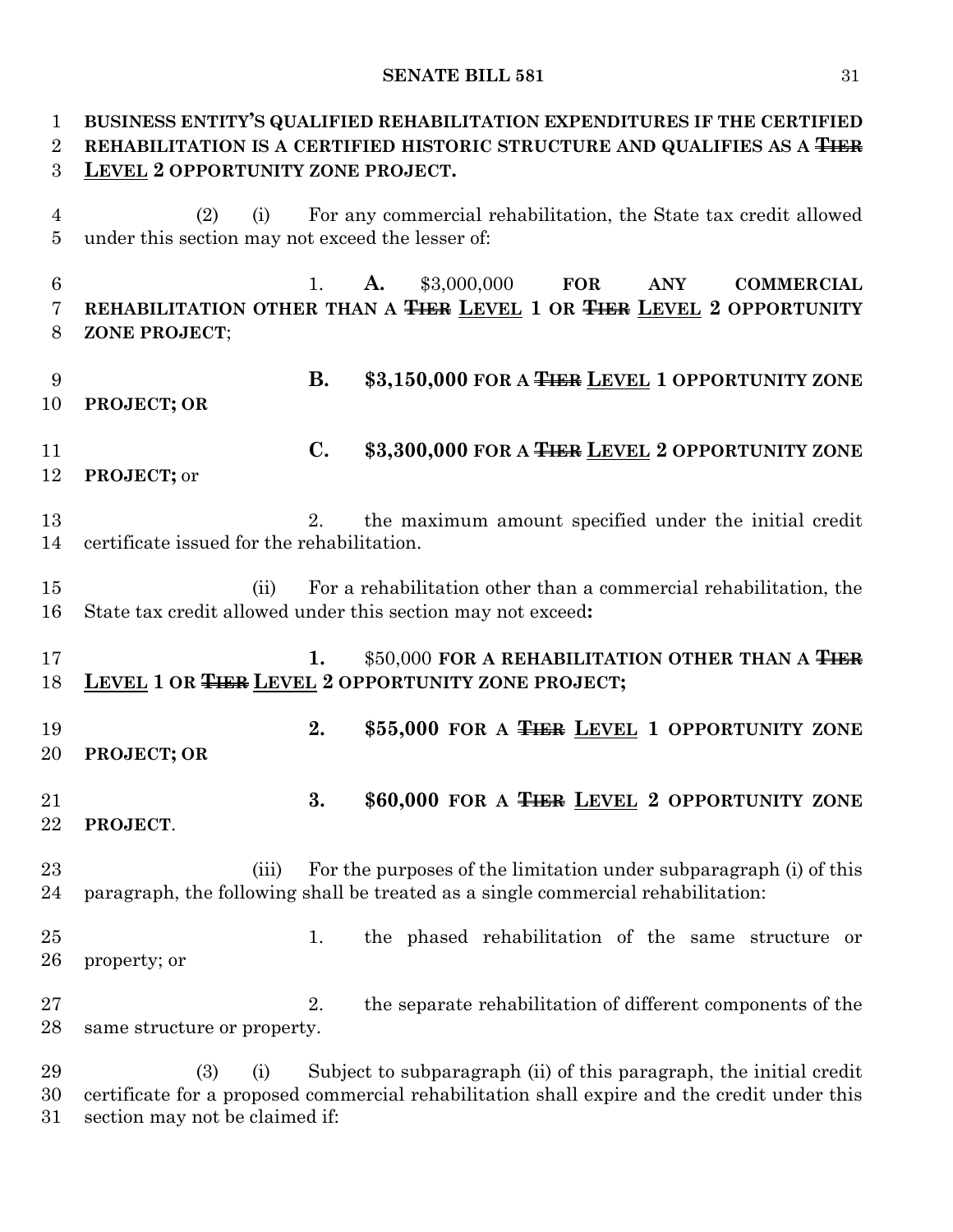| 1<br>$\overline{2}$<br>3         | within 18 months after the initial credit certificate was<br>1.<br>issued, the applicant has not notified the Trust, in writing, that the commercial<br>rehabilitation has begun;                                                                                       |
|----------------------------------|-------------------------------------------------------------------------------------------------------------------------------------------------------------------------------------------------------------------------------------------------------------------------|
| $\overline{4}$<br>$\overline{5}$ | 2.<br>the commercial rehabilitation is not completed within 30<br>months after the initial credit certificate was issued; or                                                                                                                                            |
| 6<br>7                           | 3.<br>the applicant does not submit to the Trust a request for<br>final certification of the commercial rehabilitation within 12 months after:                                                                                                                          |
| 8<br>9                           | the 30-month expiration date under subparagraph $(i)2$ of<br>A.<br>this paragraph; or                                                                                                                                                                                   |
| 10<br>11                         | <b>B.</b><br>the date to which the Director postponed the expiration<br>date under subparagraph (ii) of this paragraph.                                                                                                                                                 |
| 12                               | For reasonable cause, the Director may postpone:<br>(ii)                                                                                                                                                                                                                |
| 13<br>14                         | the 30-month expiration date under subparagraph (i)2 of<br>1.<br>this paragraph for an initial credit certificate for a commercial rehabilitation; or                                                                                                                   |
| 15<br>16<br>17                   | 2.<br>if the commercial rehabilitation was completed prior to the<br>expiration of the initial credit certificate, the deadline under subparagraph (i) 3 of this<br>paragraph for submission of a request for final certification.                                      |
| 18<br>19<br>20                   | If the tax credit allowed under this section in any taxable year exceeds<br>(4)<br>the total tax otherwise payable by the business entity or the individual for that taxable<br>year, the individual or business entity may claim a refund in the amount of the excess. |
| 21<br>22<br>23                   | The State credit allowed under this section may be allocated among the<br>(5)<br>partners, members, or shareholders of an entity in any manner agreed to by those persons<br>in writing.                                                                                |
| 24                               | $\left(6\right)$<br>$\bigoplus$<br>IN ACCORDANCE WITH REGULATIONS ADOPTED BY THE                                                                                                                                                                                        |
| $25\,$                           | <del>STATE</del><br><del>DIRECTOR UNDER</del>                                                                                                                                                                                                                           |
| 26                               | USED, FOR COMMERCIAL REHABILITATIONS UNDER<br><del>ALLOWED. BUT NOT</del>                                                                                                                                                                                               |
| $27\,$                           | <del>SECTION MAY BE TRANSFERRED IN WHOLE OR IN PART TO ANY INDIVIDUAL OR</del>                                                                                                                                                                                          |
| 28                               | <b>BUSINESS ENTITY.</b>                                                                                                                                                                                                                                                 |
| 29                               | H<br><u>FOR THE TAXABLE YEAR OF ANY TRANSFER UNDER</u><br>$\pm$                                                                                                                                                                                                         |
| 30                               | ⊕<br><del>TRANSFEREE UNDER</del><br><del>SUBPARAGRAPH</del><br><del>-PARAGRAPH.</del>                                                                                                                                                                                   |
| 31                               | <del>APPLY THE</del><br><del>AGAINST</del><br>-THE TOTAL TAX OTHERWISE                                                                                                                                                                                                  |
| $32\,$                           | <del>PAYABLE BY THE TRANSFEREE IN THAT TAXABLE YEAR,</del>                                                                                                                                                                                                              |
| 33                               | <b>IF THE TAX CREDIT EXCEEDS THE STATE INCOME T.</b><br><del>2.</del>                                                                                                                                                                                                   |
| 34                               | ANSFEREE IN ANY TAXABLE YEAR, THE TRANSFEREE;                                                                                                                                                                                                                           |
|                                  |                                                                                                                                                                                                                                                                         |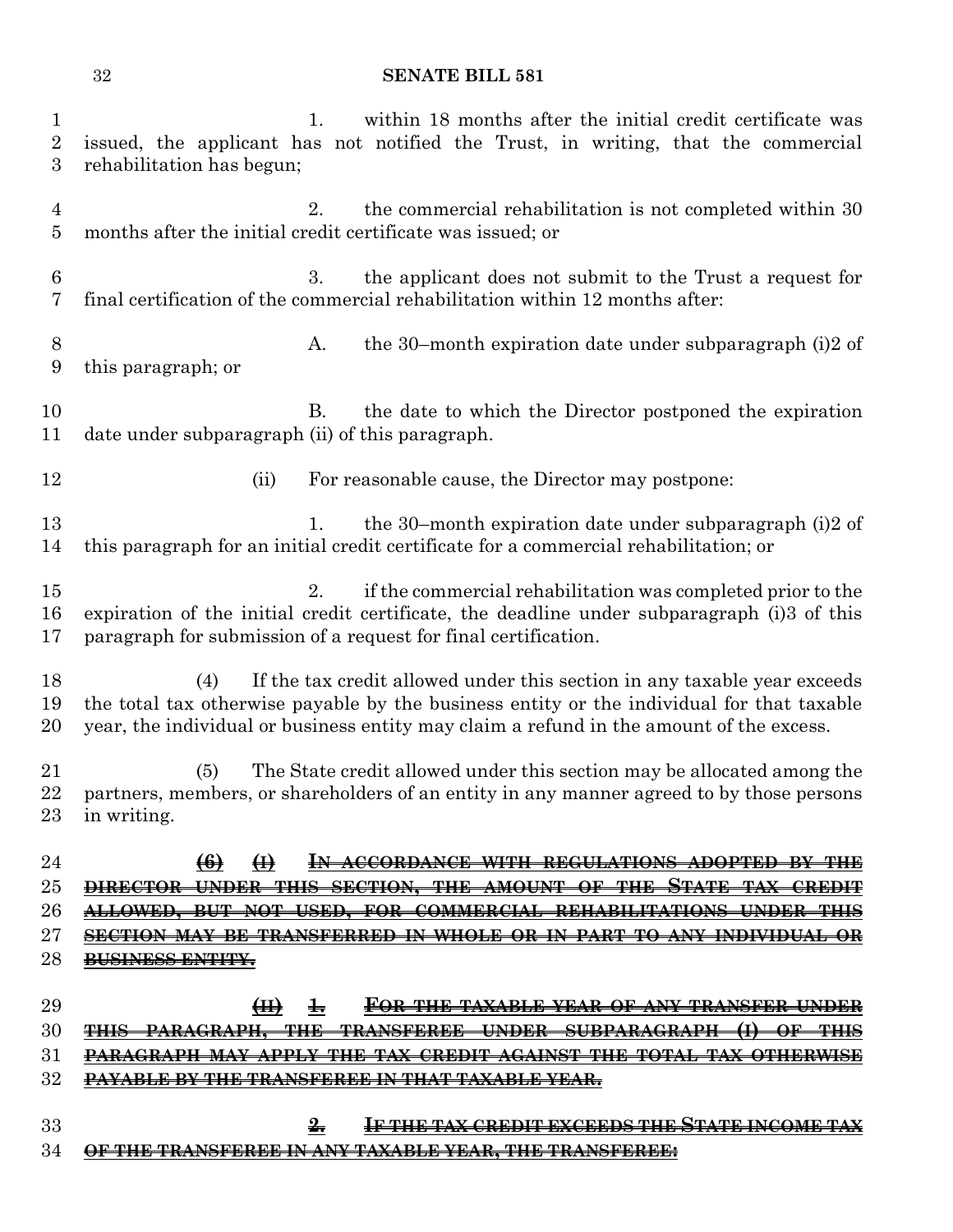| 1              | <del>A.</del><br><del>CLAIM A REFUND IN THE AMOUNT</del>                                                                                                                     |
|----------------|------------------------------------------------------------------------------------------------------------------------------------------------------------------------------|
| $\overline{2}$ | <del>EXCESS: OR</del>                                                                                                                                                        |
| 3              | ₿.<br><b>MAY TRANSFER THE REMAINDER OF THE TAX CREDIT</b>                                                                                                                    |
| 4              | <b>TO ANY INDIVIDUAL OR BUSINESS ENTITY,</b>                                                                                                                                 |
|                |                                                                                                                                                                              |
| 5              | In this subsection, "Reserve Fund" means the Heritage Structure<br>(d)<br>(1)                                                                                                |
| 6              | Rehabilitation] HISTORIC REVITALIZATION Tax Credit Reserve Fund established under                                                                                            |
| 7              | paragraph (2) of this subsection.                                                                                                                                            |
|                |                                                                                                                                                                              |
| 8              | <u>There is a Heritage Structure Rehabilitation HISTORIC</u><br>(2)<br>(i)                                                                                                   |
| 9              | <b>REVITALIZATION</b> Tax Credit Reserve Fund that is a continuing, nonlapsing special fund                                                                                  |
| 10             | that is not subject to $\S$ 7–302 of this article.                                                                                                                           |
| 11             | <u>The money in the Fund shall be invested and reinvested by the</u><br>(ii)                                                                                                 |
| 12             | Treasurer, and interest and earnings shall be credited to the General Fund.                                                                                                  |
|                |                                                                                                                                                                              |
| 13             | If the fees paid in any fiscal year are less than the directly related<br>(iii)                                                                                              |
| 14             | administrative costs of operating the Heritage Structure Rehabilitation <b>HISTORIC</b>                                                                                      |
| 15             | <b>REVITALIZATION</b> Tax Credit Program, funds in the Reserve Fund shall be used for the                                                                                    |
| 16             | directly related administrative costs of the Program.                                                                                                                        |
| 17             |                                                                                                                                                                              |
| 18             | Subject to the provisions of this subsection, the Director shall<br>(3)<br>(i)<br>issue an initial credit certificate for each commercial rehabilitation for which a plan of |
| 19             | proposed rehabilitation is approved and the fees charged under subsection (b)(7)(i) of this                                                                                  |
| $20\,$         | section are paid.                                                                                                                                                            |
|                |                                                                                                                                                                              |
| 21             | An initial credit certificate issued under this subsection shall<br>(ii)                                                                                                     |
| 22             | state the maximum amount of credit under this section for which the commercial                                                                                               |
| $23\,$         | rehabilitation may qualify.                                                                                                                                                  |
| 24             | Except as otherwise provided in this subparagraph and in<br>(iii)                                                                                                            |
| $25\,$         | subsection $(b)(7)(v)$ of this section, for any fiscal year, the Director may not issue initial                                                                              |
| 26             | credit certificates for credit amounts in the aggregate totaling more than the amount                                                                                        |
| $27\,$         | appropriated to the Reserve Fund for that fiscal year in the State budget as approved by                                                                                     |
| 28             | the General Assembly.                                                                                                                                                        |
|                |                                                                                                                                                                              |
| 29<br>30       | If the aggregate credit amounts under initial credit<br>2.<br>certificates issued in a fiscal year total less than the amount appropriated to the Reserve                    |
| $31\,$         | Fund for that fiscal year as a result of the limitation under subsection (b)(6) of this section,                                                                             |
| $32\,$         | any excess amount may be issued under initial credit certificates for projects in a county or                                                                                |
| 33             | <u>Baltimore City in the same fiscal year, without regard to the limitation under subsection</u>                                                                             |
| 34             | $(b)(6)$ of this section.                                                                                                                                                    |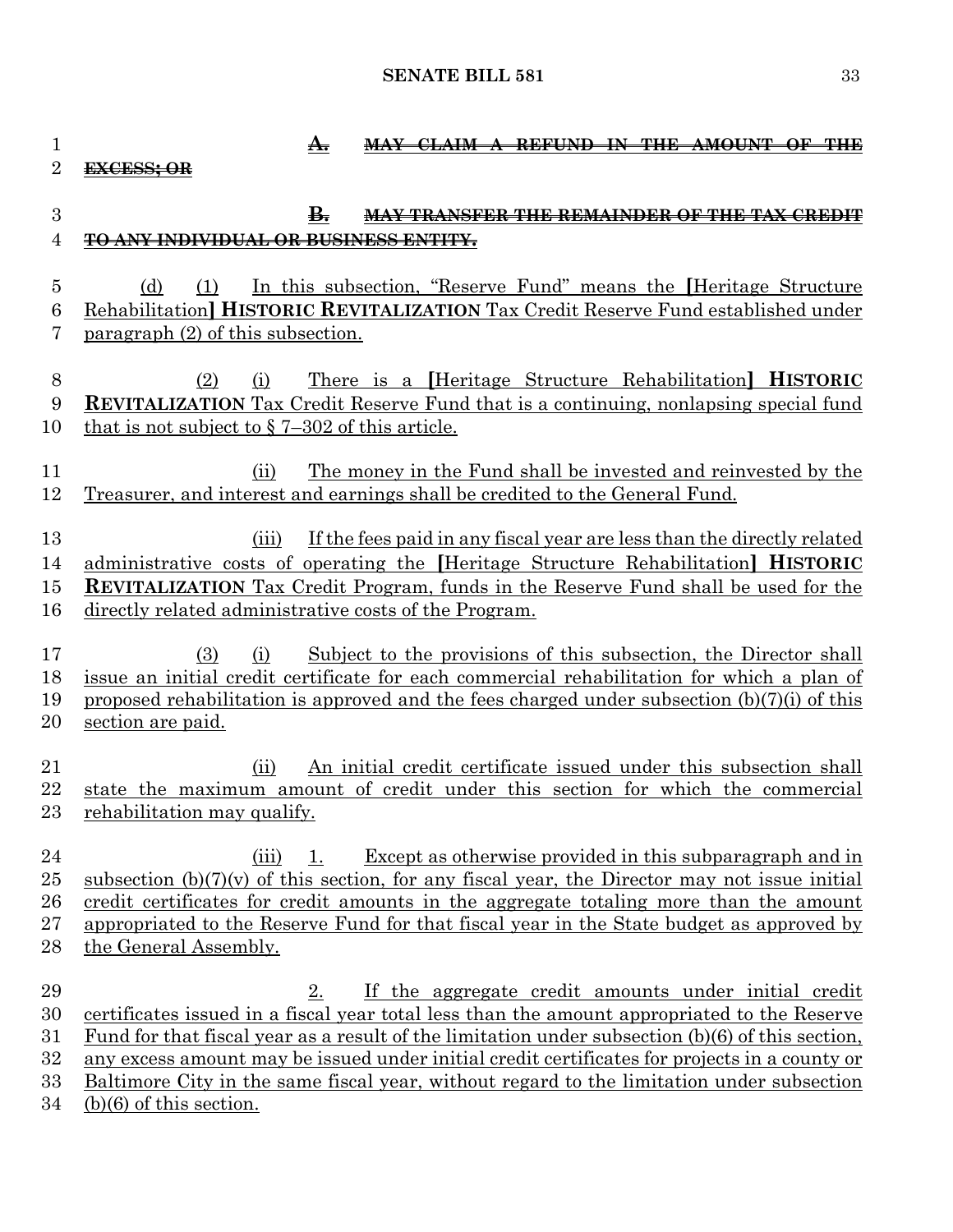| $\mathbf{1}$   | Subject to subsubparagraph 2 of this subparagraph, if the<br>3.                               |  |  |  |  |  |  |  |
|----------------|-----------------------------------------------------------------------------------------------|--|--|--|--|--|--|--|
| $\overline{2}$ | aggregate credit amounts under initial credit certificates issued in a fiscal year total less |  |  |  |  |  |  |  |
| 3              | than the amount appropriated to the Reserve Fund for that fiscal year, any excess amount      |  |  |  |  |  |  |  |
| 4              | shall remain in the Reserve Fund and may be issued under initial credit certificates for the  |  |  |  |  |  |  |  |
| 5              | next fiscal year.                                                                             |  |  |  |  |  |  |  |
|                |                                                                                               |  |  |  |  |  |  |  |
| 6              | For any fiscal year, if funds are transferred from the<br>4.                                  |  |  |  |  |  |  |  |
| 7              | Reserve Fund under the authority of any provision of law other than paragraph (4) of this     |  |  |  |  |  |  |  |
| 8              | subsection, the maximum credit amounts in the aggregate for which the Director may issue      |  |  |  |  |  |  |  |
| 9              | initial credit certificates shall be reduced by the amount transferred.                       |  |  |  |  |  |  |  |
|                |                                                                                               |  |  |  |  |  |  |  |
| 10             | In each fiscal year, the Director shall estimate the amount<br>5.                             |  |  |  |  |  |  |  |
| 11             | of fees to be collected based on the amount appropriated to the Reserve Fund and reserve      |  |  |  |  |  |  |  |
|                |                                                                                               |  |  |  |  |  |  |  |
| 12             | the difference between the estimated fees and estimated directly related administrative       |  |  |  |  |  |  |  |
| 13             | costs of the Program to be used to administer the Program.                                    |  |  |  |  |  |  |  |
|                |                                                                                               |  |  |  |  |  |  |  |
| 14             | If the reservation of funds to administer the Program<br>6.                                   |  |  |  |  |  |  |  |
| $15\,$         | under subsubparagraph 5 of this subparagraph is not necessary to cover the directly related   |  |  |  |  |  |  |  |
| 16             | administrative costs of the Program, any excess amount shall remain in the Reserve Fund       |  |  |  |  |  |  |  |
| 17             | and may be issued under initial credit certificates for the next fiscal year.                 |  |  |  |  |  |  |  |
|                |                                                                                               |  |  |  |  |  |  |  |
| 18             | For each of fiscal years 2018 through [2022] 2024, the Governor<br>(iv)                       |  |  |  |  |  |  |  |
| 19             | shall include in the budget bill an appropriation to the Reserve Fund.                        |  |  |  |  |  |  |  |
|                |                                                                                               |  |  |  |  |  |  |  |
| 20             | Notwithstanding the provisions of $\S$ 7-213 of this article, the<br>(v)                      |  |  |  |  |  |  |  |
| 21             | Governor may not reduce an appropriation [to] FOR the Reserve Fund in the State budget        |  |  |  |  |  |  |  |
| $22\,$         | as approved by the General Assembly.                                                          |  |  |  |  |  |  |  |
|                |                                                                                               |  |  |  |  |  |  |  |
| 23             | The Director may not issue an initial credit certificate for any<br>(vi)                      |  |  |  |  |  |  |  |
| 24             | fiscal year after fiscal year [2022] 2024.                                                    |  |  |  |  |  |  |  |
|                |                                                                                               |  |  |  |  |  |  |  |
| $25\,$         | <b>Except as provided in this paragraph, money appropriated to the</b><br>(4)<br>(i)          |  |  |  |  |  |  |  |
| 26             | Reserve Fund shall remain in the Fund.                                                        |  |  |  |  |  |  |  |
|                |                                                                                               |  |  |  |  |  |  |  |
| $27\,$         | Within 15 days after the end of each calendar quarter, the<br>(ii)<br><u>1.</u>               |  |  |  |  |  |  |  |
| 28             | Trust shall notify the Comptroller as to each commercial rehabilitation completed and         |  |  |  |  |  |  |  |
| 29             | certified during the quarter:                                                                 |  |  |  |  |  |  |  |
|                |                                                                                               |  |  |  |  |  |  |  |
| 30             | the maximum credit amount stated in the initial credit<br><u>A.</u>                           |  |  |  |  |  |  |  |
| $31\,$         | certificate for the project; and                                                              |  |  |  |  |  |  |  |
|                |                                                                                               |  |  |  |  |  |  |  |
| 32             | <u>B.</u><br>the final certified credit amount for the project.                               |  |  |  |  |  |  |  |
|                |                                                                                               |  |  |  |  |  |  |  |
| 33             | 2.<br>On notification that a project has been certified, the                                  |  |  |  |  |  |  |  |
| 34             | Comptroller shall transfer an amount equal to the maximum credit amount stated in the         |  |  |  |  |  |  |  |
| $35\,$         | initial credit certificate for the project from the Reserve Fund to the General Fund.         |  |  |  |  |  |  |  |
|                |                                                                                               |  |  |  |  |  |  |  |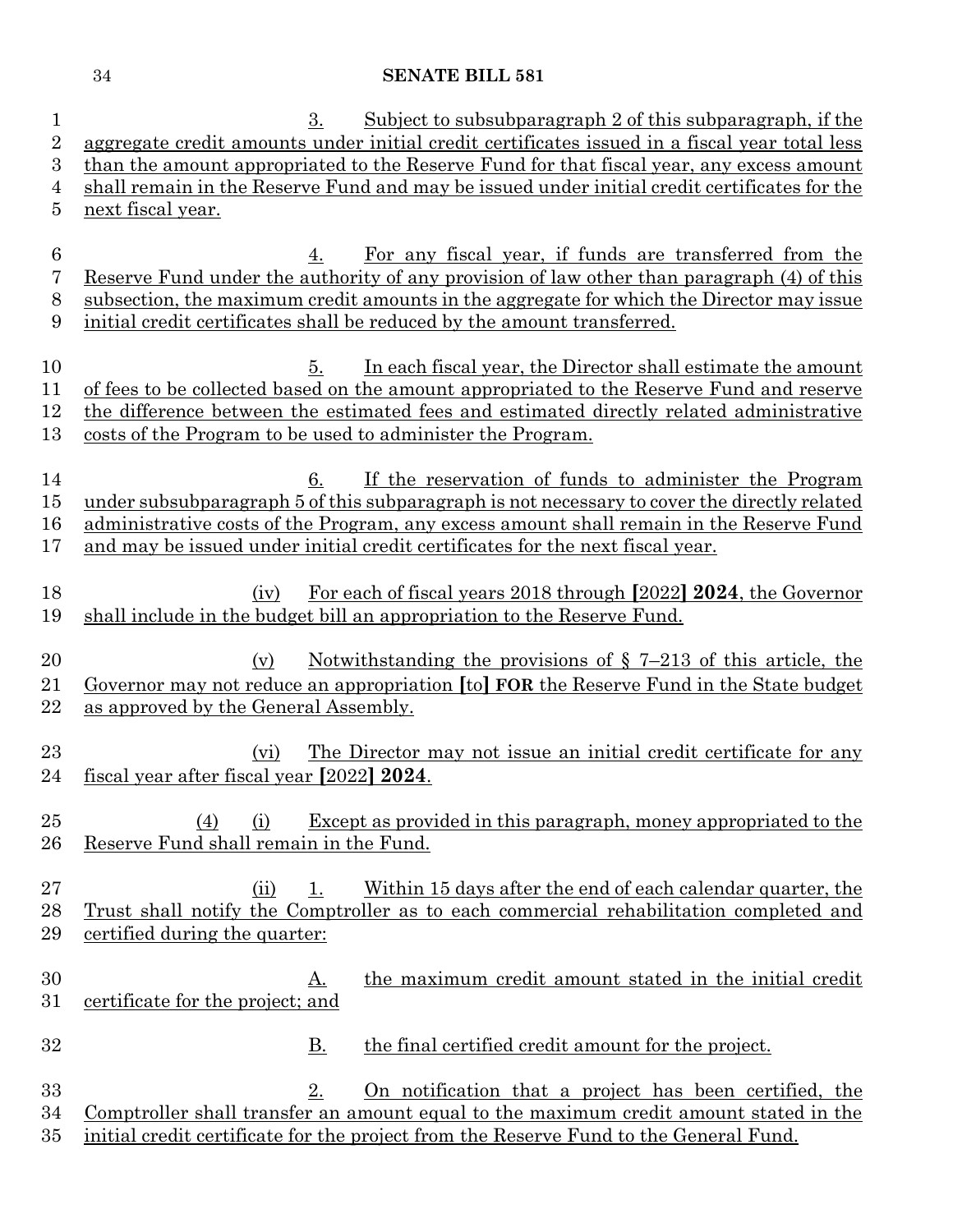| 1<br>$\overline{2}$ | On or before October 1 of each year, the Trust shall notify<br>1.<br>(iii)<br>the Comptroller as to the maximum credit amount stated in the initial credit certificate for |  |  |  |  |  |  |  |  |
|---------------------|----------------------------------------------------------------------------------------------------------------------------------------------------------------------------|--|--|--|--|--|--|--|--|
| 3                   | each commercial rehabilitation for which the initial credit certificate has expired under                                                                                  |  |  |  |  |  |  |  |  |
| 4                   |                                                                                                                                                                            |  |  |  |  |  |  |  |  |
|                     | subsection $(c)(3)$ of this section as of the end of the prior fiscal year.                                                                                                |  |  |  |  |  |  |  |  |
| $\bf 5$             | 2.                                                                                                                                                                         |  |  |  |  |  |  |  |  |
| 6                   | <u>On notification that the initial credit certificate for a</u>                                                                                                           |  |  |  |  |  |  |  |  |
| 7                   | project has expired under subsection $(c)(3)$ of this section, the Comptroller shall transfer an                                                                           |  |  |  |  |  |  |  |  |
| 8                   | amount equal to the maximum credit amount stated in the initial credit certificate for the<br>project from the Reserve Fund to the General Fund.                           |  |  |  |  |  |  |  |  |
|                     |                                                                                                                                                                            |  |  |  |  |  |  |  |  |
| 9                   | Subject to the provisions of this subsection, the Director shall issue an<br>(e)<br>(1)                                                                                    |  |  |  |  |  |  |  |  |
| 10                  | initial credit certificate for each approved small commercial project on a first-come,                                                                                     |  |  |  |  |  |  |  |  |
| 11                  | first-served basis.                                                                                                                                                        |  |  |  |  |  |  |  |  |
|                     |                                                                                                                                                                            |  |  |  |  |  |  |  |  |
| 12                  | An initial credit certificate issued under this subsection shall state the<br>(2)                                                                                          |  |  |  |  |  |  |  |  |
| 13                  | maximum amount of tax credit for which the applicant is eligible.                                                                                                          |  |  |  |  |  |  |  |  |
|                     |                                                                                                                                                                            |  |  |  |  |  |  |  |  |
| 14                  | $(\underline{I})$<br>(3)<br>The Director may not issue an initial credit certificate under this                                                                            |  |  |  |  |  |  |  |  |
|                     |                                                                                                                                                                            |  |  |  |  |  |  |  |  |
| $15\,$              | subsection[:                                                                                                                                                               |  |  |  |  |  |  |  |  |
|                     |                                                                                                                                                                            |  |  |  |  |  |  |  |  |
| 16                  | prior to January 1, 2015; or<br>(i)                                                                                                                                        |  |  |  |  |  |  |  |  |
|                     |                                                                                                                                                                            |  |  |  |  |  |  |  |  |
| 17                  | after the aggregate amount of initial credit certificates issued for<br>(ii)                                                                                               |  |  |  |  |  |  |  |  |
| 18                  | small commercial projects totals \$4,000,000.                                                                                                                              |  |  |  |  |  |  |  |  |
|                     |                                                                                                                                                                            |  |  |  |  |  |  |  |  |
| 19                  | FOR A TARGETED PROJECT, THE DIRECTOR MAY NOT ISSUE<br>(II)                                                                                                                 |  |  |  |  |  |  |  |  |
| 20                  | AN INITIAL CREDIT CERTIFICATE UNDER THIS SUBSECTION:                                                                                                                       |  |  |  |  |  |  |  |  |
|                     |                                                                                                                                                                            |  |  |  |  |  |  |  |  |
| 21                  | 1.<br>AFTER THE AGGREGATE AMOUNT OF INITIAL CREDIT                                                                                                                         |  |  |  |  |  |  |  |  |
| 22                  | <b>CERTIFICATES ISSUED FOR AGRICULTURAL STRUCTURES TOTALS \$1,000,000; OR</b>                                                                                              |  |  |  |  |  |  |  |  |
|                     |                                                                                                                                                                            |  |  |  |  |  |  |  |  |
| $23\,$              | 2.<br>AFTER THE AGGREGATE AMOUNT OF INITIAL CREDIT                                                                                                                         |  |  |  |  |  |  |  |  |
| 24                  | CERTIFICATES ISSUED FOR POST-WORLD WAR II STRUCTURES TOTALS \$1,000,000.                                                                                                   |  |  |  |  |  |  |  |  |
|                     |                                                                                                                                                                            |  |  |  |  |  |  |  |  |
| 25                  | In this subsection the following words have the meanings<br>(f)<br>(1)<br>(i)                                                                                              |  |  |  |  |  |  |  |  |
| 26                  | indicated.                                                                                                                                                                 |  |  |  |  |  |  |  |  |
|                     |                                                                                                                                                                            |  |  |  |  |  |  |  |  |
| $27\,$              | "Dispose of" means to transfer legal title or, in the case of<br>1.<br>(ii)                                                                                                |  |  |  |  |  |  |  |  |
| 28                  | a leasehold, the leasehold interest.                                                                                                                                       |  |  |  |  |  |  |  |  |
|                     |                                                                                                                                                                            |  |  |  |  |  |  |  |  |
| 29                  | 2.<br><u>"Dispose of" includes to sell in a sale-and-leaseback</u>                                                                                                         |  |  |  |  |  |  |  |  |
| 30                  | transaction, to transfer on the foreclosure of a security interest, or to transfer by gift.                                                                                |  |  |  |  |  |  |  |  |
|                     |                                                                                                                                                                            |  |  |  |  |  |  |  |  |
| 31                  | 3.<br>"Dispose of" does not include to transfer title or the                                                                                                               |  |  |  |  |  |  |  |  |
| $32\,$              | leasehold interest to a creditor on creation of a security interest.                                                                                                       |  |  |  |  |  |  |  |  |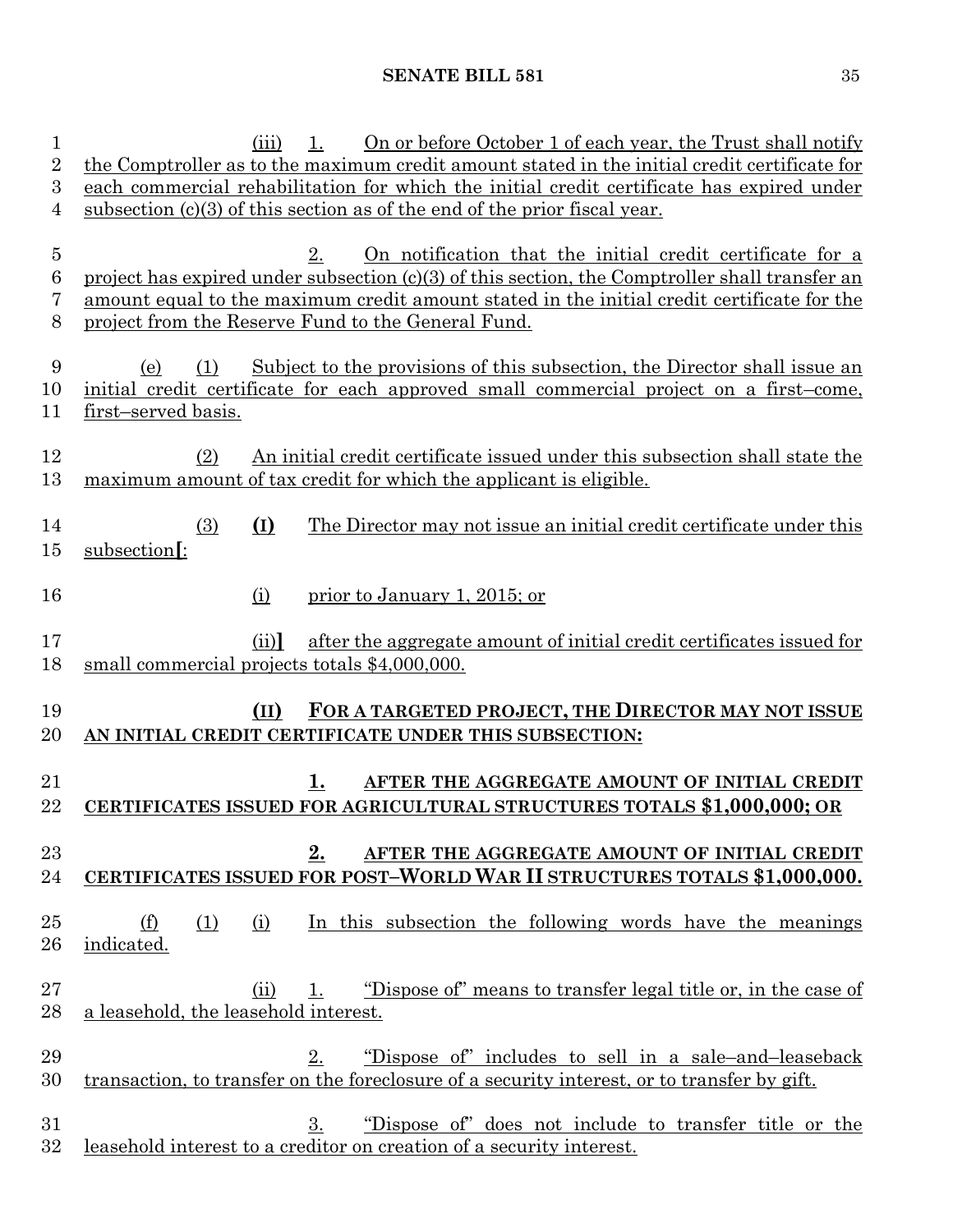|                                    | 36                                                      |           | <b>SENATE BILL 581</b>                                                                                                                                                                                                                                                                                              |
|------------------------------------|---------------------------------------------------------|-----------|---------------------------------------------------------------------------------------------------------------------------------------------------------------------------------------------------------------------------------------------------------------------------------------------------------------------|
| $\mathbf{1}$                       | (iii)                                                   |           | "Disqualifying work" means work that:                                                                                                                                                                                                                                                                               |
| $\overline{2}$                     |                                                         | <u>1.</u> | is performed on a certified rehabilitation; and                                                                                                                                                                                                                                                                     |
| $\boldsymbol{3}$<br>$\overline{4}$ |                                                         | 2.        | if performed as part of the rehabilitation certified under<br>this section, would have made the rehabilitation ineligible for certification.                                                                                                                                                                        |
| $\bf 5$<br>6<br>7<br>8             | (2)<br>which the certified rehabilitation is completed: |           | The credit allowed under this section shall be recaptured as provided in<br>paragraph (3) of this subsection if, during the taxable year in which a certified<br>rehabilitation is completed or any of the 4 taxable years succeeding the taxable year in                                                           |
| 9<br>10                            | (i)<br>rehabilitation; or                               | any       | disqualifying work is performed<br>the<br>certified<br>on                                                                                                                                                                                                                                                           |
| 11<br>12                           | (ii)<br>complete and has been disposed of.              |           | for a commercial rehabilitation, the certified rehabilitation is                                                                                                                                                                                                                                                    |
| 13<br>14<br>$15\,$                 | (3)<br>(i)                                              | 1.        | If the disqualifying work is performed or the certified<br>rehabilitation is disposed of during the taxable year in which the certified rehabilitation<br>was completed, 100% of the credit shall be recaptured.                                                                                                    |
| 16<br>17<br>18                     |                                                         | 2.        | If the disqualifying work is performed or the certified<br>rehabilitation is disposed of during the first full year succeeding the taxable year in which<br>the certified rehabilitation was completed, 80% of the credit shall be recaptured.                                                                      |
| 19<br>20<br>21                     |                                                         | 3.        | If the disqualifying work is performed or the certified<br>rehabilitation is disposed of during the second full year succeeding the taxable year in<br>which the certified rehabilitation was completed, 60% of the credit shall be recaptured.                                                                     |
| 22<br>23<br>24                     |                                                         | <u>4.</u> | If the disqualifying work is performed or the certified<br>rehabilitation is disposed of during the third full year succeeding the taxable year in which<br>the certified rehabilitation was completed, 40% of the credit shall be recaptured.                                                                      |
| $25\,$<br>$26\,$<br>$27\,$         |                                                         | 5.        | If the disqualifying work is performed or the certified<br>rehabilitation is disposed of during the fourth full year succeeding the taxable year in which<br>the certified rehabilitation was completed, 20% of the credit shall be recaptured.                                                                     |
| 28<br>29<br>30<br>$31\,$           | (ii)                                                    |           | The individual or business entity that claimed the tax credit shall<br>pay the amount to be recaptured as determined under subparagraph (i) of this paragraph<br>as taxes payable to the State for the taxable year in which the disqualifying work is<br>performed or the certified rehabilitation is disposed of. |
| 32<br>$33\,$                       | (1)<br>(g)                                              |           | The Comptroller may determine, under the process for return<br><u>examination and audit under <math>\S</math> 13–301</u> and 13–302 of the Tax – General Article:                                                                                                                                                   |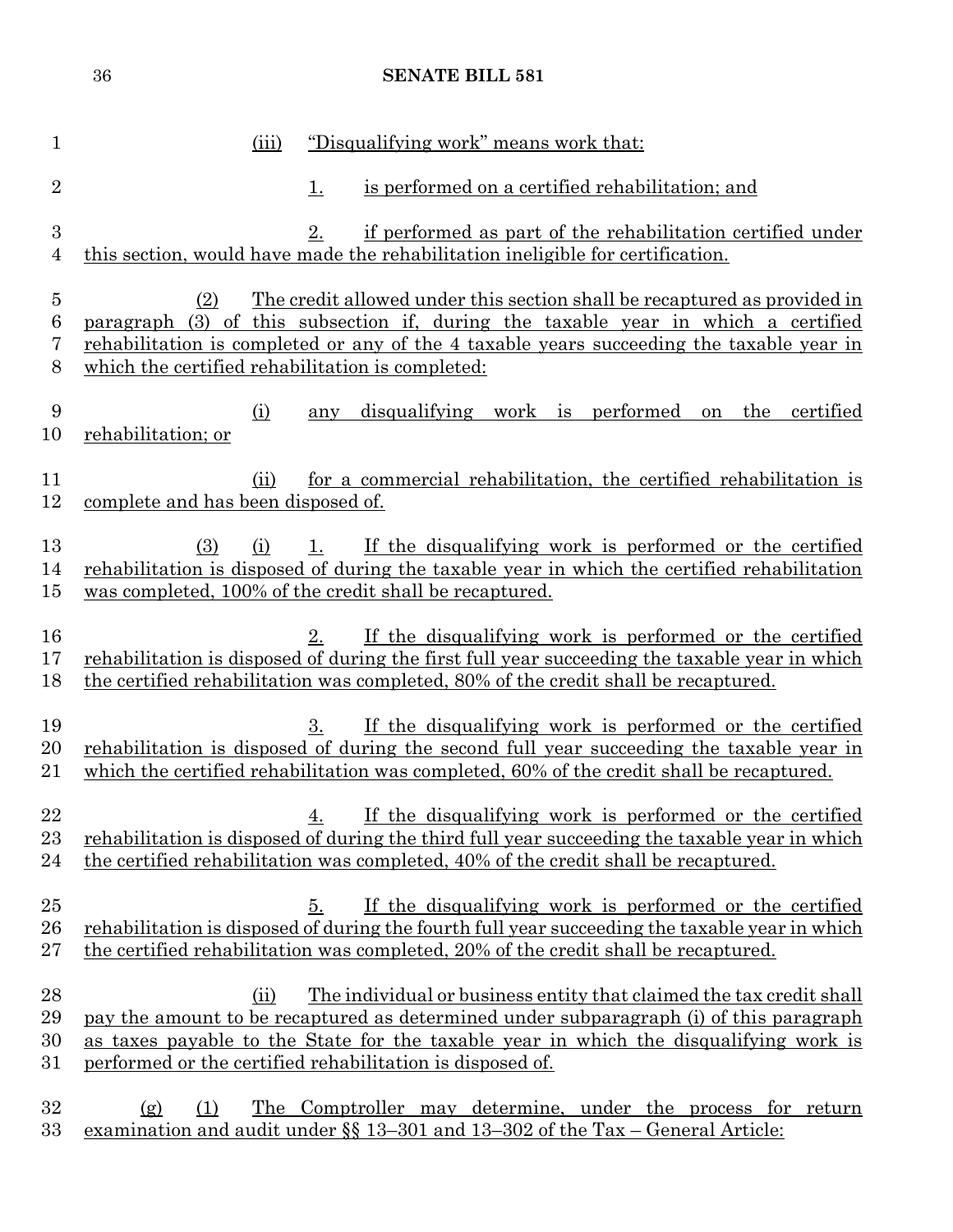| 1<br>$\overline{2}$   | credit;                                                                                                                                                                                                                        | <u>(i)</u> |         |      |                                                                              |     |           | the amount of rehabilitation expenditures used in calculating the  |
|-----------------------|--------------------------------------------------------------------------------------------------------------------------------------------------------------------------------------------------------------------------------|------------|---------|------|------------------------------------------------------------------------------|-----|-----------|--------------------------------------------------------------------|
| $\boldsymbol{3}$<br>4 | expenditures under this section; and                                                                                                                                                                                           | (ii)       | whether | such | expenditures                                                                 | are | qualified | rehabilitation                                                     |
| $\overline{5}$        |                                                                                                                                                                                                                                | (iii)      |         |      | whether the credit is allowable as claimed.                                  |     |           |                                                                    |
| 6<br>7<br>8<br>9      | (2)<br>not limit the authority of the Director to determine whether a rehabilitation qualifies as a<br>certified rehabilitation or whether a certificate of certified rehabilitation has been properly<br>issued.              |            |         |      | The authority of the Comptroller to examine and audit a tax return does      |     |           |                                                                    |
| 10<br>11              | (3)<br>than a corporation claim the tax credit on the tax return filed by that entity.                                                                                                                                         |            |         |      | <u>The Comptroller may adopt regulations to require that an entity other</u> |     |           |                                                                    |
| 12<br>13<br>14<br>15  | (4)<br>this section may be claimed for the year a certified rehabilitation is completed, only if the<br>Director has, by the time the return is filed, issued a certificate of completion for the<br>certified rehabilitation. | (i)        |         |      | Except as otherwise provided in this paragraph, the credit under             |     |           |                                                                    |
| 16<br>17<br>18        | the certified rehabilitation was completed to account for a certificate issued subsequent to<br>the filing of the original return.                                                                                             | (ii)       |         |      |                                                                              |     |           | A taxpayer claiming the credit may amend a return for the year     |
| 19<br>$20\,$          | <u>the Tax – General Article for filing refund claims.</u>                                                                                                                                                                     | (iii)      |         |      |                                                                              |     |           | An amended return shall be filed within the period allowed under   |
| 21<br>22<br>$^{23}$   | which a certified rehabilitation must be completed to be eligible for a tax credit under this<br>section.                                                                                                                      | (iv)       |         |      |                                                                              |     |           | The provisions of this paragraph do not extend the period in       |
| 24<br>25              | issued by the Director for a certified rehabilitation.                                                                                                                                                                         | (v)        |         |      |                                                                              |     |           | An amended return may account for an amended certification         |
| 26                    | (h)                                                                                                                                                                                                                            |            |         |      | A refund payable under subsection (c) of this section:                       |     |           |                                                                    |
| $27\,$<br>28<br>29    | (1)<br>person entitled to the refund is a corporation subject to the income tax under Title 10 of the<br>Tax – General Article;                                                                                                |            |         |      |                                                                              |     |           | operates to reduce the income tax revenue from corporations if the |
| 30<br>$31\,$          | (2)<br>entitled to the refund is subject to taxation under Title 6 of the Insurance Article; and                                                                                                                               |            |         |      | <u>operates to reduce insurance premium tax revenues if the person</u>       |     |           |                                                                    |
| 32<br>33              | (3)<br>person entitled to the refund is:                                                                                                                                                                                       |            |         |      |                                                                              |     |           | operates to reduce the income tax revenue from individuals if the  |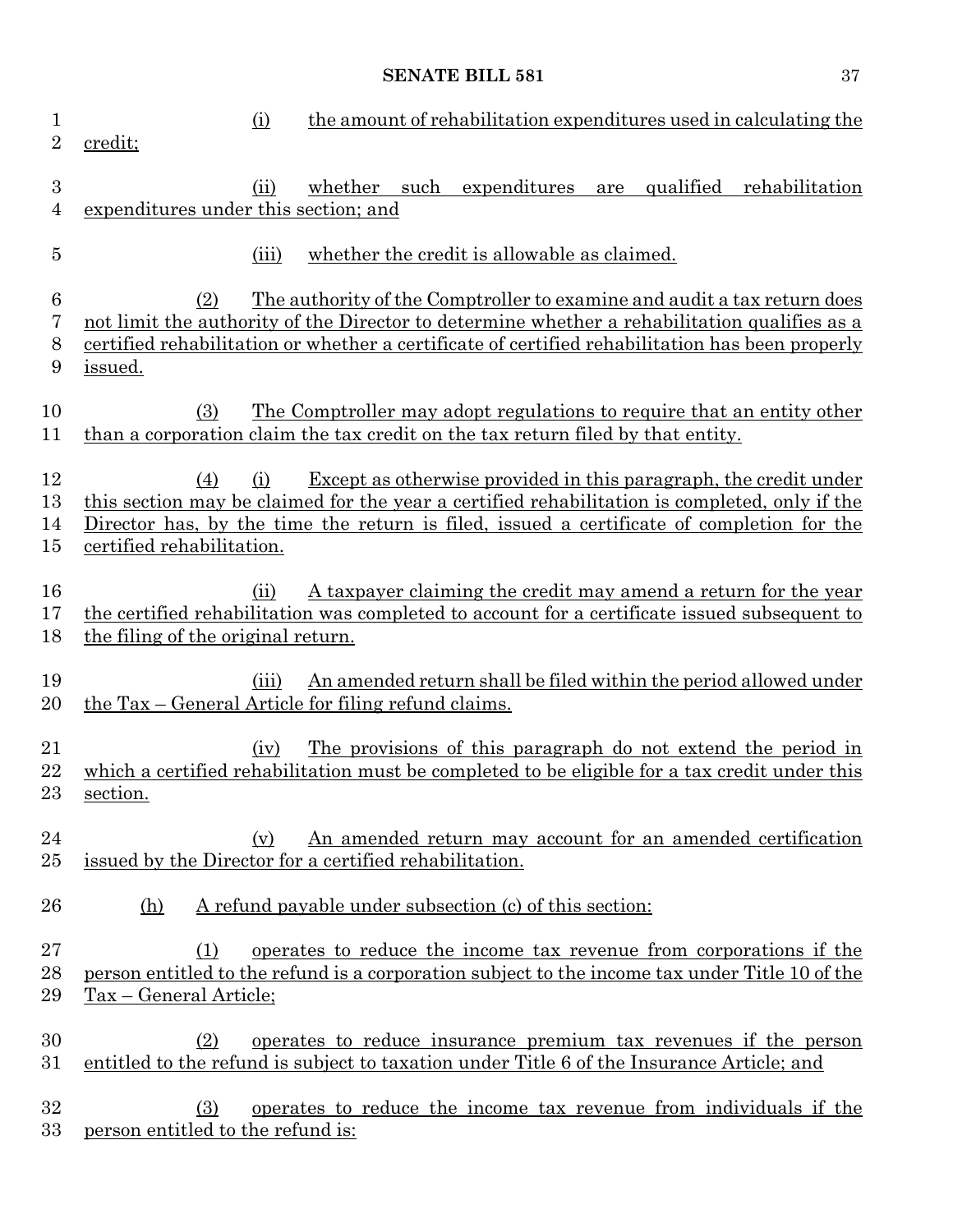|                               | 38                                                   | <b>SENATE BILL 581</b>                                                                                                                                                                                                                     |
|-------------------------------|------------------------------------------------------|--------------------------------------------------------------------------------------------------------------------------------------------------------------------------------------------------------------------------------------------|
| $\mathbf 1$<br>$\overline{2}$ | (i)<br>General Article; or                           | an individual subject to the income tax under Title 10 of the Tax                                                                                                                                                                          |
| 3<br>4                        | (ii)<br>Internal Revenue Code.                       | an organization exempt from taxation under $\S$ 501(c)(3) of the                                                                                                                                                                           |
| $\overline{5}$<br>6<br>7      | (1)<br>(i)<br>Assembly, on:                          | On or before December 15 of each fiscal year, the Director shall report<br>to the Governor and, subject to § 2-1246 of the State Government Article, to the General                                                                        |
| $8\,$<br>9                    | (i)                                                  | initial credit certificates<br>awarded for<br>the<br>commercial<br>rehabilitations and small commercial projects under this section for that fiscal year;                                                                                  |
| 10<br>11                      | (ii)<br>the preceding fiscal year;                   | the tax credits awarded for certified rehabilitations completed in                                                                                                                                                                         |
| 12<br>13                      | (iii)                                                | whether the tax credits awarded for certified rehabilitations<br>completed in the preceding fiscal year were located in:                                                                                                                   |
| 14                            |                                                      | a local historic district; or<br><u>1.</u>                                                                                                                                                                                                 |
| 15                            |                                                      | 2.<br>a national register district; and                                                                                                                                                                                                    |
| 16<br>17<br>18                | (iv)                                                 | the estimated amount of directly related administrative costs<br>reserved in the Reserve Fund, the estimated amount of fees to be collected, the actual<br>directly related administrative costs, and the actual amount of fees collected. |
| 19<br>20                      | (2)                                                  | <u>The report required under paragraph (1) of this subsection shall include</u><br>for each initial credit certificate awarded for the fiscal year for a commercial rehabilitation:                                                        |
| 21<br>22                      | <u>(i)</u><br>rehabilitation;                        | the name of the owner or developer of the commercial                                                                                                                                                                                       |
| $^{23}$<br>24                 | (ii)<br>and the county where the project is located; | the name and address of the proposed or certified rehabilitation                                                                                                                                                                           |
| 25<br>26                      | (iii)                                                | the dates of receipt and approval by the Director of all<br>applications regarding the project, including applications:                                                                                                                    |
| $27\,$<br>28                  | a certified historic structure; and                  | for certification that a structure or property will qualify as<br>1.                                                                                                                                                                       |
| 29                            |                                                      | for approval of the proposed rehabilitation; and<br>2.                                                                                                                                                                                     |
| 30<br>31<br>$32\,$            | (iv)                                                 | the maximum amount of the credit stated in the initial credit<br>certificate for the project and the estimated rehabilitation expenditures stated in the<br>application for approval of the plan of proposed rehabilitation.               |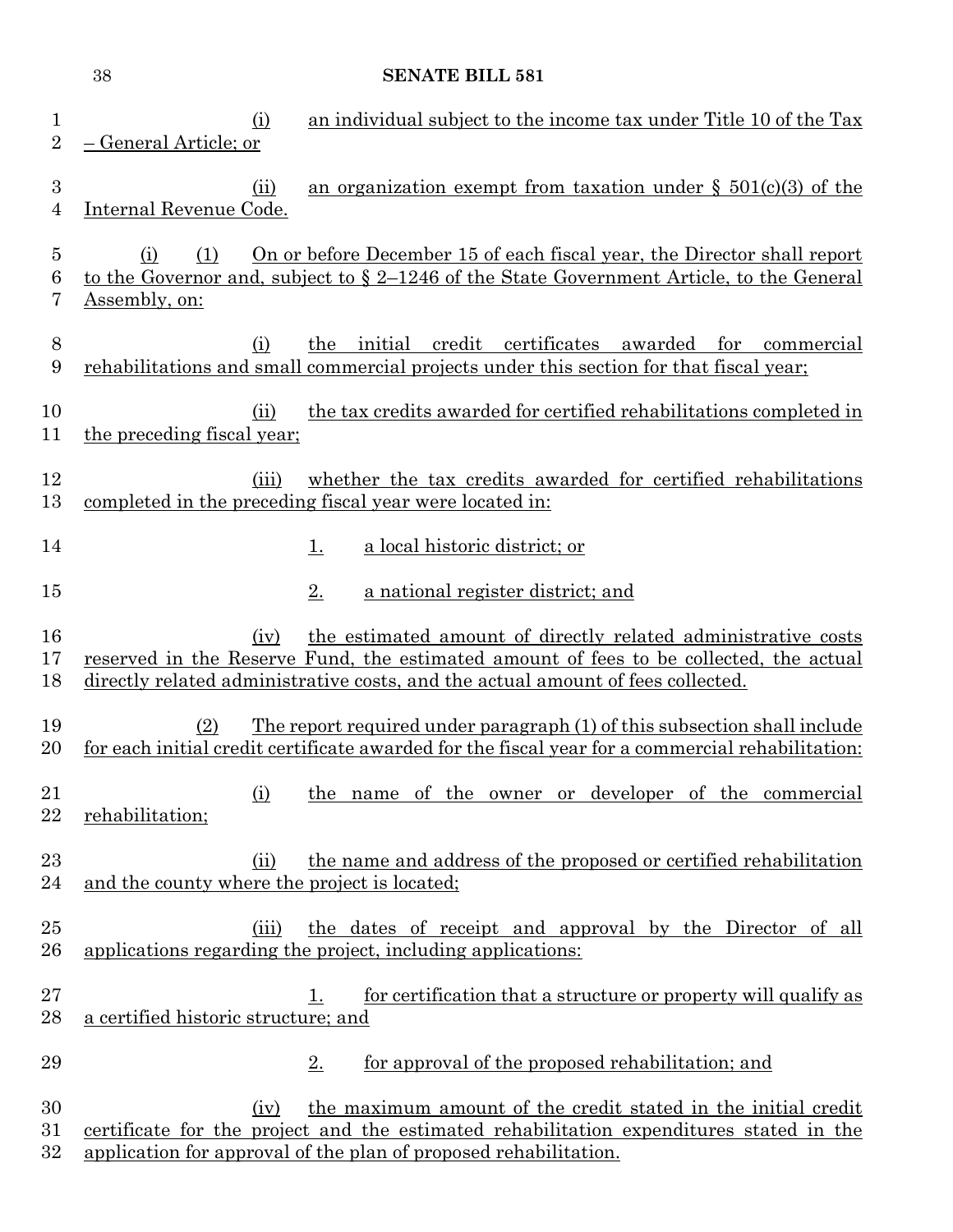| 1<br>$\overline{2}$ | (3)                                              | <u>The report required under paragraph (1) of this subsection shall include</u><br>for each certified commercial rehabilitation completed during the preceding fiscal year:                                                         |
|---------------------|--------------------------------------------------|-------------------------------------------------------------------------------------------------------------------------------------------------------------------------------------------------------------------------------------|
| 3<br>4              | (i)<br>rehabilitation;                           | the name of the owner or developer of the commercial                                                                                                                                                                                |
| $\overline{5}$<br>6 | (ii)<br>county where the project is located;     | the name and address of the certified rehabilitation and the                                                                                                                                                                        |
| 7<br>8              | (iii)<br>applications regarding the project; and | the dates of receipt and approval by the Director of all                                                                                                                                                                            |
| 9<br>10<br>11       | (iv)                                             | the maximum amount of the credit stated in the initial<br>credit certificate for the project and the estimated rehabilitation expenditures stated in the<br>application for approval of the plan of proposed rehabilitation; and    |
| 12<br>13            |                                                  | the actual qualified rehabilitation expenditures and the<br>2.<br>final amount of the credit for which the project qualified.                                                                                                       |
| 14<br>15            | (4)                                              | The report required under paragraph (1) of this subsection shall<br>summarize for each category of certified rehabilitations:                                                                                                       |
| 16                  | (i)                                              | the total number of applicants for:                                                                                                                                                                                                 |
| 17<br>18            | <u>certified historic structure;</u>             | 1.<br><u>certification</u> that a structure or property will qualify as a                                                                                                                                                           |
| 19                  |                                                  | 2.<br>approval of plans of proposed rehabilitations; or                                                                                                                                                                             |
| 20                  |                                                  | 3.<br>certification of the completed rehabilitations;                                                                                                                                                                               |
| 21<br>22            | (ii)<br>rehabilitation were approved; and        | the number of proposed projects for which plans of proposed                                                                                                                                                                         |
| 23<br>24<br>25      | (iii)                                            | the total estimated rehabilitation expenditures stated in<br>approved applications for approval of plans of proposed rehabilitation and the total<br>qualified rehabilitation expenditures for completed rehabilitations certified. |
| 26<br>27<br>28      | (5)<br>rehabilitations:                          | The information required under paragraph (4) of this subsection shall<br>be provided in the aggregate and separately for each of the following categories of certified                                                              |
| 29                  | (i)                                              | <u>owner-occupied single family residential structures;</u>                                                                                                                                                                         |
| 30                  | (ii)                                             | small commercial projects; and                                                                                                                                                                                                      |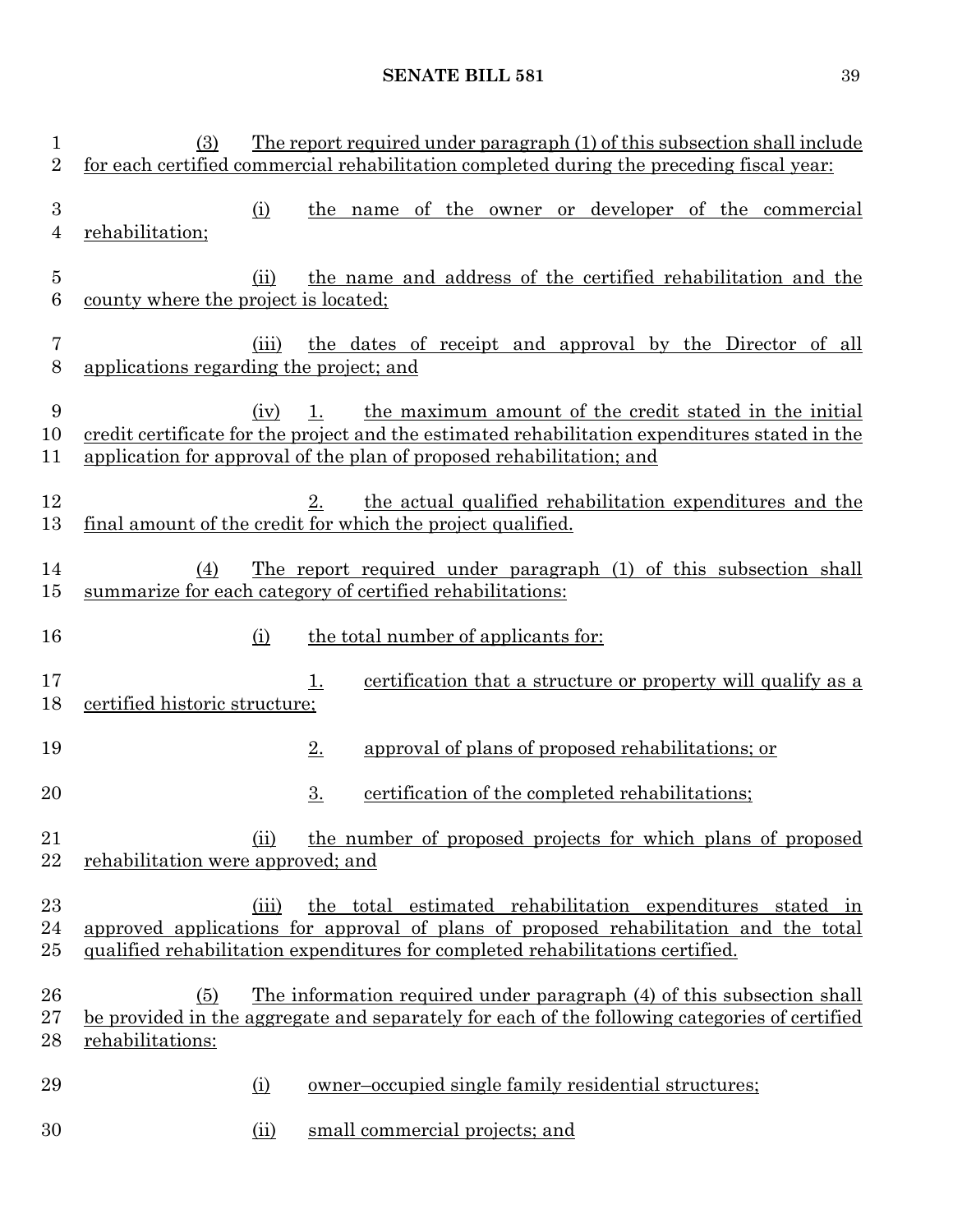|                                 | 40                                    | <b>SENATE BILL 581</b>                                                                                                                                                                                                                                                                                                                                                                                             |
|---------------------------------|---------------------------------------|--------------------------------------------------------------------------------------------------------------------------------------------------------------------------------------------------------------------------------------------------------------------------------------------------------------------------------------------------------------------------------------------------------------------|
| 1                               |                                       | commercial rehabilitations.<br>(iii)                                                                                                                                                                                                                                                                                                                                                                               |
| $\overline{2}$<br>3             | (i)<br>(1)                            | Subject to the provisions of this subsection, the provisions of this section<br>and the tax credit authorized under this section shall terminate as of July 1, [2022] 2024.                                                                                                                                                                                                                                        |
| 4                               | (2)                                   | On and after July 1, [2022] 2024:                                                                                                                                                                                                                                                                                                                                                                                  |
| $\overline{5}$                  |                                       | the tax credit authorized under this section may be claimed for:<br>(i)                                                                                                                                                                                                                                                                                                                                            |
| $6\phantom{.}6$<br>7<br>8       |                                       | a rehabilitation project, other than a commercial<br>1.<br>rehabilitation, for which an application for approval of a plan of proposed rehabilitation<br>was received by the Director on or before June 30, [2022] 2024; or                                                                                                                                                                                        |
| 9<br>10                         |                                       | 2.<br>a commercial rehabilitation for which an initial credit<br>certificate has been awarded under subsection (d) of this section; and                                                                                                                                                                                                                                                                            |
| 11<br>12<br>13                  |                                       | the Director shall continue to report to the Governor and the<br>(ii)<br>General Assembly as required under subsection (i) of this section for as long as any<br>rehabilitation project for which the tax credit may be claimed remains incomplete.                                                                                                                                                                |
| 14                              |                                       | Article - Tax - General                                                                                                                                                                                                                                                                                                                                                                                            |
| 15                              | $10 - 741.$                           |                                                                                                                                                                                                                                                                                                                                                                                                                    |
| 16                              | (1)<br>(a)                            | In this section the following words have the meanings indicated.                                                                                                                                                                                                                                                                                                                                                   |
| 17<br>18                        | (9)<br>Economic Development Article.  | "Tier I [county] AREA" has the meaning stated in $\S$ 6-801 of the                                                                                                                                                                                                                                                                                                                                                 |
| 19<br>20                        | (10)<br>Economic Development Article. | "Tier II [county] AREA" has the meaning stated in $\S$ 6-801 of the                                                                                                                                                                                                                                                                                                                                                |
| 21<br>22<br>$^{23}$<br>24<br>25 | (b)<br>(1)                            | Subject to the limitations of this section, an individual or corporation<br>that is a new business entity that operates an eligible project in a Tier I [county] AREA or<br>an existing business entity that operates an eligible project may claim a credit against the<br>State income tax equal to the amount stated in the final tax credit certificate approved by<br>the Department for an eligible project. |
| 26<br>$27\,$                    | (2)                                   | <u>The amount of the credit authorized under paragraph (1) of this</u><br>subsection is equal to the product of:                                                                                                                                                                                                                                                                                                   |
| 28<br>29                        |                                       | the State employer withholding amount, which is equal to the<br>(i)<br>highest tax rate listed in $\S$ 10–105(a) of this title; and                                                                                                                                                                                                                                                                                |
| 30                              |                                       | the total amount of wages paid for each qualified position at an<br>(ii)                                                                                                                                                                                                                                                                                                                                           |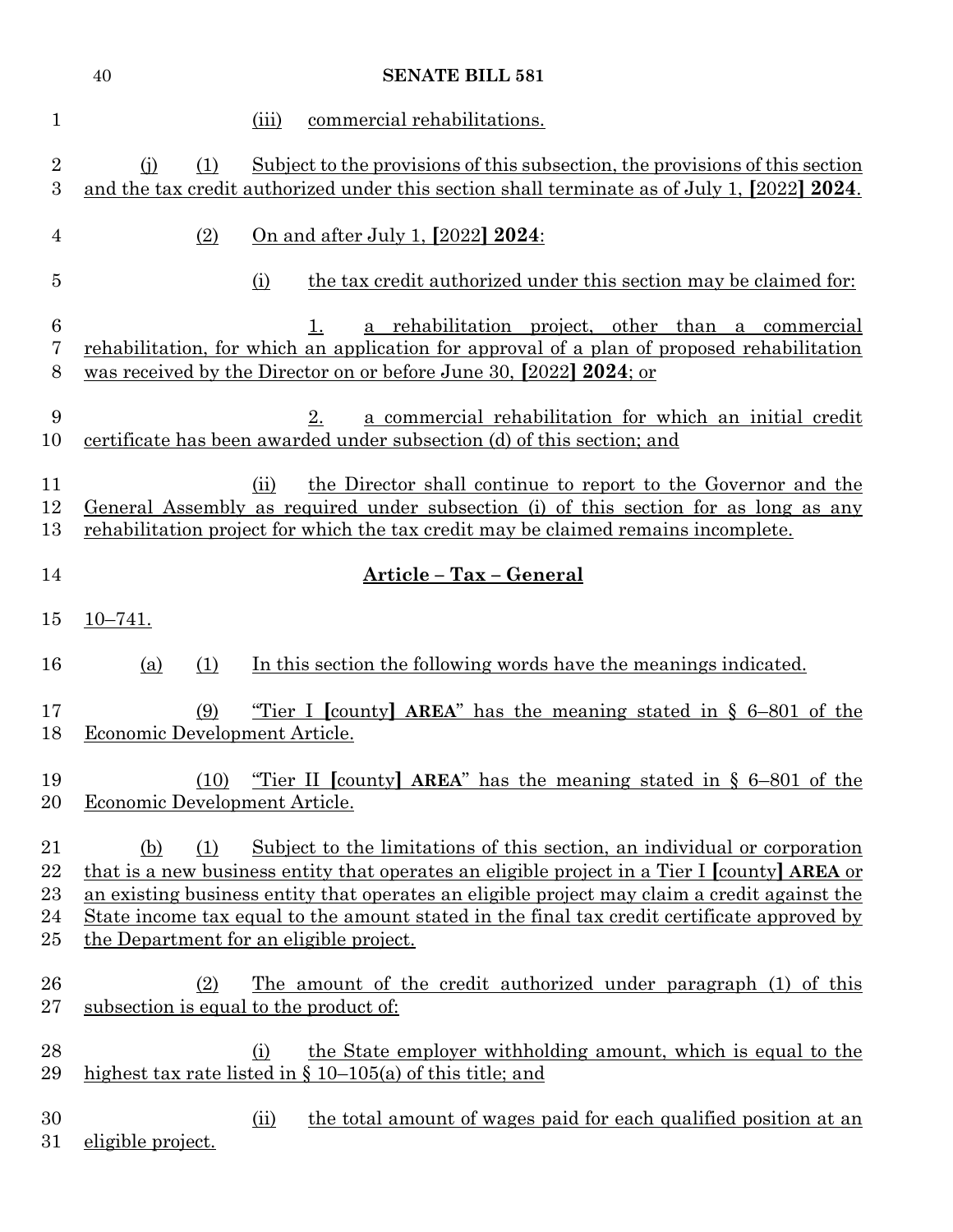| 1<br>$\overline{2}$<br>3     | If the tax credit allowed under this section in any taxable year exceeds<br>(3)<br>the total tax otherwise payable by the qualified business entity for that taxable year, the<br>qualified business entity may claim a refund in the amount of the excess.                                                                              |
|------------------------------|------------------------------------------------------------------------------------------------------------------------------------------------------------------------------------------------------------------------------------------------------------------------------------------------------------------------------------------|
| $\overline{4}$<br>5<br>6     | On enrollment in the More Jobs for Marylanders Program established<br>(1)<br>$\left( \mathrm{c}\right)$<br>under Title 6, Subtitle 8 of the Economic Development Article, a qualified business entity<br>shall apply to the Department for a tax credit certificate.                                                                     |
| 7<br>8                       | The application shall be in the form and shall contain the information<br>(2)<br>the Department requires.                                                                                                                                                                                                                                |
| 9<br>10<br>11                | Subject to subsections (d) and (e) of this section, the Department<br>(3)<br>(i)<br>may issue a tax credit certificate to a qualified business entity in an amount not to exceed<br>the amount determined under subsection $(b)(2)$ of this section.                                                                                     |
| 12<br>13<br>14<br>$15\,$     | In determining the allocation of the aggregate tax credit amounts<br>(ii)<br><u>available in a fiscal year as provided under subsection (d) of this section, the Department</u><br>shall give priority to applications for eligible projects in a Tier I [county] AREA, as defined<br>under § 6–801 of the Economic Development Article. |
| 16<br>17                     | In this subsection, "Reserve Fund" means the More Jobs for<br>(d)<br>(1)<br><u>Marylanders Tax Credit Reserve Fund established under paragraph (2) of this subsection.</u>                                                                                                                                                               |
| 18<br>19<br>20               | <u>There is a More Jobs for Marylanders Tax Credit Reserve Fund</u><br>(2)<br>(i)<br>that is a special continuing, nonlapsing fund that is not subject to $\S 7-302$ of the State<br>Finance and Procurement Article.                                                                                                                    |
| 21<br>22                     | The money in the Reserve Fund shall be invested and reinvested<br>(ii)<br>by the Treasurer, and interest and earnings shall be credited to the General Fund.                                                                                                                                                                             |
| 23<br>24<br>$25\,$<br>$26\,$ | Subject to the limitations of this subsection, the Department<br>(3)<br>(i)<br>shall issue an initial tax credit certificate in an amount equal to a percentage of total wages<br>paid for each qualified position at an eligible project as calculated under subsection (b)(2)<br>of this section.                                      |
| $27\,$<br>28                 | An initial tax credit certificate issued under this subsection shall<br>(ii)<br>state the maximum amount of tax credit for which the qualified business entity is eligible.                                                                                                                                                              |
| 29<br>30<br>31               | Except as otherwise provided in this subparagraph, for<br>(iii)<br>1.<br>any fiscal year, the Department may not issue initial tax credit certificates for credit<br>amounts in the aggregate totaling more than $\frac{100,000,000}{100,000}$ $\frac{11,000,000}{10,000}$ in a fiscal year.                                             |
| 32<br>$33\,$<br>34<br>$35\,$ | 2.<br>If the aggregate credit amounts under initial tax credit<br>certificates issued in a fiscal year total less than the maximum provided under<br>subsubparagraph 1 of this subparagraph, any excess amount shall remain in the Reserve<br>Fund and may be issued under initial tax credit certificates for the next fiscal year.     |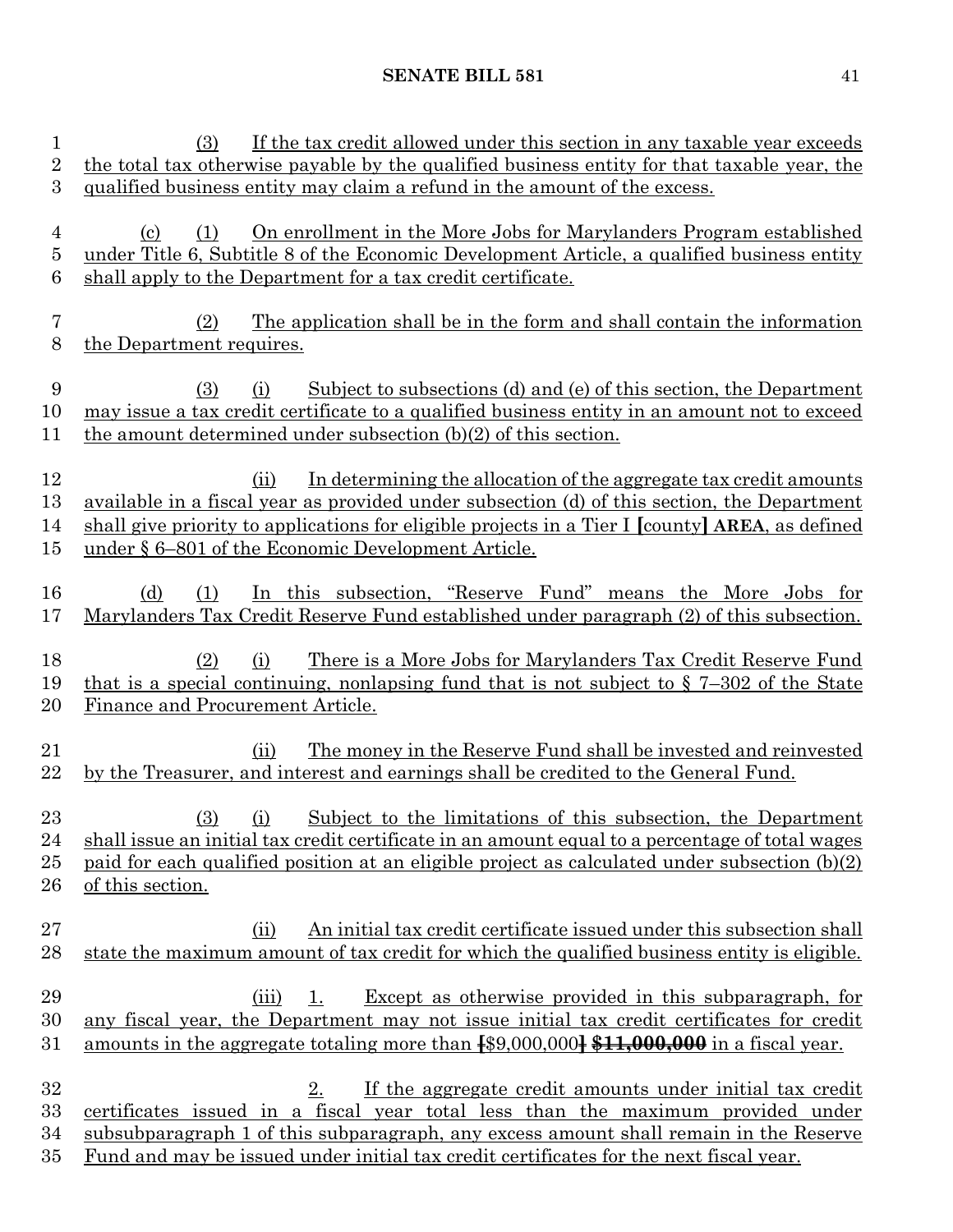| $\mathbf{1}$<br>$\overline{2}$ | For any fiscal year, if funds are transferred from the<br>3.<br>Reserve Fund under the authority of any provision of law other than under paragraph (4) |
|--------------------------------|---------------------------------------------------------------------------------------------------------------------------------------------------------|
| 3                              | of this subsection, the maximum credit amounts in the aggregate for which the Department                                                                |
| 4                              | may issue initial tax credit certificates shall be reduced by the amount transferred.                                                                   |
|                                |                                                                                                                                                         |
| $\bf 5$                        | For fiscal year 2019 and each fiscal year thereafter, the Governor<br>(iv)                                                                              |
| 6                              | shall include in the annual budget bill an appropriation to the Reserve Fund in an amount                                                               |
| 7                              | that is no less than the amount the Department reports is necessary under subsection (e)                                                                |
| 8                              | of this section to:                                                                                                                                     |
| 9                              | maintain the current level of manufacturing activity in the<br><u>1.</u>                                                                                |
| 10                             | State; [and]                                                                                                                                            |
|                                |                                                                                                                                                         |
| 11                             | 2.<br>attract new manufacturing activity to the State; AND                                                                                              |
|                                |                                                                                                                                                         |
| 12                             | 3.<br>ATTRACT NEW BUSINESSES TO AND ENCOURAGE THE                                                                                                       |
| 13                             | EXPANSION OF EXISTING BUSINESSES WITHIN OPPORTUNITY ZONES IN THE STATE.                                                                                 |
|                                |                                                                                                                                                         |
| 14                             | Notwithstanding the provisions of $\S$ 7-213 of the State Finance<br>(v)                                                                                |
| $15\,$                         | and Procurement Article, the Governor may not reduce an appropriation to the Reserve                                                                    |
| 16                             | Fund in the State budget as approved by the General Assembly.                                                                                           |
| 17                             | <u>Based on an amount equal to a percentage of the total actual</u><br>(vi)                                                                             |
| 18                             | wages paid for each qualified position at an eligible project as calculated under subsection                                                            |
| 19                             | $(b)(2)$ of this section, the Department shall issue a final tax credit certificate to the qualified                                                    |
| 20                             | business entity.                                                                                                                                        |
|                                |                                                                                                                                                         |
| 21                             | Except as provided in this paragraph, money appropriated to the<br>(4)<br>(i)                                                                           |
| 22                             | Reserve Fund shall remain in the Fund.                                                                                                                  |
|                                |                                                                                                                                                         |
| 23                             | Within 15 days after the end of each calendar quarter, the<br>(ii)<br>1.                                                                                |
| 24<br>25                       | Department shall notify the Comptroller as to each final credit certificate issued during the<br>quarter:                                               |
|                                |                                                                                                                                                         |
| 26                             | the maximum credit amount stated in the initial tax credit<br><u>A.</u>                                                                                 |
| 27                             | certificate for the qualified business entity; and                                                                                                      |
|                                |                                                                                                                                                         |
| 28                             | <u>B.</u><br>the final certified credit amount for the qualified business                                                                               |
| 29                             | entity.                                                                                                                                                 |
|                                |                                                                                                                                                         |
| 30                             | 2.<br><u>On notification that a final credit amount has been</u>                                                                                        |
| 31                             | certified, the Comptroller shall transfer an amount equal to the credit amount stated in the                                                            |
| 32<br>$33\,$                   | initial tax credit certificate for the qualified business entity from the Reserve Fund to the<br>General Fund.                                          |
|                                |                                                                                                                                                         |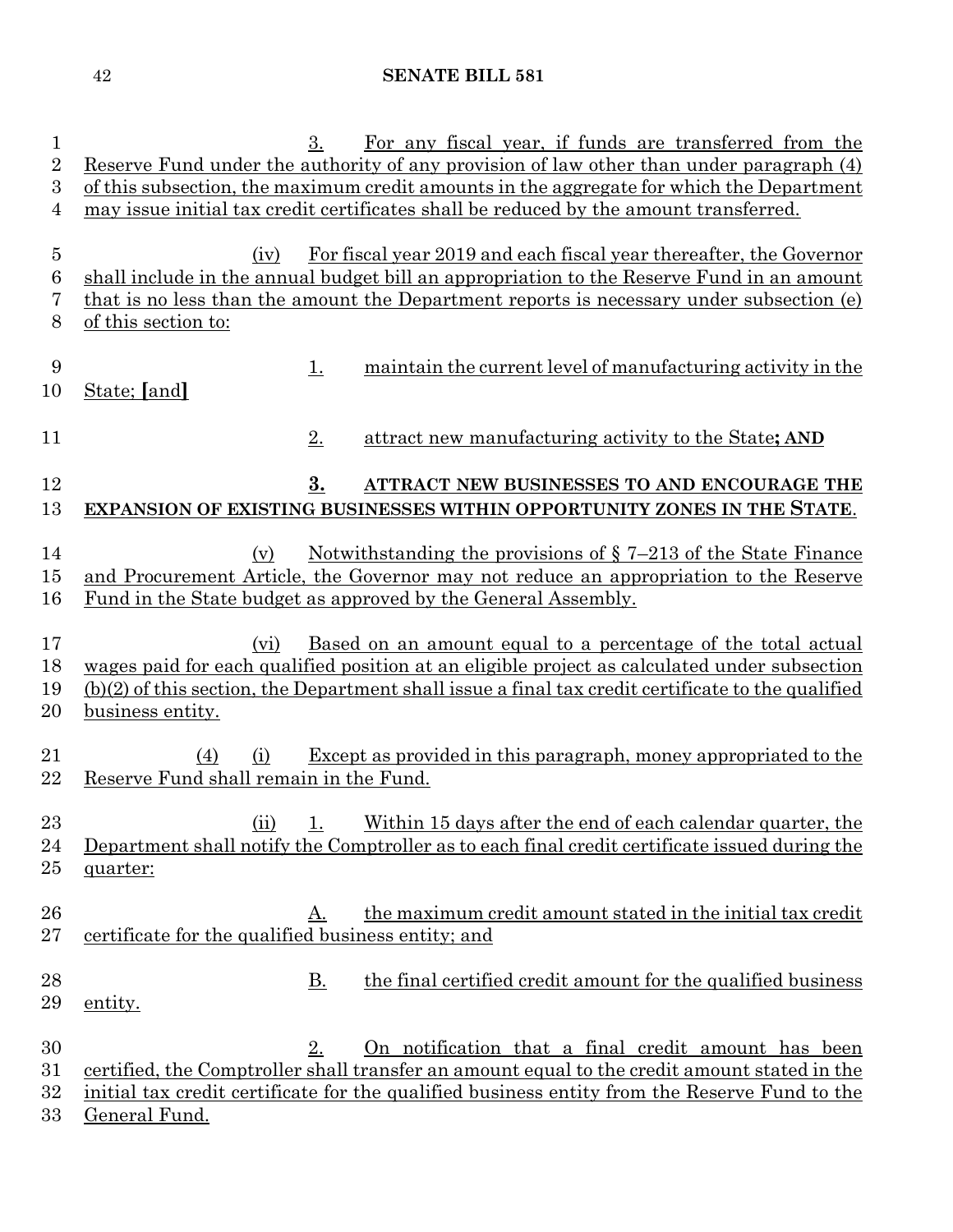| 1               | On or before July 1 each year, the Department shall report to the Governor<br>(e)                    |  |  |  |
|-----------------|------------------------------------------------------------------------------------------------------|--|--|--|
| $\overline{2}$  | and, subject to $\S 2-1246$ of the State Government Article, the General Assembly on the             |  |  |  |
| 3               | amount of tax credits necessary to:                                                                  |  |  |  |
| $\overline{4}$  | maintain the current level of manufacturing activity in the State; [and]<br>(1)                      |  |  |  |
| 5               | attract new manufacturing activity to the State; AND<br>(2)                                          |  |  |  |
| $6\phantom{.}6$ | (3)<br>ATTRACT NEW BUSINESSES TO AND ENCOURAGE THE EXPANSION                                         |  |  |  |
| 7               | OF EXISTING BUSINESSES WITHIN OPPORTUNITY ZONES IN THE STATE.                                        |  |  |  |
|                 |                                                                                                      |  |  |  |
| 8               | $11 - 411.$                                                                                          |  |  |  |
| 9               | <u>Except as provided in <math>\S 6-805(b)</math> of the Economic Development Article and</u><br>(b) |  |  |  |
| 10              | subject to subsection (c) of this section, a qualified business entity is entitled to a refund for   |  |  |  |
| 11              | the amount of sales and use tax paid by the qualified business entity during the                     |  |  |  |
| 12              | immediately preceding calendar year for a sale of qualified personal property or services            |  |  |  |
| 13              | made on or after January 1, 2018, if the qualified personal property or services are                 |  |  |  |
| 14              | purchased by the qualified business entity solely for use at an eligible project while the           |  |  |  |
| 15              | project is enrolled in the Program.                                                                  |  |  |  |
|                 |                                                                                                      |  |  |  |
| 16              | There is a More Jobs for Marylanders Sales and Use Tax Refund<br>(d)<br>(1)                          |  |  |  |
| 17              | Reserve Fund that is a special continuing, nonlapsing fund that is not subject to $\S 7-302$ of      |  |  |  |
| 18              | the State Finance and Procurement Article.                                                           |  |  |  |
|                 |                                                                                                      |  |  |  |
| 19              | <u>The money in the Reserve Fund shall be invested and reinvested by the</u><br>(2)                  |  |  |  |
| 20              | State Treasurer, and interest and earnings shall be credited to the General Fund.                    |  |  |  |
|                 |                                                                                                      |  |  |  |
| 21              | (3)<br>The Department shall issue a refund in an amount equal to the amount                          |  |  |  |
| 22              | claimed by the qualified business entity under subsection (c) of this section.                       |  |  |  |
|                 |                                                                                                      |  |  |  |
| 23              | Except as otherwise provided in this paragraph, for any fiscal<br>(4)<br>(i)                         |  |  |  |
| 24              | year, the Department may not issue sales and use tax refunds in amounts in the aggregate             |  |  |  |
| 25              | totaling more than $\{$1,000,000\}$ $\{1,250,000$ in a fiscal year.                                  |  |  |  |
|                 |                                                                                                      |  |  |  |
| 26              | If the aggregate amount of sales and use tax refunds issued in a<br>(ii)                             |  |  |  |
| $27\,$          | fiscal year totals less than the maximum provided under subparagraph (i) of this                     |  |  |  |
| 28              | paragraph, any excess amount shall be transferred to the More Jobs for Marylanders Tax               |  |  |  |
| 29              | Credit Reserve Fund established under $\S 10-741$ of this article.                                   |  |  |  |
|                 |                                                                                                      |  |  |  |
| 30              | For any fiscal year, if funds are transferred from the Reserve<br>(iii)                              |  |  |  |
| $31\,$          | <u>Fund under authority of any provision of law, the maximum amounts in the aggregate for</u>        |  |  |  |
| 32              | which the Department may issue sales and use tax refunds shall be reduced by the amount              |  |  |  |
| $33\,$          | transferred.                                                                                         |  |  |  |
|                 |                                                                                                      |  |  |  |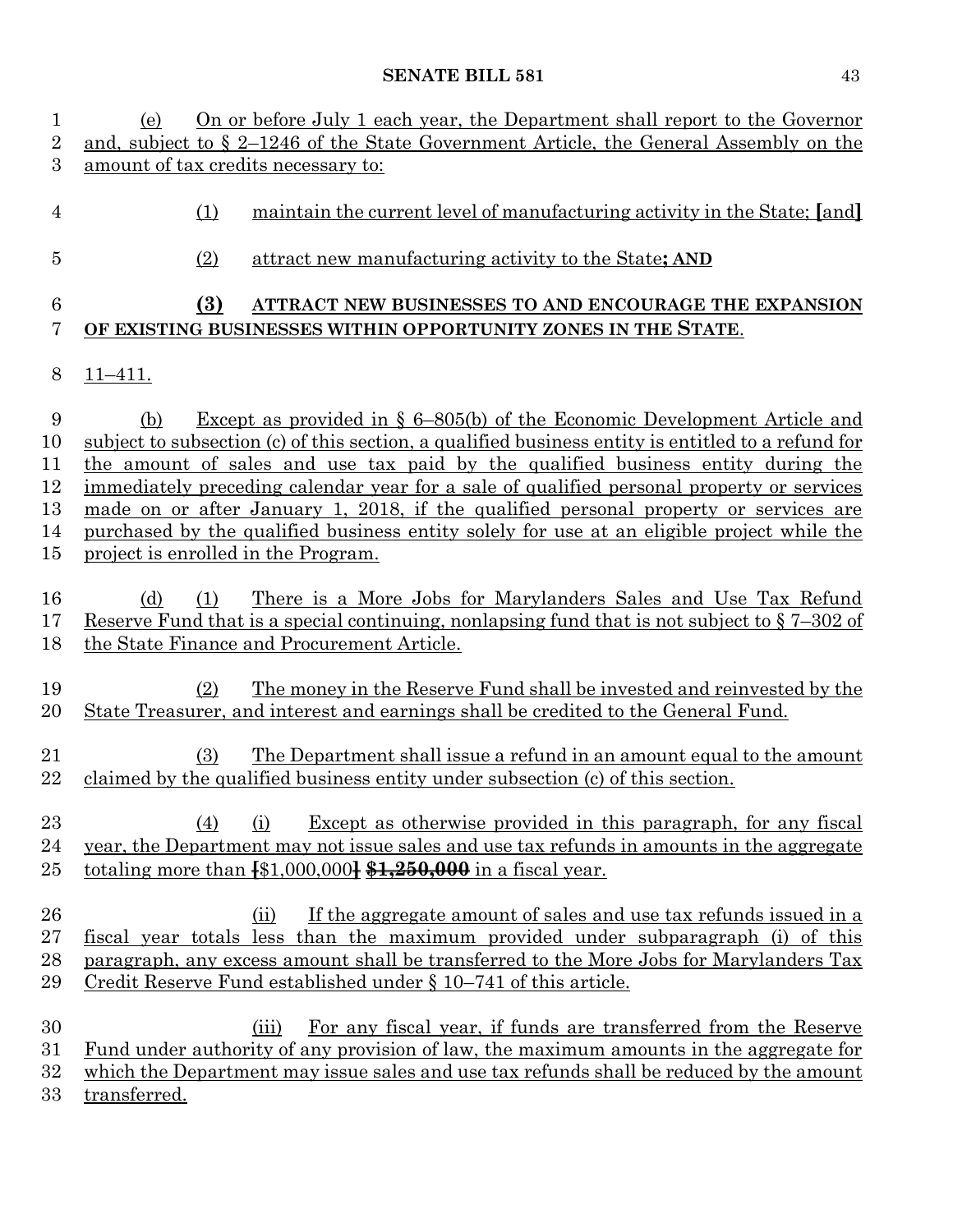|                                | 44<br><b>SENATE BILL 581</b>                                                                                                                                                                                                             |
|--------------------------------|------------------------------------------------------------------------------------------------------------------------------------------------------------------------------------------------------------------------------------------|
| $\mathbf{1}$<br>$\overline{2}$ | For fiscal year 2019 and each fiscal year thereafter, the Governor shall<br>(5)<br>include in the annual budget bill an appropriation to the Reserve Fund.                                                                               |
| 3<br>4<br>5                    | Notwithstanding the provisions of $\S$ 7-213 of the State Finance and<br>(6)<br><u>Procurement Article, the Governor may not reduce an appropriation to the Reserve Fund</u><br>in the State budget as approved by the General Assembly. |
| 6<br>7                         | SECTION 2. AND BE IT FURTHER ENACTED, That the Laws of Maryland read<br>as follows:                                                                                                                                                      |
| 8                              | Article-Economic Development                                                                                                                                                                                                             |
| 9                              | $6 - 1009.$                                                                                                                                                                                                                              |
| 10<br>11<br>12                 | FOR A QUALIFIED MARYLAND OPPORTUNITY ZONE BUSINESS THAT<br>$\leftrightarrow$<br>QUALIFIES FOR THE REGIONAL INSTITUTION STRATEGIC ENTERPRISE ZONE<br>PROPERTY TAX CREDIT UNDER § 9-103.1 OF THE TAX - PROPERTY ARTICLE:                   |
| 13<br>14<br>15                 | THE TIER 1 OPPORTUNITY ZONE ENHANCEMENT IS EQUAL TO 90%<br>$\bigoplus$<br>OF THE AMOUNT OF PROPERTY TAX IMPOSED ON THE QUALIFIED MARYLAND<br>OPPORTUNITY ZONE BUSINESS PROPERTY FOR THE DURATION OF THE CREDIT; AND                      |
| 16<br>17<br>18                 | $\left(2\right)$<br>THE TIER 2 OPPORTUNITY ZONE ENHANCEMENT IS EQUAL TO<br>100% OF THE AMOUNT OF PROPERTY TAX IMPOSED ON THE QUALIFIED MARYLAND<br>OPPORTUNITY ZONE BUSINESS PROPERTY FOR THE DURATION OF THE CREDIT.                    |
| 19<br>20<br>21                 | THE ENHANCED TAX CREDIT<br>PERCENTAGES AUTHORIZED<br>$\bigoplus$<br>SUBSECTION (A) OF THIS SECTION ARE IN SUBSTITUTION FOR AND NOT IN ADDITION<br>TO THE PERCENTAGES UNDER § 9-103.1 OF THE TAX - PROPERTY ARTICLE.                      |
| 22                             | <u><b>Article - Tax - Property</b></u>                                                                                                                                                                                                   |
| 23                             | $9 - 110.$                                                                                                                                                                                                                               |
| 24                             | <u>(a)</u><br>(1)<br>In this section the following words have the meanings indicated.                                                                                                                                                    |
| 25<br>26                       | "OPPORTUNITY ZONE" HAS THE MEANING STATED IN § 6-801 OF<br>(5)<br>THE ECONOMIC DEVELOPMENT ARTICLE.                                                                                                                                      |
| 27<br>28<br>29                 | [(5)] (6) "Qualified business entity" means a new business entity<br><u>operating an eligible project in a Tier I [county] AREA, as defined under § 6–801 of the</u><br>Economic Development Article.                                    |
| 30<br>31                       | "QUALIFIED POSITION" HAS THE MEANING STATED IN § 6-801 OF<br>(7)<br>THE ECONOMIC DEVELOPMENT ARTICLE.                                                                                                                                    |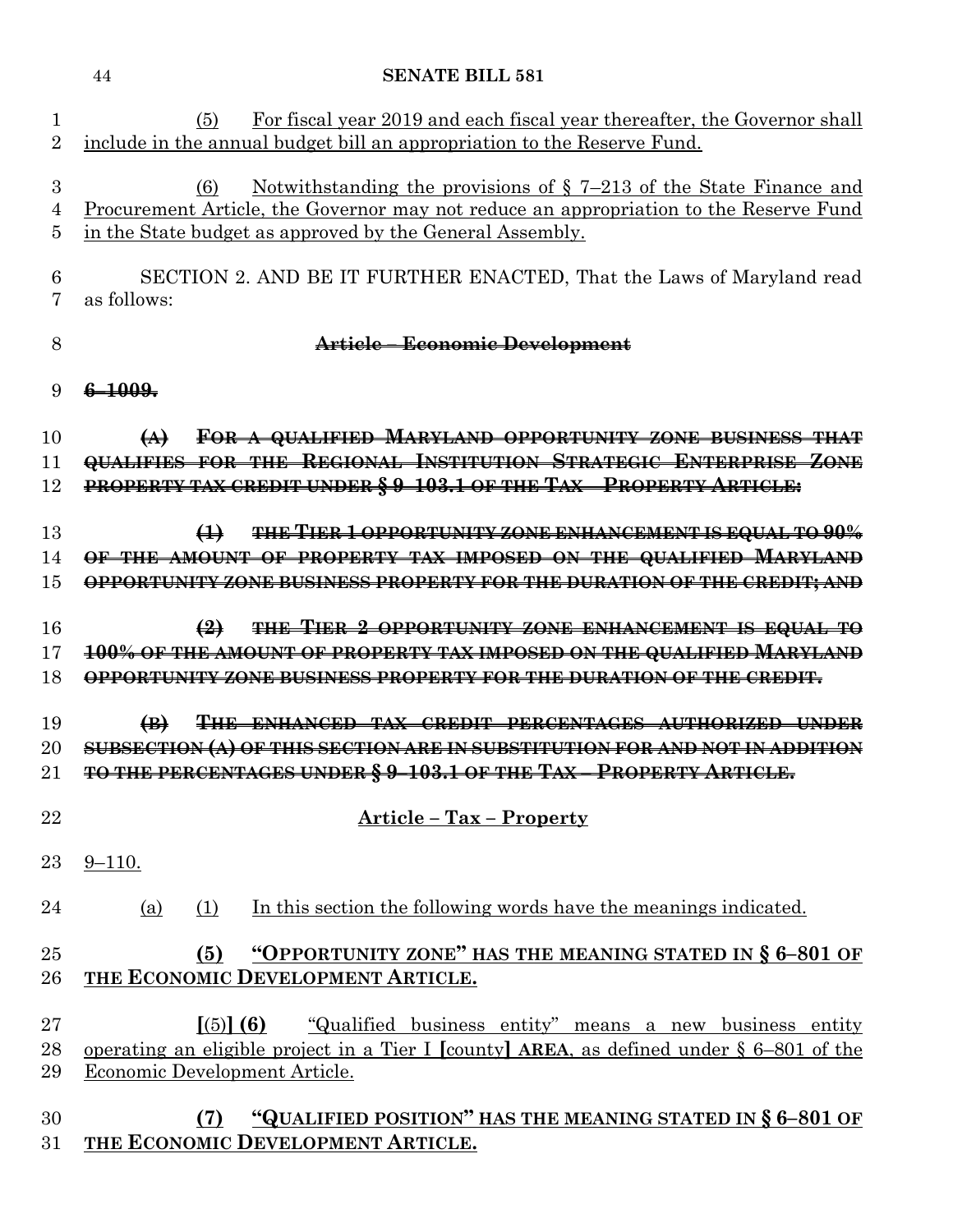**[**(6)**] (8)** "Qualified property" means real property where an eligible project is located. (b) (1) There is a credit against the State property tax under this section imposed on real property owned by a qualified business entity enrolled in the More Jobs for Marylanders Program established under Title 6, Subtitle 8 of the Economic Development Article. (2) The property tax credit provided under this section is equal to **THE LESSER OF: (I)** 100% of all State property tax that is due**; OR (II) IF THE QUALIFIED PROPERTY IS LOCATED IN AN OPPORTUNITY ZONE, AN AMOUNT NOT EXCEEDING \$250 PER QUALIFIED POSITION FILLED AT THE QUALIFIED PROPERTY**. (2) **(I) [**The**] WITH RESPECT TO QUALIFIED PROPERTY OF A BUSINESS ENTITY DESCRIBED UNDER § 6–801(C)(1)(I) OF THE ECONOMIC DEVELOPMENT ARTICLE, THE** property tax credit provided under this section is equal to 100% of all State property tax that is due. **(II) WITH RESPECT TO QUALIFIED PROPERTY OF A BUSINESS ENTITY OTHER THAN A BUSINESS ENTITY DESCRIBED UNDER § 6–801(C)(1)(I) OF THE ECONOMIC DEVELOPMENT ARTICLE, THE PROPERTY TAX CREDIT PROVIDED UNDER THIS SECTION IS EQUAL TO THE LESSER OF: 1. 100% OF ALL STATE PROPERTY TAX THAT IS DUE; OR 2. AN AMOUNT NOT EXCEEDING \$250 PER QUALIFIED POSITION FILLED AT THE QUALIFIED PROPERTY.** (3) The property tax credit provided under this section does not affect the amount of the county or municipal corporation property tax imposed on the property. *9–229. (a) (1) In this section the following words have the meanings indicated. (2) "OPPORTUNITY ZONE" MEANS AN AREA THAT HAS BEEN DESIGNATED AS A QUALIFIED OPPORTUNITY ZONE IN THE STATE UNDER § 1400Z–1 OF THE INTERNAL REVENUE CODE.*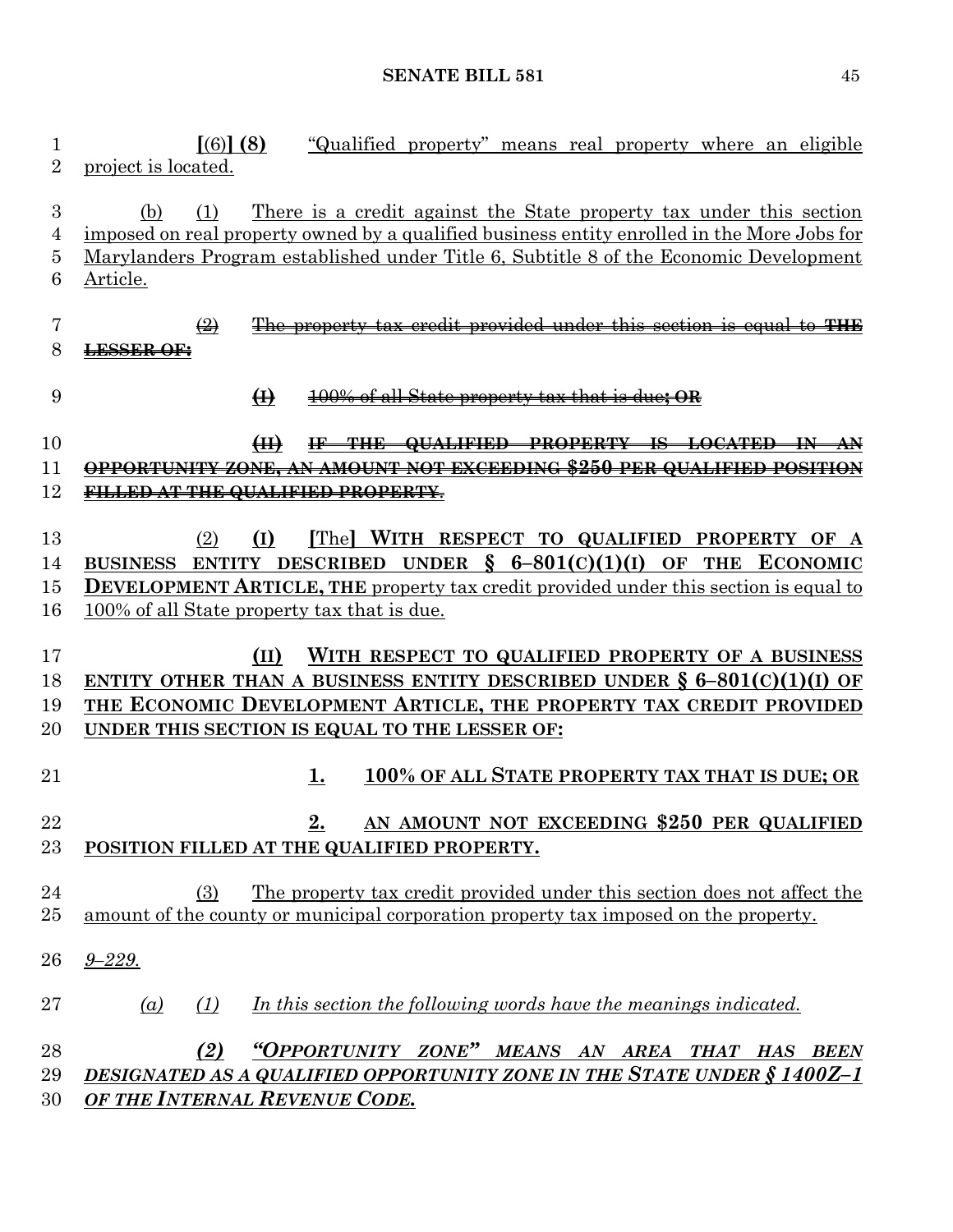| 1                       | $\left[ \frac{2}{3} \right]$ (3)                                                                      | <u>"Property tax attributable to an increase in an assessment" means</u>                              |  |
|-------------------------|-------------------------------------------------------------------------------------------------------|-------------------------------------------------------------------------------------------------------|--|
| $\overline{\mathbf{2}}$ | <i>the additional property tax required to be paid as a result of the increase in the assessment,</i> |                                                                                                       |  |
| 3                       |                                                                                                       | calculated before the application of the credit under this section but after the application of       |  |
| $\overline{4}$          | any other credit allowed under this title.                                                            |                                                                                                       |  |
| $\overline{5}$          | $\left[ \frac{3}{4} \right]$                                                                          | <u>"Qualified brownfields site" has the meaning stated in <math>\zeta</math> 5–301 of</u>             |  |
| 6                       | the Economic Development Article.                                                                     |                                                                                                       |  |
|                         |                                                                                                       |                                                                                                       |  |
| 7                       | $[(4)]$ $(5)$                                                                                         | "Taxing jurisdiction" means:                                                                          |  |
| 8                       | $\omega$                                                                                              | <u>a county or Baltimore City; or</u>                                                                 |  |
| 9                       | (ii)                                                                                                  | <u>a municipal corporation.</u>                                                                       |  |
| 10                      | (i)<br>(b)<br>(1)                                                                                     | A taxing jurisdiction may elect to participate in the Brownfields                                     |  |
| 11                      |                                                                                                       | <u>Revitalization Incentive Program under Title 5, Subtitle 3 of the Economic Development</u>         |  |
| 12                      |                                                                                                       | Article through the enactment of legislation that grants property tax credits in accordance           |  |
| 13                      | with the requirements of this section.                                                                |                                                                                                       |  |
|                         |                                                                                                       |                                                                                                       |  |
| 14                      | (ii)                                                                                                  | If a taxing jurisdiction elects to participate in the Program in                                      |  |
| 15                      |                                                                                                       | accordance with this section, the taxing jurisdiction shall notify the Department of                  |  |
| 16                      | Commerce.                                                                                             |                                                                                                       |  |
| 17                      | (2)                                                                                                   | If a taxing jurisdiction elects to participate in the Brownfields                                     |  |
| 18                      |                                                                                                       | Revitalization Incentive Program in accordance with this section, the property tax credits            |  |
| 19                      |                                                                                                       | <u>under this section shall also apply to the State property tax in that jurisdiction in the same</u> |  |
| 20                      |                                                                                                       | percentage and for the same duration as provided for the property tax of the taxing                   |  |
| 21                      | <i>jurisdiction.</i>                                                                                  |                                                                                                       |  |
|                         |                                                                                                       |                                                                                                       |  |
| 22                      | (f)                                                                                                   | In a designated enterprise zone OR OPPORTUNITY ZONE, a taxing jurisdiction                            |  |
| $23\,$                  |                                                                                                       | may extend the tax credit authorized under this section up to an additional 5 years.                  |  |
| 24                      | $9 - 263.$                                                                                            |                                                                                                       |  |
|                         |                                                                                                       |                                                                                                       |  |
| 25                      | (1)<br>(A)                                                                                            | IN THIS SECTION THE FOLLOWING WORDS HAVE THE MEANINGS                                                 |  |
| 26                      | INDICATED.                                                                                            |                                                                                                       |  |
|                         |                                                                                                       |                                                                                                       |  |
| $27\,$                  | (2)                                                                                                   | "BASE YEAR" MEANS THE TAXABLE YEAR IMMEDIATELY BEFORE                                                 |  |
| 28                      |                                                                                                       | THE TAXABLE YEAR IN WHICH A PROPERTY TAX CREDIT UNDER THIS SECTION IS TO                              |  |
| 29                      | BE GRANTED.                                                                                           |                                                                                                       |  |
|                         |                                                                                                       |                                                                                                       |  |
| 30                      | (I)<br>(3)                                                                                            | "BASE YEAR VALUE" MEANS THE VALUE OF THE PROPERTY                                                     |  |
| 31                      |                                                                                                       | USED TO DETERMINE THE ASSESSMENT ON WHICH THE PROPERTY TAX ON REAL                                    |  |
| $32\,$                  |                                                                                                       | PROPERTY WAS IMPOSED FOR THE BASE YEAR.                                                               |  |
|                         |                                                                                                       |                                                                                                       |  |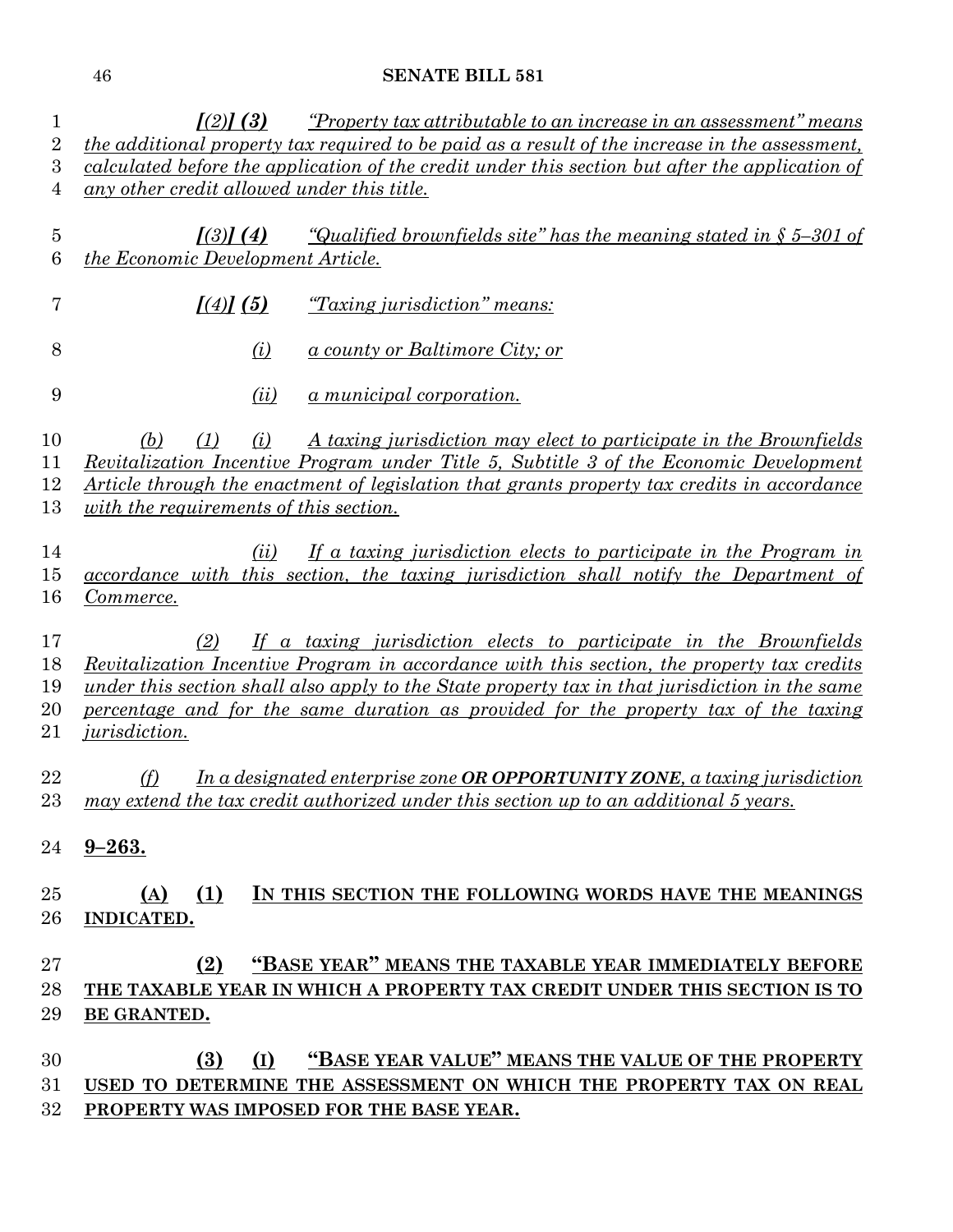| NEW REAL PROPERTY THAT WAS FIRST ASSESSED IN THE BASE YEAR.<br>"ELIGIBLE ASSESSMENT" MEANS THE DIFFERENCE BETWEEN THE<br>BASE YEAR VALUE AND THE ACTUAL VALUE AS DETERMINED BY THE DEPARTMENT<br>FOR THE APPLICABLE TAXABLE YEAR IN WHICH THE TAX CREDIT UNDER THIS<br>"QUALIFIED OPPORTUNITY FUND" HAS THE MEANING STATED IN<br>"QUALIFIED OPPORTUNITY ZONE BUSINESS PROPERTY" HAS THE<br>THE MAYOR AND CITY COUNCIL OF BALTIMORE CITY OR THE<br>GOVERNING BODY OF A COUNTY OR MUNICIPAL CORPORATION MAY GRANT, BY LAW,<br>A TAX CREDIT UNDER THIS SECTION AGAINST THE PROPERTY TAX IMPOSED ON THE |
|-----------------------------------------------------------------------------------------------------------------------------------------------------------------------------------------------------------------------------------------------------------------------------------------------------------------------------------------------------------------------------------------------------------------------------------------------------------------------------------------------------------------------------------------------------------------------------------------------------|
|                                                                                                                                                                                                                                                                                                                                                                                                                                                                                                                                                                                                     |
|                                                                                                                                                                                                                                                                                                                                                                                                                                                                                                                                                                                                     |
|                                                                                                                                                                                                                                                                                                                                                                                                                                                                                                                                                                                                     |
|                                                                                                                                                                                                                                                                                                                                                                                                                                                                                                                                                                                                     |
|                                                                                                                                                                                                                                                                                                                                                                                                                                                                                                                                                                                                     |
|                                                                                                                                                                                                                                                                                                                                                                                                                                                                                                                                                                                                     |
|                                                                                                                                                                                                                                                                                                                                                                                                                                                                                                                                                                                                     |
|                                                                                                                                                                                                                                                                                                                                                                                                                                                                                                                                                                                                     |
|                                                                                                                                                                                                                                                                                                                                                                                                                                                                                                                                                                                                     |
|                                                                                                                                                                                                                                                                                                                                                                                                                                                                                                                                                                                                     |
|                                                                                                                                                                                                                                                                                                                                                                                                                                                                                                                                                                                                     |
|                                                                                                                                                                                                                                                                                                                                                                                                                                                                                                                                                                                                     |
|                                                                                                                                                                                                                                                                                                                                                                                                                                                                                                                                                                                                     |
|                                                                                                                                                                                                                                                                                                                                                                                                                                                                                                                                                                                                     |
|                                                                                                                                                                                                                                                                                                                                                                                                                                                                                                                                                                                                     |
|                                                                                                                                                                                                                                                                                                                                                                                                                                                                                                                                                                                                     |
| ELIGIBLE ASSESSMENT OF A QUALIFIED OPPORTUNITY ZONE BUSINESS PROPERTY                                                                                                                                                                                                                                                                                                                                                                                                                                                                                                                               |
| IF THE PROPERTY WAS VACANT FOR AT LEAST 12 MONTHS BEFORE THE                                                                                                                                                                                                                                                                                                                                                                                                                                                                                                                                        |
| ACQUISITION OF THE PROPERTY BY A QUALIFIED OPPORTUNITY FUND.                                                                                                                                                                                                                                                                                                                                                                                                                                                                                                                                        |
|                                                                                                                                                                                                                                                                                                                                                                                                                                                                                                                                                                                                     |
| THE MAYOR AND CITY COUNCIL OF BALTIMORE CITY OR THE                                                                                                                                                                                                                                                                                                                                                                                                                                                                                                                                                 |
| GOVERNING BODY OF A COUNTY OR MUNICIPAL CORPORATION MAY ESTABLISH, BY                                                                                                                                                                                                                                                                                                                                                                                                                                                                                                                               |
|                                                                                                                                                                                                                                                                                                                                                                                                                                                                                                                                                                                                     |
|                                                                                                                                                                                                                                                                                                                                                                                                                                                                                                                                                                                                     |
| THE AMOUNT AND DURATION OF THE CREDIT UNDER THIS                                                                                                                                                                                                                                                                                                                                                                                                                                                                                                                                                    |
|                                                                                                                                                                                                                                                                                                                                                                                                                                                                                                                                                                                                     |
|                                                                                                                                                                                                                                                                                                                                                                                                                                                                                                                                                                                                     |
|                                                                                                                                                                                                                                                                                                                                                                                                                                                                                                                                                                                                     |
| ADDITIONAL ELIGIBILITY CRITERIA FOR THE CREDIT UNDER THIS                                                                                                                                                                                                                                                                                                                                                                                                                                                                                                                                           |
|                                                                                                                                                                                                                                                                                                                                                                                                                                                                                                                                                                                                     |
|                                                                                                                                                                                                                                                                                                                                                                                                                                                                                                                                                                                                     |
| PROCEDURES FOR THE APPLICATION AND UNIFORM PROCESSING                                                                                                                                                                                                                                                                                                                                                                                                                                                                                                                                               |
|                                                                                                                                                                                                                                                                                                                                                                                                                                                                                                                                                                                                     |
|                                                                                                                                                                                                                                                                                                                                                                                                                                                                                                                                                                                                     |
| ANY OTHER PROVISIONS NECESSARY TO CARRY OUT THIS                                                                                                                                                                                                                                                                                                                                                                                                                                                                                                                                                    |
|                                                                                                                                                                                                                                                                                                                                                                                                                                                                                                                                                                                                     |
|                                                                                                                                                                                                                                                                                                                                                                                                                                                                                                                                                                                                     |
| ON OR BEFORE JANUARY 1 OF THE CALENDAR YEAR FOLLOWING THE                                                                                                                                                                                                                                                                                                                                                                                                                                                                                                                                           |
| YEAR IN WHICH THE OPPORTUNITY ZONE TAX CREDIT IS INITIATED, AND EACH                                                                                                                                                                                                                                                                                                                                                                                                                                                                                                                                |
| JANUARY 1 THEREAFTER, A COUNTY OR MUNICIPAL CORPORATION THAT GRANTS A                                                                                                                                                                                                                                                                                                                                                                                                                                                                                                                               |
| TAX CREDIT UNDER THIS SECTION SHALL SUBMIT A REPORT, IN ACCORDANCE WITH                                                                                                                                                                                                                                                                                                                                                                                                                                                                                                                             |
| § 2-1246 OF THE STATE GOVERNMENT ARTICLE, TO THE SENATE BUDGET AND                                                                                                                                                                                                                                                                                                                                                                                                                                                                                                                                  |
| TAXATION COMMITTEE AND THE HOUSE WAYS AND MEANS COMMITTEE THAT                                                                                                                                                                                                                                                                                                                                                                                                                                                                                                                                      |
|                                                                                                                                                                                                                                                                                                                                                                                                                                                                                                                                                                                                     |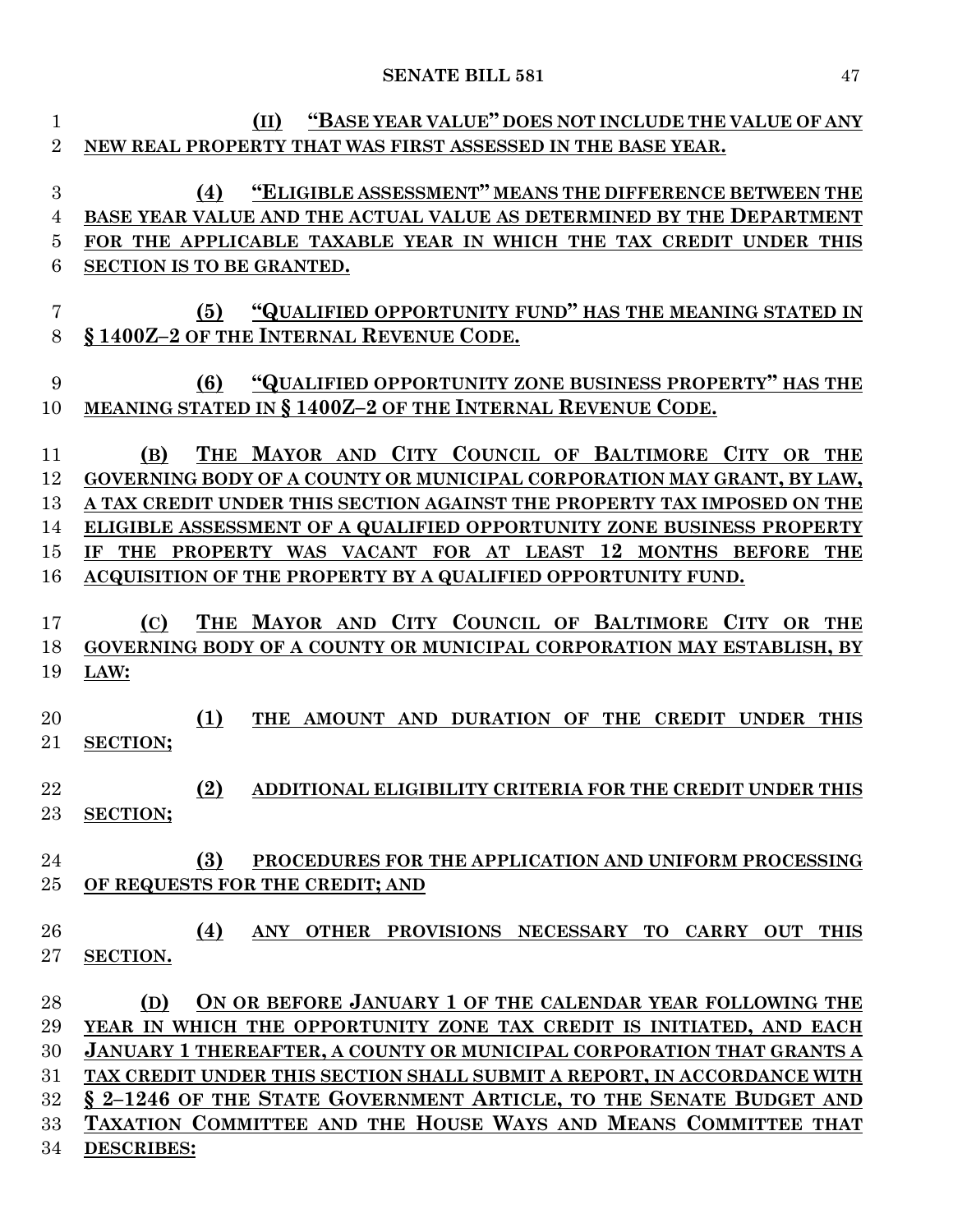| $\mathbf 1$    | (1)<br>THE TAX CREDIT PROGRAM; AND                                                                                                                     |
|----------------|--------------------------------------------------------------------------------------------------------------------------------------------------------|
| $\overline{2}$ | (2)<br>THE ECONOMIC IMPACT OF THE TAX CREDITS GRANTED UNDER                                                                                            |
| 3              | THIS SECTION ON THE OPPORTUNITY ZONES.                                                                                                                 |
|                |                                                                                                                                                        |
| 4              | SECTION 3. AND BE IT FURTHER ENACTED, That the Laws of Maryland read<br>as follows:                                                                    |
| 5              |                                                                                                                                                        |
| 6              | <u> Article – Economic Development</u>                                                                                                                 |
| 7              | $4 - 704.$                                                                                                                                             |
| 8              | <u>The Secretary may designate an area as an arts and entertainment district</u><br>(a)                                                                |
| 9              | only if the area is a contiguous geographic area that is wholly within:                                                                                |
|                |                                                                                                                                                        |
| 10             | (1)<br>a priority funding area as provided under $\S$ 5-7B-02 of the State                                                                             |
| 11             | Finance and Procurement Article; OR                                                                                                                    |
| 12             | (2)<br>QUALIFIED OPPORTUNITY ZONE DESIGNATED<br><b>UNDER</b><br>$\delta$<br>$\mathbf{A}$                                                               |
| 13             | 1400Z-1 OF THE INTERNAL REVENUE CODE IN ALLEGANY COUNTY, GARRETT                                                                                       |
| 14             | COUNTY, SOMERSET COUNTY, OR WICOMICO COUNTY.                                                                                                           |
| 15             | $5 - 704.$                                                                                                                                             |
| 16             | The Secretary may only designate an area as an enterprise zone if the<br>(1)<br>(a)                                                                    |
| 17             | area:                                                                                                                                                  |
|                |                                                                                                                                                        |
| 18<br>19       | is in a priority funding area OR IN A QUALIFIED OPPORTUNITY<br>(i)<br>ZONE UNDER § 1400Z-1 OF THE INTERNAL REVENUE CODE IN ALLEGANY COUNTY,            |
| 20             | GARRETT COUNTY, SOMERSET COUNTY, OR WICOMICO COUNTY or meets an                                                                                        |
| 21             | exception under Title 5, Subtitle 7B of the State Finance and Procurement Article; and                                                                 |
|                |                                                                                                                                                        |
| 22             | satisfies at least one of the requirements specified in paragraph<br>(ii)                                                                              |
| 23             | (2) of this subsection.                                                                                                                                |
| 24             | $5 - 1303.$                                                                                                                                            |
| 25             | <u>The Secretary may only designate an area as a BRAC Revitalization and</u><br>(a)                                                                    |
| 26             | Incentive Zone if the area:                                                                                                                            |
|                |                                                                                                                                                        |
| $\sqrt{27}$    | is located within a priority funding area as defined by Title 5, Subtitle<br>(1)                                                                       |
| 28<br>29       | 7B of the State Finance and Procurement Article OR A QUALIFIED OPPORTUNITY ZONE<br>DESIGNATED UNDER § 1400Z-1 OF THE INTERNAL REVENUE CODE IN ALLEGANY |
| 30             | COUNTY, GARRETT COUNTY, SOMERSET COUNTY, OR WICOMICO COUNTY;                                                                                           |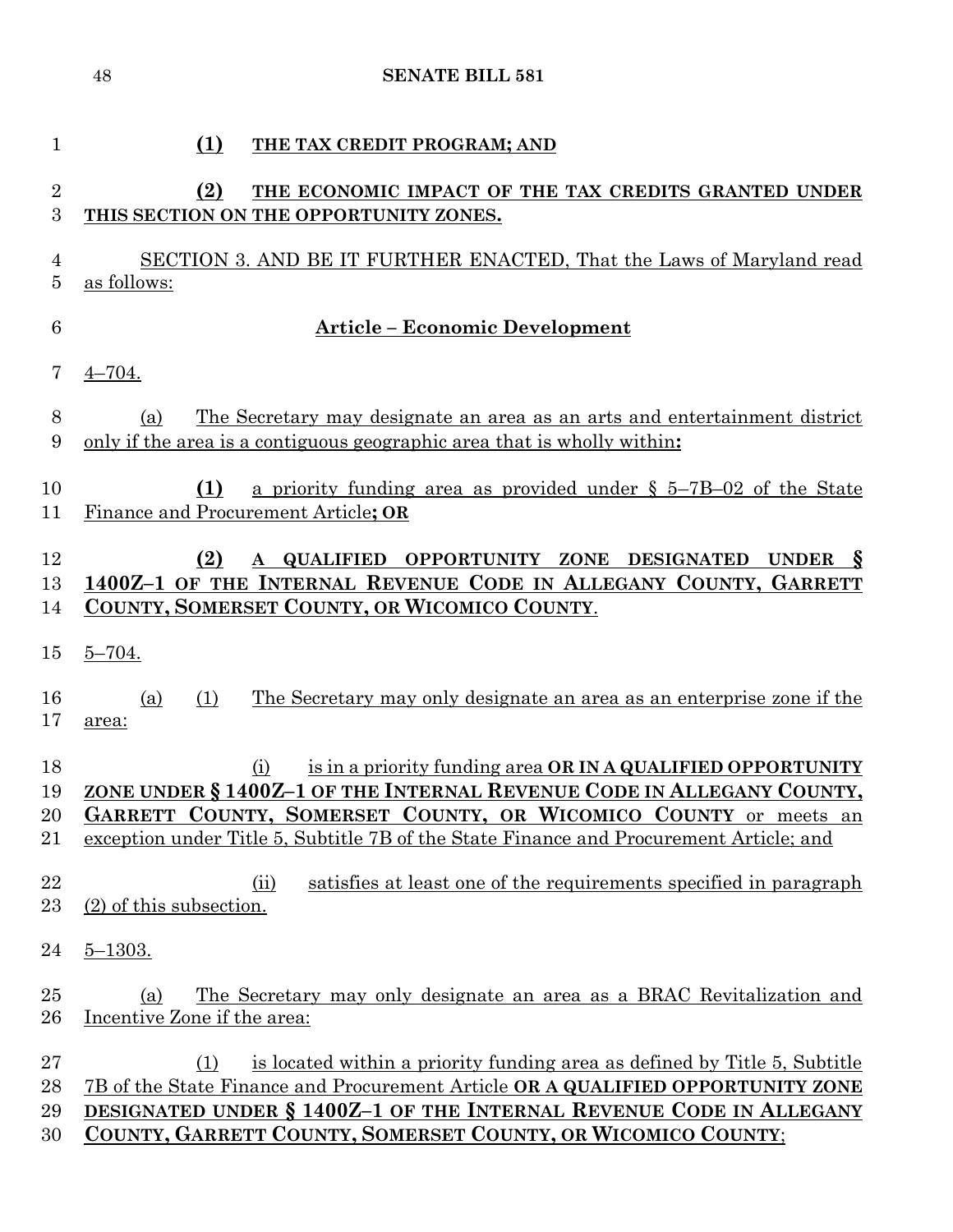| 1                       | $6 - 301.$                |                  |                                                                                                                                                                                                                         |
|-------------------------|---------------------------|------------------|-------------------------------------------------------------------------------------------------------------------------------------------------------------------------------------------------------------------------|
| $\overline{2}$          | <u>(f)</u>                |                  | "State priority funding area" means:                                                                                                                                                                                    |
| 3                       |                           | (1)              | a municipal corporation;                                                                                                                                                                                                |
| $\overline{4}$          |                           | (2)              | <b>Baltimore City;</b>                                                                                                                                                                                                  |
| $\overline{5}$<br>$\,6$ |                           | (3)              | a sustainable community, as defined in $\S 6-301$ of the Housing and<br><b>Community Development Article;</b>                                                                                                           |
| 7<br>$8\,$              | article;                  | $\left(4\right)$ | an enterprise zone designated by the Secretary under $\S$ 5–704 of this                                                                                                                                                 |
| 9<br>10                 |                           | (5)              | an enterprise zone designated by the United States government under<br>42 U.S.C. §§ 11501 through 11505;                                                                                                                |
| 11<br>12                | the District of Columbia; | (6)              | those areas of the State located between Interstate Highway 495 and                                                                                                                                                     |
| 13<br>14                | Baltimore City;           | (7)              | those areas of the State located between Interstate Highway 695 and                                                                                                                                                     |
| 15<br>16                |                           | (8)              | any area in a county designated by the county as a priority funding area<br>under § 5-7B-03(c) of the State Finance and Procurement Article; [and]                                                                      |
| 17<br>18<br>19          |                           | (9)              | that portion of the Port Land Use Development Zone, as defined in $\S$<br>6-501 of the Transportation Article, that has been designated as an area appropriate for<br>growth in a county comprehensive master plan; AND |
| 20<br>21<br>22          |                           |                  | UNDER S<br>(10) A QUALIFIED OPPORTUNITY ZONE DESIGNATED<br>1400Z-1 OF THE INTERNAL REVENUE CODE IN ALLEGANY COUNTY, GARRETT<br>COUNTY, SOMERSET COUNTY, OR WICOMICO COUNTY.                                             |
| 23                      | $6 - 402.$                |                  |                                                                                                                                                                                                                         |
| 24                      | <u>(b)</u>                |                  | To be eligible for a project tax credit, a person shall:                                                                                                                                                                |
| 25                      |                           | (1)              | establish or expand a business facility that:                                                                                                                                                                           |
| 26                      |                           |                  | is located in a Tier I county; and<br><u>(i)</u>                                                                                                                                                                        |
| 27<br>28                |                           |                  | <u>is located in a priority funding area under §</u><br>(ii)<br>1.<br><u>A.</u><br>5-7B-02 of the State Finance and Procurement Article; or                                                                             |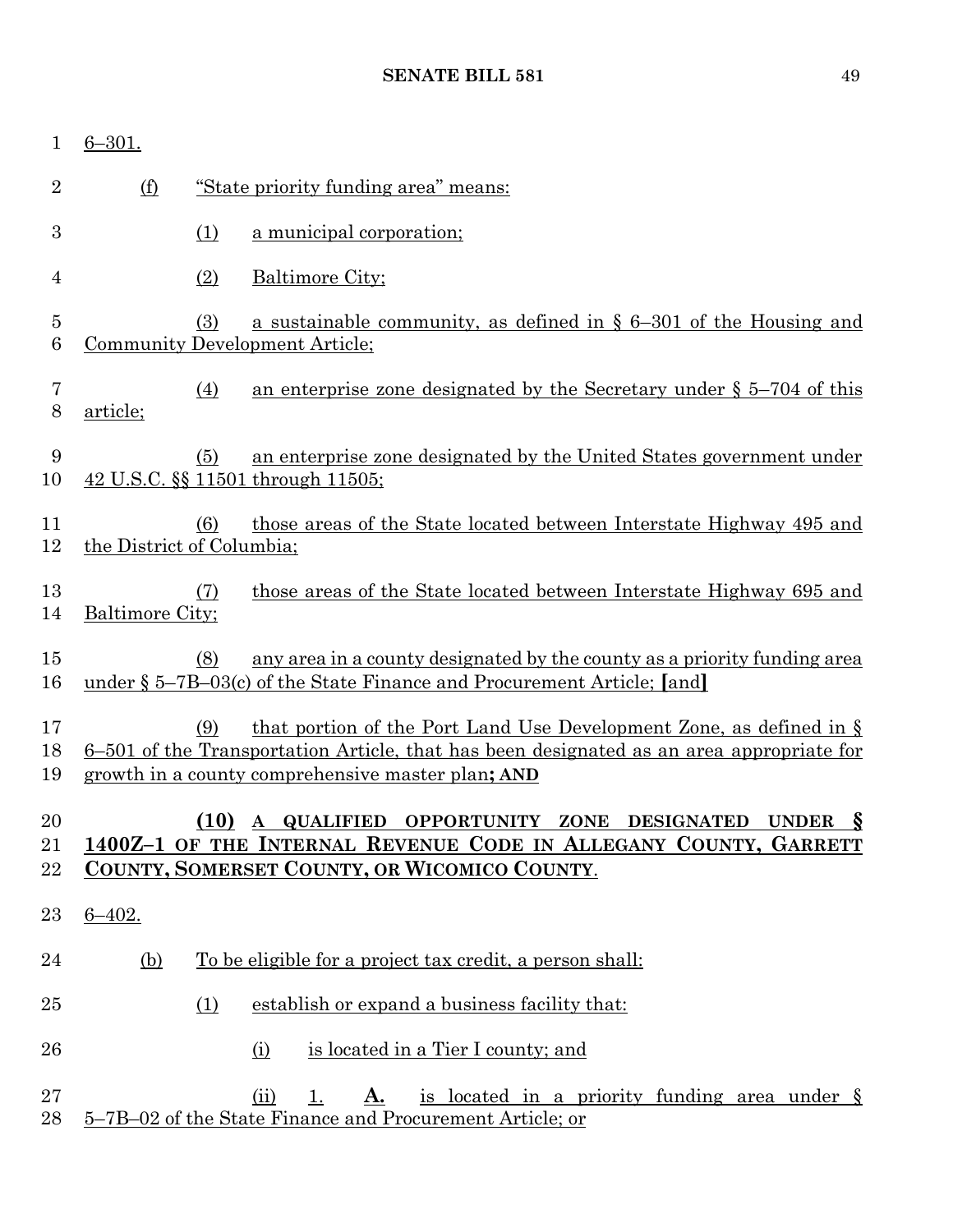| $\mathbf 1$    | $[2.]$ <b>B.</b><br>is eligible for funding outside of a priority funding                                  |
|----------------|------------------------------------------------------------------------------------------------------------|
| $\overline{2}$ | area under $\S 5$ –7B–05 or $\S 5$ –7B–06 of the State Finance and Procurement Article; OR                 |
|                |                                                                                                            |
| 3              | IS LOCATED IN A QUALIFIED OPPORTUNITY ZONE<br>2.                                                           |
| $\overline{4}$ | DESIGNATED UNDER § 1400Z-1 OF THE INTERNAL REVENUE CODE IN ALLEGANY                                        |
| 5              | COUNTY, GARRETT COUNTY, SOMERSET COUNTY, OR WICOMICO COUNTY;                                               |
| 6              | <u><b>Article</b></u> – Housing and Community Development                                                  |
| 7              | <b>SUBTITLE 3. MISCELLANEOUS REPORTING REQUIREMENTS.</b>                                                   |
| 8              | $2 - 301.$                                                                                                 |
| 9              | ON OR BEFORE DECEMBER 1, 2019, AND EACH DECEMBER 1 THEREAFTER,                                             |
| 10             | DEPARTMENT SHALL SUBMIT A REPORT TO THE GOVERNOR AND, IN<br><b>THE</b>                                     |
| 11             | ACCORDANCE WITH § 2-1246 OF THE STATE GOVERNMENT ARTICLE, TO THE                                           |
| 12             | <b>GENERAL ASSEMBLY ON:</b>                                                                                |
|                |                                                                                                            |
| 13             | WITH RESPECT TO FINANCIAL ASSISTANCE PROVIDED UNDER<br><b>(1)</b>                                          |
| 14             | TITLE 4, SUBTITLE 2 OF THIS ARTICLE:                                                                       |
|                |                                                                                                            |
| 15<br>16       | THE NUMBER OF PROJECTS THAT QUALIFIED AS BUSINESS<br>(I)<br><b>PROJECTS UNDER § 4-223 OF THIS ARTICLE;</b> |
|                |                                                                                                            |
| 17             | (II)<br>THE LOCATION OF EACH BUSINESS PROJECT, INCLUDING                                                   |
| 18             | WHETHER THE BUSINESS PROJECT IS LOCATED:                                                                   |
|                |                                                                                                            |
| 19             | IN AN AREA DESIGNATED AS A PRIORITY FUNDING<br>1.                                                          |
| 20             | AREA UNDER § 5-7B-02 OF THE STATE FINANCE AND PROCUREMENT ARTICLE; OR                                      |
|                |                                                                                                            |
| 21             | ONLY IN A QUALIFIED OPPORTUNITY<br>2.<br><b>ZONE</b>                                                       |
| 22             | DESIGNATED UNDER § 1400Z-1 OF THE INTERNAL REVENUE CODE; AND                                               |
| 23             | (III) THE AMOUNT OF GRANTS OR LOANS PROVIDED FOR THE                                                       |
| 24             | DEVELOPMENT OF EACH BUSINESS PROJECT;                                                                      |
|                |                                                                                                            |
| 25             | WITH RESPECT TO THE STRATEGIC DEMOLITION AND SMART<br>(2)                                                  |
| 26             | <b>GROWTH IMPACT FUND ESTABLISHED UNDER § 4-508 OF THIS ARTICLE:</b>                                       |
|                |                                                                                                            |
| 27             | (I)<br>THE NUMBER AND AMOUNT OF GRANTS AND LOANS                                                           |
| 28             | GOVERNMENT AGENCIES AND<br><b>PROVIDED</b><br><b>TO</b><br>COMMUNITY DEVELOPMENT                           |
| 29             | ORGANIZATIONS DURING THE IMMEDIATELY PRECEDING FISCAL YEAR; AND                                            |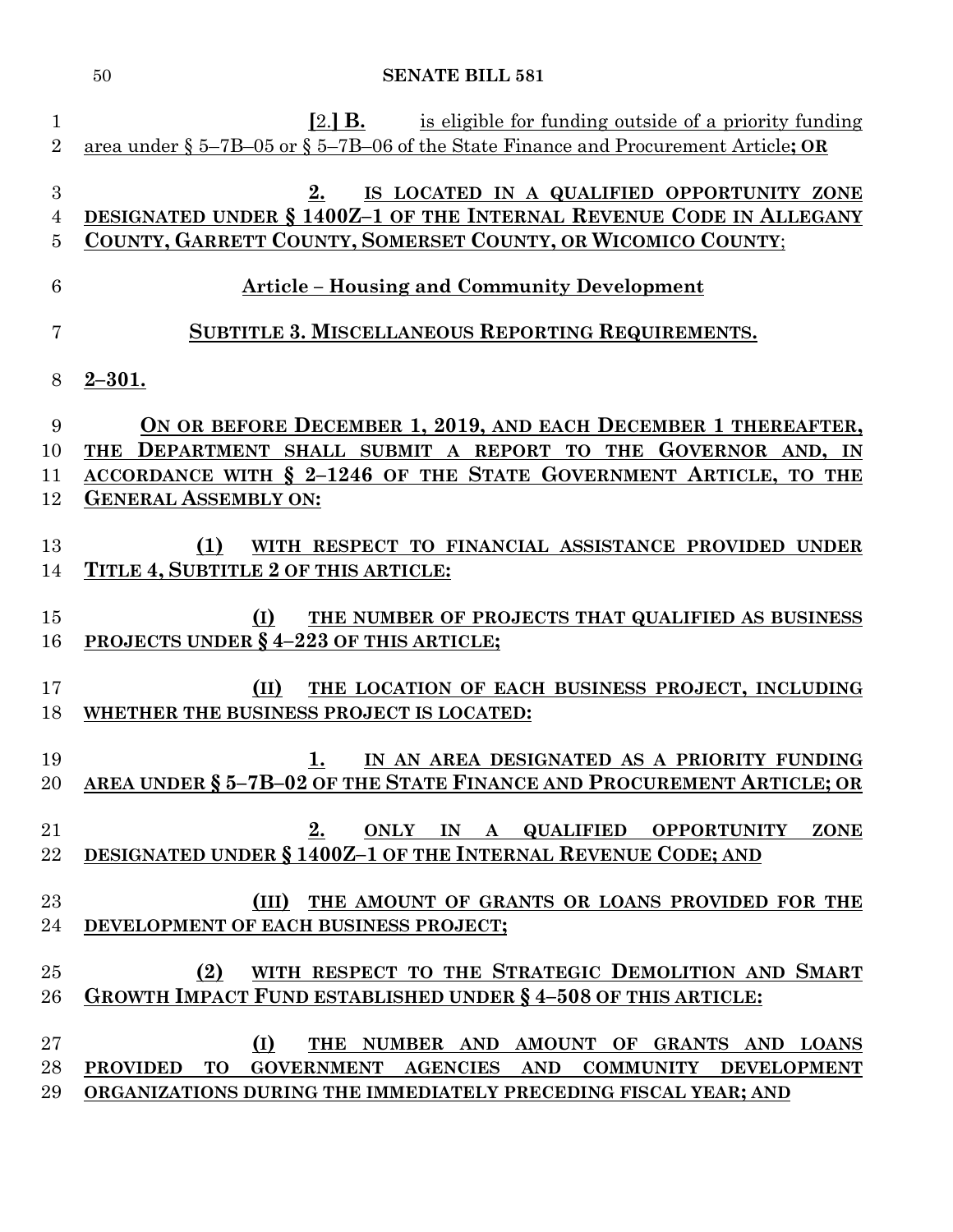| 1               | THE LOCATION OF EACH REVITALIZATION PROJECT FOR<br>(II)                 |  |  |  |  |
|-----------------|-------------------------------------------------------------------------|--|--|--|--|
| $\overline{2}$  | WHICH A GRANT OR LOAN WAS PROVIDED, INCLUDING WHETHER<br><b>THE</b>     |  |  |  |  |
| 3               | REVITALIZATION PROJECT IS LOCATED:                                      |  |  |  |  |
|                 |                                                                         |  |  |  |  |
| $\overline{4}$  | IN AN AREA DESIGNATED AS A SUSTAINABLE<br>1.                            |  |  |  |  |
| $\overline{5}$  | <b>COMMUNITY; OR</b>                                                    |  |  |  |  |
|                 |                                                                         |  |  |  |  |
| $6\phantom{.}6$ | ONLY IN A QUALIFIED OPPORTUNITY<br>2.<br><b>ZONE</b>                    |  |  |  |  |
| 7               | DESIGNATED UNDER § 1400Z-1 OF THE INTERNAL REVENUE CODE;                |  |  |  |  |
|                 |                                                                         |  |  |  |  |
| 8               | WITH RESPECT TO THE COMMUNITY LEGACY PROGRAM<br>(3)                     |  |  |  |  |
| 9               | ESTABLISHED UNDER TITLE 6, SUBTITLE 2 OF THIS ARTICLE:                  |  |  |  |  |
|                 |                                                                         |  |  |  |  |
| 10              | (I)<br>THE LOCATION OF EACH COMMUNITY LEGACY PROJECT,                   |  |  |  |  |
| 11              | INCLUDING WHETHER THE COMMUNITY LEGACY PROJECT IS LOCATED:              |  |  |  |  |
|                 |                                                                         |  |  |  |  |
| 12              | IN A SUSTAINABLE COMMUNITY; OR<br>1.                                    |  |  |  |  |
|                 |                                                                         |  |  |  |  |
| 13              | 2.<br>ONLY IN AN ELIGIBLE OPPORTUNITY ZONE; AND                         |  |  |  |  |
|                 |                                                                         |  |  |  |  |
| 14              | (II)<br>THE AMOUNT OF FINANCIAL ASSISTANCE PROVIDED FOR                 |  |  |  |  |
| 15              | EACH COMMUNITY LEGACY PROJECT; AND                                      |  |  |  |  |
|                 |                                                                         |  |  |  |  |
| 16              | WITH RESPECT TO THE BUSINESS DEVELOPMENT PROGRAM<br>(4)                 |  |  |  |  |
| 17              | <b>ESTABLISHED UNDER TITLE 6, SUBTITLE 3 OF THIS ARTICLE:</b>           |  |  |  |  |
|                 |                                                                         |  |  |  |  |
| 18              | (I)<br>THE NAMES OF APPROVED ENTITIES AWARDED FINANCIAL                 |  |  |  |  |
| 19              | ASSISTANCE UNDER THAT PROGRAM;                                          |  |  |  |  |
|                 |                                                                         |  |  |  |  |
| 20              | (II) THE LOCATION OF THE APPROVED ENTITY'S OPERATION,                   |  |  |  |  |
| $21\,$          | INCLUDING WHETHER THE APPROVED ENTITY'S OPERATION IS LOCATED:           |  |  |  |  |
|                 |                                                                         |  |  |  |  |
| 22              | <u>1.</u><br>IN A PRIORITY FUNDING AREA; OR                             |  |  |  |  |
|                 |                                                                         |  |  |  |  |
| 23              | 2.<br>ONLY IN AN ELIGIBLE OPPORTUNITY ZONE; AND                         |  |  |  |  |
|                 |                                                                         |  |  |  |  |
| 24              | THE AMOUNT OF EACH FINANCIAL ASSISTANCE AWARD.<br>(III)                 |  |  |  |  |
|                 |                                                                         |  |  |  |  |
| 25              | $4 - 104.$                                                              |  |  |  |  |
|                 |                                                                         |  |  |  |  |
| 26              | THE DIVISION SHALL CONDUCT OUTREACH TO FACILITATE THE INVESTMENT        |  |  |  |  |
| 27              | BY QUALIFIED OPPORTUNITY FUNDS, AS DEFINED IN § 1400Z-2 OF THE INTERNAL |  |  |  |  |
| 28              | REVENUE CODE, IN URBAN, SUBURBAN, AND RURAL NEIGHBORHOODS IN THE        |  |  |  |  |
| 29              | STATE.                                                                  |  |  |  |  |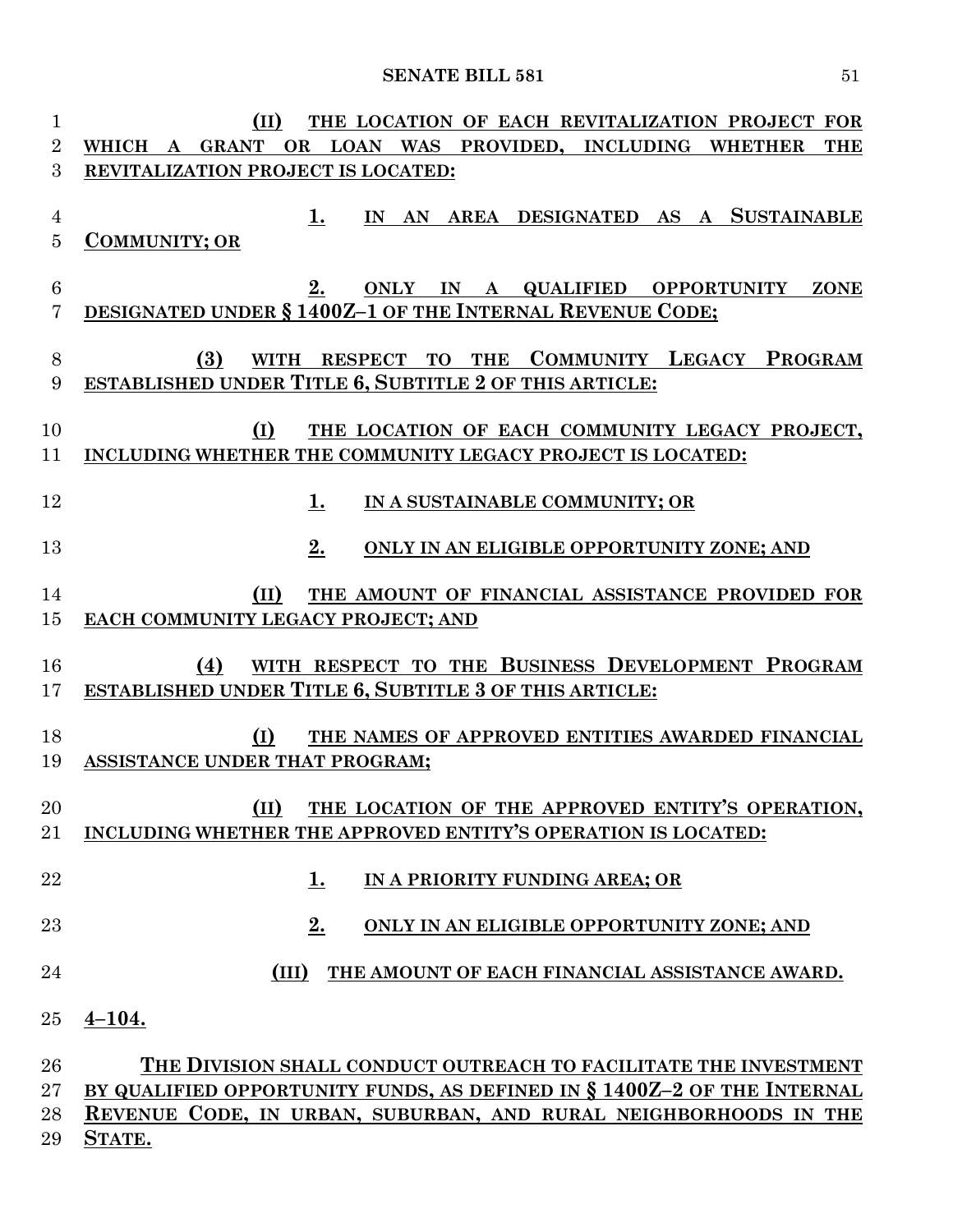|                                  | <b>SENATE BILL 581</b><br>52                                                                                                                                                                                                                                                                              |
|----------------------------------|-----------------------------------------------------------------------------------------------------------------------------------------------------------------------------------------------------------------------------------------------------------------------------------------------------------|
| $\mathbf{1}$                     | $4 - 223.$                                                                                                                                                                                                                                                                                                |
| $\overline{2}$                   | A project qualifies as a business project if the project is:<br>(a)                                                                                                                                                                                                                                       |
| 3                                | (1)<br>located in:                                                                                                                                                                                                                                                                                        |
| $\overline{4}$<br>$\overline{5}$ | <u>an area designated as a priority funding area under <math>\S</math> 5–7B–02</u><br>(I)<br>of the State Finance and Procurement Article; OR                                                                                                                                                             |
| $\boldsymbol{6}$<br>7<br>8       | A QUALIFIED OPPORTUNITY ZONE DESIGNATED UNDER §<br>(II)<br>1400Z-1 OF THE INTERNAL REVENUE CODE IN ALLEGANY COUNTY, GARRETT<br>COUNTY, SOMERSET COUNTY, OR WICOMICO COUNTY; and                                                                                                                           |
| 9<br>10<br>11                    | owned, developed,<br>(2)<br><u>acquired,</u><br>constructed, reconstructed,<br>(i)<br>rehabilitated, or improved by a person or an entity for the purposes of carrying on a<br>business whether or not for profit; or                                                                                     |
| 12<br>13                         | eligible for funding<br>from<br>the Neighborhood<br>(ii)<br><b>Business</b><br>Development Fund under $\S 6-310$ of this article.                                                                                                                                                                         |
| 14                               | $4 - 508.$                                                                                                                                                                                                                                                                                                |
| 15<br>16                         | In this section, "Fund" means the Strategic Demolition and Smart Growth<br>(a)<br>Impact Fund.                                                                                                                                                                                                            |
| 17<br>18<br>19<br>20             | The Fund may be used only to provide grants and loans to government<br>(1)<br>(g)<br>agencies and community development organizations for interior and exterior demolition.<br>land assembly, architecture and engineering, and site development for revitalization<br>projects in an area designated as: |
| 21                               | (I)<br>a Sustainable Community; OR                                                                                                                                                                                                                                                                        |
| 22<br>23<br>24                   | A QUALIFIED OPPORTUNITY ZONE DESIGNATED UNDER §<br>(II)<br>1400Z-1 OF THE INTERNAL REVENUE CODE IN ALLEGANY COUNTY, GARRETT<br>COUNTY, SOMERSET COUNTY, OR WICOMICO COUNTY.                                                                                                                               |
| 25                               | $6 - 201.$                                                                                                                                                                                                                                                                                                |
| 26                               | In this subtitle the following words have the meanings indicated.<br><u>(a)</u>                                                                                                                                                                                                                           |
| 27<br>28                         | <u>"Application" means an application to the Secretary that includes a request</u><br><u>(b)</u><br><u>to:</u>                                                                                                                                                                                            |
| 29                               | designate an area as a sustainable community;<br><u>(1)</u>                                                                                                                                                                                                                                               |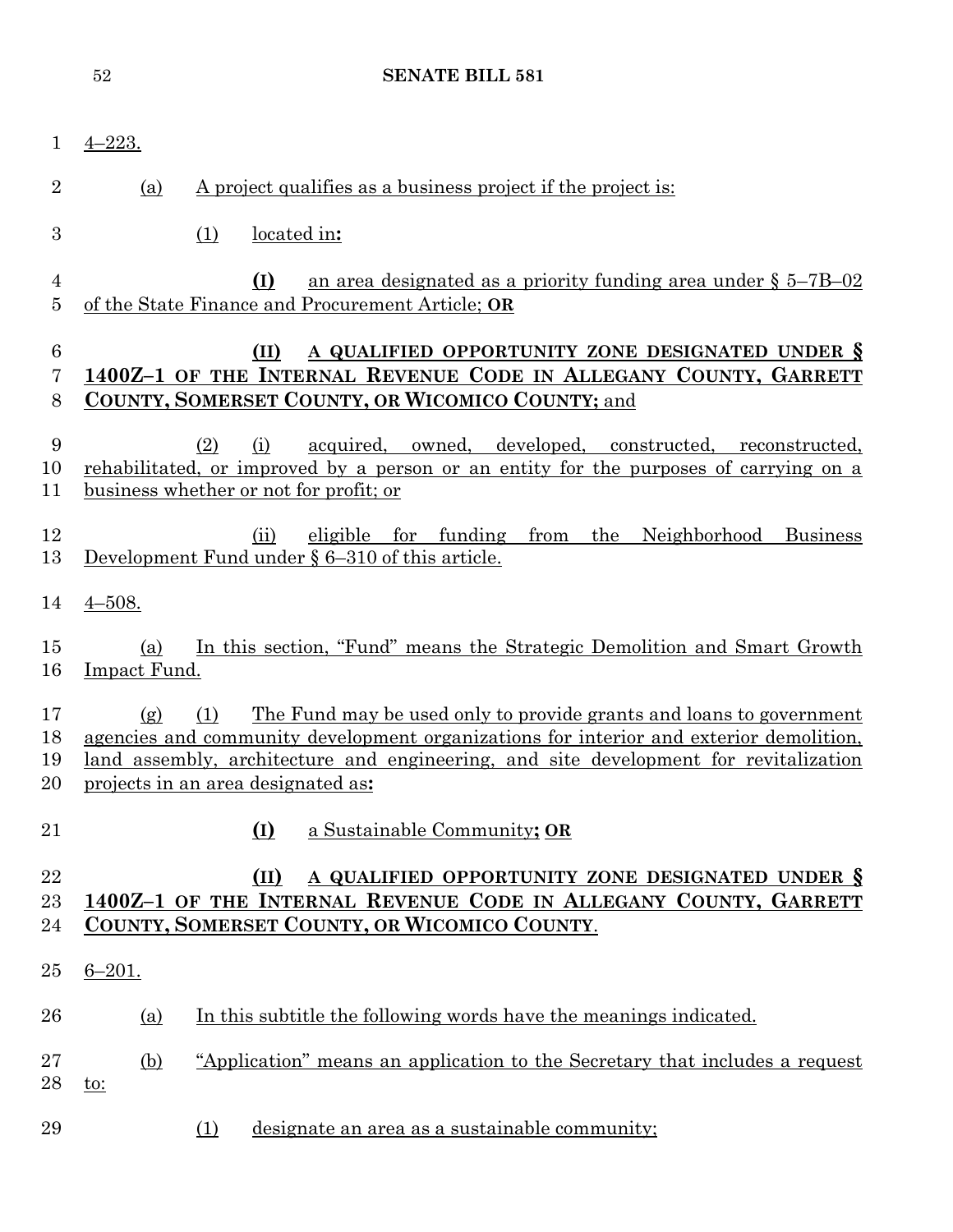| 1                                  | (2)<br><u>approve a sustainable community plan; or</u>                                                                                                                                                                                                                                                                                                                 |
|------------------------------------|------------------------------------------------------------------------------------------------------------------------------------------------------------------------------------------------------------------------------------------------------------------------------------------------------------------------------------------------------------------------|
| $\overline{2}$                     | (3)<br>approve a community legacy project.                                                                                                                                                                                                                                                                                                                             |
| $\boldsymbol{3}$<br>$\overline{4}$ | <u>"Community development financial institution" has the meaning stated in 12</u><br>$\left( \frac{c}{c} \right)$<br><u>U.S.C. § 4702.</u>                                                                                                                                                                                                                             |
| $\overline{5}$<br>6                | "Community development organization" means an entity that meets the<br>(d)<br>qualifications of $\S 6-203$ of this subtitle.                                                                                                                                                                                                                                           |
| 7<br>8<br>9<br>10                  | <u>"Community legacy agreement" means an agreement between</u><br>(e)<br>the<br>Department and a sponsor to develop a sustainable community plan or to implement one<br>or more community legacy projects in a designated sustainable community OR AN<br><b>ELIGIBLE OPPORTUNITY ZONE.</b>                                                                             |
| 11<br>12                           | (f)<br>"Community legacy project" includes [projects] A PROJECT IN A<br>SUSTAINABLE COMMUNITY OR AN ELIGIBLE OPPORTUNITY ZONE to:                                                                                                                                                                                                                                      |
| 13<br>14                           | create, improve, or preserve housing opportunities by acquiring,<br>(1)<br>constructing, rehabilitating, or improving new or existing residential properties;                                                                                                                                                                                                          |
| $15\,$<br>16                       | demolish buildings or improvements strategically to enhance the use of<br>(2)<br>land;                                                                                                                                                                                                                                                                                 |
| 17<br>18<br>19                     | (3)<br>create, improve, or preserve commercial or mixed-use development,<br>including an appropriate combination of properties related to business, housing,<br>open-space, and institutional uses;                                                                                                                                                                    |
| 20<br>21<br>22                     | develop public infrastructure that is incidental to the implementation<br>(4)<br>of a community legacy project, such as streets, parking, public utilities, landscaping,<br>lighting, and improvements to pedestrian and bicycle circulation;                                                                                                                          |
| 23                                 | encourage and develop cooperative ownership or control of open space;<br>(5)                                                                                                                                                                                                                                                                                           |
| 24<br>$25\,$<br>26<br>$27\,$<br>28 | develop or create strategies designed to increase investment in existing<br>(6)<br>communities, including outreach activities to attract business, capital, residents, and<br>visitors and the development and maintenance of resources directly related to the<br>development of a sustainable community plan or the implementation of a community legacy<br>project; |
| 29<br>30                           | engage in landbanking or otherwise acquire or improve vacant<br>(7)<br>buildings or unimproved land;                                                                                                                                                                                                                                                                   |
| 31                                 | provide financial assistance for neighborhood intervention projects; or<br>(8)                                                                                                                                                                                                                                                                                         |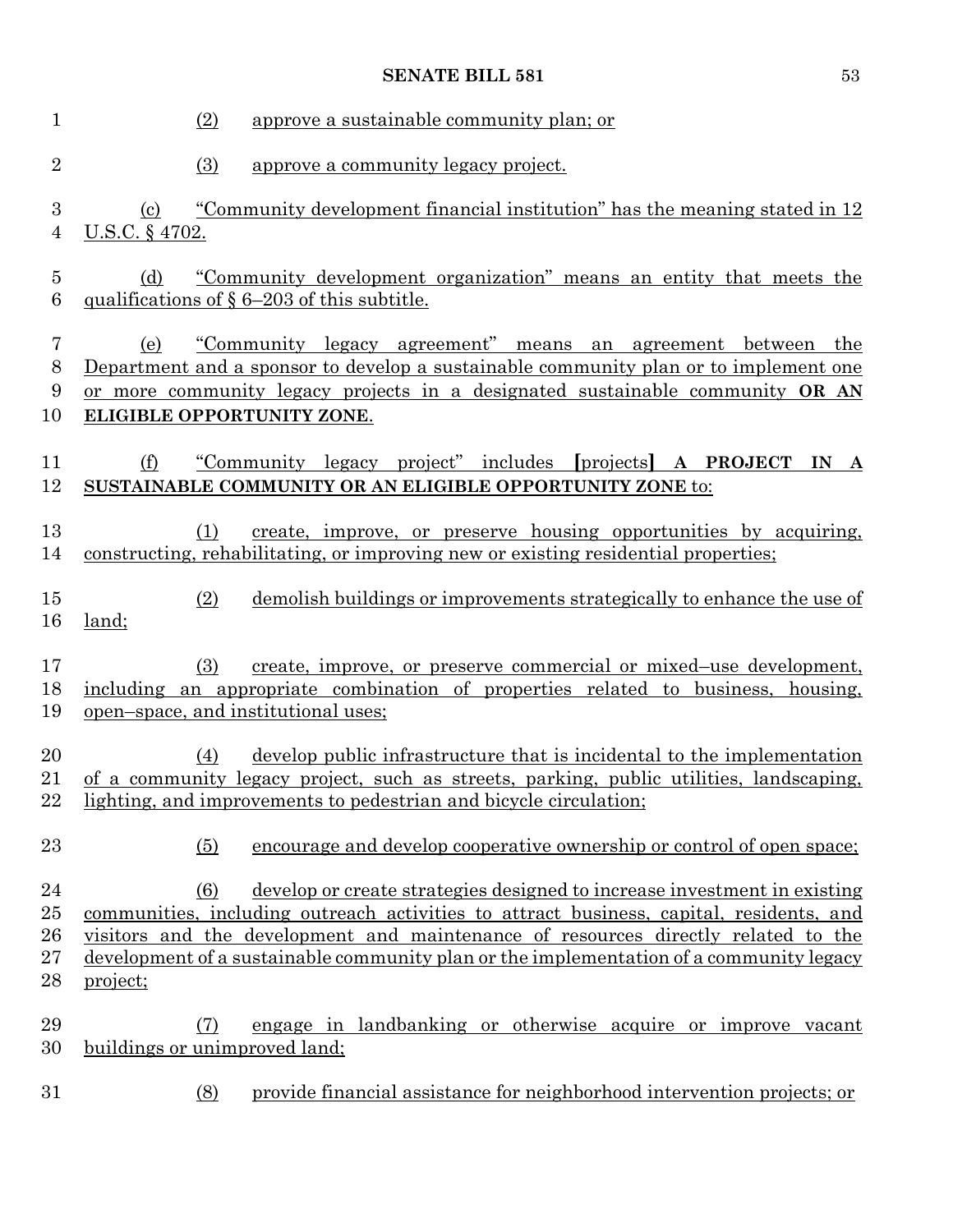|                                 | 54                                                  | <b>SENATE BILL 581</b>                                                                                                                                                                                      |
|---------------------------------|-----------------------------------------------------|-------------------------------------------------------------------------------------------------------------------------------------------------------------------------------------------------------------|
| $\mathbf 1$<br>$\overline{2}$   | (9)                                                 | develop other plans or implement other projects as the Department<br>considers necessary to further the purposes of this subtitle.                                                                          |
| $\boldsymbol{3}$<br>4<br>5<br>6 | (G)<br>COUNTY, OR WICOMICO COUNTY.                  | "ELIGIBLE OPPORTUNITY ZONE" MEANS AN AREA DESIGNATED AS A<br><b>QUALIFIED OPPORTUNITY ZONE UNDER § 1400Z-1 OF THE INTERNAL REVENUE</b><br>CODE THAT IS LOCATED IN ALLEGANY COUNTY, GARRETT COUNTY, SOMERSET |
| 7                               | [(g)] (H)                                           | "Financial assistance" includes:                                                                                                                                                                            |
| 8                               | (1)                                                 | <u>a grant;</u>                                                                                                                                                                                             |
| 9                               | (2)                                                 | <u>a loan;</u>                                                                                                                                                                                              |
| 10<br>11                        | (3)<br>a loan or portion of a loan;                 | a reduction in the principal obligation of or rate of interest payable on                                                                                                                                   |
| 12<br>13                        | (4)<br>a loan;                                      | a prepayment of interest on a subordinate or superior loan or portion of                                                                                                                                    |
| 14                              | (5)                                                 | an assurance;                                                                                                                                                                                               |
| 15                              | (6)                                                 | a guarantee; or                                                                                                                                                                                             |
| 16                              | (7)                                                 | any other form of credit enhancement.                                                                                                                                                                       |
| 17<br>18                        | $(h)$ $(I)$<br>property:                            | "Landbanking" means acquiring or holding improved and unimproved                                                                                                                                            |
| 19                              | (1)                                                 | in anticipation of future development of the property; or                                                                                                                                                   |
| 20                              | (2)                                                 | to keep the future use of the property and improvements affordable.                                                                                                                                         |
| 21<br>22                        | $\left[ \text{(i)} \right] \left( \text{J} \right)$ | "Priority funding area" means an area designated as a priority funding<br>area under § 5–7B–02 of the State Finance and Procurement Article.                                                                |
| 23<br>24                        | $(i)$ $(K)$<br>subtitle.                            | "Program" means the Community Legacy Program established by this                                                                                                                                            |
| 25<br>26                        | $(k)$ (L)                                           | "Smart Growth Subcabinet" means the subcabinet established under §<br>9–1406 of the State Government Article.                                                                                               |
| 27                              | [()](M)                                             | "Sustainable community" means the part of a priority funding area                                                                                                                                           |

28 <u>that:</u>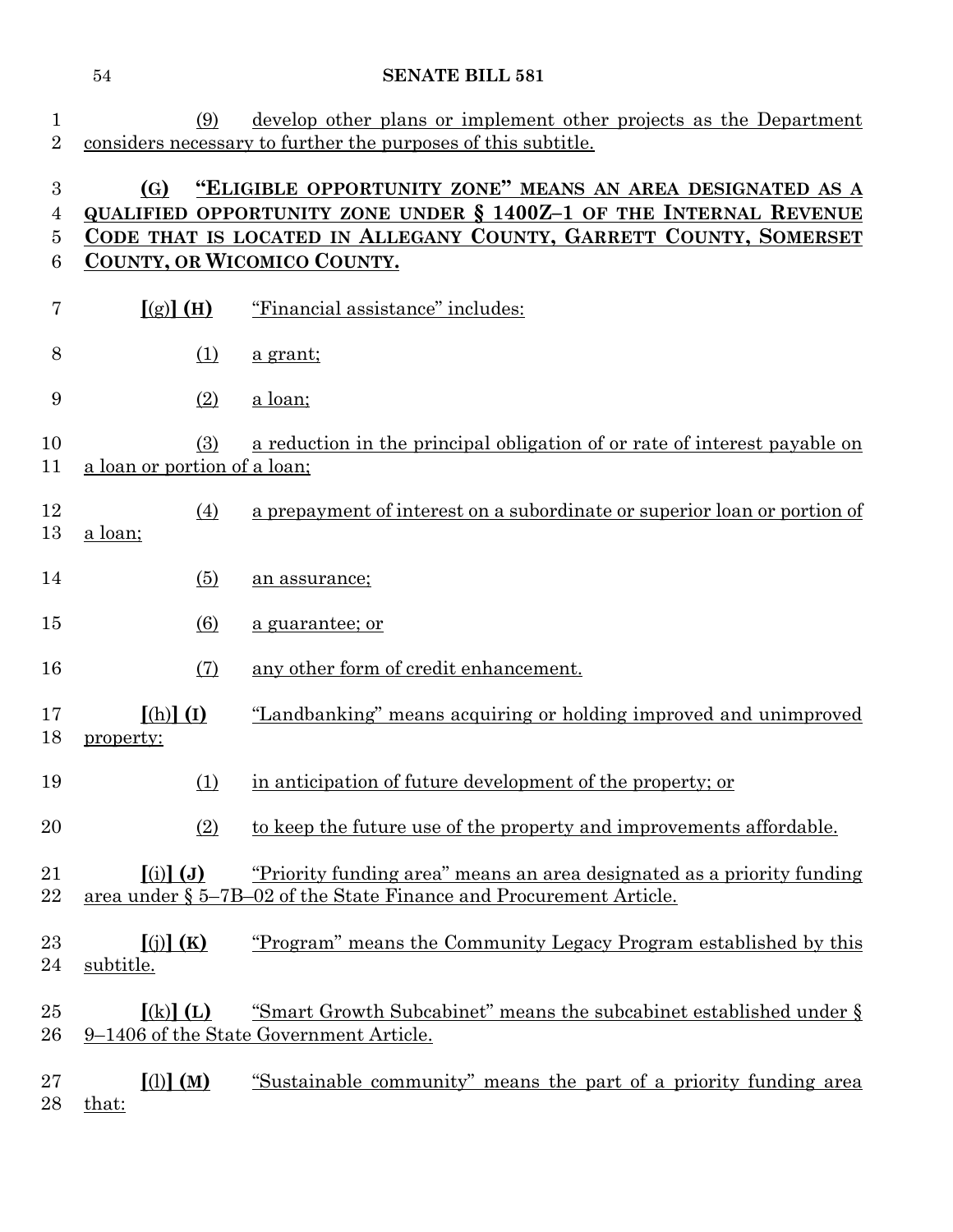| 1<br>$\overline{2}$                | as determined by the Smart Growth Subcabinet, satisfies the<br>(1)<br>requirements of $\S 6-205$ of this subtitle;                                                                                                                                                                                                                                    |
|------------------------------------|-------------------------------------------------------------------------------------------------------------------------------------------------------------------------------------------------------------------------------------------------------------------------------------------------------------------------------------------------------|
| 3<br>4                             | has been designated as a BRAC Revitalization and Incentive Zone<br>(2)<br>under Title 5, Subtitle 13 of the Economic Development Article; or                                                                                                                                                                                                          |
| $\overline{5}$<br>$\boldsymbol{6}$ | has been designated a transit-oriented development under $\S$ 7-101 of<br>(3)<br>the Transportation Article.                                                                                                                                                                                                                                          |
| $\overline{7}$<br>8<br>9<br>10     | "Sustainable community plan" means a plan consisting of one or more<br>$\lceil$ (m) $\rceil$ (N)<br>community legacy projects or other revitalization projects to prevent or reverse the decline<br>of or disinvestment in a sustainable community through improvements in residential,<br><u>commercial</u> , or other public or private properties. |
| 11                                 | $6 - 206.$                                                                                                                                                                                                                                                                                                                                            |
| 12<br>13                           | The Department shall provide written notice to the political subdivision<br>(1)<br>(b)<br>in which the proposed project is located.                                                                                                                                                                                                                   |
| 14<br>15<br>16                     | Except as provided in paragraph (5) of this subsection, the Department<br>(2)<br>may not approve an application unless the political subdivision in which the proposed<br>project is located approves the application by:                                                                                                                             |
| 17                                 | resolution; or<br>(i)                                                                                                                                                                                                                                                                                                                                 |
| 18<br>19                           | letter, delivered to the Department by the political subdivision's<br>(ii)<br>authorized designee, expressing support for the plan or project.                                                                                                                                                                                                        |
| 20<br>21<br>22                     | If an application affects a sustainable community OR AN ELIGIBLE<br>(3)<br><b>OPPORTUNITY ZONE</b> entirely within a municipal corporation, the approval must come<br><u>from the municipal corporation rather than the surrounding county.</u>                                                                                                       |
| 23<br>24<br>25                     | (4)<br>If an application affects a sustainable community OR AN ELIGIBLE<br><b>OPPORTUNITY ZONE</b> within more than one political subdivision, each political subdivision<br>must approve it by:                                                                                                                                                      |
| 26                                 | resolution; or<br>$\Omega$                                                                                                                                                                                                                                                                                                                            |
| 27<br>28                           | letter, delivered to the Department by the political subdivision's<br>(ii)<br>authorized designee, expressing support for the plan or project.                                                                                                                                                                                                        |
| 29<br>30<br>31<br>32               | If the Department does not receive notice of approval or denial of an<br>(5)<br>application from the affected jurisdictions within 45 days after notice of the proposed<br>project is given in accordance with paragraph (1) of this subsection, the Department may<br>approve the application.                                                       |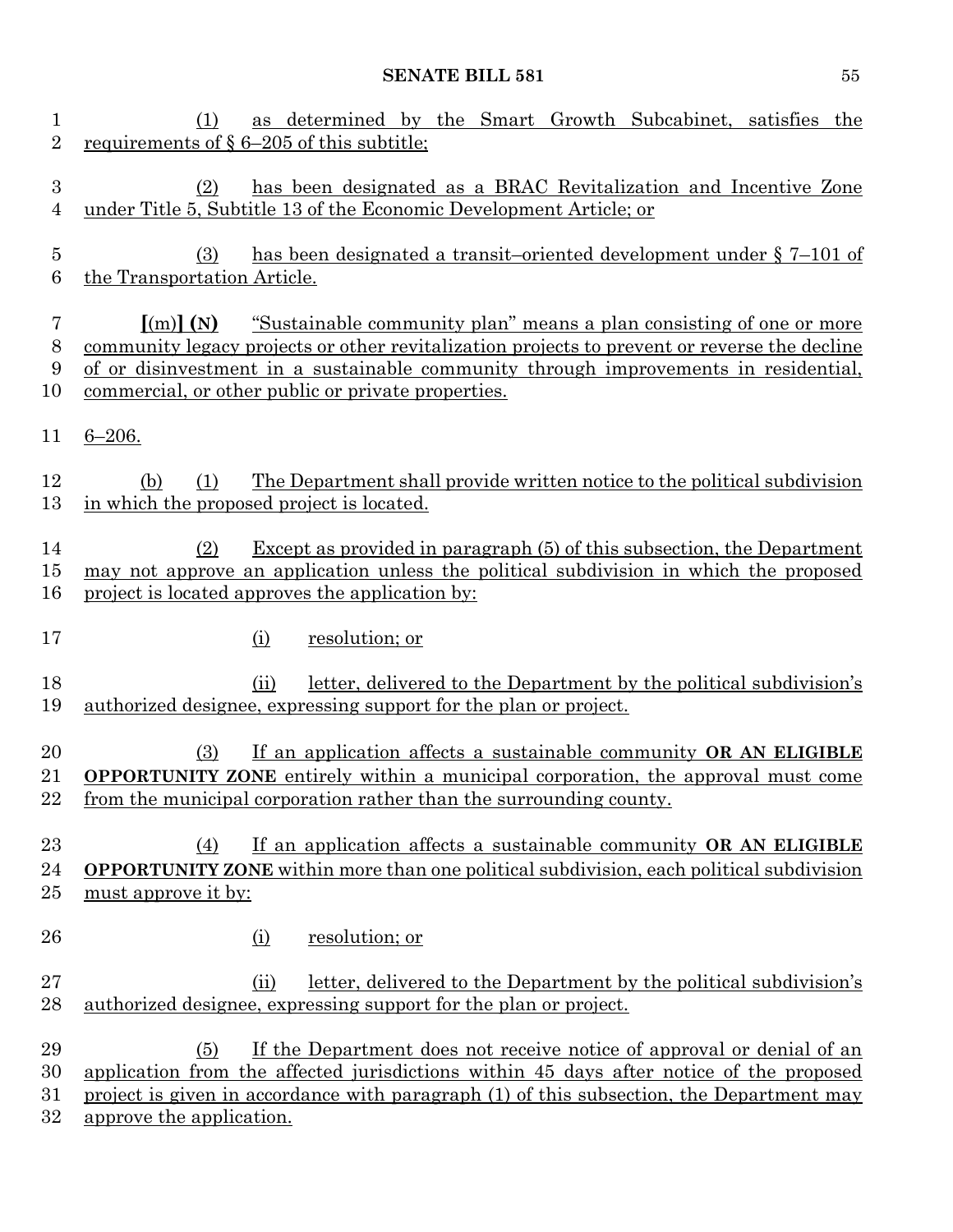|                      | 56                                                            | <b>SENATE BILL 581</b>                                                                                                        |                                                                                                                                                                                                             |  |
|----------------------|---------------------------------------------------------------|-------------------------------------------------------------------------------------------------------------------------------|-------------------------------------------------------------------------------------------------------------------------------------------------------------------------------------------------------------|--|
| 1                    | $6 - 301.$                                                    |                                                                                                                               |                                                                                                                                                                                                             |  |
| 2                    | (a)                                                           |                                                                                                                               | In this subtitle the following words have the meanings indicated.                                                                                                                                           |  |
| 3<br>4               | (b)<br>(1)                                                    | "Development costs" means the costs incurred to develop, redevelop, or<br>expand a neighborhood business development project. |                                                                                                                                                                                                             |  |
| 5                    | (2)                                                           |                                                                                                                               | <u>"Development costs" includes the costs of:</u>                                                                                                                                                           |  |
| 6                    |                                                               | (i)                                                                                                                           | necessary studies, surveys, plans, and specifications;                                                                                                                                                      |  |
| 7<br>8               |                                                               | (ii)                                                                                                                          | architectural, engineering, or other special services, including<br>flood plain studies, environmental audits, and critical area or wetland assessments;                                                    |  |
| 9                    |                                                               | (iii)                                                                                                                         | land and improvements;                                                                                                                                                                                      |  |
| 10                   |                                                               | (iv)                                                                                                                          | site preparation;                                                                                                                                                                                           |  |
| 11                   |                                                               | (v)                                                                                                                           | construction, reconstruction, and rehabilitation;                                                                                                                                                           |  |
| 12                   |                                                               | (vi)                                                                                                                          | machinery, equipment, and furnishings;                                                                                                                                                                      |  |
| 13<br>14             | occupancy expenses;                                           | (vii)                                                                                                                         | essential operating costs, including working capital<br>and                                                                                                                                                 |  |
| 15                   |                                                               | (viii)                                                                                                                        | indemnity and surety bonds and premiums on insurance;                                                                                                                                                       |  |
| 16                   |                                                               | (ix)                                                                                                                          | temporary relocation expenses; and                                                                                                                                                                          |  |
| 17                   |                                                               | $(\underline{x})$                                                                                                             | other costs determined to be acceptable by the Department.                                                                                                                                                  |  |
| 18<br>19<br>20<br>21 | (C)<br>COUNTY, OR WICOMICO COUNTY.                            |                                                                                                                               | "ELIGIBLE OPPORTUNITY ZONE" MEANS AN AREA DESIGNATED AS A<br><b>QUALIFIED OPPORTUNITY ZONE UNDER § 1400Z-1 OF THE INTERNAL REVENUE</b><br>CODE THAT IS LOCATED IN ALLEGANY COUNTY, GARRETT COUNTY, SOMERSET |  |
| 22<br>23<br>24       | $\lceil$ (c) $\rceil$ (D)<br>subtitle.                        |                                                                                                                               | "Food desert" means the part of a priority funding area OR AN<br><b>ELIGIBLE OPPORTUNITY ZONE</b> designated by the Secretary under $\S$ 6-308(c) of this                                                   |  |
| $25\,$               | $\left[$ (d) $\right]$ (E)                                    |                                                                                                                               | "Fund" means the Neighborhood Business Development Fund.                                                                                                                                                    |  |
| $26\,$<br>$27\,$     | $\lceil (e) \rceil$ (F)<br>under $\S 6-302$ of this subtitle. |                                                                                                                               | "Microenterprise" means a business that qualifies as a microenterprise                                                                                                                                      |  |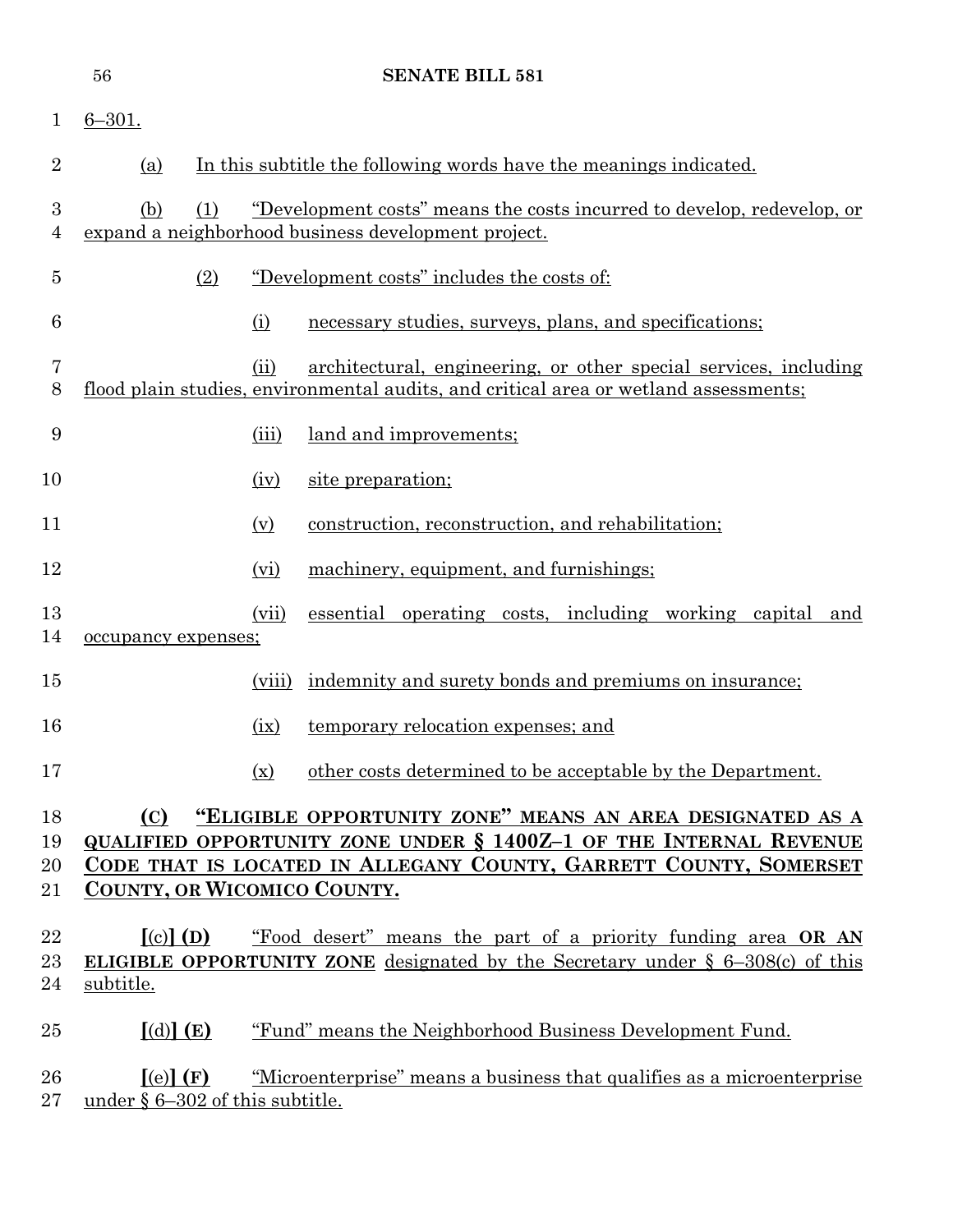| 1<br>$\overline{2}$ | [(f)](G)                                          | <u>"Priority funding area" means an area designated as a priority funding</u><br>area under § 5–7B–02 of the State Finance and Procurement Article.           |
|---------------------|---------------------------------------------------|---------------------------------------------------------------------------------------------------------------------------------------------------------------|
| 3                   | [(g)] (H)                                         | "Program" means the Neighborhood Business Development Program.                                                                                                |
| 4<br>5              | $[(h)]$ $(I)$                                     | "Project" means a neighborhood business development project<br>(1)<br>that receives financial assistance from the Fund.                                       |
| 6<br>7              | financial assistance from the Fund.               | "Project" includes a microenterprise project that receives<br>(2)                                                                                             |
| 8<br>9              | $(i)$ $(J)$<br>under $\S 6-302$ of this subtitle. | "Small business" means a business that qualifies as a small business                                                                                          |
| 10<br>11            | [(j)](K)<br>that:                                 | "Sustainable community" means the part of a priority funding area                                                                                             |
| 12<br>13            | (1)<br>requirements of $\S 6-205$ of this title;  | as determined by the Smart Growth Subcabinet, satisfies the                                                                                                   |
| 14<br>15            | (2)                                               | has been designated as a BRAC Revitalization and Incentive Zone<br>under Title 5, Subtitle 13 of the Economic Development Article; or                         |
| 16<br>17            | (3)<br>the Transportation Article.                | has been designated a transit-oriented development under $\S 7-101$ of                                                                                        |
| 18                  | $6 - 303.$                                        |                                                                                                                                                               |
| 19                  | <u>(b)</u>                                        | <u>The purposes of the Program are:</u>                                                                                                                       |
| 20                  |                                                   | (1) in priority funding areas OR ELIGIBLE OPPORTUNITY ZONES, to:                                                                                              |
| 21<br>22            | microenterprises;                                 | help develop, redevelop, or expand small businesses and<br>(i)                                                                                                |
| 23                  |                                                   | stimulate investment by the private sector;<br>(ii)                                                                                                           |
| 24<br>25            | microenterprises; and                             | invest in revitalization projects for small businesses and<br>(iii)                                                                                           |
| 26<br>$27\,$        |                                                   | stimulate political subdivisions to participate in developing and<br>(iv)<br>expanding small businesses and microenterprises; and                             |
| 28<br>29            | (2)                                               | in food deserts or parts of priority funding areas OR ELIGIBLE<br><b>OPPORTUNITY ZONES</b> that serve food deserts, to help create small businesses and other |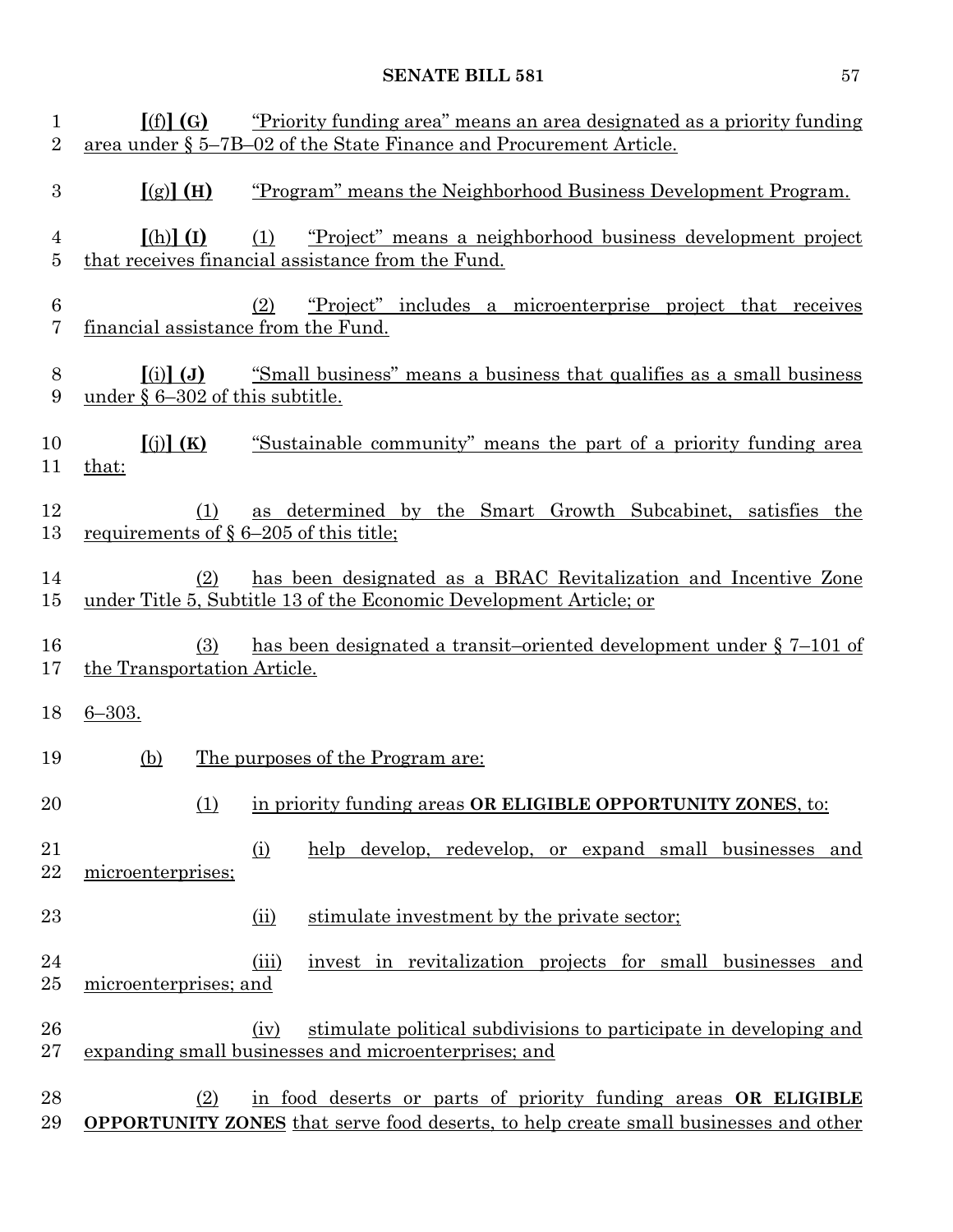|                           | <b>SENATE BILL 581</b><br>58                                                                                                                                                                             |
|---------------------------|----------------------------------------------------------------------------------------------------------------------------------------------------------------------------------------------------------|
| $\perp$<br>$\overline{2}$ | food-related enterprises that provide fresh fruits, vegetables, and other healthy foods to<br>residents in the food desert.                                                                              |
| 3                         | $6 - 304.$                                                                                                                                                                                               |
| 4<br>5                    | <u>The Business Development Program shall provide financial assistance to</u><br>(b)<br>projects in priority funding areas OR ELIGIBLE OPPORTUNITY ZONES.                                                |
| 6                         | $6 - 305.$                                                                                                                                                                                               |
| 7<br>8                    | A small business, nonprofit organization, or microenterprise may apply<br>(1)<br>(a)<br>for financial assistance under the Business Development Program.                                                 |
| 9                         | The Department shall review each application.<br>(2)                                                                                                                                                     |
| 10<br>11                  | <u>An applicant may qualify for financial assistance for a project in a priority</u><br>(b)<br>funding area OR AN ELIGIBLE OPPORTUNITY ZONE if the application demonstrates that:                        |
| 12<br>13                  | the financial assistance from the Fund is the minimum amount<br>(1)<br>necessary to make the project financially feasible;                                                                               |
| 14<br>15                  | the project is ready to proceed when it receives financial assistance from<br>(2)<br>the Business Development Program; and                                                                               |
| 16<br>17                  | (3)<br>any food desert project includes a plan to seek out sources of<br>Maryland-grown produce and Maryland produced foods.                                                                             |
| 18                        | Article – State Finance and Procurement                                                                                                                                                                  |
| 19                        | $5 - 7B - 01$ .                                                                                                                                                                                          |
| 20                        | "Growth-related project" means only the items set forth below:<br>(1)<br><u>(c)</u>                                                                                                                      |
| 21<br>22                  | funding by the Department of Commerce under any of the<br>(iii)<br>following:                                                                                                                            |
| 23<br>24                  | the Maryland Industrial Development Financing<br>1.<br>Authority, authorized under Title 5, Subtitle 4 of the Economic Development Article;                                                              |
| 25<br>26                  | the Maryland Small Business Development Financing<br>2.<br>Authority, authorized under Title 5, Subtitle 5 of the Economic Development Article;                                                          |
| 27<br>28<br>29            | 3.<br>the former Maryland Energy Financing Act, authorized<br>under former Article 83A, Title 6, Subtitle 4 of the Code, succeeded by the Maryland<br><b>Industrial Development Financing Authority;</b> |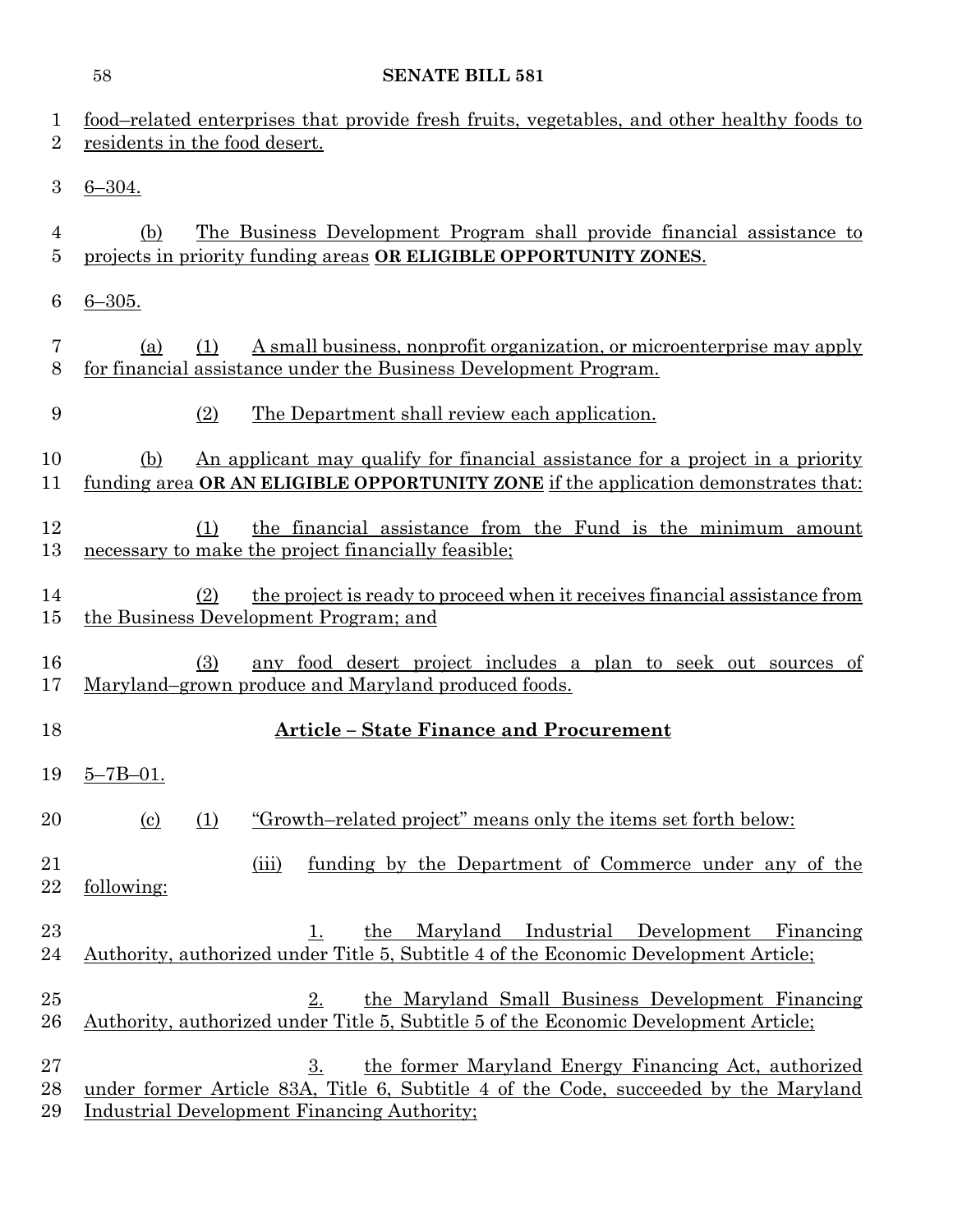| 1<br>$\overline{2}$      | authorized under § 7-314 of this article;  | 4.                | the Economic Development Opportunities Program Fund,                                                                                                                                   |
|--------------------------|--------------------------------------------|-------------------|----------------------------------------------------------------------------------------------------------------------------------------------------------------------------------------|
| $\boldsymbol{3}$<br>4    |                                            | 5.                | the former Maryland Competitive Advantage Financing<br>Fund, authorized under former Article 83A, Title 5, Subtitle 13 of the Code; and                                                |
| $\overline{5}$<br>6<br>7 | Article;                                   | 6.                | Maryland Economic Development<br>Assistance<br>the<br>Authority and Fund, authorized under Title 5, Subtitle 3 of the Economic Development                                             |
| 8                        | $5 - 7B - 06$ .                            |                   |                                                                                                                                                                                        |
| 9<br>10<br>11            | (a)<br>$\S 5$ –7B–05 of this subtitle for: |                   | <u>The State may provide funding for a growth-related project not in a priority</u><br><u>funding area without receiving approval from the Board of Public Works as provided under</u> |
| 12                       | (1)                                        |                   | a project that is required to protect public health or safety;                                                                                                                         |
| 13<br>14                 | (2)                                        |                   | a project involving federal funds, to the extent compliance with this<br>subtitle would conflict or be inconsistent with federal law; [or]                                             |
| $15\,$<br>16             | (3)                                        |                   | a growth-related project related to a commercial or industrial activity<br>which, due to its operational or physical characteristics, shall be located away from other                 |
| 17                       | development, including:                    |                   |                                                                                                                                                                                        |
| 18                       | (i)                                        |                   | a natural resource based industry;                                                                                                                                                     |
| 19                       | (ii)                                       |                   | an industry relating to:                                                                                                                                                               |
| 20<br>21                 | and Employment Article;                    | <u>1.</u>         | agricultural operations, as defined in $\S$ 7-101 of the Labor                                                                                                                         |
| 22                       |                                            | 2.                | forestry activities; or                                                                                                                                                                |
| 23                       |                                            | 3.                | mineral extraction;                                                                                                                                                                    |
| 24                       | (iii)                                      |                   | an industry that is proximate to:                                                                                                                                                      |
| 25                       |                                            | <u>1.</u>         | an airport facility;                                                                                                                                                                   |
| 26                       |                                            | $2_{\cdot}$       | a port facility;                                                                                                                                                                       |
| $27\,$                   |                                            | $\underline{3}$ . | a railroad facility;                                                                                                                                                                   |
| 28                       |                                            | <u>4.</u>         | a transit facility; or                                                                                                                                                                 |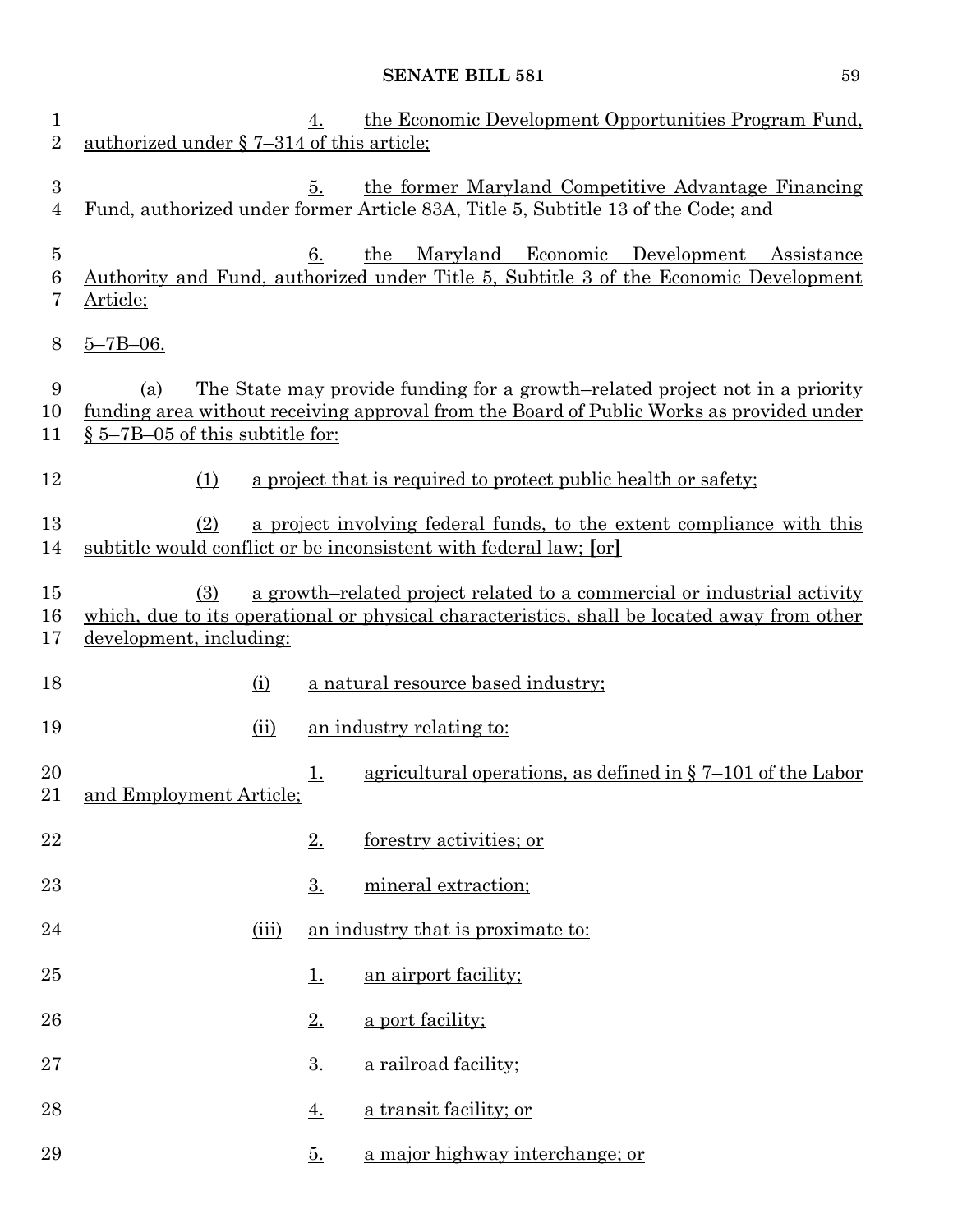1 (iv) a tourism facility or museum that is required to be located away from other development due to necessary proximity to specific historic, natural, or cultural

 **(4) A GROWTH–RELATED PROJECT INVOLVING FUNDING FOR A PROJECT UNDER: (I) § 7–314 OF THIS ARTICLE; (II) TITLE 5, SUBTITLE 3, SUBTITLE 4, OR SUBTITLE 5 OF THE ECONOMIC DEVELOPMENT ARTICLE; OR (III) TITLE 6, SUBTITLE 2 OR SUBTITLE 3 OF THE HOUSING AND COMMUNITY DEVELOPMENT ARTICLE**. (b) A procedure for notification, review, and comment on exceptions proposed under this section shall be established jointly by the applicable State agency and the Department of Planning. 7–314. (o) **(1) THIS SUBSECTION DOES NOT APPLY TO AN ECONOMIC DEVELOPMENT OPPORTUNITY LOCATED IN AN AREA DESIGNATED AS A QUALIFIED OPPORTUNITY ZONE UNDER § 1400Z–1 OF THE INTERNAL REVENUE CODE IN ALLEGANY COUNTY, GARRETT COUNTY, SOMERSET COUNTY, OR WICOMICO COUNTY. (2)** In the case of an economic development opportunity located outside a priority funding area as established under Title 5, Subtitle 7B of this article, the Department shall first comply with the provisions of that subtitle before making a request for approval by the Legislative Policy Committee under this section. **Article – Tax – Property** 9–230. (b) (4) To qualify for a tax credit under this section, the new or expanded premises must be located in**: (I)** a priority funding area as designated in Title 5, Subtitle 7B of the State Finance and Procurement Article**; OR**

resources**; OR**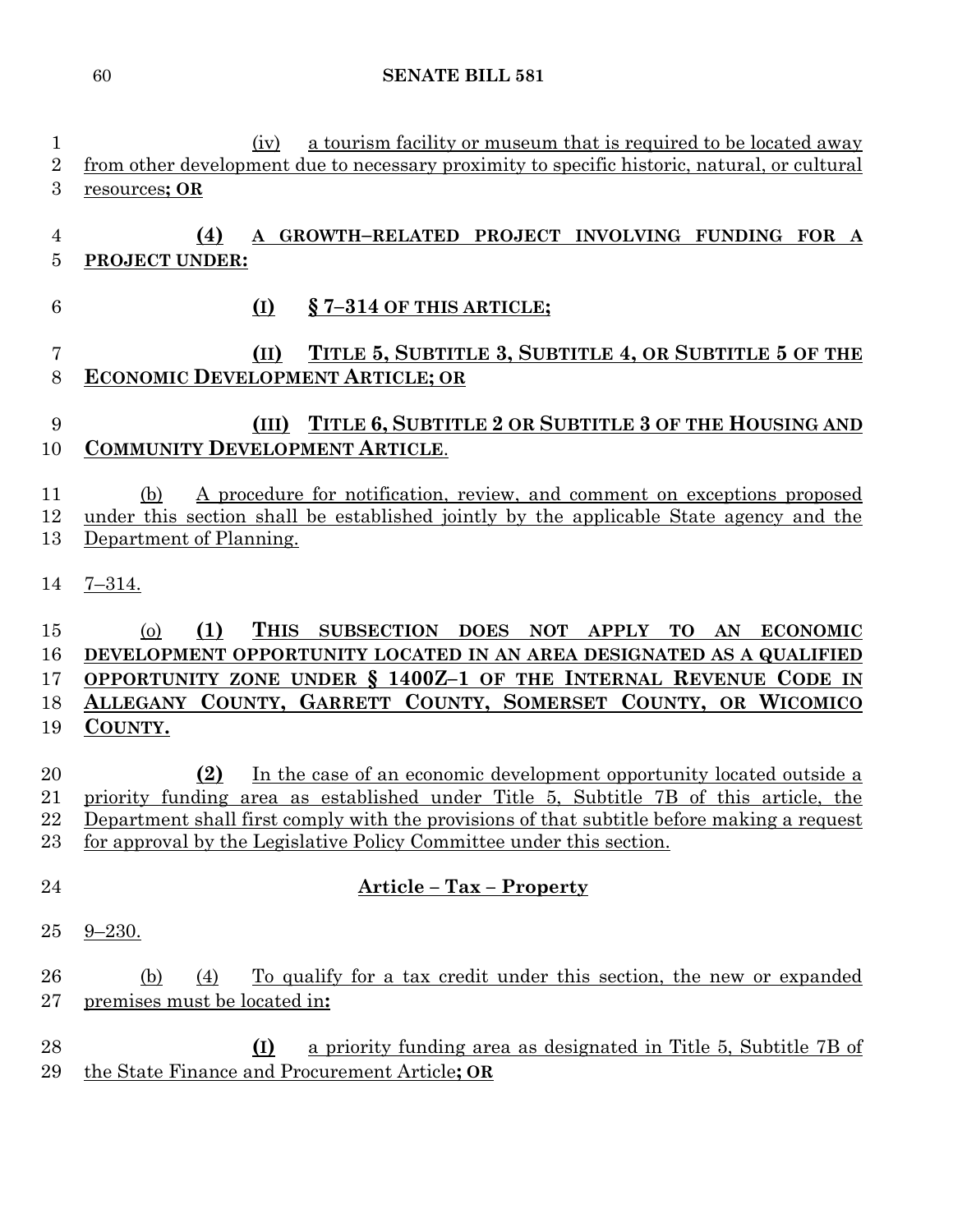| $\mathbf{1}$   | A QUALIFIED OPPORTUNITY ZONE DESIGNATED UNDER §<br>(II)                   |
|----------------|---------------------------------------------------------------------------|
| $\overline{2}$ | 1400Z-1 OF THE INTERNAL REVENUE CODE IN ALLEGANY COUNTY, GARRETT          |
| 3              | COUNTY, SOMERSET COUNTY, OR WICOMICO COUNTY.                              |
|                |                                                                           |
| $\overline{4}$ | SECTION 4. AND BE IT FURTHER ENACTED, That the Laws of Maryland read      |
| $\overline{5}$ | as follows:                                                               |
| 6              | <b>Article – Housing and Community Development</b>                        |
| 7              | <b>SUBTITLE 25. QUALIFIED WORKFORCE HOUSING TAX CREDIT.</b>               |
| 8              | $4 - 2501.$                                                               |
|                |                                                                           |
| 9              | IN THIS SUBTITLE THE FOLLOWING WORDS HAVE THE MEANINGS<br>(A)             |
| 10             | <b>INDICATED.</b>                                                         |
| 11             | "OPPORTUNITY ZONE" MEANS AN AREA THAT HAS BEEN DESIGNATED AS<br>(B)       |
| 12             | A QUALIFIED OPPORTUNITY ZONE IN THE STATE UNDER § 1400Z-1 OF THE          |
| 13             | <b>INTERNAL REVENUE CODE.</b>                                             |
|                |                                                                           |
| 14             | (C) "QUALIFIED WORKFORCE HOUSING PROJECT" MEANS A WORKFORCE               |
| 15             | HOUSING PROJECT IN AN OPPORTUNITY ZONE THAT MEETS REQUIREMENTS FOR        |
| 16             | ELIGIBILITY FOR THE STATE TAX CREDIT AS SPECIFIED IN REGULATIONS THAT THE |
| 17             | <b>SECRETARY ADOPTS UNDER § 4-2502 OF THIS SUBTITLE.</b>                  |
|                |                                                                           |
| 18             | (D) "STATE TAX CREDIT" MEANS THE INCOME TAX CREDIT ALLOWED UNDER          |
| 19             | §10-749 OF THE TAX - GENERAL ARTICLE.                                     |
| 20             | "WORKFORCE HOUSING" HAS THE MEANING STATED IN § 4-1801 OF<br>(E)          |
| $21\,$         | <b>THIS TITLE.</b>                                                        |
|                |                                                                           |
| 22             | $4 - 2502.$                                                               |
| 23             | THE OWNER OF A QUALIFIED WORKFORCE HOUSING PROJECT OR THE<br>(A)          |
| 24             | DEVELOPER OF A PROPOSED PROJECT THAT WILL BECOME A QUALIFIED WORKFORCE    |
| 25             | HOUSING PROJECT MAY APPLY TO THE SECRETARY FOR ALLOCATION TO THE          |
| 26             | PROJECT OF A PORTION OF THE STATE TAX CREDIT.                             |
|                |                                                                           |
| 27             | (B)<br>AN APPLICATION UNDER THIS SECTION SHALL BE MADE IN THE FORM        |

 *AND MANNER AND CONTAIN ANY INFORMATION THAT THE SECRETARY REQUIRES BY REGULATION.*

 *(C) (1) THE SECRETARY MAY REQUIRE THAT THE OWNER OF A QUALIFIED WORKFORCE HOUSING PROJECT, AS A CONDITION TO RECEIVING AN ALLOCATION OF*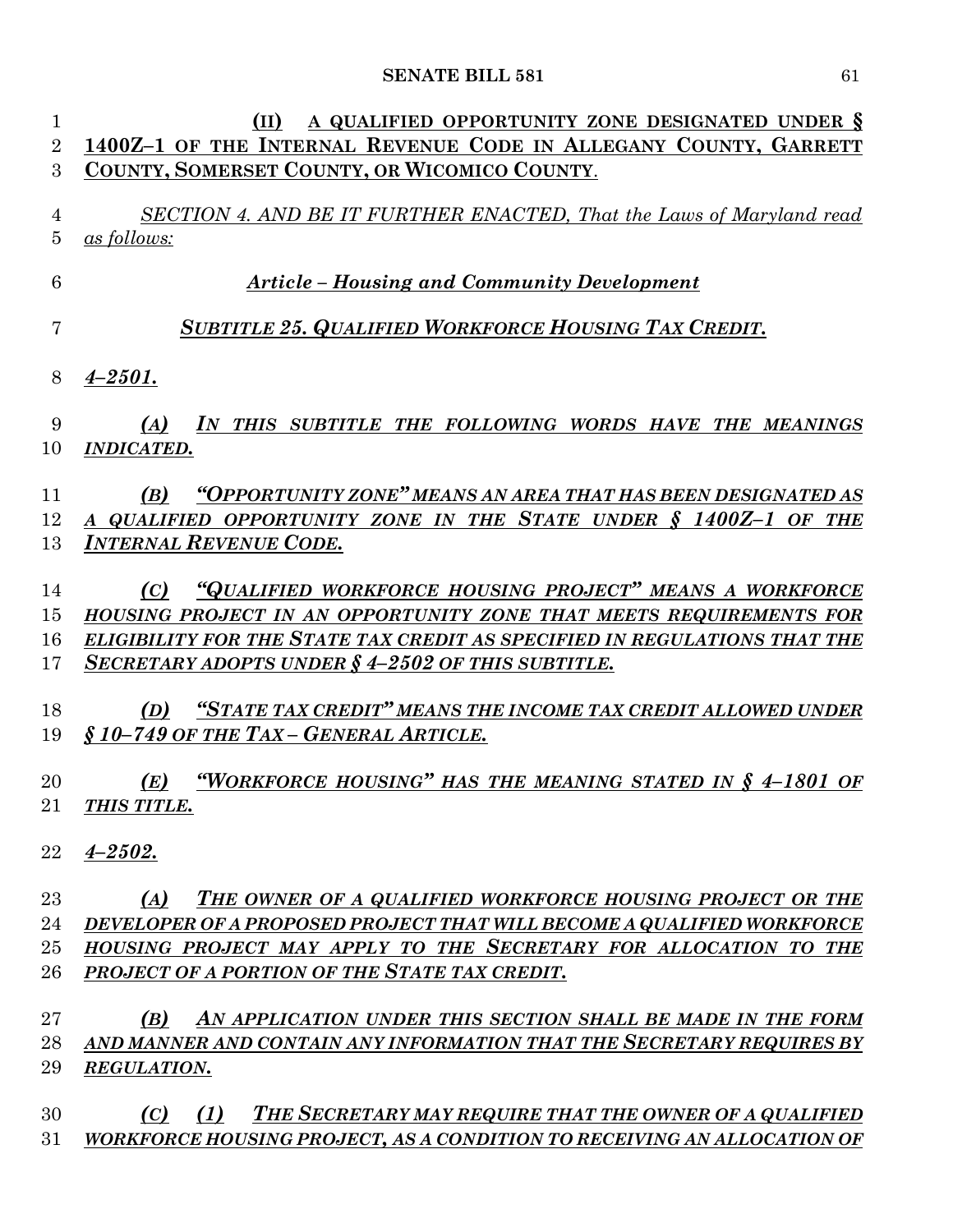*THE STATE TAX CREDIT, ENTER INTO A WRITTEN REGULATORY AGREEMENT WITH THE SECRETARY UNDER TERMS AND CONDITIONS SET BY THE SECRETARY, REGARDING THE USE OF THE PROJECT. (2) THE SECRETARY MAY REQUIRE THAT ANY AGREEMENT REQUIRED BY THE SECRETARY UNDER THIS SUBSECTION BE FILED IN THE OFFICIAL LAND RECORDS OF THE COUNTY WHERE THE PROJECT IS LOCATED. (3) THE SECRETARY AND ANY LOCAL AGENCY OR AUTHORITY DESIGNATED BY THE SECRETARY MAY ENFORCE AN AGREEMENT REQUIRED BY THE SECRETARY UNDER THIS SECTION IN THE EVENT THE OWNER FAILS TO SATISFY ANY OF THE REQUIREMENTS OF THE AGREEMENT. (4) THE SECRETARY MAY NOT REQUIRE THAT THE OWNER OF A QUALIFIED WORKFORCE HOUSING PROJECT, AS A CONDITION TO RECEIVING AN ALLOCATION OF THE STATE TAX CREDIT, USE THE BONDING AUTHORITY OF THE STATE. (D) THE SECRETARY SHALL ADOPT: (1) REGULATIONS OR POLICIES ESTABLISHING CRITERIA BY WHICH THE STATE TAX CREDIT WILL BE ALLOCATED AMONG QUALIFIED WORKFORCE HOUSING PROJECTS; AND (2) ANY OTHER REGULATIONS NECESSARY TO ADMINISTER THE PROVISIONS OF THIS SUBTITLE. (E) ANY PROJECT THAT RECEIVES AN ALLOCATION OF A PORTION OF THE STATE TAX CREDIT SHALL BE RESTRICTED IN OCCUPANCY AS SPECIFIED IN THE REGULATIONS ADOPTED BY THE SECRETARY UNDER SUBSECTION (D) OF THIS SECTION FOR A PERIOD OF AT LEAST 30 YEARS BEGINNING WITH THE FIRST TAXABLE YEAR IN WHICH A STATE TAX CREDIT IS CLAIMED BY THE OWNER. 4–2503. (A) (1) THE MAXIMUM AGGREGATE AVAILABLE STATE TAX CREDIT THAT MAY BE ALLOCATED FOR EACH FISCAL YEAR EQUALS THE LESSER OF: (I) THE AMOUNT APPROPRIATED FOR THE QUALIFIED WORKFORCE HOUSING TAX CREDIT RESERVE FUND FOR THAT FISCAL YEAR IN THE STATE BUDGET AS APPROVED BY THE GENERAL ASSEMBLY; OR (II) \$4,000,000.*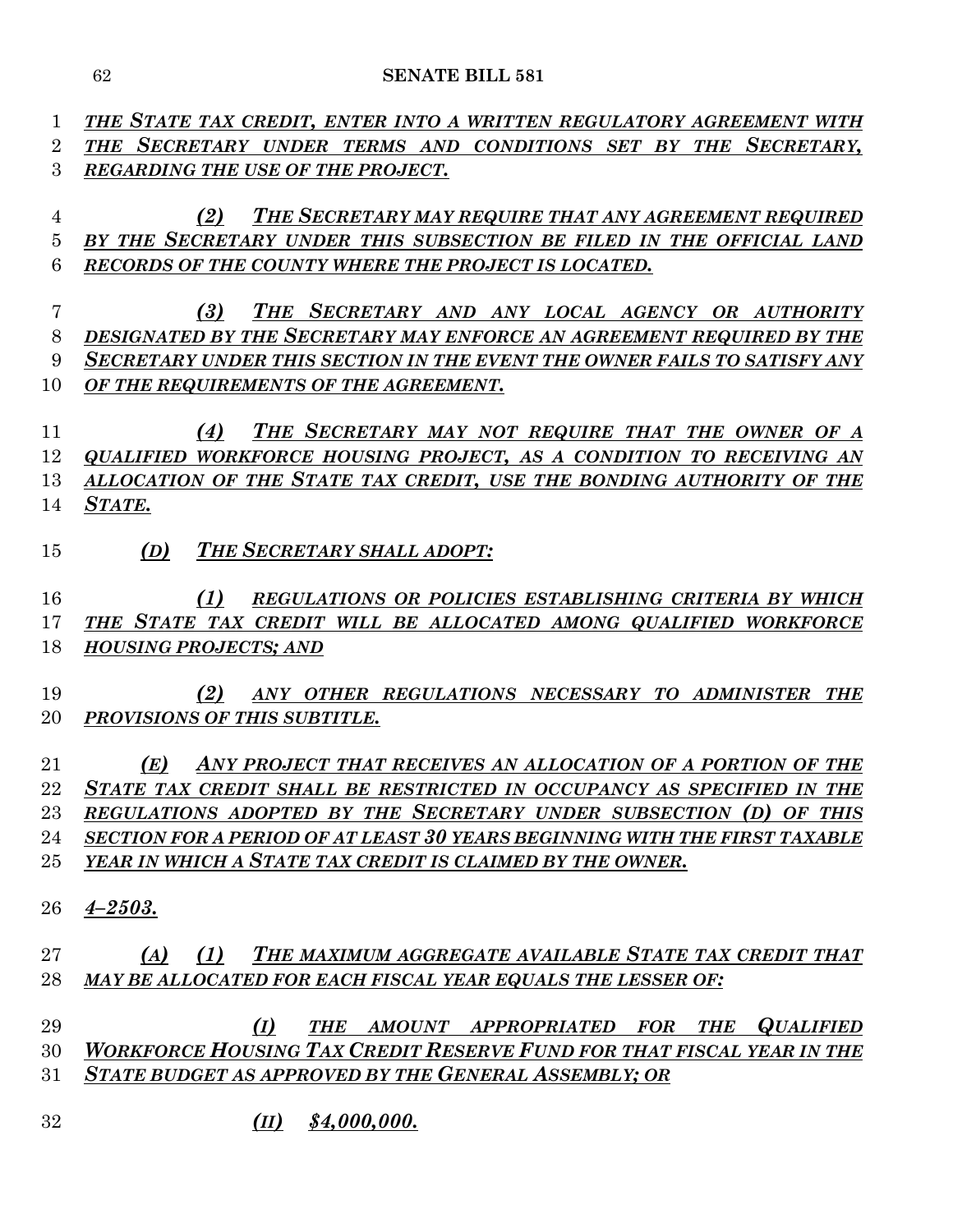| 1              | THE SECRETARY MAY ALLOCATE THE AGGREGATE AVAILABLE<br>(2)                                 |
|----------------|-------------------------------------------------------------------------------------------|
| $\overline{2}$ | STATE TAX CREDIT FOR A FISCAL YEAR AMONG PROJECTS TO BE QUALIFIED                         |
| 3              | WORKFORCE HOUSING PROJECTS TO BE PLACED IN SERVICE DURING OR AFTER THAT                   |
| 4              | FISCAL YEAR.                                                                              |
|                |                                                                                           |
| $\overline{5}$ | ANY PART OF THE AGGREGATE AVAILABLE STATE TAX CREDIT FOR<br>(3)                           |
| 6              | ANY FISCAL YEAR THAT IS NOT ALLOCATED BY THE SECRETARY IN THAT FISCAL YEAR                |
| 7              | MAY BE CARRIED OVER AND ALLOCATED FOR ANY SUBSEQUENT FISCAL YEAR.                         |
|                |                                                                                           |
| 8              | IN THIS SUBSECTION, "RESERVE FUND" MEANS THE QUALIFIED<br>(1)<br>(B)                      |
| 9              | WORKFORCE HOUSING TAX CREDIT RESERVE FUND ESTABLISHED UNDER                               |
| 10             | PARAGRAPH (2) OF THIS SUBSECTION.                                                         |
| 11             | THERE IS A QUALIFIED WORKFORCE HOUSING TAX CREDIT<br>(I)<br>(2)                           |
| 12             | <b>RESERVE FUND.</b>                                                                      |
|                |                                                                                           |
| 13             | THE RESERVE FUND IS A SPECIAL, NONLAPSING FUND THAT<br>(II)                               |
| 14             | IS NOT SUBJECT TO §7-302 OF THE STATE FINANCE AND PROCUREMENT ARTICLE.                    |
|                |                                                                                           |
| 15             | THE MONEY IN THE RESERVE FUND SHALL BE INVESTED<br>(III)                                  |
| 16             | AND REINVESTED BY THE STATE TREASURER, AND INTEREST AND EARNINGS SHALL                    |
| 17             | BE CREDITED TO THE GENERAL FUND OF THE STATE.                                             |
|                |                                                                                           |
| 18             | (I)<br>EXCEPT AS<br>(3)<br><b>OTHERWISE</b><br><b>THIS</b><br>1.<br><b>PROVIDED</b><br>IN |
| 19             | SUBPARAGRAPH, FOR ANY FISCAL YEAR, THE SECRETARY MAY NOT ALLOCATE TAX                     |
| 20             | CREDITS UNDER THIS SUBTITLE IN THE AGGREGATE TOTALING MORE THAN THE                       |
| 21             | AMOUNT APPROPRIATED FOR THE RESERVE FUND FOR THAT FISCAL YEAR IN THE                      |
| 22             | <b>STATE BUDGET AS APPROVED BY THE GENERAL ASSEMBLY.</b>                                  |
| 23             | 2.<br>IF THE AGGREGATE CREDIT AMOUNTS ALLOCATED IN                                        |
| 24             | A FISCAL YEAR TOTAL LESS THAN THE AMOUNT APPROPRIATED FOR THE RESERVE                     |
| 25             | FUND FOR THAT FISCAL YEAR, ANY EXCESS AMOUNT SHALL REMAIN IN THE RESERVE                  |
| 26             | FUND AND MAY BE ALLOCATED FOR THE NEXT FISCAL YEAR.                                       |
|                |                                                                                           |
| 27             | 3.<br>FOR ANY FISCAL YEAR, IF FUNDS ARE TRANSFERRED                                       |
| 28             | FROM THE RESERVE FUND UNDER THE AUTHORITY OF ANY PROVISION OF LAW                         |
| 29             | OTHER THAN PARAGRAPH (4) OF THIS SUBSECTION, THE MAXIMUM CREDIT                           |
| 30             | AMOUNTS IN THE AGGREGATE THAT THE SECRETARY MAY ALLOCATE SHALL BE                         |
| 31             | REDUCED BY THE AMOUNT TRANSFERRED.                                                        |
|                |                                                                                           |
| 32             | FOR EACH FISCAL YEAR, THE GOVERNOR MAY INCLUDE IN<br>(II)                                 |
| 33             | THE BUDGET BILL AN APPROPRIATION FOR THE RESERVE FUND.                                    |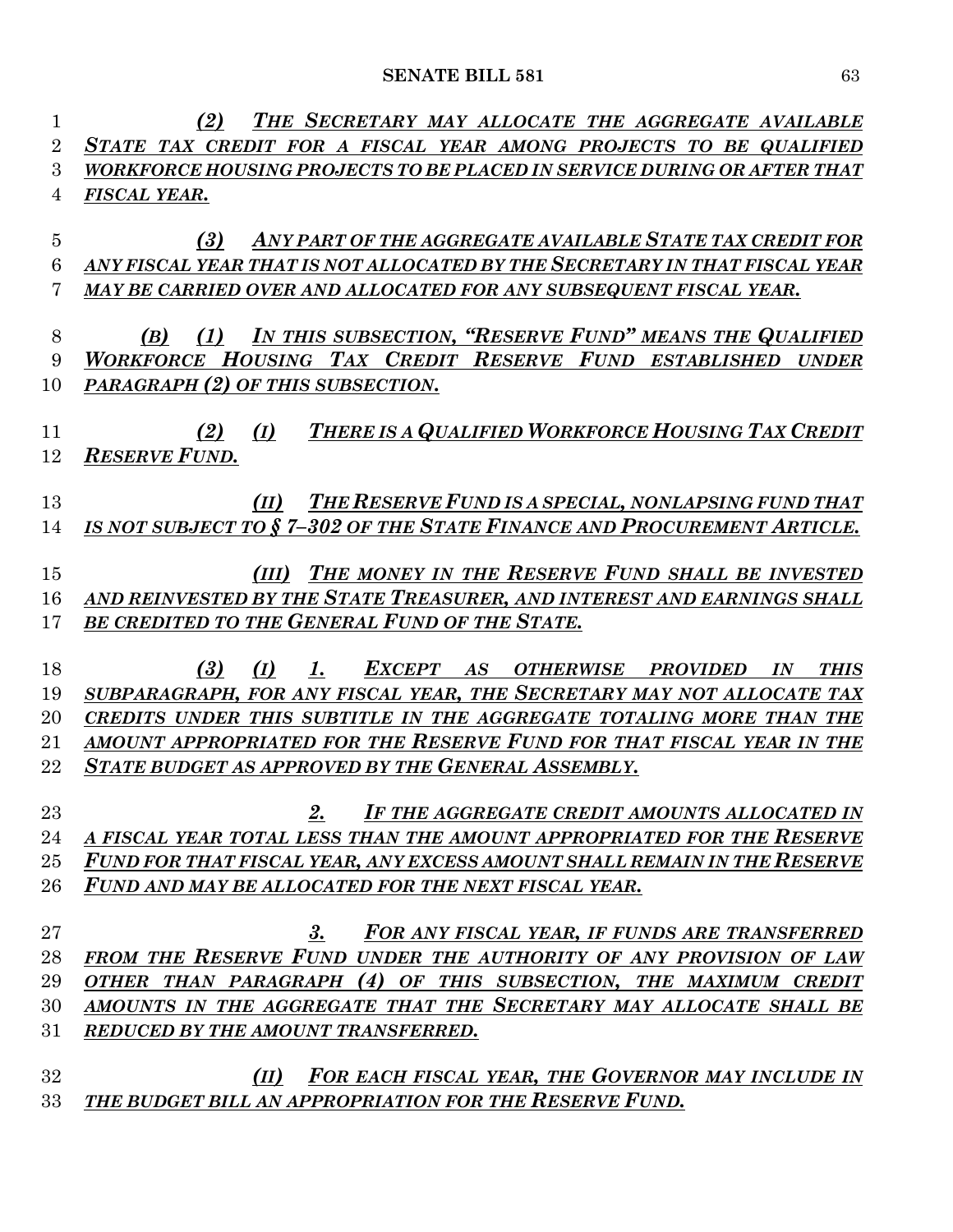| $\mathbf 1$    | NOTWITHSTANDING THE PROVISIONS OF § 7-213 OF THE<br>(III)                          |  |  |  |  |
|----------------|------------------------------------------------------------------------------------|--|--|--|--|
| $\overline{2}$ | STATE FINANCE AND PROCUREMENT ARTICLE, THE GOVERNOR MAY NOT REDUCE                 |  |  |  |  |
| 3              | AN APPROPRIATION FOR THE RESERVE FUND IN THE STATE BUDGET AS APPROVED              |  |  |  |  |
| 4              | BY THE GENERAL ASSEMBLY.                                                           |  |  |  |  |
|                |                                                                                    |  |  |  |  |
| $\overline{5}$ | (4)<br>(I)<br>EXCEPT AS PROVIDED IN THIS PARAGRAPH, MONEY                          |  |  |  |  |
| 6              | APPROPRIATED FOR THE RESERVE FUND SHALL REMAIN IN THE RESERVE FUND.                |  |  |  |  |
|                |                                                                                    |  |  |  |  |
| 7              | <b>WITHIN 15 DAYS AFTER THE END OF EACH CALENDAR</b><br>(II)<br>$\mathbf{I}$ .     |  |  |  |  |
| 8              | QUARTER, AS TO EACH QUALIFIED WORKFORCE HOUSING PROJECT FOR WHICH A                |  |  |  |  |
| 9              | FINAL CREDIT CERTIFICATE WAS ISSUED DURING THE QUARTER, THE DEPARTMENT             |  |  |  |  |
| 10             | <b>SHALL NOTIFY THE COMPTROLLER OF:</b>                                            |  |  |  |  |
|                |                                                                                    |  |  |  |  |
| 11             | <b>MAXIMUM</b><br><b>CREDIT</b><br><b>AMOUNT</b><br><b>THE</b><br><b>INITIALLY</b> |  |  |  |  |
| 12             | <b>ALLOCATED TO THE PROJECT; AND</b>                                               |  |  |  |  |
|                |                                                                                    |  |  |  |  |
| 13             | $\boldsymbol{B}$ .<br>THE FINAL CERTIFIED CREDIT AMOUNT FOR THE                    |  |  |  |  |
| 14             | PROJECT.                                                                           |  |  |  |  |
|                |                                                                                    |  |  |  |  |
| 15             | ON NOTIFICATION THAT THE FINAL CREDIT FOR A<br>2.                                  |  |  |  |  |
| 16             | PROJECT HAS BEEN CERTIFIED, THE COMPTROLLER SHALL TRANSFER AN AMOUNT               |  |  |  |  |
| 17             | EQUAL TO THE CREDIT AMOUNT INITIALLY ALLOCATED TO THE PROJECT FROM THE             |  |  |  |  |
| 18             | <b>RESERVE FUND TO THE GENERAL FUND OF THE STATE.</b>                              |  |  |  |  |
|                |                                                                                    |  |  |  |  |
| 19             | $4 - 2504.$                                                                        |  |  |  |  |
| 20             | ON OR BEFORE THE LAST DAY OF THE TAXABLE YEAR IN WHICH A<br>(A)                    |  |  |  |  |
| 21             | <b>QUALIFIED WORKFORCE HOUSING PROJECT THAT HAS BEEN ALLOCATED A PART OF</b>       |  |  |  |  |
| 22             | THE STATE TAX CREDIT UNDER THIS SUBTITLE IS PLACED IN SERVICE, THE OWNER           |  |  |  |  |
| 23             | <b>SHALL:</b>                                                                      |  |  |  |  |
|                |                                                                                    |  |  |  |  |
| 24             | (1)<br>NOTIFY THE SECRETARY THAT THE PROJECT HAS BEEN PLACED IN                    |  |  |  |  |
| 25             | <b>SERVICE; AND</b>                                                                |  |  |  |  |
|                |                                                                                    |  |  |  |  |
| 26             | (2)<br>CERTIFY THAT THE PROJECT IS A QUALIFIED WORKFORCE                           |  |  |  |  |
| 27             | HOUSING PROJECT ELIGIBLE FOR THE STATE TAX CREDIT.                                 |  |  |  |  |
|                |                                                                                    |  |  |  |  |
| 28             | WITHIN 15 DAYS AFTER NOTIFICATION THAT A PROJECT HAS BEEN<br>(B)                   |  |  |  |  |
| 29             | PLACED IN SERVICE, THE SECRETARY SHALL ISSUE TO THE OWNER A FINAL CREDIT           |  |  |  |  |
| 30             | CERTIFICATE FOR THE PROJECT STATING THE FINAL CREDIT AMOUNT FOR THE                |  |  |  |  |
| 31             | PROJECT, NOT TO EXCEED THE CREDIT AMOUNT INITIALLY ALLOCATED TO THE                |  |  |  |  |
| 32             | PROJECT.                                                                           |  |  |  |  |
|                |                                                                                    |  |  |  |  |
| 33             | (C)<br><b>THE SECRETARY SHALL:</b>                                                 |  |  |  |  |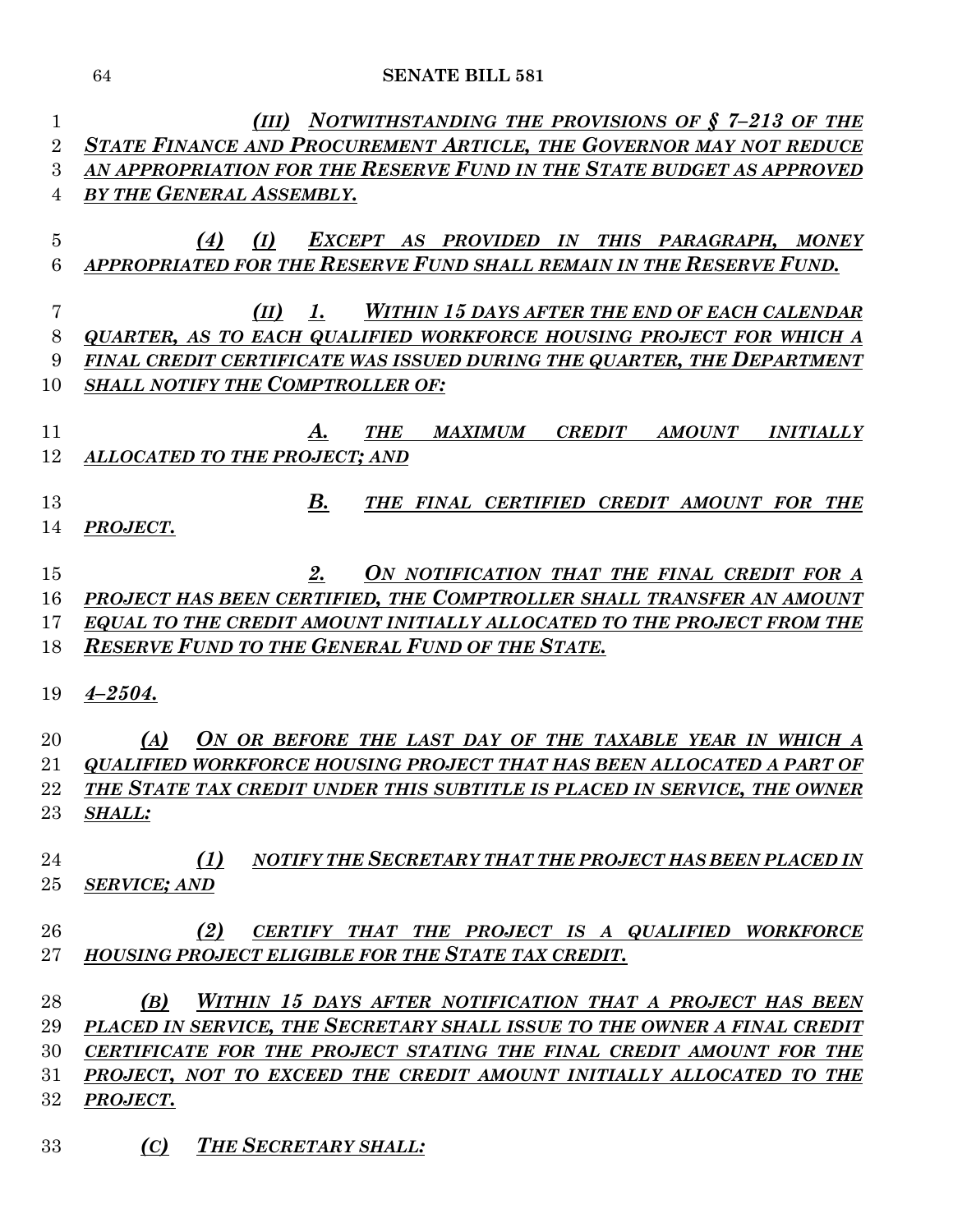*(1) DETERMINE WHETHER ANY EVENT HAS OCCURRED IN VIOLATION OF THIS SUBTITLE OR REGULATIONS ADOPTED UNDER THIS SUBTITLE THAT MAKES THE PROJECT INELIGIBLE FOR THE STATE TAX CREDIT OR OTHERWISE TRIGGERS THE RECAPTURE OF ANY STATE TAX CREDIT AS PROVIDED UNDER § 10–749 OF THE TAX – GENERAL ARTICLE; AND*

 *(2) PROMPTLY NOTIFY THE COMPTROLLER OF THE OCCURRENCE OF THE EVENT.*

*4–2505.*

 *ON OR BEFORE DECEMBER 31 EACH YEAR, THE SECRETARY SHALL REPORT, IN ACCORDANCE WITH § 2–1246 OF THE STATE GOVERNMENT ARTICLE, TO THE GENERAL ASSEMBLY*:

 *(1) THE NUMBER OF QUALIFIED WORKFORCE HOUSING PROJECTS THAT RECEIVED A TAX CREDIT ALLOCATION DURING THE YEAR;*

 *(2) THE NUMBER OF HOUSING UNITS SUPPORTED BY EACH QUALIFIED WORKFORCE HOUSING PROJECT THAT RECEIVED A TAX CREDIT ALLOCATION DURING THE YEAR;*

 *(3) A DESCRIPTION OF EACH QUALIFIED WORKFORCE HOUSING PROJECT THAT INCLUDES:*

*(I) THE GEOGRAPHIC LOCATION OF THE PROJECT;*

 *(II) DEMOGRAPHIC INFORMATION ON AND INCOME LEVELS OF THE RESIDENTS INTENDED TO BE SERVED BY THE PROJECT; AND*

 *(III) THE RENT THAT IS AUTHORIZED TO BE CHARGED FOR A UNIT IN THE PROJECT; AND*

# *(4) HOUSING MARKET AND DEMOGRAPHIC INFORMATION THAT DEMONSTRATES HOW EACH QUALIFIED WORKFORCE HOUSING PROJECT IS ADDRESSING THE NEED FOR WORKFORCE HOUSING WITHIN THE COMMUNITIES THAT THE PROJECT IS INTENDED TO SERVE.*

- 
- *Article – Tax – General*
- *10–749.*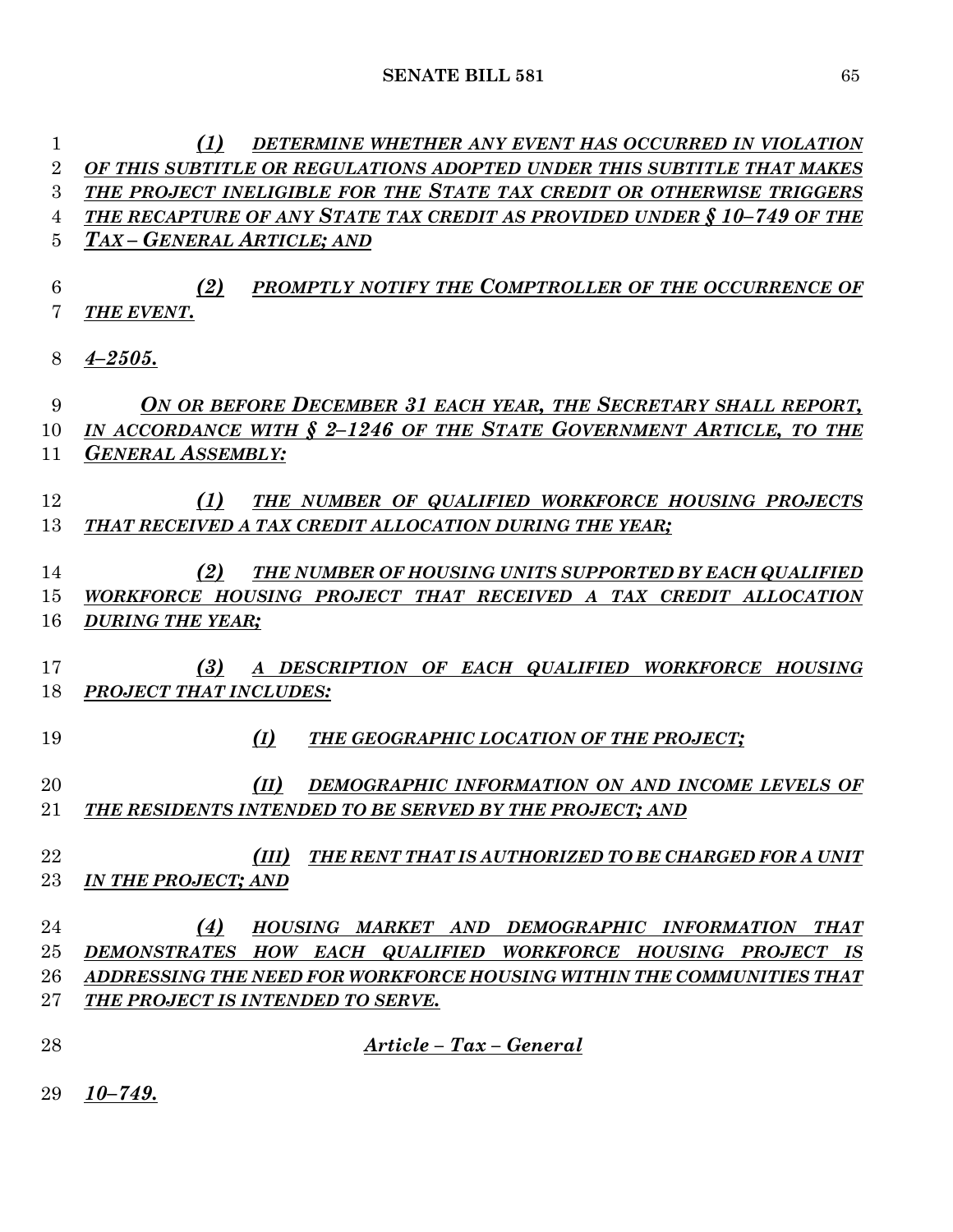*(A) (1) IN THIS SECTION THE FOLLOWING WORDS HAVE THE MEANINGS INDICATED. (2) "QUALIFIED WORKFORCE HOUSING PROJECT" HAS THE MEANING STATED IN § 4–2501 OF THE HOUSING AND COMMUNITY DEVELOPMENT ARTICLE. (3) "SECRETARY" MEANS THE SECRETARY OF HOUSING AND COMMUNITY DEVELOPMENT. (B) AN INDIVIDUAL OR A CORPORATION MAY CLAIM A CREDIT AGAINST THE STATE INCOME TAX IN THE AMOUNT DETERMINED UNDER SUBSECTION (C) OF THIS SECTION FOR A QUALIFIED WORKFORCE HOUSING PROJECT. (C) (1) THE CREDIT UNDER THIS SECTION EQUALS THE AMOUNT DETERMINED UNDER PARAGRAPH (2) OF THIS SUBSECTION FOR EACH QUALIFIED WORKFORCE HOUSING PROJECT. (2) (I) EXCEPT AS PROVIDED IN SUBPARAGRAPH (II) OF THIS PARAGRAPH, THE AMOUNT ALLOWED UNDER PARAGRAPH (1) OF THIS SUBSECTION FOR EACH QUALIFIED WORKFORCE HOUSING PROJECT EQUALS THE AMOUNT STATED IN THE FINAL CREDIT CERTIFICATE ISSUED BY THE SECRETARY UNDER TITLE 4, SUBTITLE 25 OF THE HOUSING AND COMMUNITY DEVELOPMENT ARTICLE. (II) THE CREDIT AMOUNT ALLOWED FOR A PROJECT UNDER SUBPARAGRAPH (I) OF THIS PARAGRAPH MAY BE CLAIMED IN FULL FOR THE FIRST TAXABLE YEAR THE PROJECT IS PLACED IN SERVICE. (D) IF THE CREDIT ALLOWED UNDER THIS SECTION IN ANY TAXABLE YEAR EXCEEDS THE STATE INCOME TAX FOR THAT TAXABLE YEAR, AN INDIVIDUAL OR A CORPORATION MAY APPLY THE EXCESS AS A CREDIT AGAINST THE STATE INCOME TAX FOR SUCCEEDING TAXABLE YEARS UNTIL THE EARLIER OF: (1) THE FULL AMOUNT OF THE EXCESS IS USED; OR (2) THE EXPIRATION OF THE NINTH TAXABLE YEAR AFTER THE TAXABLE YEAR IN WHICH THE FINAL CREDIT CERTIFICATE WAS ISSUED. (E) AN INDIVIDUAL OR A CORPORATION CLAIMING THE STATE TAX CREDIT FOR A QUALIFIED WORKFORCE HOUSING PROJECT SHALL SUBMIT WITH THE INDIVIDUAL'S OR CORPORATION'S INCOME TAX RETURN A COPY OF THE FINAL CREDIT CERTIFICATE FOR THE PROJECT ISSUED BY THE SECRETARY UNDER TITLE 4, SUBTITLE 25 OF THE HOUSING AND COMMUNITY DEVELOPMENT ARTICLE.*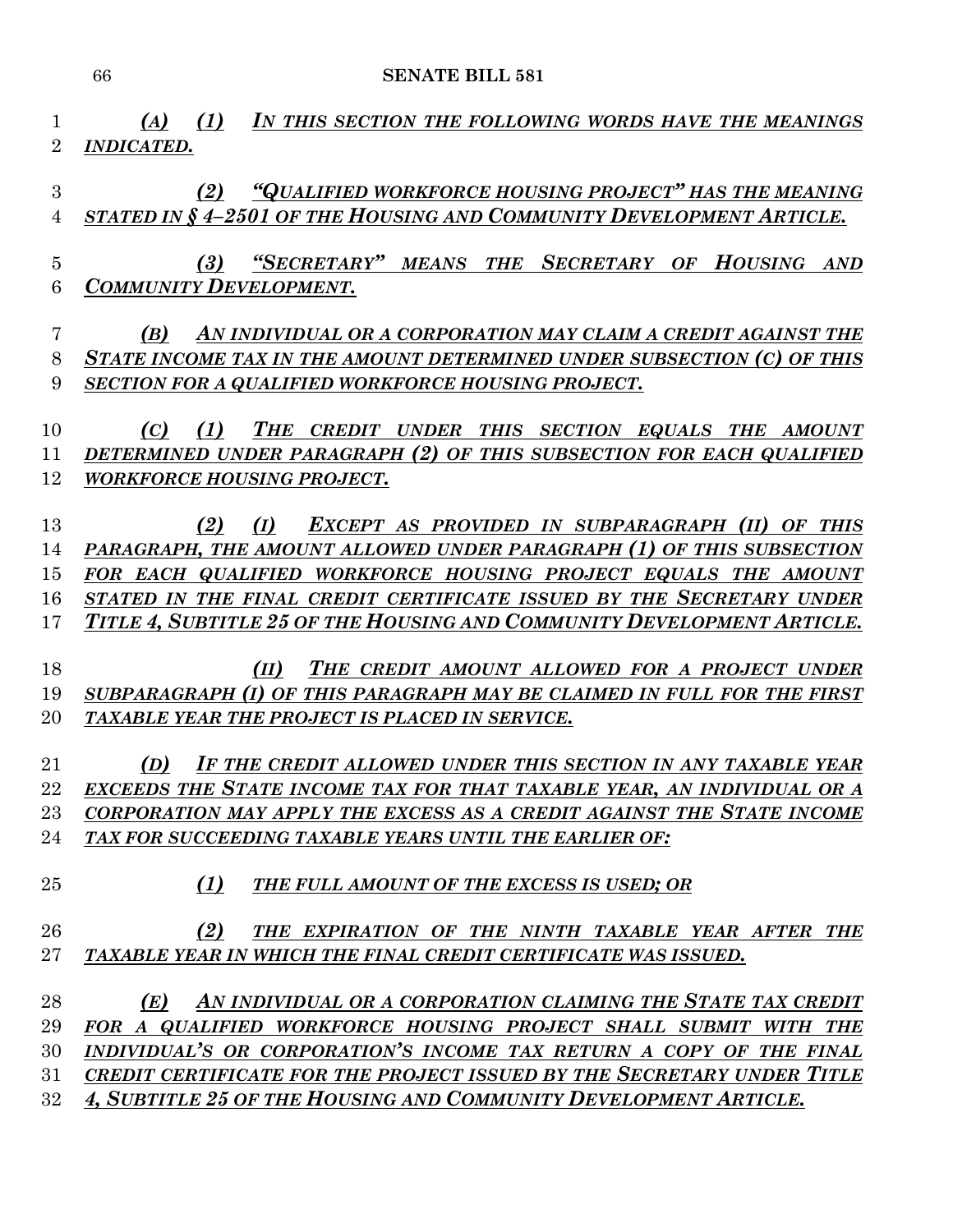*(F) THE SECRETARY, IN CONSULTATION WITH THE COMPTROLLER, MAY ADOPT REGULATIONS PROVIDING FOR THE RECAPTURE OF THE STATE TAX CREDITS ALLOWED UNDER THIS SECTION FOR A QUALIFIED WORKFORCE HOUSING PROJECT THAT FAILS TO CONTINUE TO MEET THE REQUIREMENTS OF TITLE 4, SUBTITLE 25 OF THE HOUSING AND COMMUNITY DEVELOPMENT ARTICLE.*

 *(G) AN INDIVIDUAL OR A CORPORATION MAY NOT CLAIM THE CREDIT ALLOWED UNDER THIS SECTION FOR A PROJECT FOR ANY TAXABLE YEAR IN WHICH THE OWNER OF THE PROJECT IS IN DEFAULT UNDER ANY REGULATORY AGREEMENT REQUIRED WITH RESPECT TO THE PROJECT UNDER § 4–2502 OF THE HOUSING AND COMMUNITY DEVELOPMENT ARTICLE.*

 SECTION 4. *5.* AND BE IT FURTHER ENACTED, That, on or before December 1, 2019, the Department of Commerce shall report to the General Assembly, in accordance 13 with § 2–1246 of the State Government Article, on, for the immediately preceding 6 months:

 (1) the programs for which a Level 1 or Level 2 opportunity zone enhancement under Title 6, Subtitle 10 of the Economic Development Article, as enacted by Section 1 of this Act, was claimed;

 (2) the number of projects under each program for which a Level 1 or Level 2 opportunity zone enhancement under Title 6, Subtitle 10 of the Economic Development Article, as enacted by Section 1 of this Act, was claimed and the type of opportunity zone enhancement claimed; and

 (3) the location of each project for which a Level 1 or Level 2 opportunity zone enhancement under Title 6, Subtitle 10 of the Economic Development Article, as enacted by Section 1 of this Act, was claimed.

24 SECTION  $\frac{2}{3}$  6. AND BE IT FURTHER ENACTED, That the Department of Planning shall:

 (1) conduct a feasibility study on the development of an online application 27 for the historic revitalization tax credit that integrates with applications administered by the Department of Housing and Community Development for the Community Legacy Program and the Baltimore Regional Neighborhood Initiative Program; and

 (2) report the findings of the feasibility study to the Governor and, in accordance with § 2–1246 of the State Government Article, to the General Assembly on or before July 1, 2020.

33 SECTION <del>6.</del> 7. AND BE IT FURTHER ENACTED, That Section 1 of this Act shall be applicable to all taxable years beginning after December 31, 2018.

 SECTION 3. 7. *8.* AND BE IT FURTHER ENACTED, That Section 2 of this Act shall be applicable to all taxable years beginning after June 30, 2019.